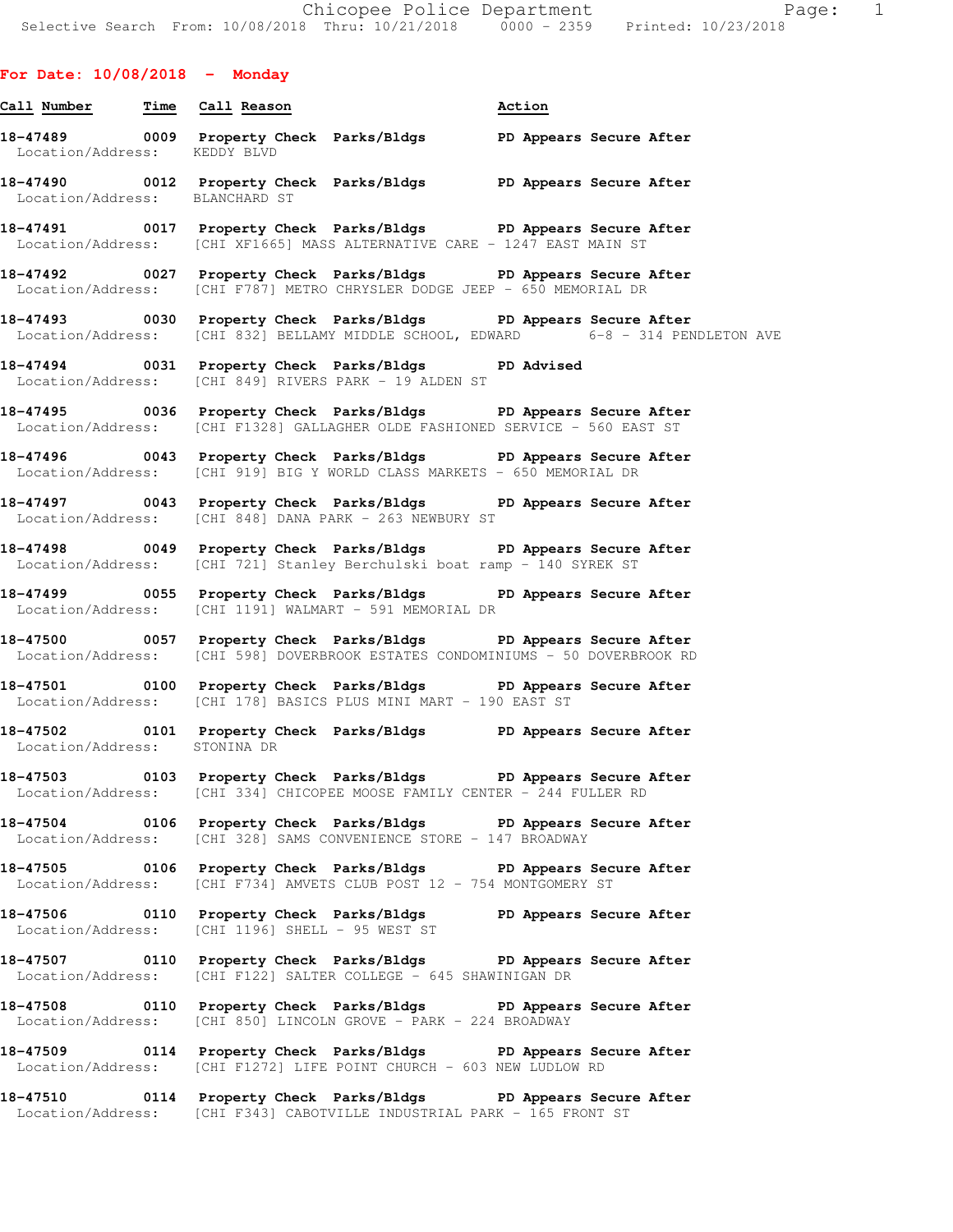**18-47513 0118 Suspicious Person/Activity \* Could not Locate**  Location/Address: [CHI 252] DUNKIN DONUTS - 751 MEADOW ST

**18-47511 0119 Property Check Parks/Bldgs PD Appears Secure After**  Location/Address: REAR LOT SZOT PARK - ABBEY MEMORIAL DR

**18-47512 0121 Property Check Parks/Bldgs PD Appears Secure After**  Location/Address: [CHI 73] PRIDE CONVENIENCE - 363 BURNETT RD

**18-47515 0125 Property Check Parks/Bldgs PD Appears Secure After**  Location/Address: OREGON SPORTSMAN CLUB - 610 NEW LOMBARD RD

**18-47514 0126 Property Check Parks/Bldgs PD Appears Secure After**  Location/Address: [CHI 857] SZOT PARK - 97 SGT TRACY DR

**18-47516 0133 Property Check Parks/Bldgs PD Appears Secure After**  Location/Address: [CHI 718] CVS 693 - 1616 MEMORIAL DR

**18-47517 0139 Property Check Parks/Bldgs PD Appears Secure After**  Location/Address: GENDREAU ST

**18-47518 0140 Property Check Parks/Bldgs PD Appears Secure After**  Location/Address: [CHI 837] LITWIN SCHOOL, SGT. ROBERT R. K-5 - 135 LITWIN LN

**18-47519 0145 Property Check Parks/Bldgs PD Appears Secure After**  Location/Address: [CHI 1065] CHICOPEE HIGH SCHOOL - 820 FRONT ST

**18-47520 0152 Property Check Parks/Bldgs PD Appears Secure After**  Location/Address: [CHI 574] PRIDE - 27 MONTGOMERY ST

**18-47521 0152 Motor Vehicle Stop PD Citation/Warning Issu**  Location/Address: [CHI 579] GALLAGHER'S AUTO REPAIR - 1095 CHICOPEE ST

**18-47522 0154 Property Check Parks/Bldgs PD Appears Secure After**  Location/Address: [CHI 497] MOTEL 6 - 36 JOHNNY CAKE HOLLOW RD

18-47523 0207 Disturbance **PD** Advised Location/Address: [CHI 1196] SHELL - 95 WEST ST

**18-47524 0210 Property Check Parks/Bldgs PD Appears Secure After**  Location/Address: [CHI 592] SUNOCO - F.L. ROBERTS - 500 MONTGOMERY ST

**18-47525 0223 Property Check Parks/Bldgs PD Appears Secure After**  Location/Address: [CHI 594] WESTOVER METROPOLITAN AIRPORT - 255 PADGETTE ST

**18-47526 0232 Property Check Parks/Bldgs PD Appears Secure After**  Location/Address: [CHI F1039] GULF MINI MART - 646 GRATTAN ST

**18-47527 0236 Property Check Parks/Bldgs PD Appears Secure After**  Location/Address: [CHI 292] AMERICAN LEGION POST 452 - 43 EXCHANGE ST

**18-47528 0239 Property Check Parks/Bldgs PD Appears Secure After**  Location/Address: ROBBINS RD

**18-47529 0240 Property Check Parks/Bldgs PD Appears Secure After**  Location/Address: [CHI F621] FAMILY DOLLAR - 209 EXCHANGE ST

**18-47530 0246 Property Check Parks/Bldgs PD Appears Secure After**  Location/Address: [CHI 931] TD BANK NA - 153 MEADOW ST

**18-47531 0251 Property Check Parks/Bldgs PD Appears Secure After**  Location/Address: [CHI 1394] WALGREENS DRUGS STORE - 1195 GRANBY RD

**18-47532 0256 Property Check Parks/Bldgs PD Appears Secure After**  Location/Address: [CHI 429] KNIGHTS OF COLUMBUS - 460 GRANBY RD

**18-47533 0300 Property Check Parks/Bldgs PD Appears Secure After**  Location/Address: [CHI F1301] FACE TO NAILS - 600 SPRINGFIELD ST

**18-47534 0304 Property Check Parks/Bldgs PD Appears Secure After**  Location: AMES SWORD COMPANY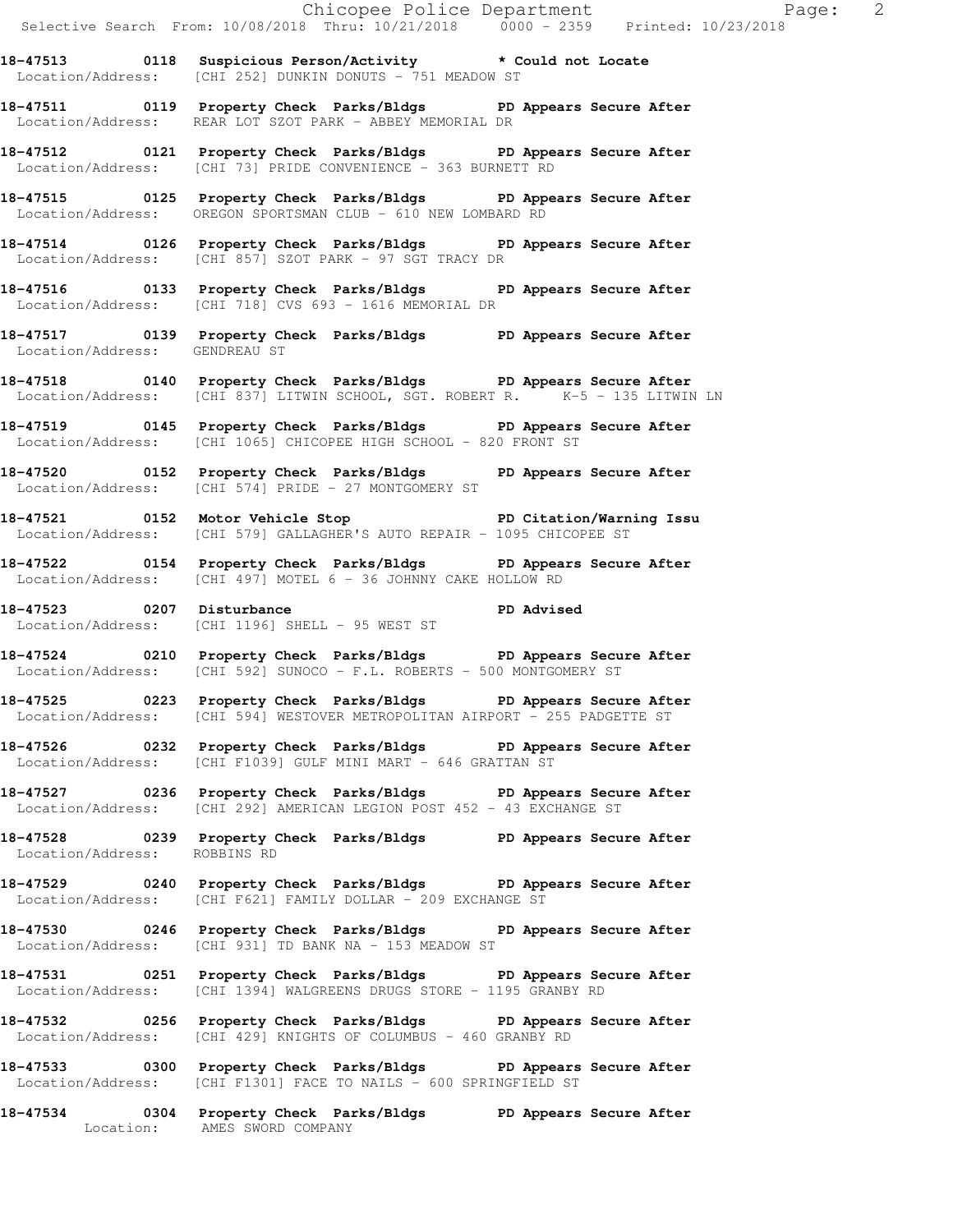**18-47535 0307 Property Check Parks/Bldgs PD Appears Secure After**  Location/Address: [CHI 276] SUNOCO A PLUS MINI MART - 1031 CHICOPEE ST

**18-47536 0317 Property Check Parks/Bldgs PD Appears Secure After**  Location/Address: [CHI F1312] JOCKOS CAFE - 535 EAST ST

**18-47538 0327 Property Check Parks/Bldgs PD Appears Secure After**  Location/Address: [CHI F1150] CHICOPEE COMPREHENSIVE HIGH SCHOOL - 617 MONTGOMERY ST

**18-47539 0327 Property Check Parks/Bldgs PD Appears Secure After**  Location/Address: [CHI 292] AMERICAN LEGION POST 452 - 43 EXCHANGE ST

**18-47540 0330 Suspicious Person/Activity \* Unfounded**  Location/Address: 0 PROSPECT ST @ 0 LARAMEE ST

**18-47541 0336 Property Check Parks/Bldgs PD Appears Secure After**  Location/Address: [CHI 566] SAM'S FOOD STORES (SUNOCO) - 810 MEADOW ST

**18-47544 0354 Property Check Parks/Bldgs PD Appears Secure After**  Location/Address: [CHI F684] CASTLE OF KNIGHTS - 1599 MEMORIAL DR

**18-47546 0409 Property Check Parks/Bldgs PD Appears Secure After**  Location/Address: [CHI 188] PRIDE SERVICE STATION - 167 CHICOPEE ST

**18-47547 0416 Property Check Parks/Bldgs PD Appears Secure After**  Location/Address: [CHI 449] CVS 2339 - 1176 GRANBY RD

**18-47548 0423 Property Check Parks/Bldgs PD Appears Secure After**  Location/Address: [CHI F1238] NATIONAL VINYL PRODUCTS - 7 COBURN ST

**18-47549 0437 Property Check Parks/Bldgs PD Appears Secure After**  Location/Address: [CHI F163] RUMBLE SEAT LOUNGE - 482 SPRINGFIELD ST

**18-47550 0451 Property Check Parks/Bldgs PD Appears Secure After**  Location/Address: 1206 GRANBY RD

**18-47551 0512 Property Check Parks/Bldgs PD Appears Secure After**  Location/Address: JEFFREYS CORNER - 1206 GRANBY RD

**18-47553 0513 Alarm Business \* False Alarm**  Location/Address: [CHI 1820] ESSENTRA POROUS TECHNOLOGIES - 2255 WESTOVER RD

**18-47552 0514 Property Check Parks/Bldgs PD Appears Secure After**  Location/Address: [CHI 68] AMF LANES CHICOPEE - 291 BURNETT RD

**18-47554 0525 Property Check Parks/Bldgs PD Appears Secure After**  Location/Address: [CHI 854] SARAH JANE PARK - 21 VIVIAN ST

**18-47555 0540 Property Check Parks/Bldgs PD Appears Secure After**  Location/Address: [CHI 834] BOWE SCHOOL, PATRICK E. K-5 - 115 HAMPDEN ST

**18-47556 0547 Property Check Parks/Bldgs PD Appears Secure After**  Location/Address: [CHI 56] WALGREENS - 583 JAMES ST

**18-47557 0556 Property Check Parks/Bldgs PD Appears Secure After**  Location/Address: [CHI 1122] LIGHTHOUSE LIQUORS - 856 MEMORIAL DR

**18-47558 0615 Service of a Summons PD Not Served**  Location/Address: 60 TRILBY AVE

**18-47559 0634 Property Check Parks/Bldgs PD Appears Secure After**  Location: METHADONE CLINIC

**18-47560 0641 Property Check Parks/Bldgs PD Appears Secure After**  Location/Address: [CHI F337] WHITE EAGLE LIQUORS - 620 FULLER RD

**18-47561 0644 Property Check Parks/Bldgs PD Appears Secure After**  Location/Address: [CHI F1227] RED FEZ LOUNGE - 70 EXCHANGE ST

**18-47562 0644 Property Check Parks/Bldgs PD Appears Secure After**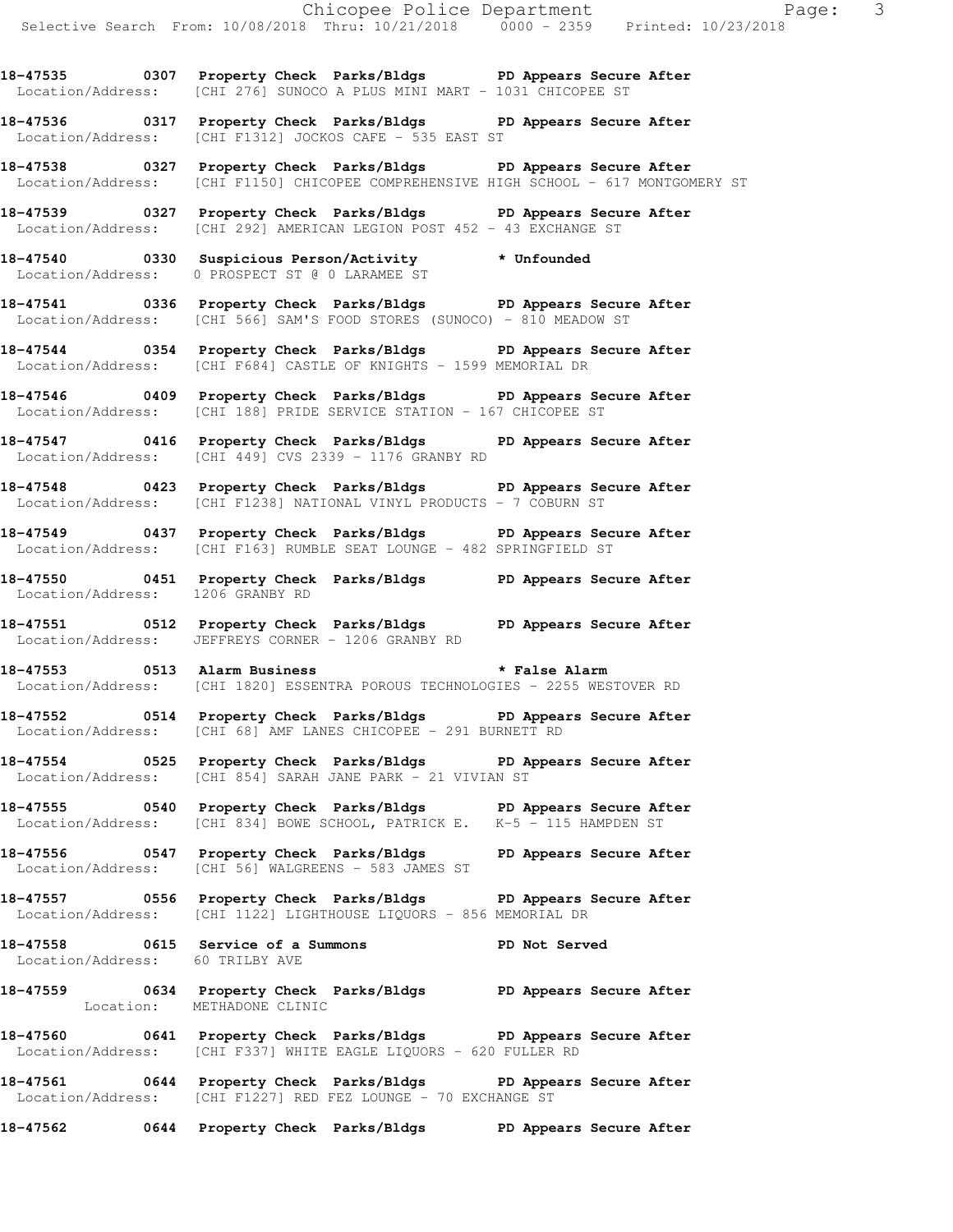|                                    |                                                                                                                                                         | Chicopee Police Department<br>Selective Search From: 10/08/2018 Thru: 10/21/2018 0000 - 2359 Printed: 10/23/2018 |
|------------------------------------|---------------------------------------------------------------------------------------------------------------------------------------------------------|------------------------------------------------------------------------------------------------------------------|
|                                    | Location/Address: [CHI 719] PRICE RITE - 1600 MEMORIAL DR                                                                                               |                                                                                                                  |
| Location/Address: 500 GRANBY RD    | 18-47563 0646 Motor Vehicle Stop North PD Citation/Warning Issu                                                                                         |                                                                                                                  |
| Location/Address: 566 GRANBY RD    | 18-47564 0705 Motor Vehicle Stop 5 PD Citation/Warning Issu                                                                                             |                                                                                                                  |
|                                    | 18-47565 0708 Crash Property Damage PD Advised<br>Location/Address: 82 RIVERS AVE Apt. #2                                                               |                                                                                                                  |
| Location/Address: 259 FAIRVIEW AVE | 18-47566 0713 Motor Vehicle Stop North PD Citation/Warning Issu                                                                                         |                                                                                                                  |
|                                    | 18-47567 0719 Motor Vehicle Stop PD M/V Citation Issued<br>Location/Address: 135 MEADOW ST @ 1177 GRATTAN ST                                            |                                                                                                                  |
|                                    | 18-47568 0721 Motor Vehicle Stop PD M/V Citation Issued<br>Location/Address: [CHI 1273] WINGS OVER CHICOPEE - 1408 MEMORIAL DR                          |                                                                                                                  |
|                                    | 18-47569 0722 Crash Property Damage PD Report Made<br>Location/Address: 99 WOODLAWN ST                                                                  |                                                                                                                  |
|                                    | 18-47570 0737 Property Check Parks/Bldgs PD Appears Secure After<br>Location/Address: [CHI 269] JENROSE WINES & LIQUORS - 945 CHICOPEE ST               |                                                                                                                  |
|                                    | 18-47571 0738 Property Check Parks/Bldgs PD Appears Secure After<br>Location/Address: [CHI 1402] MCKINSTRY MARKET GARDEN INC - 753 MONTGOMERY ST        |                                                                                                                  |
|                                    | 18-47572 0738 Motor Vehicle Stop N/V Citation Issued<br>Location/Address: [CHI 335] PAUL BUNYANS FARM & NURSERY - 516 FULLER RD                         |                                                                                                                  |
| Location: METHADONE CLINIC         | 18-47573 0738 Property Check Parks/Bldgs PD Appears Secure After                                                                                        |                                                                                                                  |
| Location/Address: 212 SCHOOL ST    | 18-47574 0740 Public Service <b>18 PD</b> Complaint Taken Care                                                                                          |                                                                                                                  |
|                                    | 18-47575 0823 Property Check Parks/Bldgs PD Appears Secure After<br>Location/Address: [CHI 8] CHICOPEE POLICE SUBSTATION WILLIMANSETT - 803 CHICOPEE ST |                                                                                                                  |
|                                    | 18-47576 0835 Alarm Business<br>Location/Address: [CHI 166] GROSSMANS BARGAIN OUTLET - 1956 MEMORIAL DR                                                 | * False Alarm                                                                                                    |
| Location/Address: 39 ARTISAN ST    | 18-47578 0846 Traffic/Parking Complaint PD Complaint Taken Care                                                                                         |                                                                                                                  |
|                                    | 18-47579 0847 Property Check Parks/Bldgs PD Appears Secure After<br>Location/Address: [CHI F1161] CHICOPEE MARKETPLACE - 591 MEMORIAL DR                |                                                                                                                  |
| Location/Address: 43 STEARNS TER   | 18-47580 0858 Investigation/DB PD Report Made                                                                                                           |                                                                                                                  |
|                                    | 18-47581 0900 Property Check Parks/Bldgs PD Appears Secure After<br>Location/Address: [CHI 857] SZOT PARK - 97 SGT TRACY DR                             |                                                                                                                  |
| Location/Address: 94 GRATTAN ST    | 18-47584 0921 Abandoned/Found Property PD Report Made                                                                                                   |                                                                                                                  |
| Location/Address: EAST MAIN ST     | 18-47585 0938 Traffic Assignment No PD M/V Citation Issued                                                                                              |                                                                                                                  |
|                                    | 18-47586 0939 Property Check Parks/Bldgs PD Appears Secure After<br>Location/Address: [CHI 839] STEFANIK SCHOOL, GENERAL. JOHN J. K-5 - 720 MEADOW ST   |                                                                                                                  |
|                                    | 18-47587 		 0942 Property Check Parks/Bldgs 		 PD Appears Secure After<br>Location/Address: [CHI 838] CHICOPEE ACADEMY @SELSER 6-12 - 12 DARE WAY       |                                                                                                                  |
|                                    | 18-47589 0944 Alarm Business<br>Location/Address: [CHI 70] DIELECTRICS INDUSTRIES INC - 300 BURNETT RD                                                  | PD Appears Secure After                                                                                          |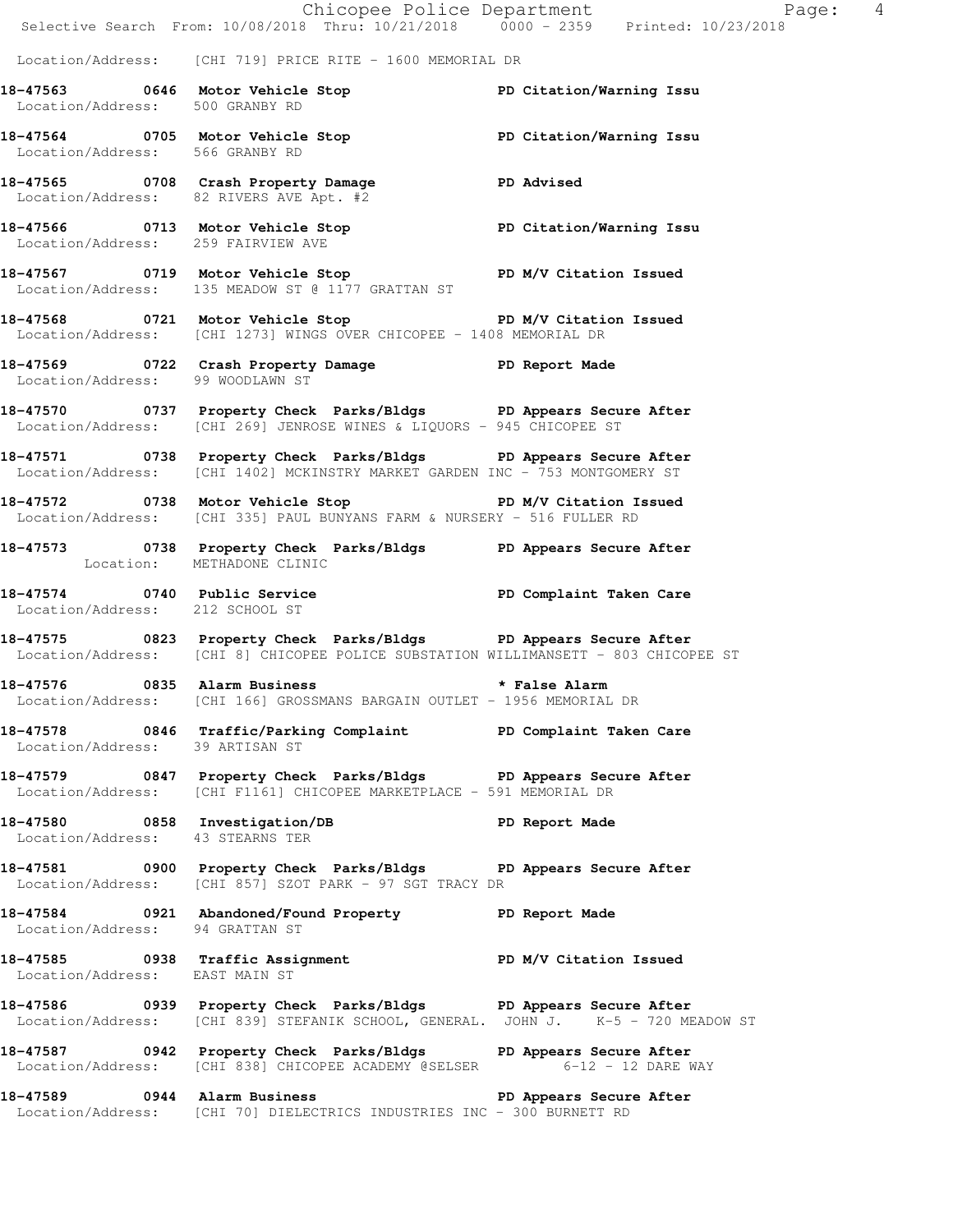**18-47590 0944 Assist Ambulance PD Assist Given** 

 Location/Address: 80 BEELER AVE **18-47591 0946 Property Check Parks/Bldgs PD Appears Secure After**  Location/Address: [CHI 854] SARAH JANE PARK - 21 VIVIAN ST **18-47593 1001 Keep The Peace-Others PD Complaint Taken Care**  Location/Address: 189 CENTER ST Apt. #4B **18-47596 1005 Property Check Parks/Bldgs PD Appears Secure After**  Location/Address: [CHI 325] BOAT RAMP, MEDINA STREET - 100 MEDINA ST **18-47594 1007 Motor Vehicle Stop PD Citation/Warning Issu Location/Address:** 720 EAST MAIN ST Location/Address: **18-47595 1007 Property Check Parks/Bldgs PD Appears Secure After**  Location/Address: [CHI XF1652] FAMILY DOLLAR - 251 MEADOW ST **18-47598 1029 Service of a Summons PD Served in Hand**  Location/Address: 380 CHICOPEE ST **18-47599 1034 Malicious Damage-Past PD Report Made**  Location/Address: [CHI 1938] SOLDIER ON - VETERAN HOME - 40 MEADOW ST Apt. #209 **18-47601 1058 Traffic/Parking Complaint PD Complaint Taken Care**  Location/Address: [CHI F1161] CHICOPEE MARKETPLACE - 591 MEMORIAL DR **18-47604 1129 Traffic/Parking Complaint PD Complaint Taken Care**  Location/Address: EAST STREET AVE **18-47605 1132 Neighbor/Landlord Dispute PD Complaint Taken Care**  Location/Address: 32 PEARL ST **18-47606 1211 Alarm Business PD Appears Secure After**  Location/Address: [CHI 250] WILLIAMS DISTRIBUTING CO. - 880 BURNETT RD **18-47608 1219 Property Check Parks/Bldgs PD Appears Secure After**  Location/Address: [CHI 856] NASH FIELD PARK - 90 CALL ST **18-47609 1222 Traffic/Parking Complaint PD Complaint Taken Care**  Location/Address: [CHI 644] STOP & SHOP SUPERMARKET - 672 MEMORIAL DR **18-47610 1226 Traffic/Parking Complaint PD Complaint Taken Care**  Location/Address: [CHI 638] BJS WHOLESALE FOOD WAREHOUSE - 650 MEMORIAL DR **18-47613 1238 Assist Fire Department PD Assisted other Agency**  Location/Address: [CHI XP1971] JOHN DUICHINOS - 27 HEARTHSTONE TER **18-47614 1240 Public Service PD Complaint Taken Care**  Location/Address: EAST MAIN ST @ VETERANS BRDG **18-47616 1252 Service of a Summons PD Not Served**  Location/Address: [CHI F1341] MILO PROPERTIES - 21 NASSAU ST Apt. #3L **18-47617 1301 Property Check Parks/Bldgs PD Not Served**  Location/Address: [CHI F1195] EAGLE CREST PROPERTY - 818 CHICOPEE ST Apt. #10 **18-47620 1331 Malicious Damage-Past PD Report Made**  Location/Address: 400 BRITTON ST **18-47621 1336 Juvenile Complaint PD Advised**  Location/Address: [CHI 839] STEFANIK SCHOOL, GENERAL. JOHN J. K-5 - 720 MEADOW ST **18-47623 1337 Stolen M/V L/P Report PD Report Made**  Location/Address: [CHI F729] U-HAUL MOVING AND STORAGE OF MEMORIAL DRIVE - 878 MEMORIAL DR

**18-47624 1338 CHECK THE WELL BEING \* Could not Locate**  Location/Address: [CHI 744] POLISH NATIONAL CREDIT UNION - 46 MAIN ST

**18-47625 1352 Property Check Parks/Bldgs PD Appears Secure After**  Location/Address: [CHI F1161] CHICOPEE MARKETPLACE - 591 MEMORIAL DR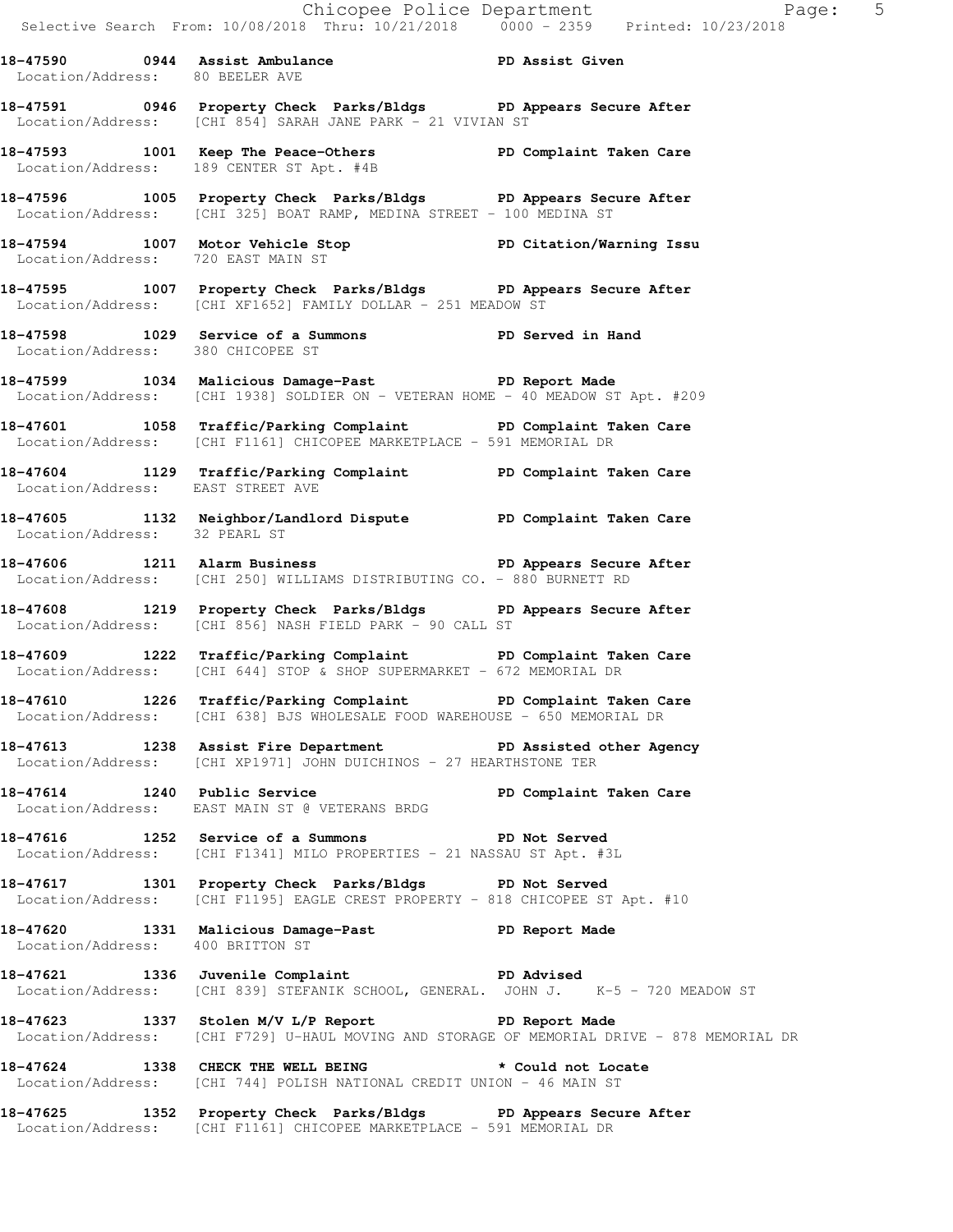Selective Search From: 10/08/2018 Thru: 10/21/2018 0000 - 2359 Printed: 10/23/2018 18-47626 1401 Transport Service **PD Transport Complete**  Location/Address: 697 GRATTAN ST **18-47629 1418 Suspicious M/V \* Unfounded**  Location/Address: [CHI 848] DANA PARK - 263 NEWBURY ST **18-47630 1418 Property Check Parks/Bldgs PD Advised**  Location/Address: [CHI 198] FIRST CONGREGATIONAL CHURCH - 306 CHICOPEE ST **18-47631 1436 Assault & Battery Complaint PD Report Made**  Location/Address: [CHI 882] VIEW STREET TAVERN - 13 VIEW ST **18-47637 1513 Shoplifter PD Complaint Taken Care**  Location/Address: [CHI 938] HOME DEPOT - 655 MEMORIAL DR 18-47638 1513 Alarm Business **18-47638** PD Appears Secure After Location/Address: [CHI 1121] BERKSHIRE BANK - 1339 MEMORIAL DR **18-47639 1515 Alarm Business PD Appears Secure After**  Location/Address: [CHI XF1657] J. POLEP DISTRIBUTION SERVICES - 1045 SHERIDAN ST Apt. #BLDG5 **18-47640 1516 Breaking & Entering-Report PD Advised**  Location/Address: [CHI 546] OCONNELL (DANIEL) SONS INC - 275 MEADOW ST **18-47641 1521 Investigation/Traffic PD Complaint Taken Care**  Location/Address: [CHI F1221] 71 MONTGOMERY ST - 71 MONTGOMERY ST **18-47642 1602 Neighbor/Landlord Dispute PD Advised**  Location/Address: 69 BONNER ST **18-47643 1607 Identity Fraud/Theft PD Report Made**  Location/Address: 565 PROSPECT ST **18-47644 1608 Abandoned/Found Property PD Complaint Taken Care**  Location/Address: 5 GARRITY ST **18-47645 1626 Larceny- In Progress \* Unfounded**  Location/Address: EMPIRE ST **18-47646 1639 Traffic Assignment PD Advised**  Location/Address: 809 FULLER RD **18-47647 1656 Motor Vehicle Stop \* No Action Required**  Location/Address: 149 EASTERN DR **18-47648 1657 Motor Vehicle Stop PD Criminal Complaint Re**  Location/Address: 149 EASTERN DR **18-47650 1713 Loud Music PD Complaint Taken Care**  Location/Address: 39 PLANTE CIR **18-47652 1719 Abandoned/Found Property PD Report Made**  Location/Address: [CHI 1191] WALMART - 591 MEMORIAL DR **18-47654 1725 Assist Ambulance PD Assist Given**  Location/Address: 90 ELMER DR **18-47657 1726 Assist Ambulance PD Assist Given**  Location/Address: 45A COLONIAL CIR 18-47658 1728 Alarm Residence **18-47658** PD Appears Secure After Location/Address: 69 FELIX ST **18-47659 1742 Alarm Residence PD Complaint Taken Care**  Location/Address: [CHI 1731] JAZAB RESIDENCE - 55 RAYMOND AVE

**18-47660 1747 Crash Personal Injury PD Report Made**  Location/Address: 840 MEMORIAL DR @ 1483 GRANBY RD

**18-47662 1812 Traffic/Parking Complaint \* Could not Locate** 

Chicopee Police Department Fage: 6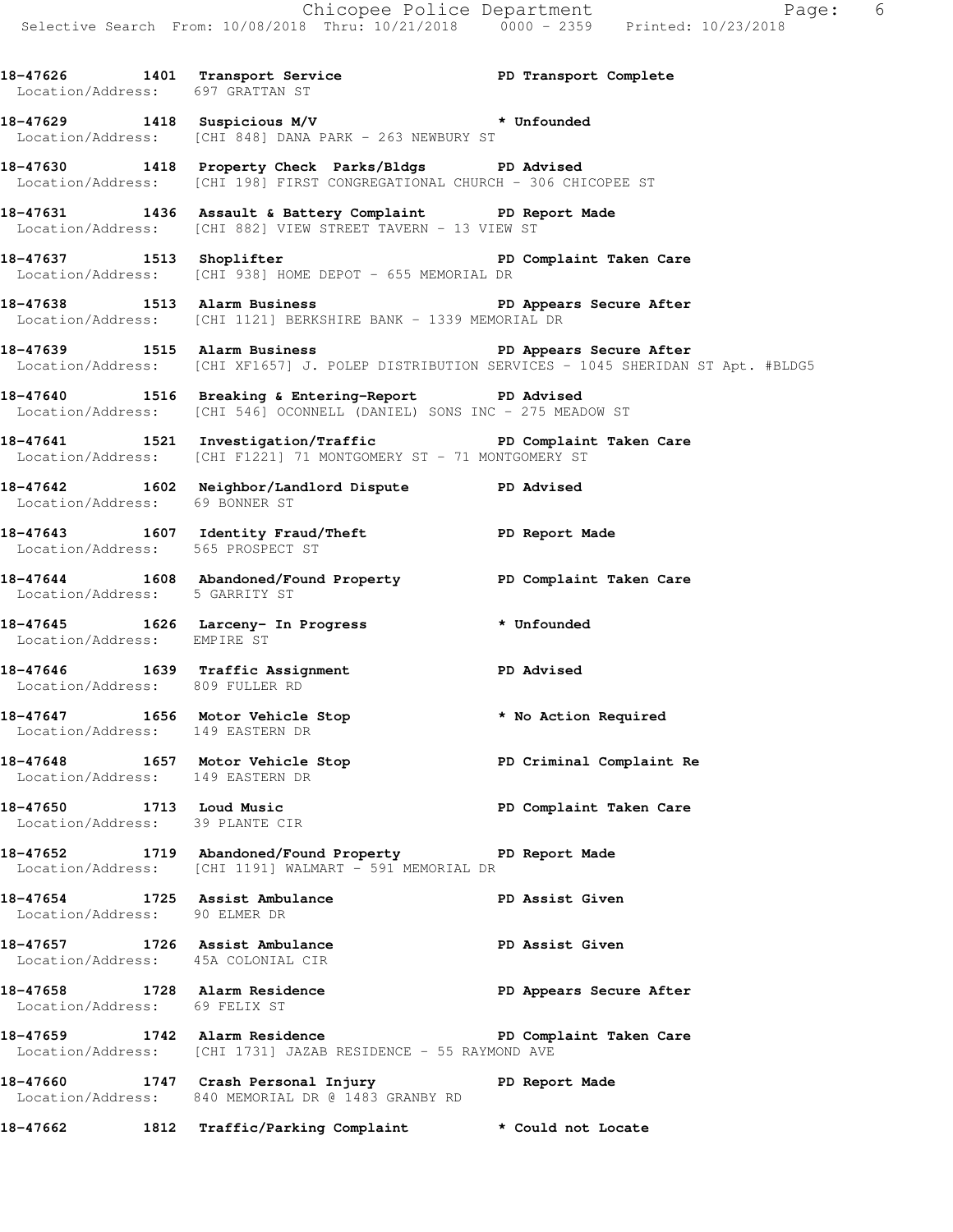|                                    | E<br>Chicopee Police Department<br>Selective Search From: 10/08/2018 Thru: 10/21/2018 0000 - 2359 Printed: 10/23/2018                                        | Page:          | $\overline{7}$ |
|------------------------------------|--------------------------------------------------------------------------------------------------------------------------------------------------------------|----------------|----------------|
| Location/Address: 193 SHERIDAN ST  |                                                                                                                                                              |                |                |
|                                    | 18-47664 1840 Property Check Parks/Bldgs PD Appears Secure After<br>Location/Address: [CHI 856] NASH FIELD PARK - 90 CALL ST                                 |                |                |
| Location/Address: 78 AUSTIN ST     | 18-47666 1853 Juvenile Complaint PD Advised                                                                                                                  |                |                |
|                                    | 18-47667 1855 Assist Ambulance New PD Assist Given<br>Location/Address: [CHI F1206] ST STANISLAUS SOCIAL CLUB - 21 CHESTNUT ST                               |                |                |
|                                    | 18-47671   1930   Juvenile Complaint   PD Complaint Taken Care<br>Location/Address: 16   CHESTNUT ST                                                         |                |                |
|                                    | 18-47672 1933 Abandoned 911 Call <b>*</b> No Action Required<br>Location/Address: [CHI F1342] CVS PHARMACY - 235 CENTER ST                                   |                |                |
|                                    | 18-47673 1934 Service of a Summons PD Not Served<br>Location/Address: 5 MUZZY ST Apt. #2NDFL                                                                 |                |                |
|                                    | 18-47675 2004 Motor Vehicle Stop N/V Citation Issued<br>Location/Address: [CHI 958] PION PONTIAC (BOB) - 333 MEMORIAL DR                                     |                |                |
|                                    | 18-47676 2008 Identity Fraud/Theft The PD Report Made<br>Location/Address: [CHI F1508] 597 CHICOPEE ST - 597 CHICOPEE ST                                     |                |                |
|                                    | 18-47677 2011 Breaking & Entering-Report PD Report Made<br>Location/Address: [CHI F162] 30 CENTER ST - 30 CENTER ST Apt. #1                                  |                |                |
|                                    | 18-47678 2013 Motor Vehicle Stop New PD Advised<br>Location/Address: [CHI F1161] CHICOPEE MARKETPLACE - 591 MEMORIAL DR                                      |                |                |
|                                    | 18-47679 2020 Motor Vehicle Stop N/V Citation Issued<br>Location/Address: PLANET FITNESS - 1183 MEMORIAL DR                                                  |                |                |
| Location/Address: 123 MELVIN ST    | 18-47683 2135 THREATS MADE                                                                                                                                   | PD Report Made |                |
| Location/Address: 1697 MEMORIAL DR | 18-47684 2156 Assist Ambulance New PD Assist Given                                                                                                           |                |                |
| Location/Address: 59 ARLMONT ST    | 18-47686 2200 Suspicious Person/Activity PD Complaint Taken Care                                                                                             |                |                |
|                                    | 18-47687 2211 Property Check Parks/Bldgs PD Appears Secure After<br>Location/Address: [CHI F343] CABOTVILLE INDUSTRIAL PARK - 165 FRONT ST                   |                |                |
|                                    | 18-47688 2215 Crash Personal Injury PD Arrest Made<br>Location/Address: [CHI 205] SIGN TECHNIQUES INC - 361 CHICOPEE ST                                      |                |                |
| Location/Address: 30 OLIVINE ST    | 18-47690 2247 Firearms/Shots Fired * Could not Locate                                                                                                        |                |                |
|                                    | 18-47692 2317 CHECK THE WELL BEING * Could not Locate<br>Location/Address: VETERANS BRIDGE - FULLER RD @ EAST ST                                             |                |                |
| For Date: $10/09/2018$ - Tuesday   |                                                                                                                                                              |                |                |
|                                    | 18-47693 0012 Property Check Parks/Bldgs PD Appears Secure After<br>Location/Address: [CHI 1160] CHICOPEE LIBRARY-EMILY PARTYKA CENTER BRANCH - 449 FRONT ST |                |                |

**18-47694 0017 Property Check Parks/Bldgs PD Appears Secure After**  Location/Address: [CHI 449] CVS 2339 - 1176 GRANBY RD

**18-47695 0017 Disturbance PD Assist Given**  Location/Address: [CHI 276] SUNOCO A PLUS MINI MART - 1031 CHICOPEE ST

**18-47696 0020 Property Check Parks/Bldgs PD Appears Secure After**  Location/Address: 115 SOUTH ST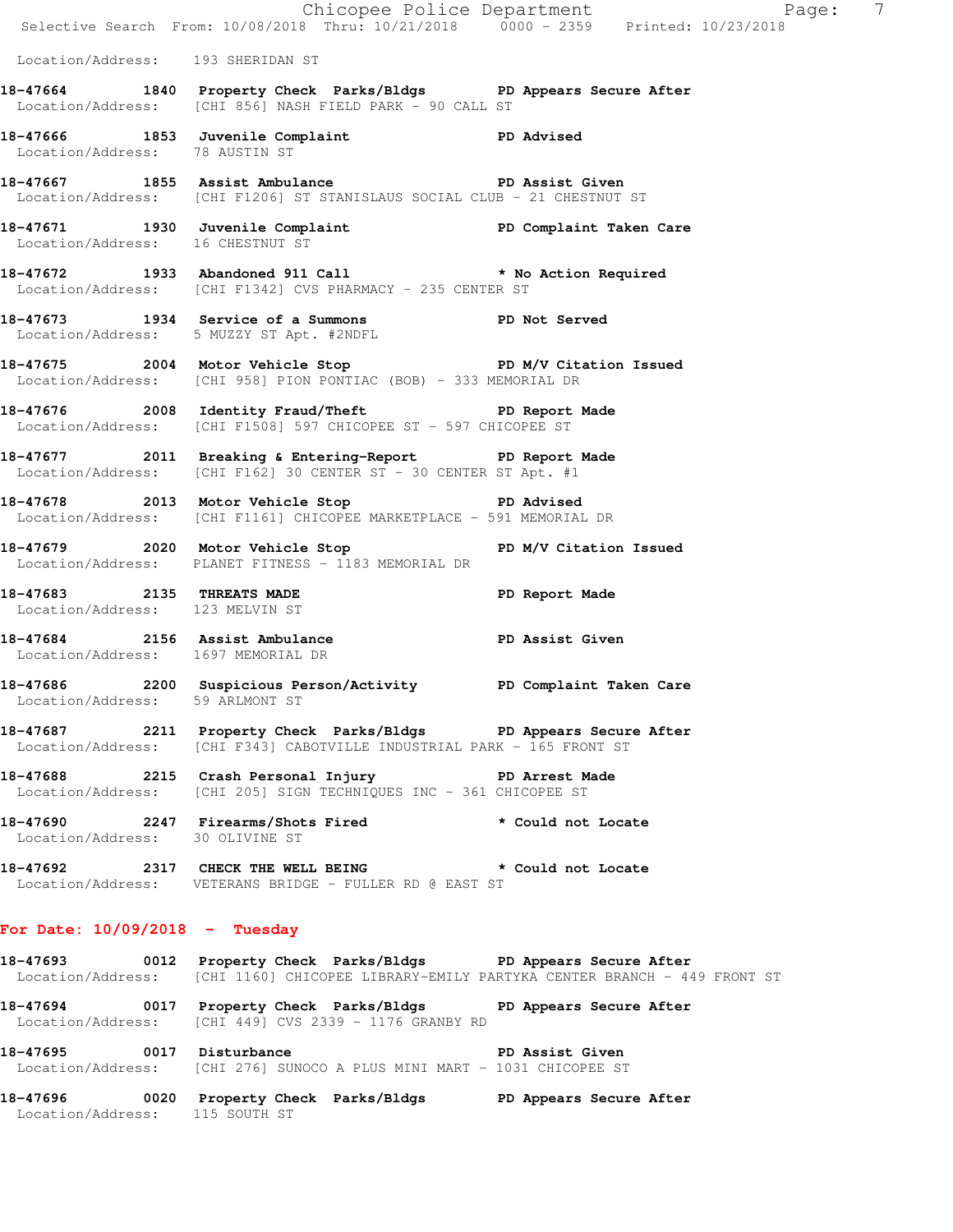|                            | Chicopee Police Department Fage: 8<br>Selective Search From: 10/08/2018 Thru: 10/21/2018 0000 - 2359 Printed: 10/23/2018                        |  |  |
|----------------------------|-------------------------------------------------------------------------------------------------------------------------------------------------|--|--|
|                            | 18-47697 0022 Property Check Parks/Bldgs PD Appears Secure After<br>Location/Address: [CHI 594] WESTOVER METROPOLITAN AIRPORT - 255 PADGETTE ST |  |  |
| Location/Address: ELMER DR | 18-47699 0022 Suspicious Person/Activity * Could not Locate                                                                                     |  |  |
|                            | 18-47698 0023 Property Check Parks/Bldgs PD Appears Secure After<br>Location/Address: [CHI F734] AMVETS CLUB POST 12 - 754 MONTGOMERY ST        |  |  |
|                            | 18-47701 0036 Property Check Parks/Bldgs PD Appears Secure After<br>Location/Address: [CHI F122] SALTER COLLEGE - 645 SHAWINIGAN DR             |  |  |
|                            | 18-47702 0040 Property Check Parks/Bldgs PD Appears Secure After<br>Location/Address: [CHI 306] RITE AID PHARMACY - 1-5 ST JAMES AVE            |  |  |
|                            | 18-47703 0042 Suspicious Person/Activity PD Advised<br>Location/Address: 7 ELMER DR @ 325 CHICOPEE ST                                           |  |  |
|                            | 18-47704 0044 Property Check Parks/BldgsQ PD Appears Secure After<br>Location/Address: [CHI F80] DR DEEGANS DELI - 510 BURNETT RD               |  |  |
|                            | 18-47705 0047 Property Check Parks/Bldgs PD Appears Secure After<br>Location/Address: [CHI 847] RAY ASH PARK - 52 ARCADE ST                     |  |  |
|                            | 18-47706 0054 Property Check Parks/Bldgs PD Appears Secure After<br>Location/Address: [CHI 1065] CHICOPEE HIGH SCHOOL - 820 FRONT ST            |  |  |
|                            | 18-47707 0055 Property Check Parks/Bldgs PD Appears Secure After<br>Location/Address: [CHI 1122] LIGHTHOUSE LIQUORS - 856 MEMORIAL DR           |  |  |
|                            | 18-47708 0057 Property Check Parks/Bldgs PD Appears Secure After<br>Location/Address: [CHI F621] FAMILY DOLLAR - 209 EXCHANGE ST                |  |  |

**18-47709 0101 Suspicious Person/Activity PD Complaint Taken Care**  Location/Address: [CHI 73] PRIDE CONVENIENCE - 363 BURNETT RD

**18-47710 0107 Property Check Parks/Bldgs PD Appears Secure After**  Location/Address: [CHI F1342] CVS PHARMACY - 235 CENTER ST

**18-47711 0111 Property Check Parks/Bldgs PD Appears Secure After**  Location/Address: [CHI F1272] LIFE POINT CHURCH - 603 NEW LUDLOW RD

**18-47712 0117 Property Check Parks/Bldgs PD Appears Secure After**  Location/Address: [CHI 849] RIVERS PARK - 19 ALDEN ST

**18-47713 0125 Property Check Parks/Bldgs PD Appears Secure After**  Location/Address: [CHI 86] FOOD BAG - 947 BURNETT RD

**18-47714 0125 Property Check Parks/Bldgs PD Appears Secure After**  Location/Address: [CHI 1027] DUNKIN DONUTS - 820 MEMORIAL DR

18-47715 **0126** Motor Vehicle Stop **PD M/V Citation Issued** Location/Address: [CHI F1587] ENTERPRISE RENT-A-CAR & TRUCK - 70 FULLER RD

**18-47717 0147 Property Check Parks/Bldgs PD Appears Secure After**  Location/Address: [CHI 292] AMERICAN LEGION POST 452 - 43 EXCHANGE ST

**18-47718 0147 Property Check Parks/Bldgs PD Appears Secure After**  Location/Address: [CHI 670] CUMBERLAND FARMS - 1061 MEMORIAL DR

**18-47719 0155 Property Check Parks/Bldgs PD Appears Secure After**  Location/Address: [CHI 1604] BELCHER SCHOOL K-2 - 125 MONTGOMERY ST

**18-47722 0211 Property Check Parks/Bldgs PD Appears Secure After**  Location/Address: [CHI 1714] UNION MART-2 - 457 GRANBY RD

**18-47723 0216 Property Check Parks/Bldgs PD Appears Secure After**  Location/Address: [CHI 1356] PRIMA ELECTRO NORTH AMERICA INC - 711 EAST MAIN ST

**18-47724 0219 Property Check Parks/Bldgs PD Appears Secure After**  Location/Address: [CHI 305] CUMBERLAND FARMS - 37 MONTCALM ST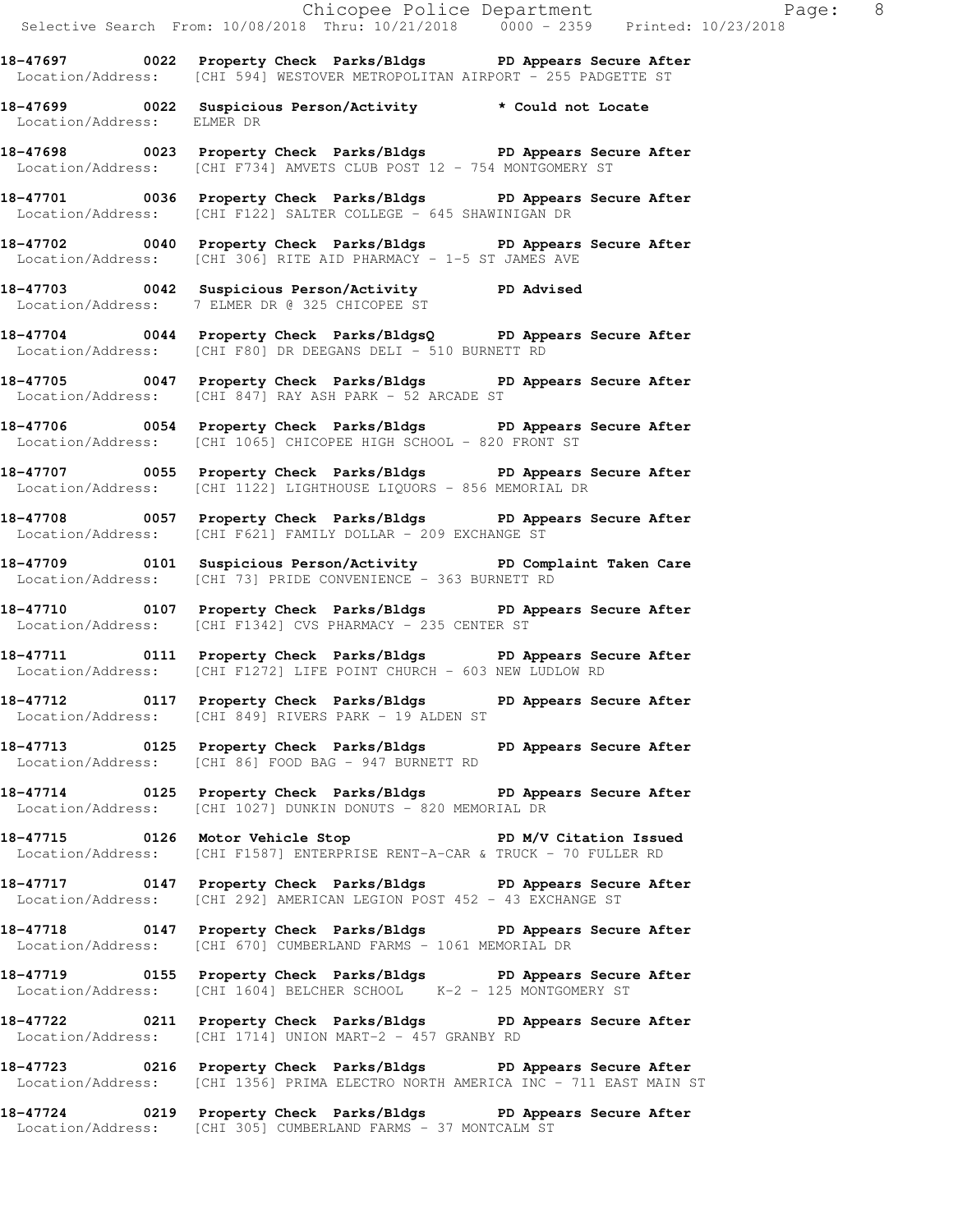Location/Address: ROBBINS RD **18-47726 0225 Property Check Parks/Bldgs PD Appears Secure After**  Location/Address: [CHI 1041] SENTRY UNIFORM - 803 JAMES ST

**18-47725 0225 Property Check Parks/Bldgs PD Appears Secure After** 

**18-47727 0229 Property Check Parks/Bldgs PD Appears Secure After**  Location/Address: [CHI 146] MCKINLEY HOUSE APARTMENTS - 38 ASINOF AVE

**18-47728 0258 Motor Vehicle Stop PD M/V Citation Issued**  Location/Address: 459 GRANBY RD

**18-47729 0303 Property Check Parks/Bldgs PD Appears Secure After**  Location/Address: [CHI F1328] GALLAGHER OLDE FASHIONED SERVICE - 560 EAST ST

**18-47730 0313 Property Check Parks/Bldgs PD Appears Secure After**  Location/Address: [CHI 511] BAYSTATE RUG DIST. - 671 GRATTAN ST

**18-47731 0319 Property Check Parks/Bldgs PD Appears Secure After**  Location/Address: [CHI 566] SAM'S FOOD STORES (SUNOCO) - 810 MEADOW ST

**18-47732 0324 Property Check Parks/Bldgs PD Appears Secure After**  Location/Address: [CHI F684] CASTLE OF KNIGHTS - 1599 MEMORIAL DR

**18-47733 0327 Property Check Parks/Bldgs PD Appears Secure After**  Location/Address: [CHI 1122] LIGHTHOUSE LIQUORS - 856 MEMORIAL DR

**18-47734 0331 Property Check Parks/Bldgs PD Appears Secure After**  Location/Address: [CHI 178] BASICS PLUS MINI MART - 190 EAST ST

**18-47735 0340 Property Check Parks/Bldgs PD Appears Secure After**  Location/Address: [CHI 857] SZOT PARK - 97 SGT TRACY DR

**18-47736 0340 Property Check Parks/Bldgs PD Appears Secure After**  Location/Address: [CHI 930] RENT A CENTER - 185 EXCHANGE ST

**18-47738 0340 Property Check Parks/Bldgs PD Appears Secure After**  Location/Address: [CHI XF1590] DUNKIN DONUTS - 521 MEADOW ST

**18-47739 0349 Property Check Parks/Bldgs PD Appears Secure After**  Location/Address: [CHI 1122] LIGHTHOUSE LIQUORS - 856 MEMORIAL DR

18-47740 **0354** Assist Ambulance **PD Assist Given** Location/Address: 908 CHICOPEE ST Apt. #1FL

**18-47742 0407 Property Check Parks/Bldgs PD Appears Secure After**  Location/Address: [CHI 334] CHICOPEE MOOSE FAMILY CENTER - 244 FULLER RD Apt. #1

**18-47744 0412 Property Check Parks/Bldgs PD Appears Secure After**  Location/Address: [CHI 1196] SHELL - 95 WEST ST

**18-47745 0417 Disabled Motor Vehicle PD Assist Given**  Location/Address: [CHI 276] SUNOCO A PLUS MINI MART - 1031 CHICOPEE ST

**18-47746 0424 Assist Ambulance PD Assist Given**  Location/Address: 980 CHICOPEE ST

**18-47747 0450 Property Check Parks/Bldgs PD Appears Secure After**  Location/Address: [CHI 854] SARAH JANE PARK - 21 VIVIAN ST

**18-47748 0458 Property Check Parks/Bldgs PD Appears Secure After**  Location/Address: [CHI 449] CVS 2339 - 1176 GRANBY RD

**18-47749 0524 Property Check Parks/Bldgs PD Appears Secure After**  Location/Address: [CHI 563] RITE AID PHARMACY - 577 MEADOW ST

**18-47750 0540 Property Check Parks/Bldgs PD Appears Secure After**  Location/Address: [CHI 834] BOWE SCHOOL, PATRICK E. K-5 - 115 HAMPDEN ST

**18-47751 0545 Suspicious M/V PD Advised**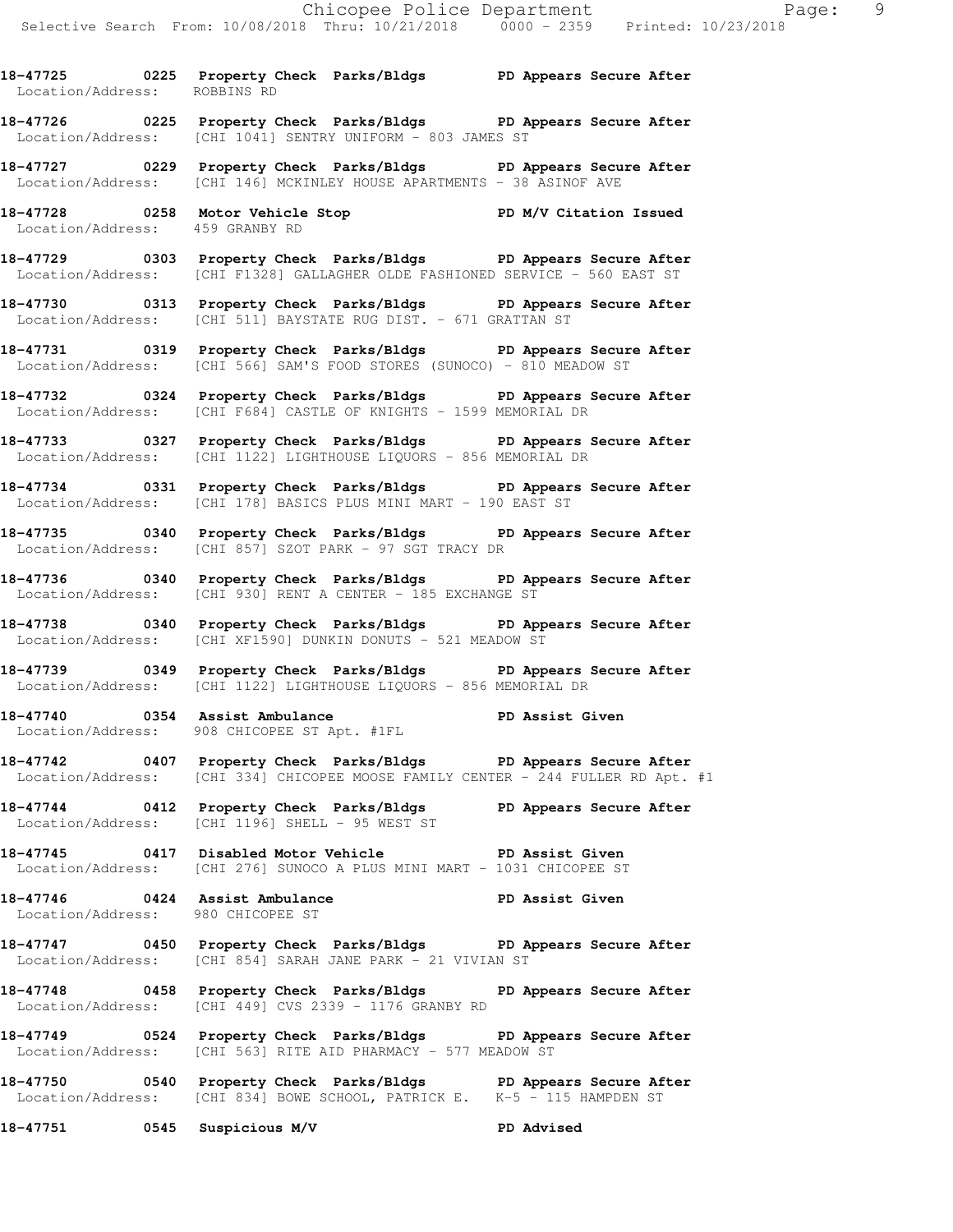|                                     |                                                                                                                                                              | Chicopee Police Department<br>Selective Search From: 10/08/2018 Thru: 10/21/2018 0000 - 2359 Printed: 10/23/2018 |  |
|-------------------------------------|--------------------------------------------------------------------------------------------------------------------------------------------------------------|------------------------------------------------------------------------------------------------------------------|--|
| Location/Address: 110 CLARENDON AVE |                                                                                                                                                              |                                                                                                                  |  |
|                                     | 18-47753 0605 Property Check Parks/Bldgs PD Appears Secure After<br>Location/Address: [CHI 1289] ALL STAR CAR AND TRUCK RENTAL - 385 MEMORIAL DR             |                                                                                                                  |  |
|                                     | 18-47754 0614 Motor Vehicle Stop PD M/V Citation Issued<br>Location/Address: [CHI F968] PINES MOTEL, CREATIVE - 1508 MEMORIAL DR                             |                                                                                                                  |  |
| Location/Address: GRANBY RD         | 18-47755 0636 Traffic Assignment 18-47755 0636 PD Complaint Taken Care                                                                                       |                                                                                                                  |  |
|                                     | 18-47758 0637 Traffic Assignment Nation/Warning Issu<br>Location/Address: [CHI 832] BELLAMY MIDDLE SCHOOL, EDWARD 6-8 - 314 PENDLETON AVE                    |                                                                                                                  |  |
| Location/Address: 1050 BURNETT RD   | 18-47759 0637 Property Check Parks/Bldgs PD Complaint Taken Care                                                                                             |                                                                                                                  |  |
|                                     | 18-47760 0638 Property Check Parks/Bldgs PD Appears Secure After<br>Location/Address: [CHI 842] DUPONT MEM MID SCHOOL, 1ST SGT. KEVIN A. - 650 FRONT ST      |                                                                                                                  |  |
|                                     | 18-47761 0638 Traffic Assignment PD Complaint Taken Care<br>Location/Address: [CHI F1150] CHICOPEE COMPREHENSIVE HIGH SCHOOL - 617 MONTGOMERY ST             |                                                                                                                  |  |
|                                     | 18-47762 0639 Traffic Assignment Number 2016 PD Complaint Taken Care<br>Location/Address: [CHI F1150] CHICOPEE COMPREHENSIVE HIGH SCHOOL - 617 MONTGOMERY ST |                                                                                                                  |  |
|                                     | 18-47763 0639 Traffic Assignment The PD Appears Secure After<br>Location/Address: [CHI 842] DUPONT MEM MID SCHOOL, 1ST SGT. KEVIN A. - 650 FRONT ST          |                                                                                                                  |  |
| Location/Address: MEADOW ST         | 18-47764 0641 Traffic Assignment New PD Complaint Taken Care                                                                                                 |                                                                                                                  |  |
| Location/Address: EAST ST           | 18-47765 0647 Traffic Assignment PD Complaint Taken Care                                                                                                     |                                                                                                                  |  |
|                                     | 18-47766 0648 Traffic Assignment The PD No Report Necessary<br>Location/Address: [CHI 1065] CHICOPEE HIGH SCHOOL - 820 FRONT ST                              |                                                                                                                  |  |
|                                     | 18-47767 0652 Motor Vehicle Stop North PD Citation/Warning Issu<br>Location/Address: [CHI 832] BELLAMY MIDDLE SCHOOL, EDWARD 6-8 - 314 PENDLETON AVE         |                                                                                                                  |  |
|                                     | 18-47768 0653 Property Check Parks/Bldgs PD Appears Secure After<br>Location/Address: [CHI 269] JENROSE WINES & LIQUORS - 945 CHICOPEE ST                    |                                                                                                                  |  |
| Location/Address: 111 SCHOOL ST     | 18-47769 0702 Assist Ambulance New PD Assist Given                                                                                                           |                                                                                                                  |  |
|                                     | 18-47771 0712 Motor Vehicle Stop North PD Citation/Warning Issu<br>Location/Address: [CHI 832] BELLAMY MIDDLE SCHOOL, EDWARD 6-8 - 314 PENDLETON AVE         |                                                                                                                  |  |
|                                     | 18-47772 0717 Crash Property Damage PD Report Made<br>Location/Address: 76 MEADOW ST Apt. #D                                                                 |                                                                                                                  |  |
|                                     | 18-47773 0726 Alarm Business * False Alarm<br>Location/Address: CHICOPEE ARMORY - ARMORY DR                                                                  |                                                                                                                  |  |
|                                     | 18-47774 0803 Property Check Parks/Bldgs PD Complaint Taken Care<br>Location/Address: [CHI 1604] BELCHER SCHOOL K-2 - 125 MONTGOMERY ST                      |                                                                                                                  |  |
|                                     | 18-47775 0811 Transport Service The PD Transport Complete<br>Location/Address: [CHI F825] MASS TRIAL COURT [CHICOPEE] - 30 CHURCH ST                         |                                                                                                                  |  |
|                                     | 18-47777 0812 Crash Property Damage PD Report Made<br>  Location/Address: [CHI 1287] CHANNEL 22 NEWS CENTER - 1 BROADCAST CTR                                |                                                                                                                  |  |
|                                     | 18-47776 0813 Motor Vehicle Stop PD Advised<br>Location/Address: 31 GRATTAN ST @ 3 MONTGOMERY ST                                                             |                                                                                                                  |  |
|                                     | 18-47778 0815 Property Check Parks/Bldgs PD Complaint Taken Care<br>Location/Address: [CHI 830] BARRY SCHOOL, ANNA E. K-5 - 44 CONNELL ST                    |                                                                                                                  |  |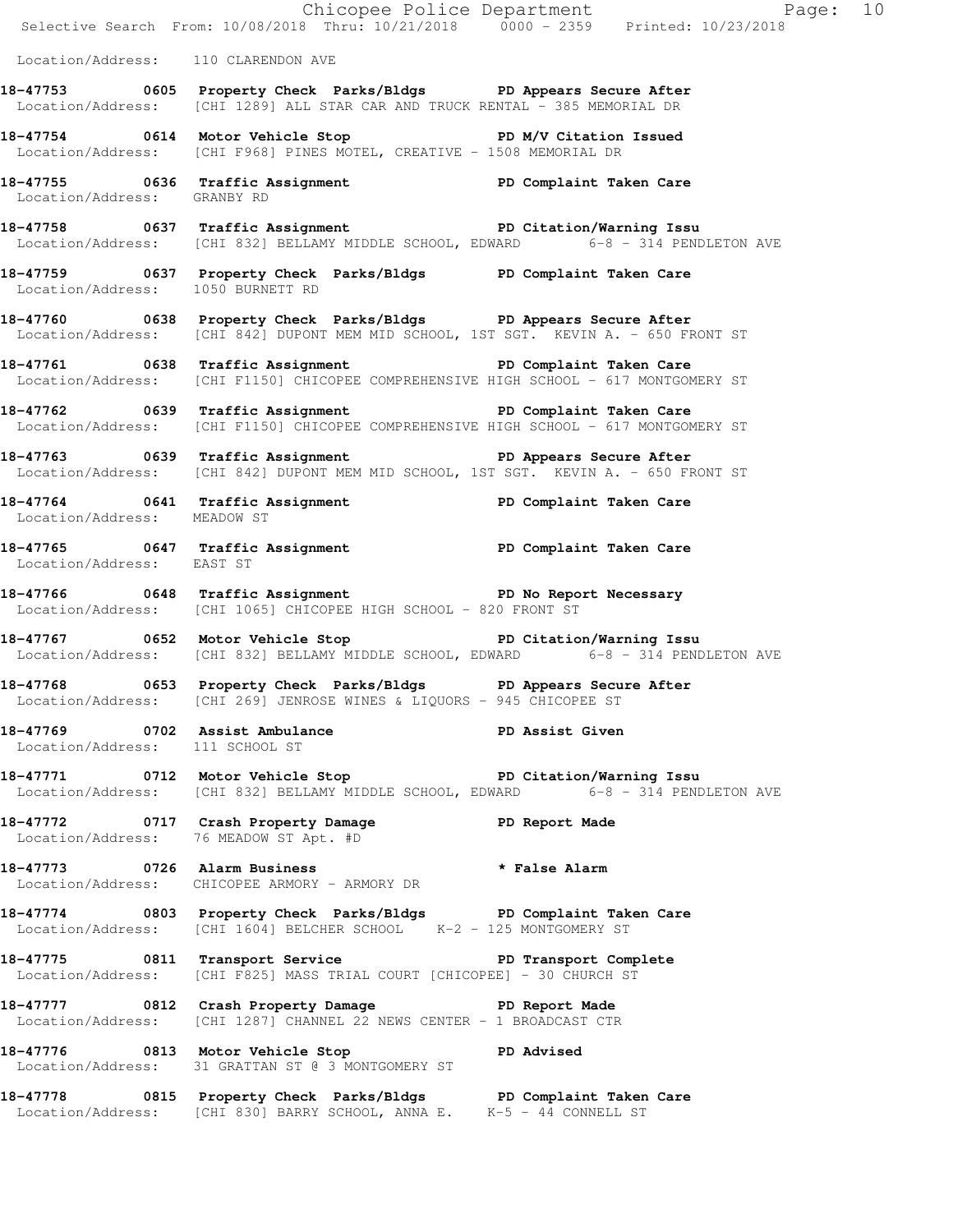|                                                                  |                                                                                                                                                          | E Chicopee Police Department<br>Selective Search From: 10/08/2018 Thru: 10/21/2018 0000 - 2359 Printed: 10/23/2018<br>Page: 11 |
|------------------------------------------------------------------|----------------------------------------------------------------------------------------------------------------------------------------------------------|--------------------------------------------------------------------------------------------------------------------------------|
|                                                                  | 18-47779 0824 Property Check Parks/Bldgs PD Complaint Taken Care<br>Location/Address: [CHI 841] SZETELA EARLY CHILDHOOD SCHOOL - 66 MACEK DR             |                                                                                                                                |
|                                                                  | 18-47780 0829 Property Check Parks/Bldgs PD Complaint Taken Care<br>Location/Address: [CHI F61] ST JOAN/ ST GEORGE SCHOOL - 587 GRATTAN ST               |                                                                                                                                |
|                                                                  | 18-47781 0830 Traffic/Parking Complaint PD Complaint Taken Care<br>Location/Address: [CHI 836] LAMBERT - LAVOIE SCHOOL K-5 - 99 KENDALL ST               |                                                                                                                                |
| Location/Address: 46 KAVENEY ST                                  | 18-47782 0831 Suspicious M/V PD Report Made                                                                                                              |                                                                                                                                |
|                                                                  | 18-47783 0833 Property Check Parks/Bldgs PD Complaint Taken Care<br>Location/Address: [CHI F1150] CHICOPEE COMPREHENSIVE HIGH SCHOOL - 617 MONTGOMERY ST |                                                                                                                                |
| Location/Address: SPRINGFIELD ST                                 | 18-47785 0838 Suspicious Person/Activity PD Advised                                                                                                      |                                                                                                                                |
|                                                                  | 18-47784 0839 Property Check Parks/Bldgs PD Complaint Taken Care                                                                                         | Location/Address: [CHI 832] BELLAMY MIDDLE SCHOOL, EDWARD 6-8 - 314 PENDLETON AVE                                              |
|                                                                  | 18-47786 0840 THREATS MADE <b>18-47786</b> PD Advised<br>Location/Address: [CHI F1343] CEDARWOOD CONDOS - 343 CHICOPEE ST Apt. #4                        |                                                                                                                                |
|                                                                  | 18-47788 1856 Crash Personal Injury 18-47788<br>Location/Address: 1775 WESTOVER RD @ 33 CHAMPION DR                                                      |                                                                                                                                |
| Location/Address: BROADWAY                                       | 18-47790 0922 Traffic Assignment New PD M/V Citation Issued                                                                                              |                                                                                                                                |
|                                                                  | 18-47792 0931 Traffic/Parking Complaint PD Complaint Taken Care<br>Location/Address: [CHI 1004] FAMILY DOLLAR - 1600 MEMORIAL DR                         |                                                                                                                                |
|                                                                  | 18-47795 0957 Service of a Summons TPD Served in Hand<br>Location/Address: [CHI 838] CHICOPEE ACADEMY @SELSER 6-12 - 12 DARE WAY                         |                                                                                                                                |
|                                                                  | 18-47797 1005 Traffic/Parking Complaint PD Complaint Taken Care<br>Location/Address: [CHI F1161] CHICOPEE MARKETPLACE - 591 MEMORIAL DR                  |                                                                                                                                |
| Location/Address: 568 CHICOPEE ST                                | 18-47799 1015 Warrant Service                                                                                                                            | * Could not Locate                                                                                                             |
| 18-47800 1025 Animal Complaint<br>Location/Address: 39 FOREST ST |                                                                                                                                                          | <b>PD Advised</b>                                                                                                              |
|                                                                  | 18-47801 1030 Larceny Complaint Past PD Report Made<br>Location/Address: [CHI 1852] ROMANO'S PIZZA - 191 EXCHANGE ST                                     |                                                                                                                                |
| Location/Address: 352 CHICOPEE ST                                | 18-47802 1039 Abandoned 911 Call 1999 PD Advised                                                                                                         |                                                                                                                                |
|                                                                  | 18-47803 1041 Investigation/DB PD Complaint Taken Care<br>Location/Address: [SPR] BAYSTATE HOSPITAL - 759 CHESTNUT ST                                    |                                                                                                                                |
| Location/Address: 268 EAST MAIN ST                               | 18-47804 1042 Crash Property Damage PD Report Made<br>Location/Address: 268 EAST MAIN ST                                                                 |                                                                                                                                |
| Location/Address: 76 FALMOUTH RD                                 | 18-47805 1044 Alarm Residence <b>the set of the Second State Alarm</b>                                                                                   |                                                                                                                                |
|                                                                  | 18-47809 1159 Traffic/Parking Complaint * Unfounded<br>Location/Address: [CHI 235] COLONIAL CAFE INC - 550 CHICOPEE ST                                   |                                                                                                                                |
|                                                                  | 18-47810 1203 CHECK THE WELL BEING * No Action Required<br>Location/Address: [CHI F684] CASTLE OF KNIGHTS - 1599 MEMORIAL DR                             |                                                                                                                                |
| Location/Address: 912 CHICOPEE ST                                | 18-47811 1210 Larceny Complaint Past PD Report Made                                                                                                      |                                                                                                                                |
|                                                                  | 18-47812 1211 Larceny Complaint Past PD Report Made Location/Address: 7 KIMBALL ST                                                                       |                                                                                                                                |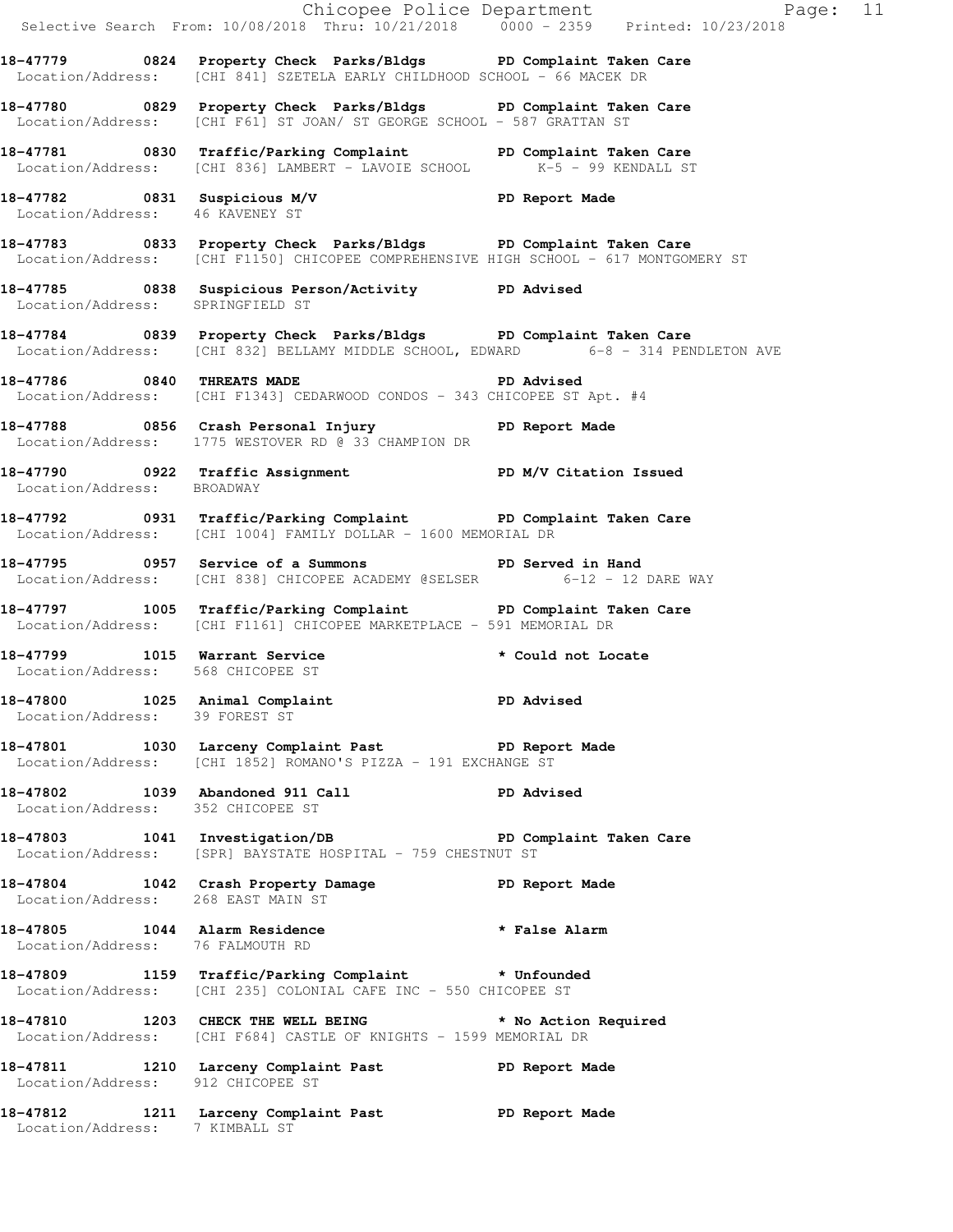**18-47813 1221 Crash Property Damage PD Report Made**  Location/Address: [CHI 1210] SUBWAY OF WALMART - 545 MEMORIAL DR

**18-47814 1227 Crash Property Damage PD Report Made**  Location/Address: 61 DALE ST

**18-47815 1244 Neighbor/Landlord Dispute PD Advised**  Location/Address: AUSTIN ST

**18-47816 1250 CHECK THE WELL BEING \* No Action Required**  Location/Address: [CHI 594] WESTOVER METROPOLITAN AIRPORT - 255 PADGETTE ST

**18-47819 1301 Crash Personal Injury PD Report Made**  Location/Address: 427 GRATTAN ST @ 892 GRANBY RD

**18-47820 1302 Breaking & Entering-Report PD Report Made**  Location/Address: 26 STANLEY CT

**18-47821 1302 Breaking & Entering-Report PD Report Made**  Location/Address: 182 NARRAGANSETT BLVD Apt. #2FL

**18-47824 1321 Sudden Death PD Report Made**  Location/Address: 52 RIVERVIEW TER Apt. #D

**18-47826 1329 Traffic/Parking Complaint PD Complaint Taken Care**  Location/Address: 505 IRENE ST

**18-47827 1332 Property Check Parks/Bldgs PD Advised**  Location/Address: [CHI 1160] CHICOPEE LIBRARY-EMILY PARTYKA CENTER BRANCH - 449 FRONT ST

**18-47829 1357 Assist Ambulance \* No Action Required**  Location/Address: [CHI 849] RIVERS PARK - 19 ALDEN ST

**18-47830 1400 Investigation/DB PD Report Made**  Location/Address: [CHI F1305] 1060 CHICOPEE ST - 1060 CHICOPEE ST Apt. #2FL

18-47831 1402 Traffic Assignment **PD Complaint Taken Care** Location/Address: [CHI 839] STEFANIK SCHOOL, GENERAL. JOHN J. K-5 - 720 MEADOW ST

**18-47834 1414 Firearms Investigation PD Report Made**  Location/Address: [CHI F1278] HARMONY HOMES - 735 MEMORIAL DR

**18-47835 1428 Property Check Parks/Bldgs PD Appears Secure After**  Location/Address: 13 EMMET ST @ 92 SHERIDAN ST

**18-47836 1433 Traffic/Parking Complaint PD Appears Secure After** Location/Address: [CHI 836] LAMBERT - LAVOIE SCHOOL K-5 - 99 KENDALL ST Location/Address: [CHI 836] LAMBERT - LAVOIE SCHOOL

**18-47839 1446 Transport Service PD Transport Complete**  Location: BAYSTATE MEDICAL CENTER

**18-47840 1450 Alarm Residence \* False Alarm**  Location/Address: 95 FOREST ST

**18-47841 1459 Public Service PD Complaint Taken Care**  Location/Address: [CHI 1065] CHICOPEE HIGH SCHOOL - 820 FRONT ST

**18-47843 1513 Alarm Residence PD Appears Secure After**  Location/Address: 15 BEMIS AVE

18-47844 1513 Identity Fraud/Theft **PD** Report Made Location/Address: 676 GRANBY RD

**18-47845 1526 Disturbance \* Could not Locate**  Location/Address: [CHI F1406] CDM PROPERTIES - 926 CHICOPEE ST

**18-47846 1529 Assist Ambulance PD Assist Given**  Location/Address: 72 LUDLOW RD

**18-47849 1552 Crash Property Damage PD No Report Necessary**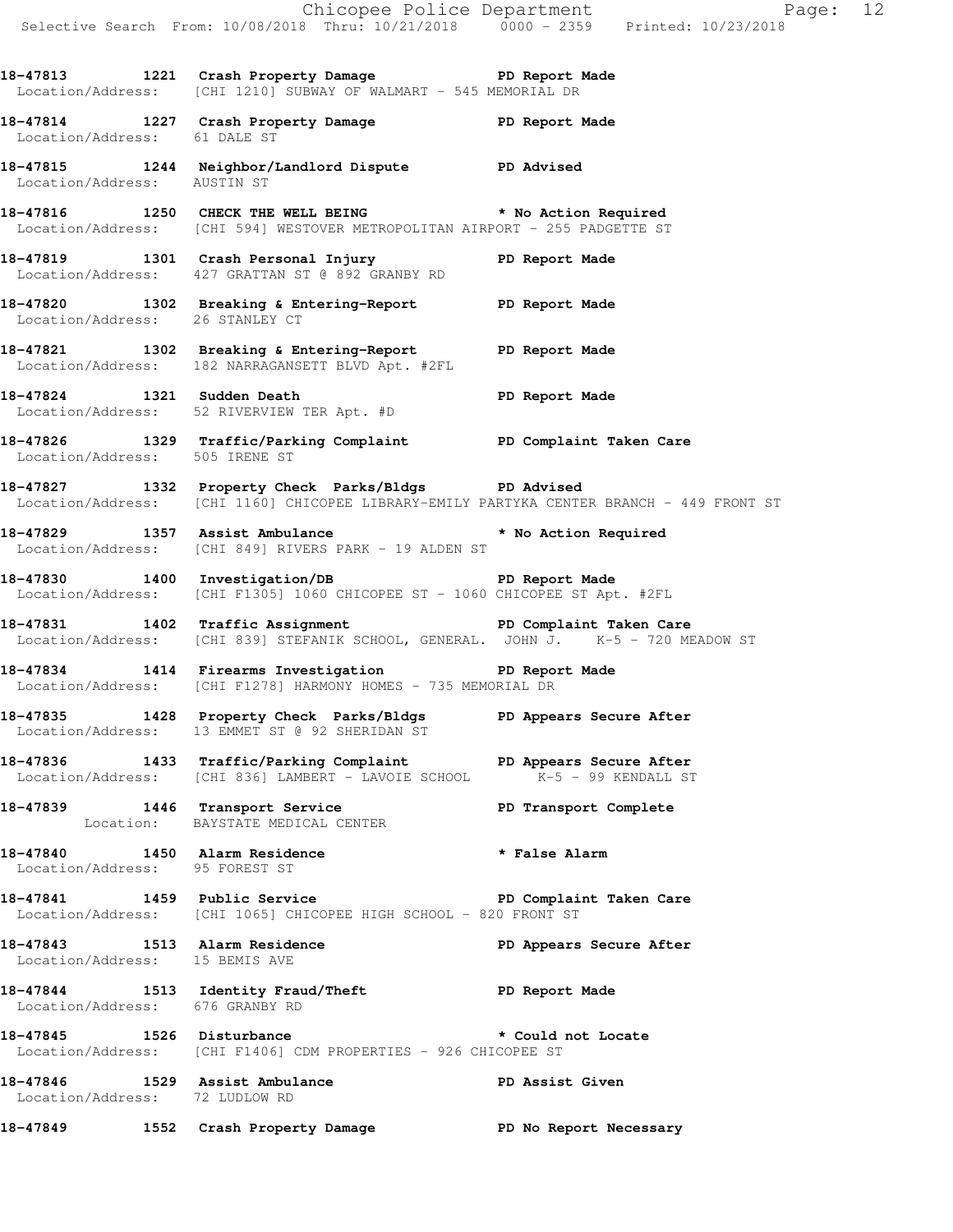|                                     |                                                                                                                                                             | Chicopee Police Department<br>Selective Search From: 10/08/2018 Thru: 10/21/2018 0000 - 2359 Printed: 10/23/2018 |  |
|-------------------------------------|-------------------------------------------------------------------------------------------------------------------------------------------------------------|------------------------------------------------------------------------------------------------------------------|--|
|                                     | Location/Address: [CHI 1722] ALDI - 505 MEMORIAL DR                                                                                                         |                                                                                                                  |  |
|                                     | 18-47850 1554 Crash Property Damage PD Report Made<br>Location/Address: [CHI 638] BJS WHOLESALE FOOD WAREHOUSE - 650 MEMORIAL DR                            |                                                                                                                  |  |
|                                     | 18-47851 1557 51a Check Child's Welfare PD Complaint Taken Care<br>Location/Address: [CHI F558] BOYS & GIRLS CLUB OF CHICOPEE - 580 MEADOW ST               |                                                                                                                  |  |
| Location/Address: 181 DAYTON ST     | 18-47852 1559 Abandoned/Found Property PD Report Made                                                                                                       |                                                                                                                  |  |
|                                     | 18-47858 1612 Car Wash 18-47858 2001 1612 Care<br>Location/Address: [CHI 448] SOFT TOUCH AUTO WASH - 1469 GRANBY RD                                         |                                                                                                                  |  |
|                                     | 18-47857 1615 Car Wash<br>Location/Address: [CHI 448] SOFT TOUCH AUTO WASH - 1469 GRANBY RD                                                                 | PD Complaint Taken Care                                                                                          |  |
|                                     | 18-47859 1623 Assist Fire Department PD Report Made Location/Address: 66 KENDALL ST                                                                         |                                                                                                                  |  |
|                                     | 18-47862 1636 Alarm Business 18-47862 PD Appears Secure After<br>Location/Address: [CHI F621] FAMILY DOLLAR - 209 EXCHANGE ST                               |                                                                                                                  |  |
|                                     | 18-47863 1645 Car Wash 18-47863 PD Complaint Taken Care<br>Location/Address: [CHI 448] SOFT TOUCH AUTO WASH - 1469 GRANBY RD                                |                                                                                                                  |  |
| Location/Address: 39 PLANTE CIR     | 18-47864 1646 Loud Music Number 2016 2017 PD Complaint Taken Care                                                                                           |                                                                                                                  |  |
|                                     | 18-47865 1647 Public Service 20 PD Advised<br>Location/Address: 0 HARVARD ST @ 0 COCHRAN ST                                                                 |                                                                                                                  |  |
|                                     | 18-47866 1658 Property Check Parks/Bldgs PD Appears Secure After<br>Location/Address: [CHI 849] RIVERS PARK - 19 ALDEN ST                                   |                                                                                                                  |  |
|                                     | 18-47867 1703 Assist Other Police Department PD Assisted other Agency<br>Location/Address: WILLMANSETT BRIDGE - CHICOPEE ST                                 |                                                                                                                  |  |
|                                     | 18-47868 1705 Disturbance * Unfounded<br>Location/Address: [CHI XP2042] SILVA & TORRES RESIDENCE - 17 ABBEY ST                                              |                                                                                                                  |  |
|                                     | 18-47872 1719 Property Check Parks/Bldgs PD Appears Secure After<br>Location/Address: [CHI F937] SUNSHINE VILLAGE FOR COMMUNITY SERVICES INC - 75 LITWIN LN |                                                                                                                  |  |
|                                     | 18-47875 1726 Traffic Assignment<br>Location/Address: 53 MADISON ST @ 89 WASHINGTON ST                                                                      | * Could not Locate                                                                                               |  |
|                                     | 18-47876 1736 Suspicious Person/Activity PD Arrest Made<br>Location/Address: [CHI 1600] MONTY'S ROADHOUSE - 733 CHICOPEE ST                                 |                                                                                                                  |  |
| Location/Address: 1766 MEMORIAL DR  | 18-47877 1736 Motor Vehicle Stop North PD Citation/Warning Issu                                                                                             |                                                                                                                  |  |
| Location/Address: 247 BEAUCHAMP TER | 18-47880 1749 Traffic/Parking Complaint * Could not Locate                                                                                                  |                                                                                                                  |  |
|                                     | 18-47881 1751 Motor Vehicle Stop PD Advised<br>Location/Address: [CHI 1658] THE APARTMENTS AT AMES PRIVILEGE - 1 SPRINGFIELD ST                             |                                                                                                                  |  |
| Location/Address: 48 CLARK ST       | 18-47882 1755 Identity Fraud/Theft PD Report Made                                                                                                           |                                                                                                                  |  |
|                                     | 18-47883 1759 Crash Personal Injury 18-47883<br>Location/Address: [CHI 719] PRICE RITE - 1600 MEMORIAL DR                                                   |                                                                                                                  |  |
| Location/Address: 106 BOSTWICK LN   | 18-47885 1811 Assist Ambulance PD Assisted other Agency                                                                                                     |                                                                                                                  |  |
|                                     | 18-47887 1814 Trespasser/Trespassing PD Complaint Taken Care<br>Location/Address: [CHI F307] CHICOPEE CONVENIENCE MART - 201 EXCHANGE ST                    |                                                                                                                  |  |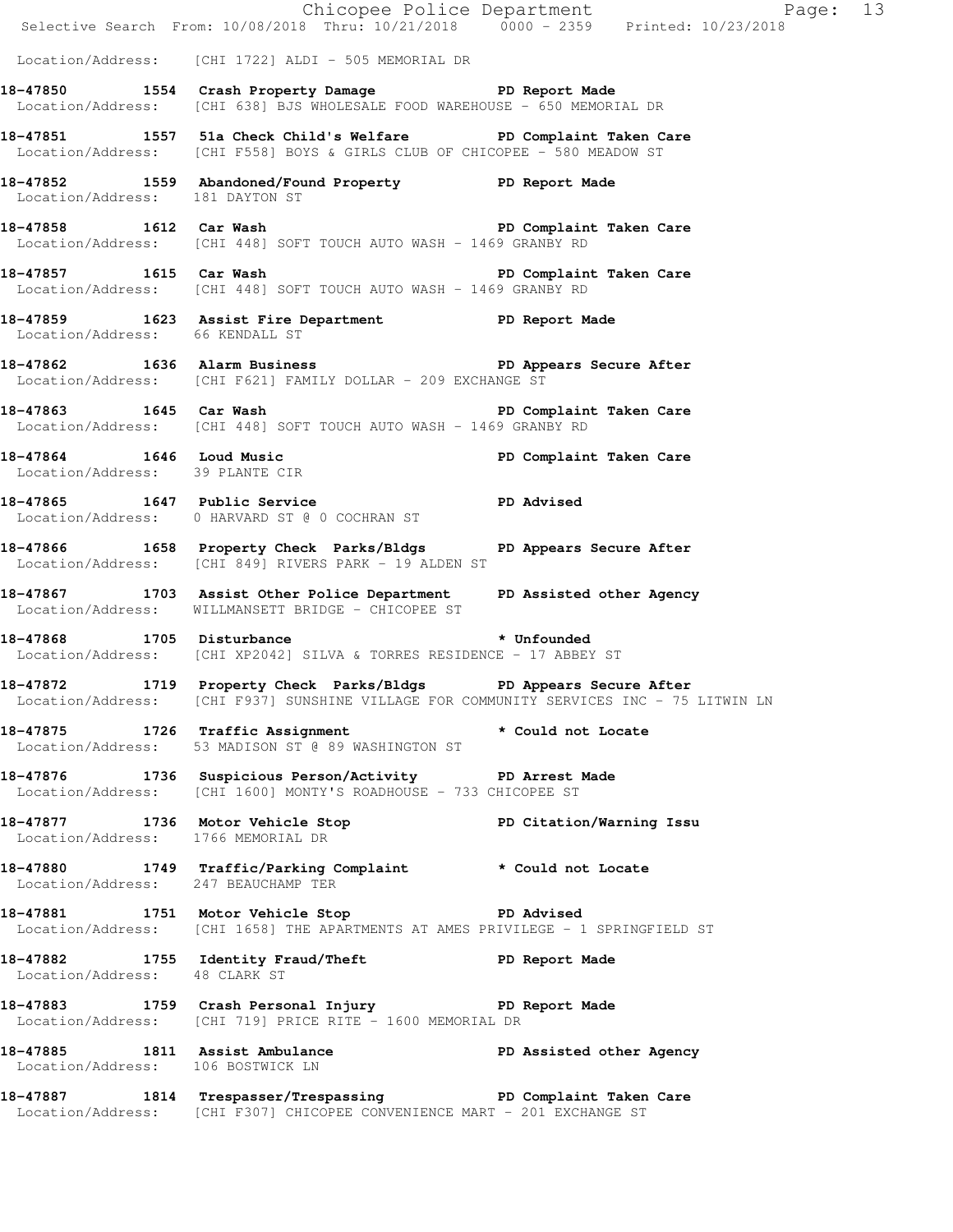|                                     |                                                                                                                                                           | Chicopee Police Department<br>Selective Search From: 10/08/2018 Thru: 10/21/2018 0000 - 2359 Printed: 10/23/2018 |
|-------------------------------------|-----------------------------------------------------------------------------------------------------------------------------------------------------------|------------------------------------------------------------------------------------------------------------------|
| Location/Address: 42 BEMIS ST       | 18-47888 1827 Crash Property Damage 5 PD Report Made                                                                                                      |                                                                                                                  |
|                                     | 18-47889 1828 Assault & Battery Complaint PD Report Made<br>Location/Address: [CHI F1120] CANTERBURY ARMS APTS - 165 EAST MAIN ST Apt. #309               |                                                                                                                  |
|                                     | 18-47892 1843 Assist Ambulance New PD Assist Given<br>Location/Address: [CHI F1088] MEMORIAL APTS [ INC DEBRA DR.] - 1302 MEMORIAL DR Apt. #1C            |                                                                                                                  |
|                                     | 18-47895 1918 Crash Property Damage PD Report Made<br>Location: DEEDY BRIDGE                                                                              |                                                                                                                  |
|                                     | 18-47896 1921 Assist Other Police Department * Could not Locate<br>Location/Address: 2 BEAUDOIN CT                                                        |                                                                                                                  |
| Location/Address: MEETINGHOUSE RD   | 18-47898 1940 Loud Music <b>the Contract of Australian Structure</b> + Unfounded                                                                          |                                                                                                                  |
|                                     | 18-47899 1958 Motor Vehicle Stop North PD M/V Citation Issued<br>Location/Address: [CHI 1211] ABUNDANT WELLNESS - 94 CHICOPEE ST                          |                                                                                                                  |
| Location/Address: 89 INGHAM ST      | 18-47900 2006 CHECK THE WELL BEING PD Advised                                                                                                             |                                                                                                                  |
|                                     | 18-47901 2009 Suspicious Person/Activity * No Action Required<br>Location/Address: [CHI 1160] CHICOPEE LIBRARY-EMILY PARTYKA CENTER BRANCH - 449 FRONT ST |                                                                                                                  |
|                                     | 18-47903 2012 Threatening Phone Calls PD Advised<br>Location/Address: 189 CENTER ST Apt. #4B                                                              |                                                                                                                  |
|                                     | 18-47902 2014 Suspicious Person/Activity PD Assist Given<br>Location/Address: [CHI F53] RIVERBEND MEDICAL GROUP - 444 MONTGOMERY ST                       |                                                                                                                  |
| Location/Address: 295 BRITTON ST    | 18-47904 2017 Identity Fraud/Theft 5 PD Report Made                                                                                                       |                                                                                                                  |
|                                     | 18-47905 2028 CHECK THE WELL BEING * Could not Locate<br>Location/Address: [CHI 1027] DUNKIN DONUTS - 820 MEMORIAL DR                                     |                                                                                                                  |
|                                     | 18-47907 2034 CHECK THE WELL BEING FD Arrest Made<br>Location/Address: 14 ABBEY ST Apt. #1FL                                                              |                                                                                                                  |
|                                     | 18-47908 2038 Traffic/Parking Complaint * Unfounded<br>Location/Address: 18 WALNUT ST                                                                     |                                                                                                                  |
| Location/Address: 335 GRANBY RD     | 18-47911 2048 Assist Ambulance New PD Assist Given                                                                                                        |                                                                                                                  |
| Location/Address: 124 FRONTENAC ST  | 18-47913 2059 CHECK THE WELL BEING                                                                                                                        | <b>PD Advised</b>                                                                                                |
| Location/Address: 820 MCKINSTRY AVE | 18-47915 2115 Identity Fraud/Theft PD Advised                                                                                                             |                                                                                                                  |
| Location/Address: 62 JENNINGS ST    | 18-47916 2122 CHECK THE WELL BEING PD Assist Given                                                                                                        |                                                                                                                  |
| Location/Address: 66 KENDALL ST     | 18-47917 2123 Assist Other Police Department PD Assist Given                                                                                              |                                                                                                                  |
|                                     | 18-47918 2139 Transport Service The PD Transport Complete<br>Location/Address: [CHI F182] HAMPDEN COUNTY WOMANS HOUSE OF CORRECTION - 701 CENTER ST       |                                                                                                                  |
|                                     | 18-47920 2142 Shoplifter 2008 PD Complaint Taken Care<br>Location/Address: [CHI 644] STOP & SHOP SUPERMARKET - 672 MEMORIAL DR                            |                                                                                                                  |
|                                     | 18-47923 2156 Property Check Parks/Bldgs PD Appears Secure After<br>Location/Address: [CHI 854] SARAH JANE PARK - 21 VIVIAN ST                            |                                                                                                                  |
| Location/Address: 29 CIRCLE DR      | 18-47924 2208 Assist Ambulance                                                                                                                            | PD Assist Given                                                                                                  |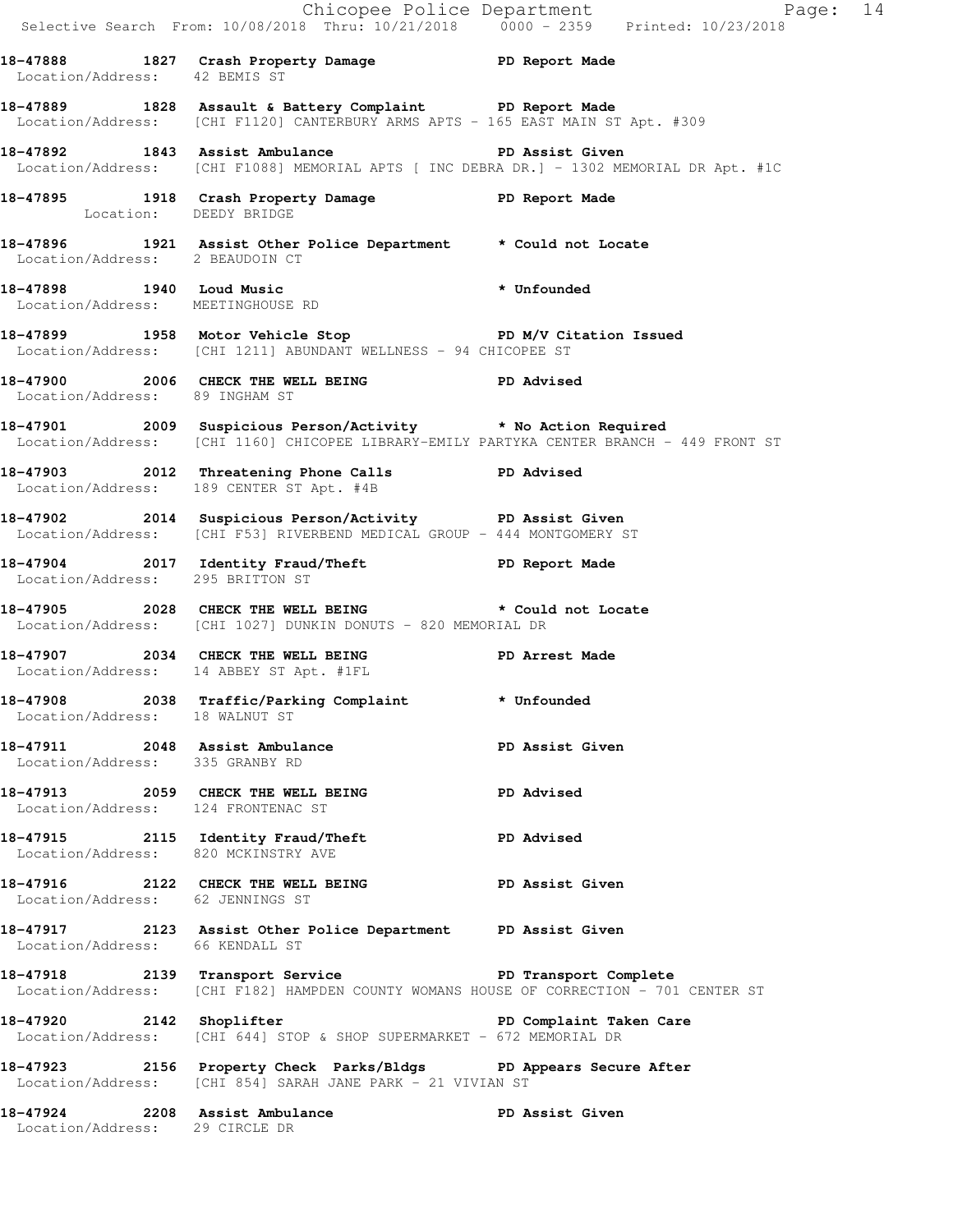18-47926 2213 Alarm Business **PD Appears Secure After** Location/Address: [CHI 44] DOOGANS DELI - 140 BROADWAY

**18-47930 2315 Suspicious Person/Activity \* Could not Locate**  Location/Address: 18 VIVIAN ST **18-47931 2322 Assist Ambulance PD Assist Given**  Location/Address: 623 SHERIDAN ST **18-47933 2328 Missing Person PD Report Made**  Location/Address: 106.5 MEETINGHOUSE RD **18-47935 2355 Loud Music PD Advised** 

Location/Address: 33 REGENCY CT

## **For Date: 10/10/2018 - Wednesday**

- **18-47937 0021 Property Check Parks/Bldgs PD Appears Secure After**  Location/Address: [CHI 56] WALGREENS - 583 JAMES ST
- **18-47938 0026 Property Check Parks/Bldgs PD Appears Secure After**  Location/Address: LUKASIK ST
- **18-47940 0026 Alarm Business \* False Alarm**  Location/Address: RIGHT CHOICE HEALTH GROUP - 141 EAST MAIN ST
- **18-47939 0027 Property Check Parks/Bldgs PD Appears Secure After**  Location/Address: [CHI F1150] CHICOPEE COMPREHENSIVE HIGH SCHOOL - 617 MONTGOMERY ST
- **18-47941 0029 CHECK THE WELL BEING PD Advised**  Location/Address: 8 PAGE CT
- **18-47943 0034 Property Check Parks/Bldgs PD Appears Secure After**  Location/Address: [CHI 849] RIVERS PARK - 19 ALDEN ST
- **18-47944 0043 Property Check Parks/Bldgs PD Appears Secure After**  Location/Address: [CHI 856] NASH FIELD PARK - 90 CALL ST
- **18-47945 0043 Public Service PD Advised**  Location/Address: [CHI 497] MOTEL 6 - 36 JOHNNY CAKE HOLLOW RD Apt. #207
- **18-47946 0048 Property Check Parks/Bldgs PD Appears Secure After**  Location/Address: [CHI 854] SARAH JANE PARK - 21 VIVIAN ST
- **18-47947 0051 Motor Vehicle Stop \* No Action Required**  Location/Address: [CHI 305] 541 PROSPECT ST @ 69 YVETTE ST
- **18-47948 0058 Motor Vehicle Stop PD Arrest Made**  Location/Address: 69 YVETTE ST @ 541 PROSPECT ST
- **18-47949 0107 Motor Vehicle Stop PD Advised**  Location/Address: [CHI 1287] CHANNEL 22 NEWS CENTER - 1 BROADCAST CTR
- **18-47950 0113 Property Check Parks/Bldgs PD Appears Secure After**  Location/Address: [CHI 850] LINCOLN GROVE - PARK - 224 BROADWAY
- **18-47951 0124 Property Check Parks/Bldgs PD Appears Secure After**  Location/Address: [CHI 497] MOTEL 6 - 36 JOHNNY CAKE HOLLOW RD
- **18-47952 0127 Traffic/Parking Complaint \* No Action Required**  Location/Address: 89 WASHINGTON ST @ 53 MADISON ST
- **18-47953 0147 Property Check Parks/Bldgs PD Appears Secure After**  Location/Address: [CHI 1797] PETROS BREAKFAST AND LUNCH - 353 FRONT ST
- **18-47954 0149 Property Check Parks/Bldgs PD Appears Secure After**  Location/Address: [CHI 958] PION PONTIAC (BOB) - 333 MEMORIAL DR
- **18-47955 0200 Property Check Parks/Bldgs PD Appears Secure After**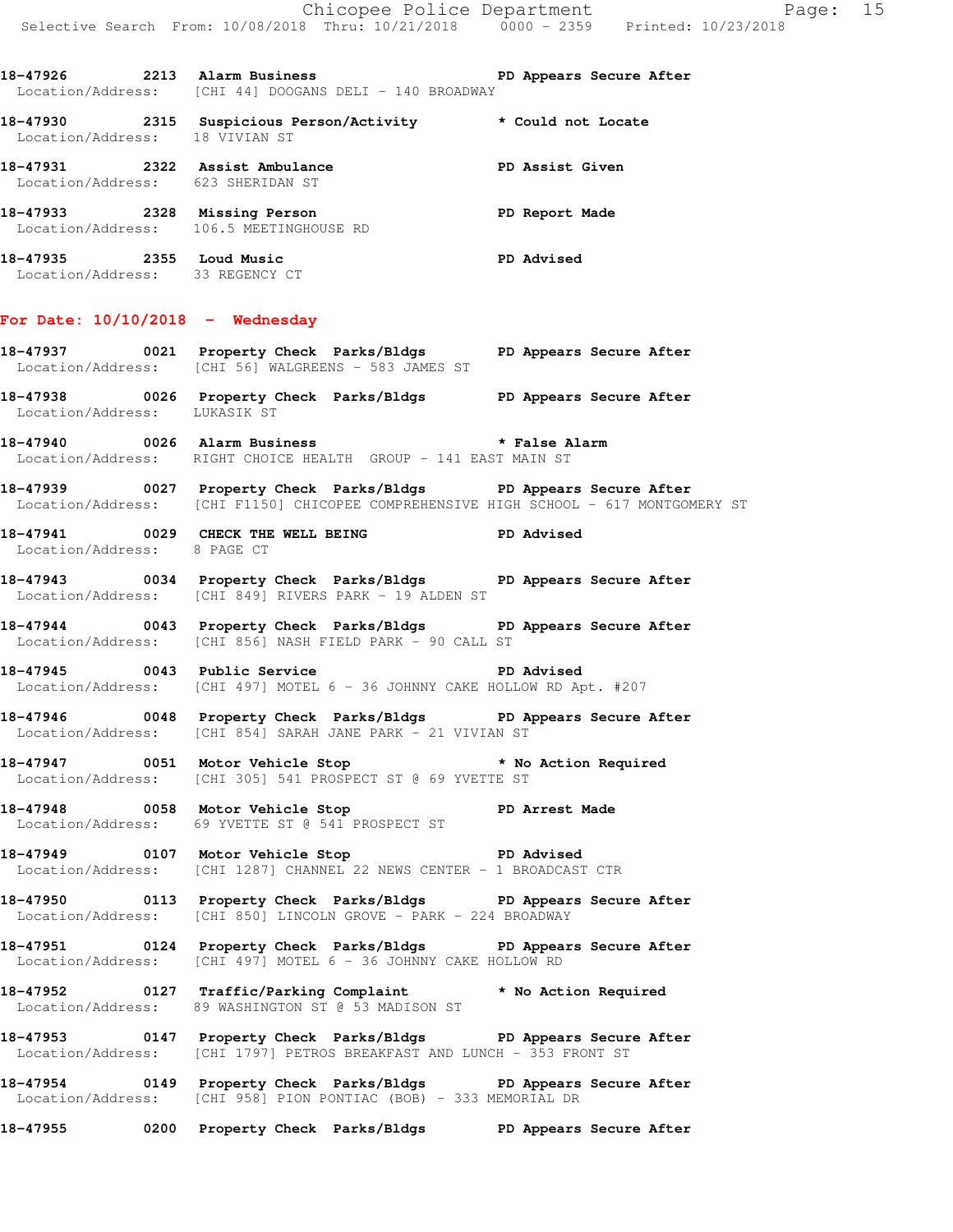|                                   | Location/Address: [CHI 292] AMERICAN LEGION POST 452 - 43 EXCHANGE ST                                                                            |
|-----------------------------------|--------------------------------------------------------------------------------------------------------------------------------------------------|
|                                   |                                                                                                                                                  |
|                                   | 18-47956 0213 Property Check Parks/Bldgs PD Appears Secure After<br>Location/Address: [CHI 334] CHICOPEE MOOSE FAMILY CENTER - 244 FULLER RD     |
|                                   | 18-47957 0255 Property Check Parks/Bldgs PD Appears Secure After<br>Location/Address: [CHI F1328] GALLAGHER OLDE FASHIONED SERVICE - 560 EAST ST |
|                                   | 18-47958 0258 Property Check Parks/Bldgs PD Appears Secure After<br>Location/Address: [CHI 857] SZOT PARK - 97 SGT TRACY DR                      |
|                                   | 18-47959 0259 Property Check Parks/Bldgs PD Appears Secure After<br>Location/Address: [CHI 429] KNIGHTS OF COLUMBUS - 460 GRANBY RD              |
|                                   | 18-47960 0307 Property Check Parks/Bldgs PD Appears Secure After<br>Location/Address: [CHI 1065] CHICOPEE HIGH SCHOOL - 820 FRONT ST             |
|                                   | 18-47961 0308 Property Check Parks/Bldgs PD Appears Secure After<br>Location/Address: [CHI 931] TD BANK NA - 153 MEADOW ST                       |
|                                   | 18-47963 0313 Property Check Parks/Bldgs PD Appears Secure After<br>Location/Address: [CHI 1714] UNION MART-2 - 457 GRANBY RD                    |
|                                   | 18-47964 0316 Property Check Parks/Bldgs PD Appears Secure After<br>Location/Address: [CHI 1196] SHELL - 95 WEST ST                              |
| Location/Address: STANLEY CT      | 18-47966 0331 Property Check Parks/Bldgs PD Appears Secure After                                                                                 |
|                                   | 18-47967 0343 CHECK THE WELL BEING PD Arrest Made<br>Location/Address: 0 JAMES ST @ 0 DOWDS LN                                                   |
|                                   | 18-47968 0411 Property Check Parks/Bldgs PD Appears Secure After<br>Location/Address: [CHI F122] SALTER COLLEGE - 645 SHAWINIGAN DR              |
|                                   | 18-47969 0414 Property Check Parks/Bldgs PD Appears Secure After<br>Location/Address: [CHI 1498] HONEYLAND FARMS - 206 NEWBURY ST                |
|                                   | 18-47970 0414 Property Check Parks/Bldgs PD Appears Secure After<br>Location/Address: [CHI 854] SARAH JANE PARK - 21 VIVIAN ST                   |
| Location/Address: 82 CRESCENT DR  | 18-47971 0422 Motor Vehicle Stop North PD Criminal Complaint Re                                                                                  |
|                                   | 18-47973 0443 Transport Service * No Action Required<br>Location/Address: [HOY F1] HOLYOKE MEDICAL CENTER - 15 HOSPITAL DR                       |
|                                   | 18-47974 0504 Property Check Parks/Bldgs PD Appears Secure After<br>Location/Address: [CHI 68] AMF LANES CHICOPEE - 291 BURNETT RD               |
|                                   | 18-47975 0507 Property Check Parks/Bldgs PD Appears Secure After<br>Location/Address: [CHI XF1656] MERCEDES-BENZ OF SPRINGFIELD - 295 BURNETT RD |
| Location/Address: 892 CHICOPEE ST | 18-47976 0537 Motor Vehicle Stop PD M/V Citation Issued                                                                                          |
|                                   | 18-47977 0541 Property Check Parks/Bldgs PD Appears Secure After<br>Location/Address: [CHI 1533] PRIDE TRUCK STOP - 363 BURNETT RD               |
|                                   | 18-47978 0543 Property Check Parks/Bldgs PD Appears Secure After<br>Location/Address: [CHI F337] WHITE EAGLE LIQUORS - 620 FULLER RD             |
|                                   | 18-47980 0555 Property Check Parks/Bldgs PD Appears Secure After<br>Location/Address: [CHI 563] RITE AID PHARMACY - 577 MEADOW ST                |
| Location/Address: 58 EDWARD ST    | 18-47981 0615 Assist Ambulance New PD Assist Given                                                                                               |
|                                   | 18-47983 0622 Property Check Parks/Bldgs PD Appears Secure After<br>Location/Address: [CHI 587] OREGON SPORTSMAN CLUB - 610 NEW LOMBARD RD       |

Chicopee Police Department Page: 16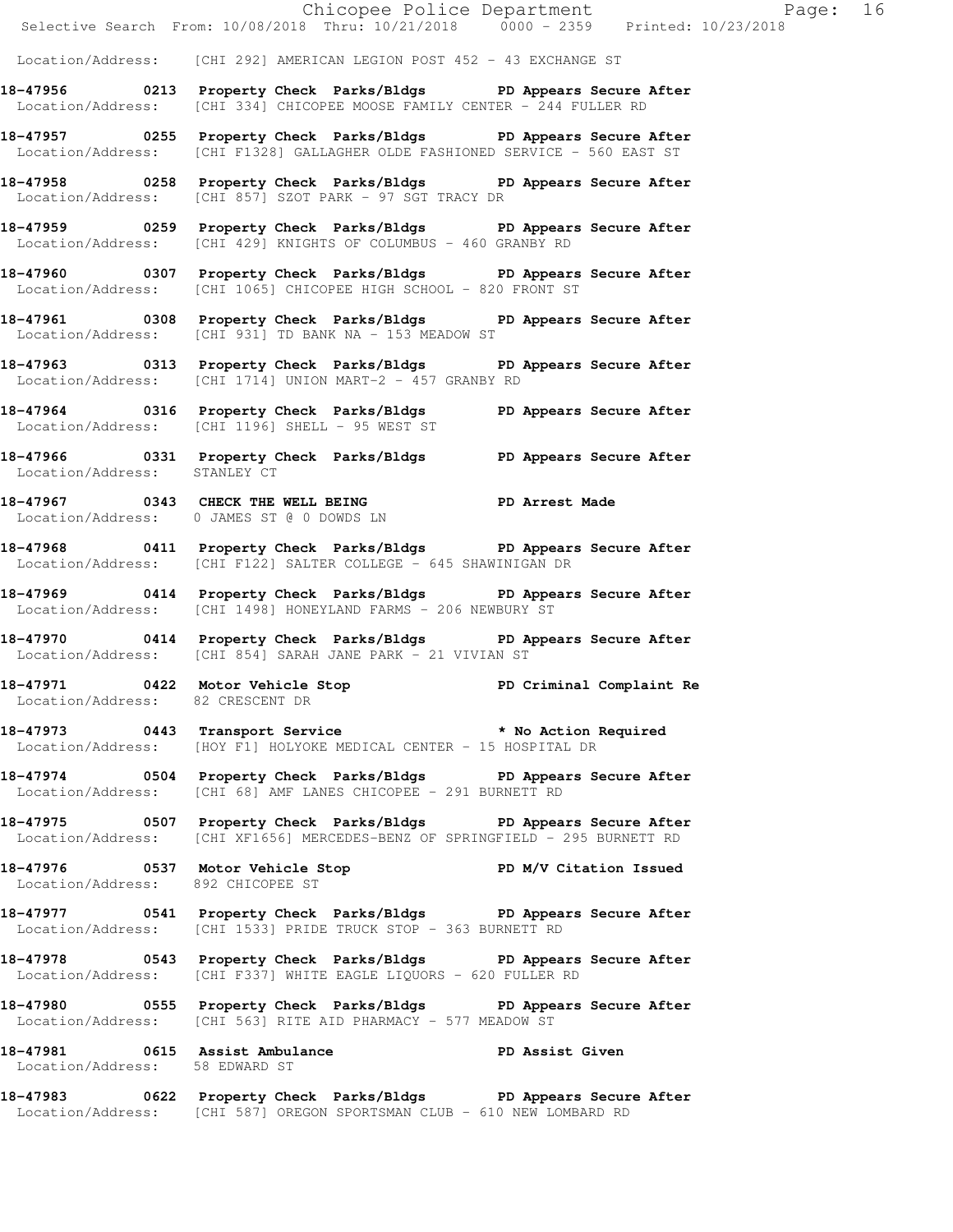|                              | Chicopee Police Department<br>Selective Search From: 10/08/2018 Thru: 10/21/2018 0000 - 2359 Printed: 10/23/2018                                          |  |
|------------------------------|-----------------------------------------------------------------------------------------------------------------------------------------------------------|--|
|                              | 18-47984 0629 Property Check Parks/Bldgs PD Appears Secure After<br>Location/Address: [CHI F684] CASTLE OF KNIGHTS - 1599 MEMORIAL DR                     |  |
|                              | 18-47985 0629 Traffic Assignment 1998 PD Appears Secure After<br>Location/Address: 993 BURNETT RD @ 5 LOOMIS DR                                           |  |
|                              | 18-47986 0639 Traffic Assignment<br>Location/Address: [CHI 1065] CHICOPEE HIGH SCHOOL - 820 FRONT ST                                                      |  |
|                              | 18-47987 0640 Traffic Assignment 18-47987 PD Complaint Taken Care<br>Location/Address: [CHI 832] BELLAMY MIDDLE SCHOOL, EDWARD 6-8 - 314 PENDLETON AVE    |  |
|                              | 18-47988 0649 Motor Vehicle Stop PD M/V Citation Issued<br>Location/Address: [CHI 188] PRIDE SERVICE STATION - 167 CHICOPEE ST                            |  |
|                              | 18-47989 0653 Motor Vehicle Stop North PD Criminal Complaint Re<br>Location/Address: [CHI 832] BELLAMY MIDDLE SCHOOL, EDWARD 6-8 - 314 PENDLETON AVE      |  |
|                              | 18-47990 0655 Suspicious M/V * Could not Locate<br>Location/Address: 0 CHICOPEE ST @ 0 JOY ST                                                             |  |
|                              | 18-47991 0659 Crash Property Damage Name PD Arrest Made<br>Location/Address: [CHI 574] PRIDE - 27 MONTGOMERY ST                                           |  |
|                              | 18-47992 0726 Motor Vehicle Stop North PD Complaint Taken Care<br>Location/Address: [CHI 842] DUPONT MEM MID SCHOOL, 1ST SGT. KEVIN A. - 650 FRONT ST     |  |
|                              | 18-47993 0749 Breaking & Entering-Report PD Report Made<br>Location/Address: [CHI F52] ENFIELD ENTERPRISES - 321 MEADOW ST                                |  |
| Location/Address: 75 BELL ST | 18-47994 0753 Suspicious M/V PD Advised                                                                                                                   |  |
|                              | 18-48268 		 0759 Property Check Parks/Bldgs 		 PD Appears Secure After<br>Location/Address: [CHI 560] CHICOPEE CENTRAL MAINTENANCE GARAGE - 677 MEADOW ST |  |
|                              | 18-47997 0803 Property Check Parks/Bldgs PD Complaint Taken Care<br>Location/Address: [CHI 1604] BELCHER SCHOOL K-2 - 125 MONTGOMERY ST                   |  |
|                              | 18-47998 0805 Property Check Parks/Bldgs PD Complaint Taken Care<br>Location/Address: [CHI 832] BELLAMY MIDDLE SCHOOL, EDWARD 6-8 - 314 PENDLETON AVE     |  |
|                              | 18-47999 		 0807 Disabled Motor Vehicle 		 * Could not Locate<br>Location/Address: 427 GRATTAN ST @ 892 GRANBY RD                                         |  |
|                              | 18-48000 0812 Property Check Parks/Bldgs PD Complaint Taken Care<br>Location/Address: [CHI F61] ST JOAN/ ST GEORGE SCHOOL - 587 GRATTAN ST                |  |
|                              | 18-48001 6815 Property Check Parks/Bldgs PD Complaint Taken Care<br>Location/Address: [CHI 841] SZETELA EARLY CHILDHOOD SCHOOL - 66 MACEK DR              |  |
|                              | 18-48002 0821 Property Check Parks/Bldgs PD Appears Secure After<br>Location/Address: [CHI 1243] ST. PAT'S CEMETERY - 155 FULLER RD                       |  |
|                              | 18-48003 0822 Property Check Parks/Bldgs PD Complaint Taken Care<br>Location/Address: [CHI 836] LAMBERT - LAVOIE SCHOOL K-5 - 99 KENDALL ST               |  |
|                              | 18-48004 0822 Traffic/Parking Complaint PD Complaint Taken Care<br>Location/Address: [CHI 836] LAMBERT - LAVOIE SCHOOL K-5 - 99 KENDALL ST                |  |
|                              | 18-48005 0823 Traffic/Parking Complaint PD Appears Secure After<br>Location/Address: [CHI 836] LAMBERT - LAVOIE SCHOOL K-5 - 99 KENDALL ST                |  |
|                              | 18-48006 0824 Transport Service New PD Transport Complete<br>Location/Address: [CHI F825] MASS TRIAL COURT [CHICOPEE] - 30 CHURCH ST                      |  |
|                              | 18-48007 0827 Property Check Parks/Bldgs PD Complaint Taken Care<br>Location/Address: [CHI F1150] CHICOPEE COMPREHENSIVE HIGH SCHOOL - 617 MONTGOMERY ST  |  |
|                              | 18-48008 0828 Traffic/Parking Complaint PD Complaint Taken Care<br>Location/Address: [CHI 830] BARRY SCHOOL, ANNA E. K-5 - HOLLY ST                       |  |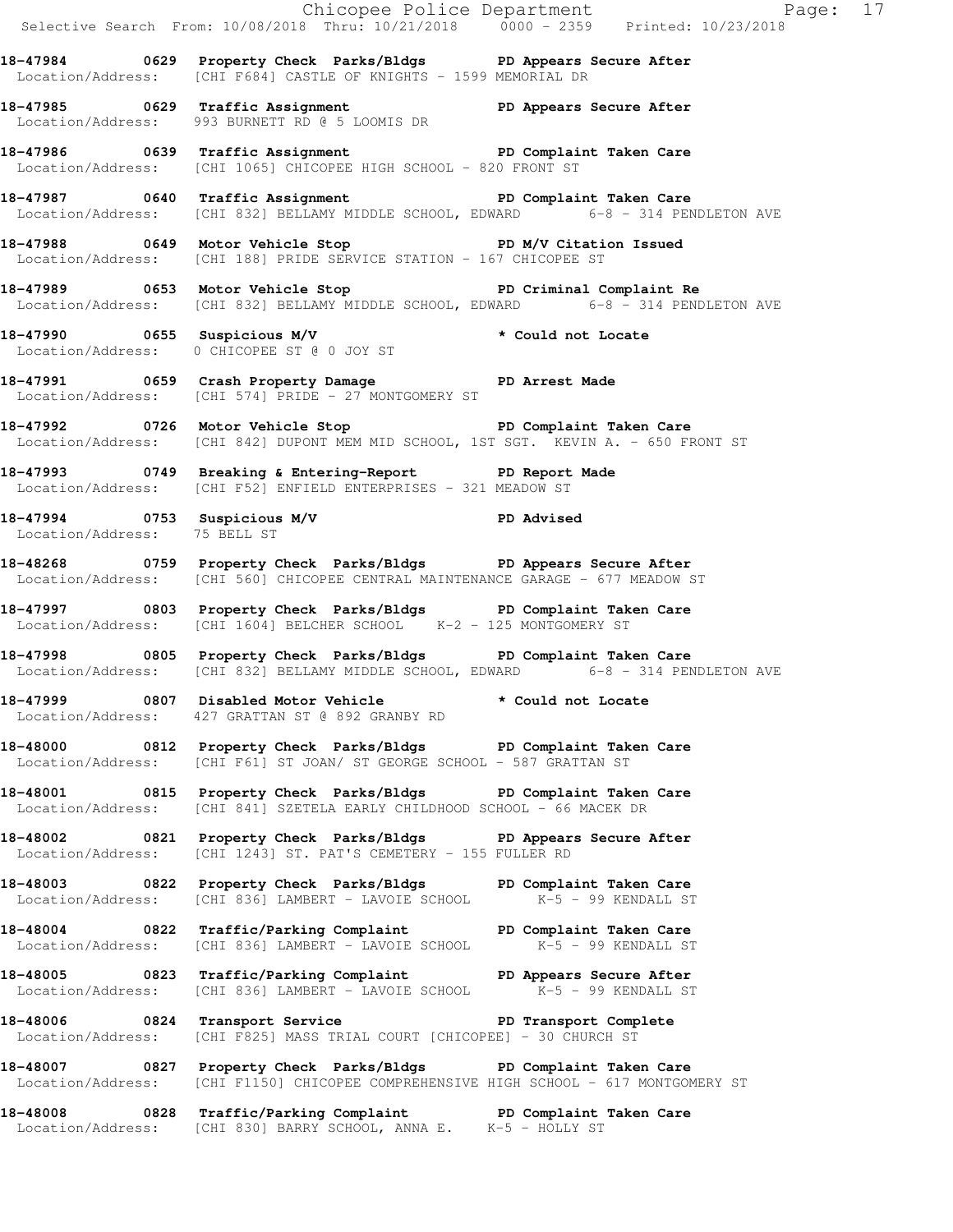18-48009 0830 Alarm Residence **PD Appears Secure After**  Location/Address: 65 MARLBOROUGH ST **18-48010 0833 Property Check Parks/Bldgs PD Appears Secure After**  Location/Address: [CHI F122] SALTER COLLEGE - 645 SHAWINIGAN DR **18-48012 0847 Property Check Parks/Bldgs PD Appears Secure After**  Location/Address: [CHI 854] SARAH JANE PARK - 21 VIVIAN ST **18-48015 0848 Loud Music PD Advised**  Location/Address: 208 PROSPECT ST Apt. #2FL **18-48014 0850 Property Check Parks/Bldgs PD Complaint Taken Care**  Location/Address: [CHI 832] BELLAMY MIDDLE SCHOOL, EDWARD 6-8 - 314 PENDLETON AVE **18-48016 0853 Property Check Parks/Bldgs PD Appears Secure After**  Location/Address: [CHI 68] AMF LANES CHICOPEE - 291 BURNETT RD **18-48017 0901 Property Check Parks/Bldgs PD Appears Secure After**  Location/Address: [CHI 839] STEFANIK SCHOOL, GENERAL. JOHN J. K-5 - 720 MEADOW ST **18-48018 0906 Property Check Parks/Bldgs PD Complaint Taken Care**  Location/Address: [CHI 1564] HAMPDEN CHARTER SCHOOL OF SCIENCE - 20 JOHNSON RD **18-48019 0907 Property Check Parks/Bldgs PD Complaint Taken Care**  Location/Address: [CHI 838] CHICOPEE ACADEMY @SELSER 6-12 - 12 DARE WAY **18-48021 0910 Property Check Parks/Bldgs PD Appears Secure After**  Location/Address: STATE POOL - MEADOW ST **18-48023 0918 Property Check Parks/Bldgs PD Appears Secure After**  Location/Address: [CHI 92] CHICOPEE CHLORINATION PLANT - 1356 BURNETT RD **18-48024 0922 Property Check Parks/Bldgs PD Appears Secure After**  Location/Address: [CHI F89] CHICOPEE COUNTRY CLUB PRO-SHOP - 1290 BURNETT RD **18-48025 0927 Transport Service PD Transport Complete**  Location/Address: [CHI F825] MASS TRIAL COURT [CHICOPEE] - 30 CHURCH ST **18-48029 0938 Malicious Damage-Past PD Report Made**  Location/Address: 54 WEST MAIN ST **18-48028 0959 Property Check Parks/Bldgs PD Appears Secure After**  Location/Address: [CHI 429] KNIGHTS OF COLUMBUS - 460 GRANBY RD **18-48031 1009 Property Check Parks/Bldgs PD Appears Secure After**  Location/Address: [CHI 594] WESTOVER METROPOLITAN AIRPORT - 255 PADGETTE ST **18-48032 1022 Public Service \* Could not Locate**  Location/Address: 59 GILMORE ST Apt. #3FL **18-48033 1022 Property Check Parks/Bldgs PD Complaint Taken Care**  Location/Address: [CHI 844] FAIRVIEW MEMORIAL ELEMENTARY SCHOOL K-5 - 26 MEMORIAL AVE **18-48034 1028 Property Check Parks/Bldgs PD Complaint Taken Care**  Location/Address: [CHI 833] BOWIE SCHOOL, HERBERT V. K-5 - 80 DARE WAY

**18-48035 1031 Property Check Parks/Bldgs PD Complaint Taken Care**  Location/Address: [CHI 501] CHICOPEE CHILD DEVELOPMENT CENTER - 989 JAMES ST

**18-48036 1032 Property Check Parks/Bldgs PD Complaint Taken Care**  Location/Address: [CHI F678] HOLYOKE CHICOPEE HEAD START INC - 30 GRIFFITH RD

**18-48037 1044 Property Check Parks/Bldgs PD Complaint Taken Care**  Location/Address: [CHI 840] STREIBER SCHOOL, HUGH SCOTT K-5 - 40 STREIBER DR

**18-48038 1046 Property Check Parks/Bldgs PD Appears Secure After**  Location/Address: [CHI 325] BOAT RAMP, MEDINA STREET - 100 MEDINA ST

**18-48039 1057 Motor Vehicle Stop PD M/V Citation Issued**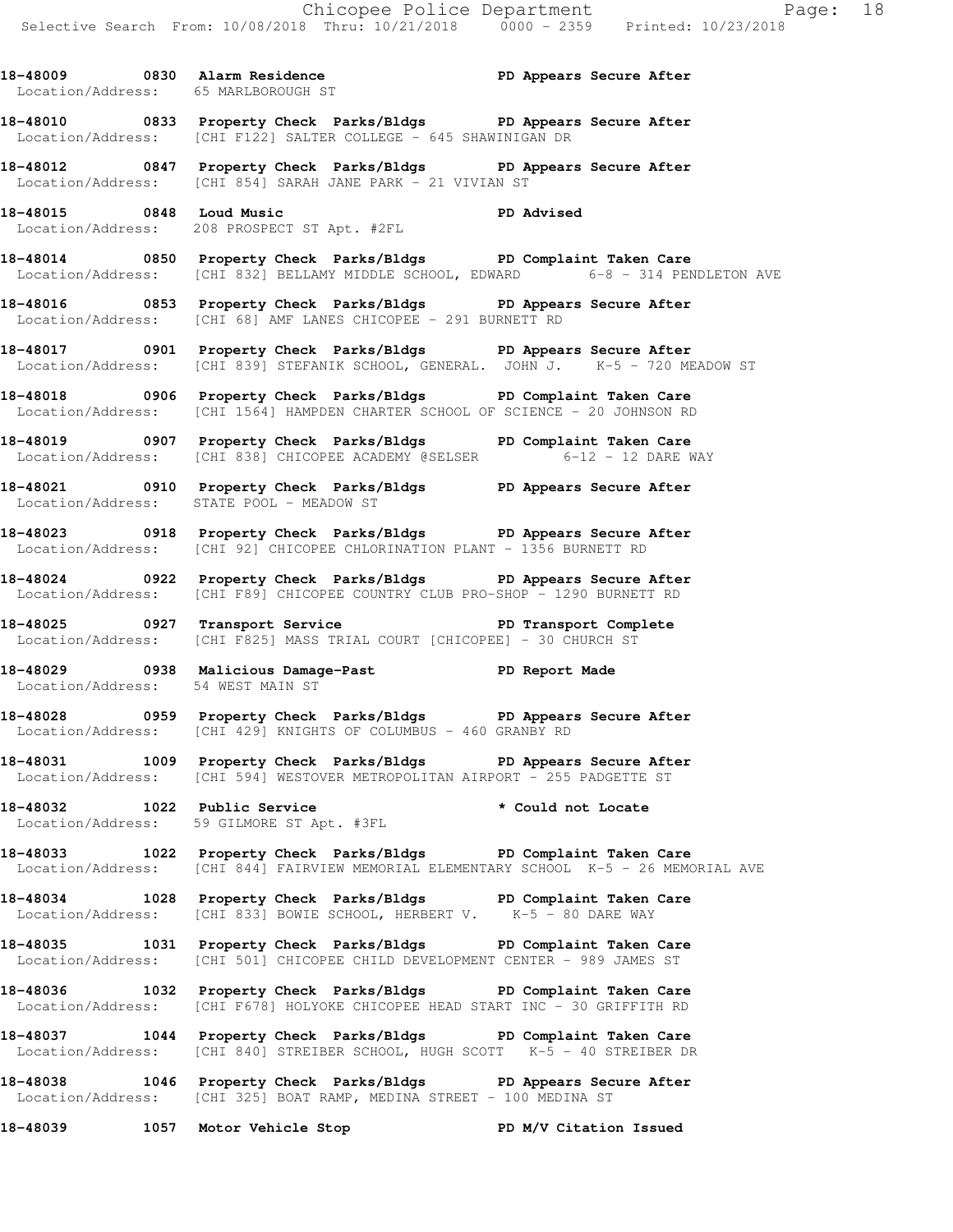|                                  |                                                                                                                                                       | Chicopee Police Department<br>Selective Search From: 10/08/2018 Thru: 10/21/2018 0000 - 2359 Printed: 10/23/2018 |
|----------------------------------|-------------------------------------------------------------------------------------------------------------------------------------------------------|------------------------------------------------------------------------------------------------------------------|
| Location/Address: CHAMPION DR    |                                                                                                                                                       |                                                                                                                  |
|                                  | 18-48041 1101 Property Check Parks/Bldgs PD Appears Secure After<br>Location/Address: [CHI 832] BELLAMY MIDDLE SCHOOL, EDWARD 6-8 - 314 PENDLETON AVE |                                                                                                                  |
|                                  | 18-48046 1114 CHECK THE WELL BEING * Could not Locate<br>Location: WILLIMANSETT BRIDGE                                                                |                                                                                                                  |
|                                  | 18-48047 1118 Service of a Summons * Could not Locate<br>Location/Address: [CHI F1221] 71 MONTGOMERY ST - 71 MONTGOMERY ST Apt. #2 FL                 |                                                                                                                  |
|                                  | 18-48049 1130 Juvenile Complaint * Could not Locate<br>Location/Address: [CHI 838] CHICOPEE ACADEMY @SELSER 6-12 - 12 DARE WAY                        |                                                                                                                  |
| Location/Address: 50 WELLS AVE   | 18-48051 1134 Service of a Summons PD Served in Hand                                                                                                  |                                                                                                                  |
|                                  | 18-48052 1136 Service of a Summons PD Served in Hand<br>Location/Address: 56 WELLS AVE                                                                |                                                                                                                  |
|                                  | 18-48054 1141 Service of a Summons * Could not Locate<br>Location/Address: 194 GRATTAN ST Apt. #3FL                                                   |                                                                                                                  |
| Location/Address: 458 GRATTAN ST | 18-48055 1151 Service of a Summons * Could not Locate                                                                                                 |                                                                                                                  |
|                                  | 18-48056 1155 Traffic/Parking Complaint PD Complaint Taken Care<br>Location/Address: [CHI 1908] NAIL BLISS - 1483 MEMORIAL DR                         |                                                                                                                  |
|                                  | 18-48058 1159 Service of a Summons * Could not Locate<br>Location/Address: 60 TRILBY AVE Apt. #1 FL                                                   |                                                                                                                  |
|                                  | 18-48059 1208 Service of a Summons PD Served in Hand<br>Location/Address: 60 PERCY ST Apt. #2 FL                                                      |                                                                                                                  |
| Location/Address: 22 PERCY ST    | 18-48060 1209 Service of a Summons TPD Served in Hand                                                                                                 |                                                                                                                  |
|                                  | 18-48061 1217 Missing Person Neport Made<br>Location/Address: [CHI 838] CHICOPEE ACADEMY @SELSER 6-12 - 12 DARE WAY                                   |                                                                                                                  |
|                                  | 18-48062 1220 Juvenile Complaint PD Report Made<br>Location/Address: [CHI 1936] ANDERSON RESIDENCE - 35 CASINO AVE                                    |                                                                                                                  |
|                                  | 18-48064 1227 Property Check Parks/Bldgs PD Appears Secure After<br>Location/Address: [CHI 837] LITWIN SCHOOL, SGT. ROBERT R. K-5 - 135 LITWIN LN     |                                                                                                                  |
|                                  | 18-48068 1234 Shoplifter PD Report Made<br>Location/Address: [CHI 504] ALDENVILLE LIQUOR STORE - 742 GRATTAN ST                                       |                                                                                                                  |
| Location/Address: 72 SUMMIT AVE  | 18-48069 1237 Service of a Summons TPD Served in Hand                                                                                                 |                                                                                                                  |
| Location/Address: 20 MARK ST     | 18-48070 1238 Service of a Summons PD Not Served                                                                                                      |                                                                                                                  |
|                                  | 18-48073 1302 Malicious Damage-Past PD Report Made<br>Location/Address: [CHI 413] FALLS PIZZA - 103 MAIN ST                                           |                                                                                                                  |
|                                  | 18-48074 1305 Assist Ambulance No PD Assist Given<br>Location/Address: [CHI 832] BELLAMY MIDDLE SCHOOL, EDWARD 6-8 - 314 PENDLETON AVE                |                                                                                                                  |
| Location/Address: 68 COCHRAN ST  | 18-48076 1323 Neighbor/Landlord Dispute PD Advised                                                                                                    |                                                                                                                  |
|                                  | 18-48078 1402 Traffic Assignment PD Complaint Taken Care<br>Location/Address: [CHI F1150] CHICOPEE COMPREHENSIVE HIGH SCHOOL - ROLF AVE               |                                                                                                                  |
|                                  | 18-48080 1404 Missing Person * Could not Locate<br>Location/Address: 1185 GRATTAN ST Apt. #1L                                                         |                                                                                                                  |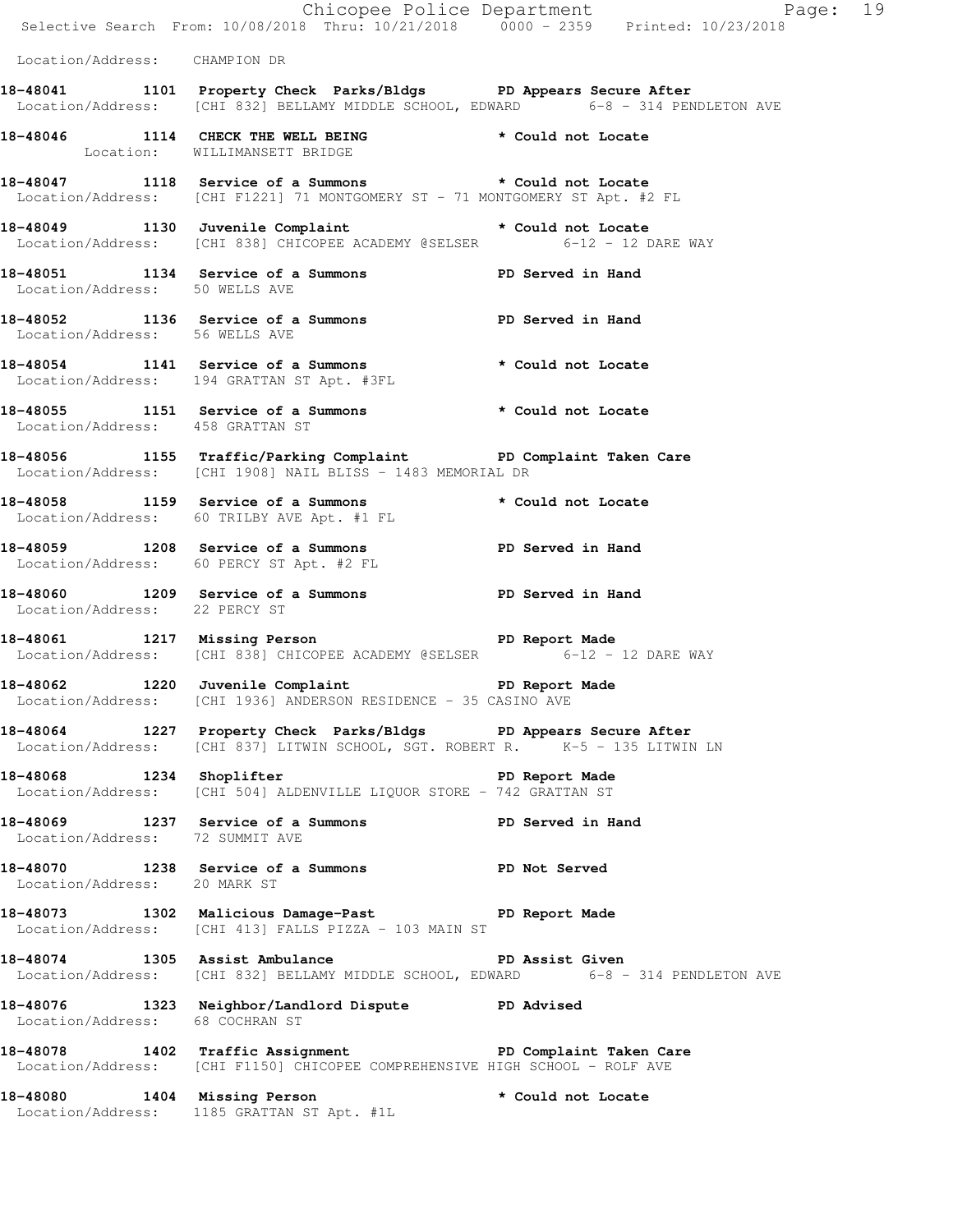Chicopee Police Department Page: 20 Selective Search From: 10/08/2018 Thru: 10/21/2018 0000 - 2359 Printed: 10/23/2018 **18-48081 1406 Alarm Residence PD Appears Secure After**  Location/Address: 10 LUDLOW RD **18-48082 1413 MAIL RUN PD Complaint Taken Care**  Location/Address: [CHI F368] CITY HALL ANNEX - 274 FRONT ST **18-48085 1434 Traffic/Parking Complaint PD Complaint Taken Care**  Location/Address: [CHI 836] LAMBERT - LAVOIE SCHOOL K-5 - 99 KENDALL ST **18-48087 1436 Traffic/Parking Complaint PD Complaint Taken Care**  Location/Address: TAYLOR ST **18-48089 1440 Crash Personal Injury PD Criminal Complaint Re**  Location/Address: [CHI 1516] KAPINOS DDS - 661 FRONT ST **18-48095 1514 Neighbor/Landlord Dispute PD No Report Necessary**  Location/Address: 16 CHESTNUT ST **18-48096 1517 Drug/Narcotic Activity PD Report Made**  Location/Address: [CHI XP2016] WESTOVER JOB CORP CENTER - 103 JOHNSON RD **18-48097 1534 Crash Property Damage PD Report Made**  Location/Address: 259 DALE ST @ 49 FAIR ST **18-48098 1535 Malicious Damage-Past PD Advised**  Location/Address: 75 WEST ST @ 7 PARK ST **18-48101 1538 Alarm Residence PD Appears Secure After**  Location/Address: 247 GROVE ST **18-48106 1557 Public Service PD Assist Given**  Location/Address: [CHI F825] MASS TRIAL COURT [CHICOPEE] - 30 CHURCH ST **18-48108 1611 Crash Property Damage \* Could not Locate**  Location/Address: BROADWAY **18-48109 1625 Assist Other Police Department \* Could not Locate**  Location/Address: ABBEY MEMORIAL DR **18-48111 1647 Suspicious M/V PD No Report Necessary**  Location/Address: 32 SOUTHERN DR **18-48112 1702 Public Service PD Complaint Taken Care**  Location/Address: [CHI 839] STEFANIK SCHOOL, GENERAL. JOHN J. K-5 - 720 MEADOW ST **18-48116 1704 Traffic/Parking Complaint PD Complaint Taken Care**  Location/Address: 18/20 JOHN ST **18-48114 1706 Property Check Parks/Bldgs PD Appears Secure After**  Location/Address: [CHI 1893] WILLIAMS PARK - 880 BURNETT RD **18-48118 1714 Motor Vehicle Stop PD M/V Citation Issued**  Location/Address: NICHOLS RD @ LYMAN RD **18-48119 1714 Shoplifter PD No Report Necessary**  Location/Address: [CHI 938] HOME DEPOT - 655 MEMORIAL DR 18-48122 1727 Traffic Assignment **PD Complaint Taken Care**  Location/Address: 53 MADISON ST @ 89 WASHINGTON ST **18-48123 1731 Service of a Summons PD Served in Hand**  Location/Address: 21 GRAPE ST Apt. #3FL **18-48125 1743 Assist Ambulance PD Assist Given**  Location/Address: 11 HENDRICK ST Apt. #2FL **18-48128 1745 Abandoned 911 Call PD Appears Secure After**  Location/Address: [CHI 782] ELMS, COLLEGE OF OUR LADY OF THE - 291 SPRINGFIELD ST **18-48129 1747 Assist Ambulance PD Assist Given**  Location/Address: [CHI 919] BIG Y WORLD CLASS MARKETS - 650 MEMORIAL DR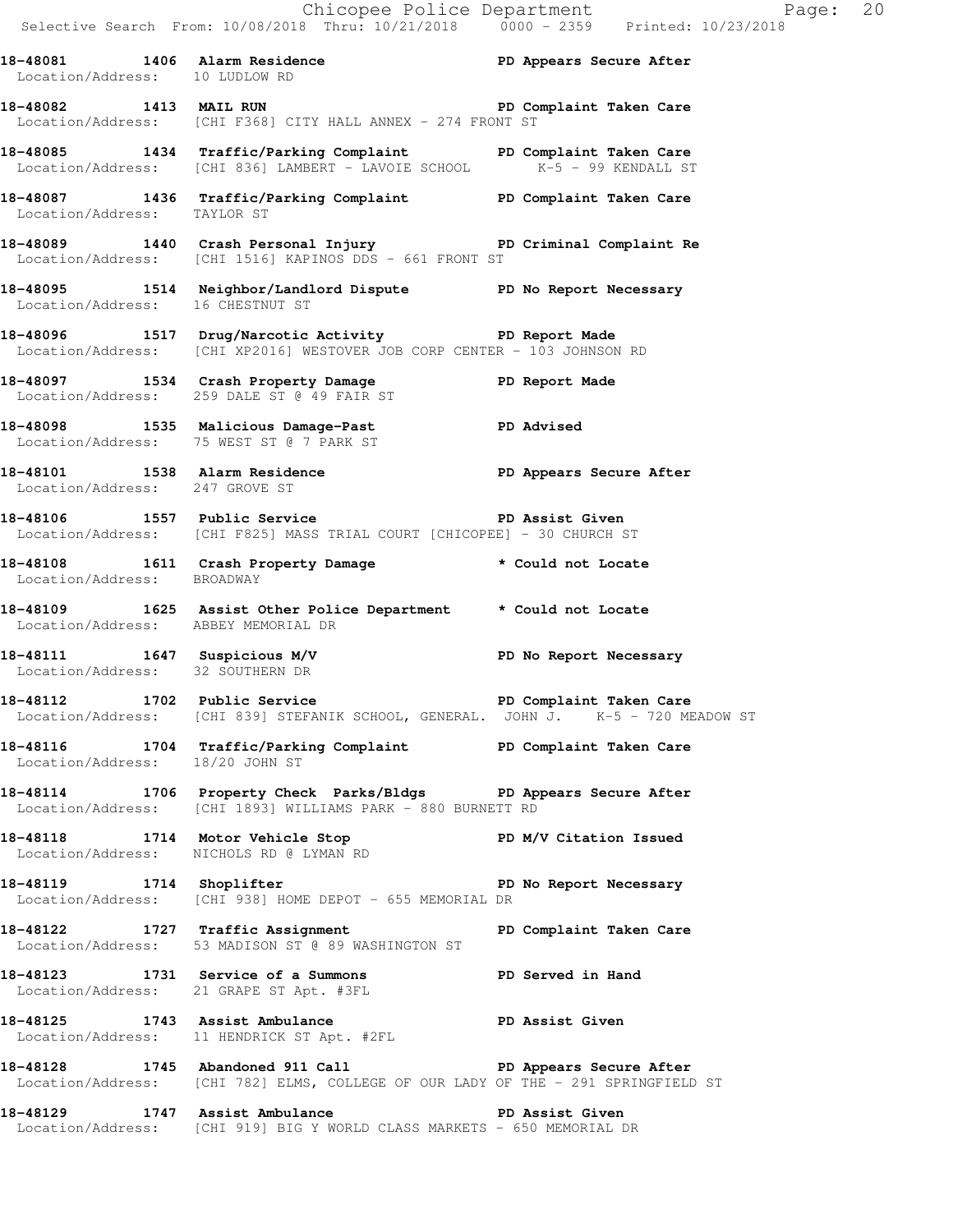**18-48131 1805 Service of a Summons PD Served in Hand**  Location/Address: 79 CASINO AVE

**18-48132 1805 Traffic Assignment PD Complaint Taken Care**  Location/Address: 53 MADISON ST @ 89 WASHINGTON ST

**18-48134 1819 Service of a Summons \* Could not Locate**  Location/Address: 140 NEWBURY ST

18-48135 1825 Motor Vehicle Stop **PD M/V Citation Issued** Location/Address: 0 MONROE ST @ 0 WASHINGTON ST

**18-48137 1834 Abandoned 911 Call \* False Alarm**  Location/Address: 147 MONTGOMERY ST

**18-48139 1843 Unwanted Party/Undesirable PD Advised**  Location/Address: [CHI 1325] APPLEBEE'S - 597 MEMORIAL DR

**18-48141 1902 Crash Personal Injury PD Report Made**  Location/Address: 0 CAREW ST @ 0 RICHELIEU ST

**18-48143 1923 Motor Vehicle Stop PD Advised**  Location/Address: [CHI 660] OCEAN STATE JOB LOT - 1451 MEMORIAL DR

**18-48144 1926 Alarm Residence \* False Alarm**  Location/Address: 34 LAFOND DR

**18-48145 1932 Suspicious Person/Activity PD Appears Secure After**  Location/Address: 142 CLAIRMONT AVE

**18-48146 1938 Assist Ambulance PD Assist Given**  Location/Address: [CHI XF1591] MOE'S SOUTHWEST GRILL - 601 MEMORIAL DR Apt. #C

**18-48148 1947 Disabled Motor Vehicle PD Complaint Taken Care**  Location/Address: 892 GRANBY RD @ 427 GRATTAN ST

**18-48151 2015 Service of a Summons PD Served in Hand**  Location/Address: 17 FALCON CIR

**18-48152 2021 Abandoned 911 Call PD Appears Secure After**  Location/Address: [CHI F1342] CVS PHARMACY - 235 CENTER ST

**18-48153 2029 Shoplifter PD Complaint Taken Care**  Location/Address: [CHI 1191] WALMART - 591 MEMORIAL DR

**18-48154 2036 Disturbance PD Advised**  Location/Address: 84 PELOQUIN DR

**18-48156 2049 Disturbance \* No Action Required**  Location/Address: [CHI 841] SZETELA EARLY CHILDHOOD SCHOOL - 66 MACEK DR

**18-48157 2059 Disabled Motor Vehicle PD Assist Given**  Location/Address: 391 UNDERPASS - CHICOPEE ST

**18-48158 2100 Traffic Assignment PD Complaint Taken Care**  Location/Address: CRESTWOOD ST

**18-48159 2104 CHECK THE WELL BEING PD Advised**  Location/Address: [CHI 958] PION PONTIAC (BOB) - 333 MEMORIAL DR

**18-48161 2115 Motor Vehicle Stop PD Citation/Warning Issu**  Location: WILLIMANSETT BRIDGE **18-48163 2143 Missing Person PD Complaint Taken Care**  Location/Address: 60 SCHOOL ST Apt. #3L

**18-48162 2144 Motor Vehicle Stop PD Criminal Complaint Re**  Location/Address: 704 CHICOPEE ST @ 17 JOHN ST

**18-48164 2149 Motor Vehicle Stop PD Advised**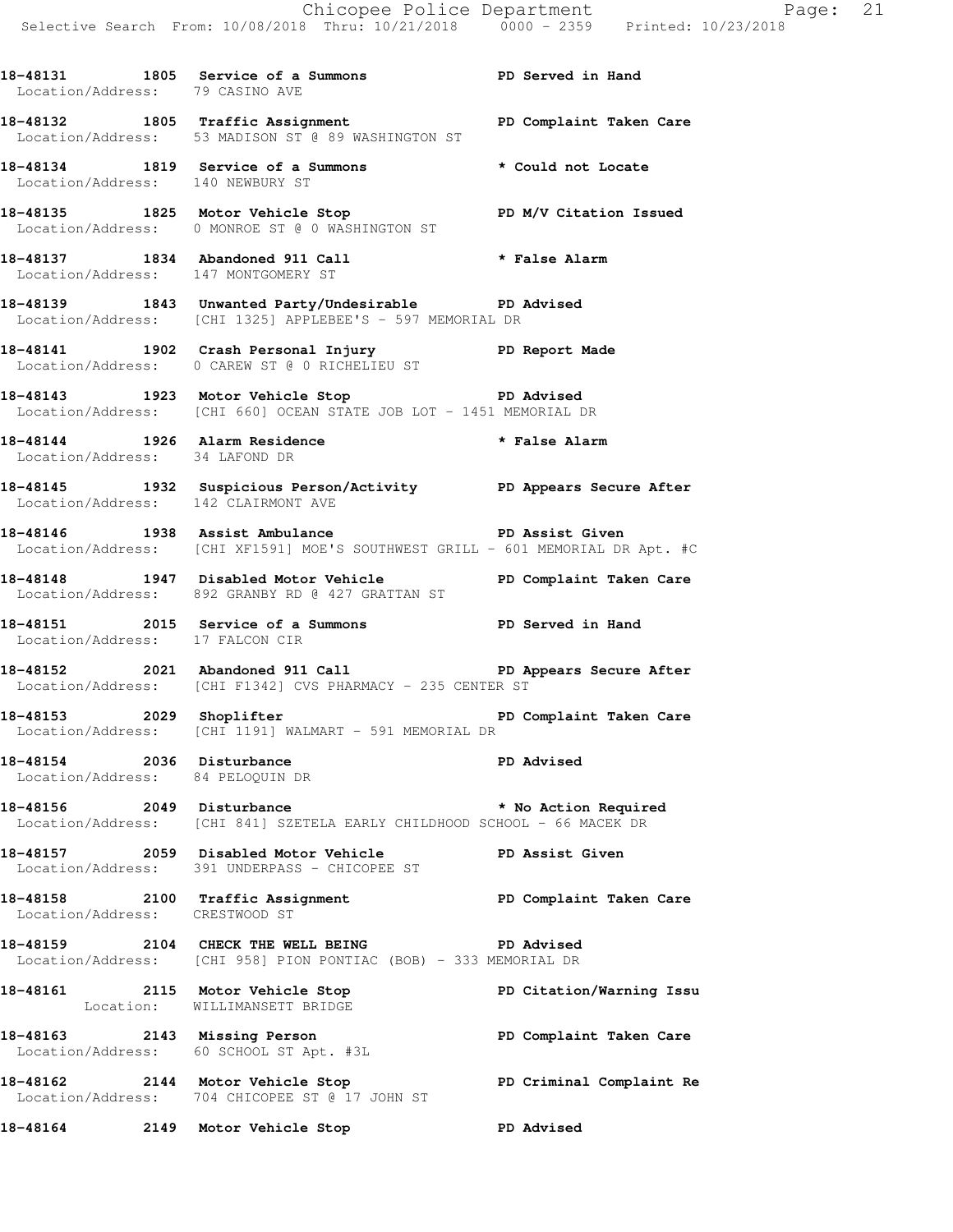|                                   | Chicopee Police Department<br>Selective Search From: 10/08/2018 Thru: 10/21/2018 0000 - 2359 Printed: 10/23/2018                                 | Page: 22          |  |
|-----------------------------------|--------------------------------------------------------------------------------------------------------------------------------------------------|-------------------|--|
|                                   | Location/Address: VETERANS BRIDGE - EAST MAIN ST                                                                                                 |                   |  |
|                                   | 18-48165 2158 Property Check Parks/Bldgs PD Advised                                                                                              |                   |  |
|                                   | Location/Address: [CHI 850] LINCOLN GROVE - PARK - 224 BROADWAY                                                                                  |                   |  |
|                                   | 18-48166 2205 Property Check Parks/Bldgs PD Appears Secure After<br>Location/Address: [CHI 857] SZOT PARK - 97 SGT TRACY DR                      |                   |  |
|                                   | 18-48167 2208 Assist Other Police Department PD Advised<br>Location/Address: [CHI 1480] TAVERNIER RESIDENCE (LISA & JOSEPH) - 189 SILVIN RD      |                   |  |
|                                   | 18-48168 2221 Suspicious M/V PD Advised<br>Location/Address: [CHI 850] LINCOLN GROVE - PARK - 224 BROADWAY                                       |                   |  |
|                                   | 18-48169 2232 Property Check Parks/Bldgs PD Appears Secure After<br>Location/Address: [CHI 1065] CHICOPEE HIGH SCHOOL - 820 FRONT ST             |                   |  |
|                                   | 18-48170 2237 Alarm Business PD Appears Secure After<br>Location/Address: [CHI F1332] CENTER AUTO REPAIR LLC - 184 CENTER ST                     |                   |  |
| Location/Address: 45 ARTISAN ST   | 18-48171 2240 Assist Ambulance PD Assist Given                                                                                                   |                   |  |
|                                   | 18-48172 2242 Property Check Parks/Bldgs PD Appears Secure After<br>Location/Address: [CHI F2500] RIVERMILLS CENTER - 5 WEST MAIN ST             |                   |  |
|                                   | 18-48175 2303 Motor Vehicle Stop N/V Citation Issued<br>Location/Address: [CHI F335] PAUL BUNYANS FARM & NURSERY - 500 FULLER RD                 |                   |  |
|                                   | 18-48178 2351 Loud Music<br>Location/Address: 30 CAPT MAC ST * Could not Locate                                                                  |                   |  |
|                                   | 18-48179 2351 Disturbance<br>Location/Address: [CHI F162] 30 CENTER ST - 30 CENTER ST Apt. #5                                                    | <b>PD Advised</b> |  |
| For Date: $10/11/2018$ - Thursday |                                                                                                                                                  |                   |  |
|                                   | 18-48180 0002 Unwanted Party/Undesirable PD Advised<br>Location/Address: [CHI F1294] 48-50 WEST ST - 50 WEST ST Apt. #D                          |                   |  |
| Location/Address: 21 HENSHAW ST   | 18-48181 0015 Assist Ambulance                                                                                                                   | PD Assist Given   |  |
|                                   | 18-48183 0019 Disabled Motor Vehicle PD Assist Given<br>Location/Address: [CHI 670] CUMBERLAND FARMS - 1061 MEMORIAL DR                          |                   |  |
|                                   | 18-48184 0024 Motor Vehicle Stop PD Advised<br>Location/Address: 0 CHICOPEE ST @ 0 NASH ST                                                       |                   |  |
| Location/Address: LUKASIK ST      | 18-48185 0031 Property Check Parks/Bldgs PD Appears Secure After                                                                                 |                   |  |
|                                   | 18-48186 0034 Property Check Parks/Bldgs PD Appears Secure After<br>Location/Address: [CHI 334] CHICOPEE MOOSE FAMILY CENTER - 244 FULLER RD     |                   |  |
|                                   | 18-48187 0041 Property Check Parks/Bldgs PD Appears Secure After<br>Location/Address: [CHI 105] LIQUORSHED - 1345 BURNETT RD                     |                   |  |
|                                   | 18-48188 0041 Property Check Parks/Bldgs PD Appears Secure After<br>Location/Address: [CHI F988] F.L. ROBERTS CHICOPEE #04050 - 2012 MEMORIAL DR |                   |  |
|                                   | 18-48189 0041 Property Check Parks/Bldgs PD Appears Secure After<br>Location/Address: [CHI 449] CVS 2339 - 1176 GRANBY RD                        |                   |  |
|                                   | 18-48190 0049 Property Check Parks/Bldgs PD Appears Secure After<br>Location/Address: [CHI F122] SALTER COLLEGE - 645 SHAWINIGAN DR              |                   |  |
|                                   | 18-48191 0054 Property Check Parks/Bldgs PD Appears Secure After<br>Location/Address: [CHI 847] RAY ASH PARK - 52 ARCADE ST                      |                   |  |
|                                   |                                                                                                                                                  |                   |  |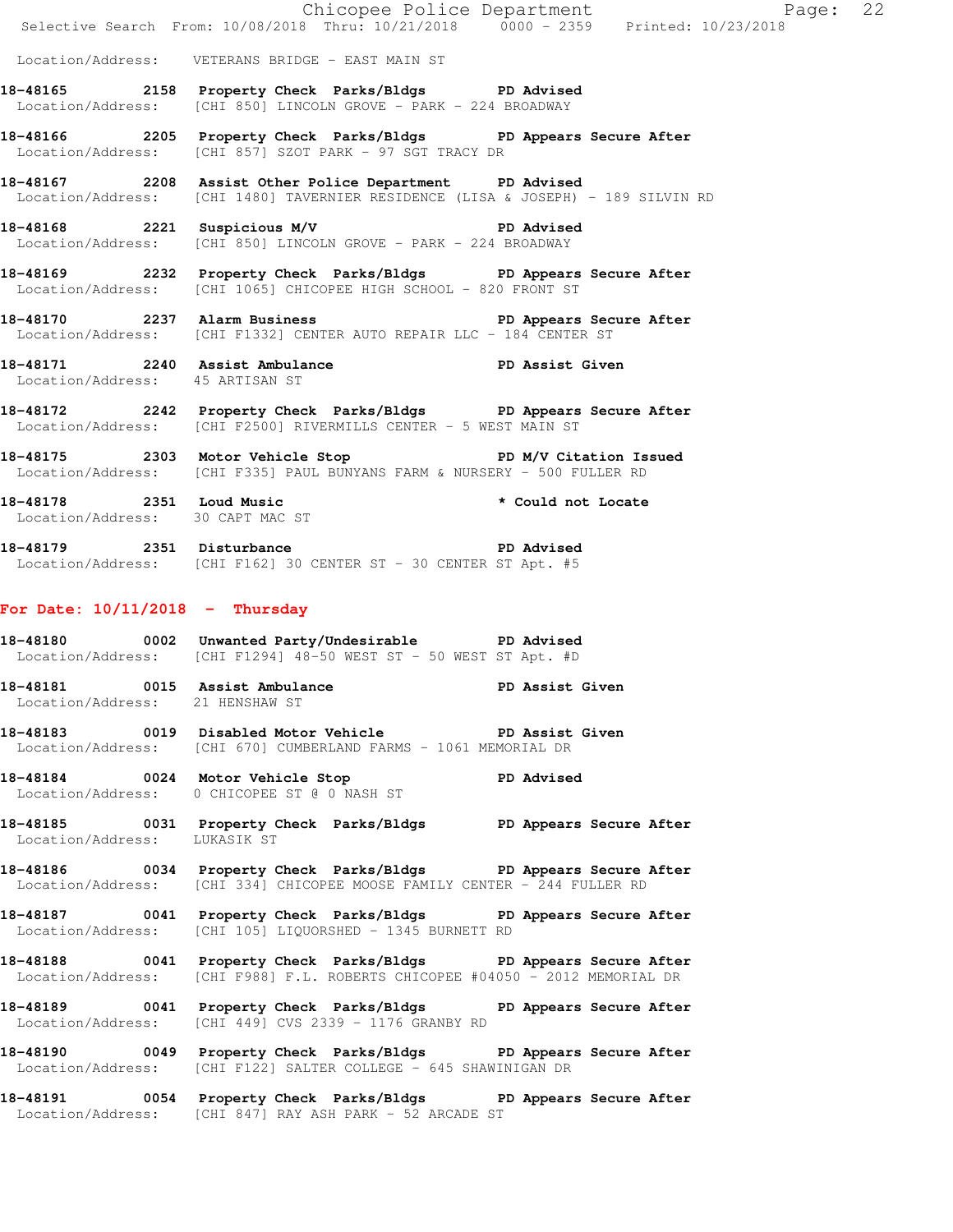**18-48192 0055 Property Check Parks/Bldgs PD Appears Secure After**  Location/Address: [CHI 856] NASH FIELD PARK - 90 CALL ST

**18-48194 0056 Assist Ambulance PD Assist Given**  Location/Address: [CHI F1220] TWIN OAKS CONDO - 104 JOHNSON RD Apt. #1002

**18-48195 0057 Property Check Parks/Bldgs PD Appears Secure After**  Location/Address: [CHI 56] WALGREENS - 583 JAMES ST

**18-48196 0058 Property Check Parks/Bldgs PD Appears Secure After**  Location/Address: [CHI 292] AMERICAN LEGION POST 452 - 43 EXCHANGE ST

**18-48198 0105 Assist Fire Department PD Assisted other Agency**  Location/Address: 123 SPRINGFIELD ST

**18-48199 0106 Property Check Parks/Bldgs PD Appears Secure After**  Location/Address: [CHI 1604] BELCHER SCHOOL K-2 - 125 MONTGOMERY ST

**18-48200 0109 Property Check Parks/Bldgs PD Appears Secure After**  Location/Address: [CHI 1065] CHICOPEE HIGH SCHOOL - 820 FRONT ST

**18-48201 0114 Property Check Parks/Bldgs PD Appears Secure After**  Location/Address: [CHI 857] SZOT PARK - 97 SGT TRACY DR

**18-48202 0114 Property Check Parks/Bldgs PD Appears Secure After**  Location/Address: [CHI 849] RIVERS PARK - 19 ALDEN ST

**18-48203 0114 Alarm Business \* False Alarm**  Location/Address: [CHI 44] DOOGANS DELI - 140 BROADWAY

**18-48204 0123 Property Check Parks/Bldgs PD Appears Secure After**  Location/Address: [CHI 718] CVS 693 - 1616 MEMORIAL DR

**18-48205 0123 Property Check Parks/Bldgs PD Appears Secure After**  Location/Address: [CHI 730] TOWN FAIR TIRE CENTERS INC - 886 MEMORIAL DR

**18-48206 0125 Traffic/Parking Complaint \* No Action Required**  Location/Address: 53 MADISON ST @ 89 WASHINGTON ST

**18-48207 0136 Property Check Parks/Bldgs PD Appears Secure After**  Location/Address: [CHI 1498] HONEYLAND FARMS - 206 NEWBURY ST

**18-48208 0136 Property Check Parks/Bldgs PD Appears Secure After**  Location/Address: [CHI F337] WHITE EAGLE LIQUORS - 620 FULLER RD

18-48209 **0142** Motor Vehicle Stop **PD M/V Citation Issued** Location/Address: [CHI 1585] MIDAS MUFFLER - 704 MEMORIAL DR

**18-48211 0143 Suspicious M/V PD Advised**  Location/Address: [CHI 592] SUNOCO - F.L. ROBERTS - 500 MONTGOMERY ST

**18-48210 0144 Property Check Parks/Bldgs PD Appears Secure After**  Location/Address: [CHI F1328] GALLAGHER OLDE FASHIONED SERVICE - 560 EAST ST

**18-48212 0148 Property Check Parks/Bldgs PD Appears Secure After**  Location/Address: [CHI 74] WESTFIELD BANK - 435 BURNETT RD

**18-48213 0153 Motor Vehicle Stop PD Advised**  Location/Address: 617 BURNETT RD

**18-48214 0153 Property Check Parks/Bldgs PD Appears Secure After**  Location/Address: [CHI 276] SUNOCO A PLUS MINI MART - 1031 CHICOPEE ST

**18-48215 0154 Assist Ambulance PD Assist Given**  Location/Address: [CHI 1303] CENTRAL OIL - 206 CENTER ST

**18-48216 0156 Property Check Parks/Bldgs PD Appears Secure After**  Location/Address: [CHI 592] SUNOCO - F.L. ROBERTS - 500 MONTGOMERY ST

**18-48218 0157 CHECK THE WELL BEING \* Unfounded**  Location/Address: 14 ABBEY ST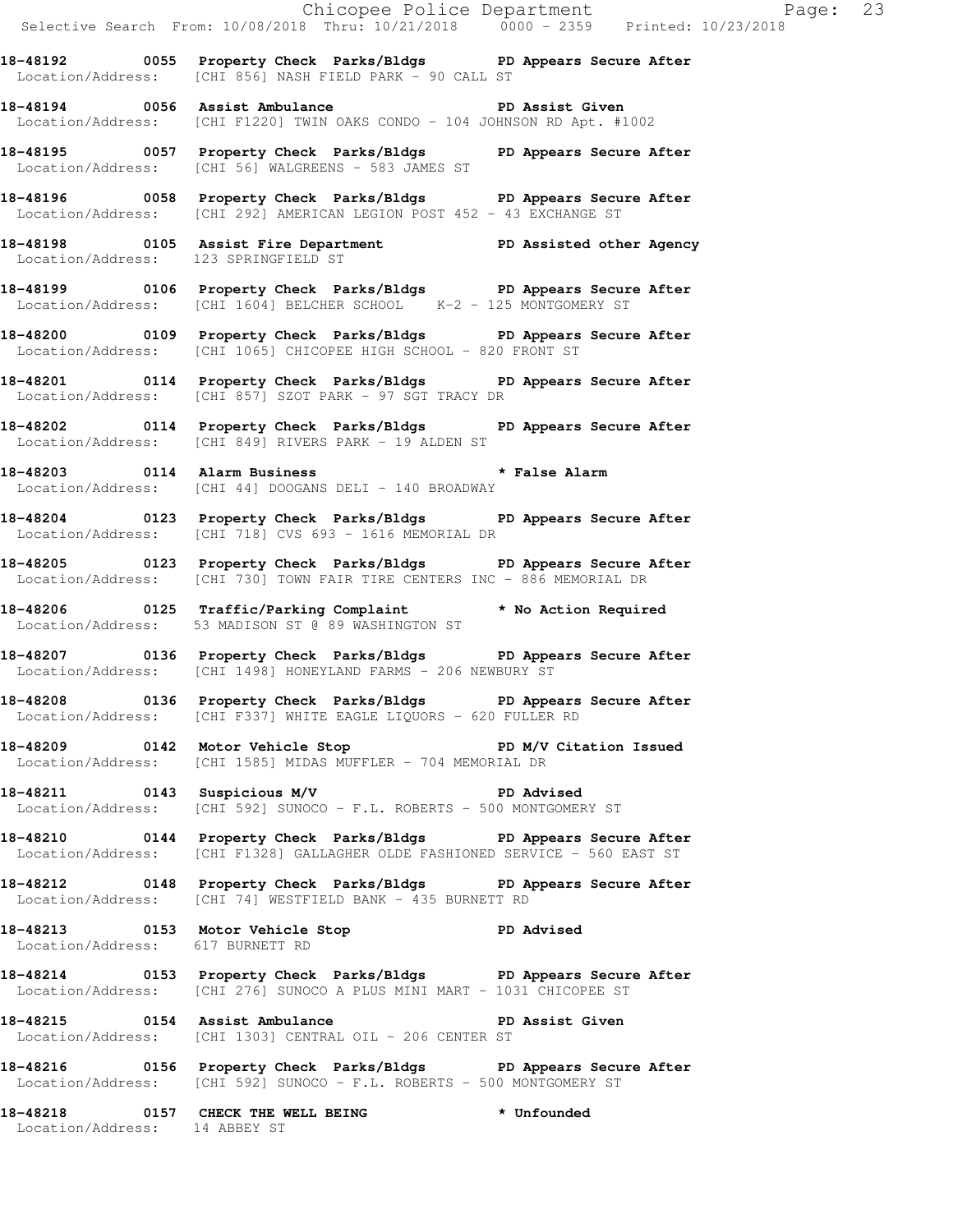**18-48220 0204 Property Check Parks/Bldgs PD Appears Secure After**  Location/Address: [CHI F1345] ALL STAR RENTAL - 399 MEMORIAL DR

**18-48221 0221 Suspicious Person/Activity PD Complaint Taken Care**  Location/Address: [CHI 832] BELLAMY MIDDLE SCHOOL, EDWARD 6-8 - 314 PENDLETON AVE

**18-48222 0223 Property Check Parks/Bldgs PD Appears Secure After**  Location/Address: [CHI 832] BELLAMY MIDDLE SCHOOL, EDWARD 6-8 - 314 PENDLETON AVE

**18-48223 0225 Disabled Motor Vehicle PD Assist Given**  Location/Address: [CHI 1287] CHANNEL 22 NEWS CENTER - 1 BROADCAST CTR

**18-48224 0226 Property Check Parks/Bldgs PD Appears Secure After**  Location/Address: [CHI F621] FAMILY DOLLAR - 209 EXCHANGE ST

**18-48225 0226 Property Check Parks/Bldgs PD Appears Secure After**  Location/Address: [CHI 429] KNIGHTS OF COLUMBUS - 460 GRANBY RD

**18-48226 0229 Property Check Parks/Bldgs PD Appears Secure After**  Location/Address: [CHI F684] CASTLE OF KNIGHTS - 1599 MEMORIAL DR

**18-48227 0234 Property Check Parks/Bldgs PD Appears Secure After**  Location/Address: [CHI 924] J&B MARBLE - 685 FULLER RD

**18-48228 0240 Property Check Parks/Bldgs PD Appears Secure After**  Location/Address: [CHI 1738] PRIME FUEL - 1869 MEMORIAL DR

**18-48229 0241 Property Check Parks/Bldgs PD Appears Secure After**  Location/Address: [CHI 1342] BULLSEYE BAR - 621 CENTER ST

**18-48230 0241 Property Check Parks/Bldgs PD Appears Secure After**  Location/Address: [CHI 1816] RESTAURANT DEPOT - 123 FIRST AVE

**18-48231 0242 Alarm Business PD Appears Secure After**  Location/Address: [CHI XF1657] J. POLEP DISTRIBUTION SERVICES - 1045 SHERIDAN ST Apt. #BLDG5

**18-48232 0244 Property Check Parks/Bldgs PD Appears Secure After**  Location/Address: [CHI 287] TEDDY BEAR POOLS & SPAS - 41 EAST ST

**18-48233 0247 Property Check Parks/Bldgs PD Appears Secure After**  Location/Address: LUKASIK ST

**18-48234 0252 Property Check Parks/Bldgs PD Appears Secure After**  Location/Address: [CHI 851] IKE ALPERT FIELD - PARK - 199 BEAUCHAMP TER

**18-48235 0253 Property Check Parks/Bldgs PD Appears Secure After**  Location/Address: [CHI F1048] HAMPTON INN CHICOPEE - 600 MEMORIAL DR

**18-48236 0301 Property Check Parks/Bldgs PD Appears Secure After**  Location/Address: [CHI 1761] RESIDENCE INN BY MARRIOTT - 500 MEMORIAL DR

**18-48237 0305 Property Check Parks/Bldgs PD Appears Secure After**  Location/Address: [CHI 1096] ARBOR KIDS, THE - 999 MEMORIAL DR

**18-48238 0306 Property Check Parks/Bldgs PD Appears Secure After**  Location/Address: [CHI 429] KNIGHTS OF COLUMBUS - 460 GRANBY RD

**18-48239 0307 Property Check Parks/Bldgs PD Appears Secure After**  Location/Address: TRU HILTON - 440 MEMORIAL DR

**18-48240 0311 Property Check Parks/Bldgs PD Appears Secure After**  Location/Address: [CHI 587] OREGON SPORTSMAN CLUB - 610 NEW LOMBARD RD

**18-48241 0314 Property Check Parks/Bldgs PD Appears Secure After**  Location/Address: STANLEY CT

**18-48242 0314 Property Check Parks/Bldgs PD Appears Secure After**  [CHI 1533] PRIDE TRUCK STOP - 363 BURNETT RD

**18-48243 0314 Property Check Parks/Bldgs PD Appears Secure After**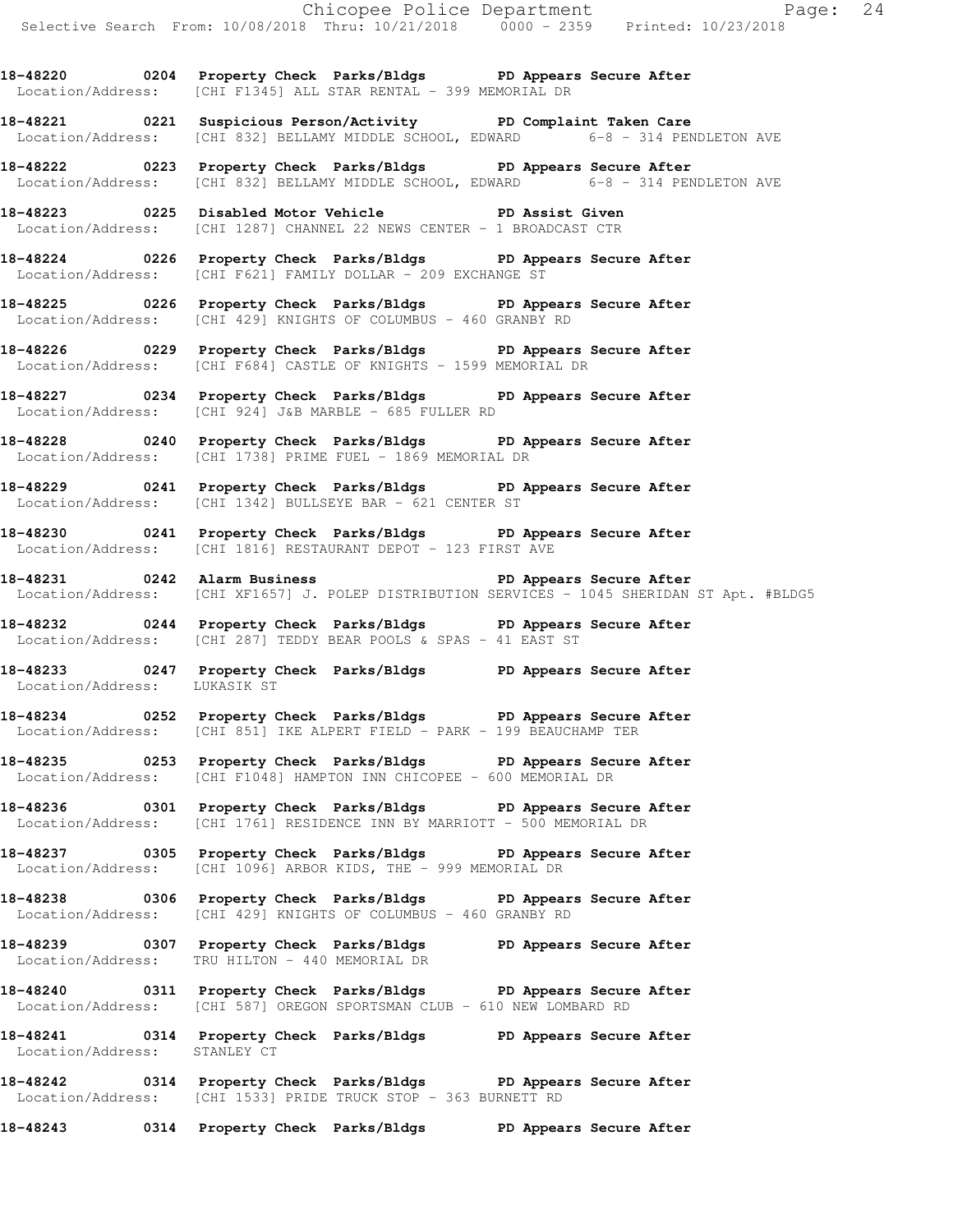Location/Address: [CHI 305] CUMBERLAND FARMS - 37 MONTCALM ST

**18-48244 0315 Property Check Parks/Bldgs PD Appears Secure After**  Location/Address: [CHI 1722] HOMELESS ENCAMPMENT-BRAVO - 505 MEMORIAL DR

**18-48245 0346 Property Check Parks/Bldgs PD Appears Secure After**  Location/Address: [CHI F1272] LIFE POINT CHURCH - 603 NEW LUDLOW RD

**18-48246 0346 Property Check Parks/Bldgs PD Appears Secure After**  Location/Address: [CHI 730] TOWN FAIR TIRE CENTERS INC - 886 MEMORIAL DR

**18-48247 0357 Property Check Parks/Bldgs PD Appears Secure After**  Location/Address: [CHI XF1656] MERCEDES-BENZ OF SPRINGFIELD - 295 BURNETT RD

**18-48248 0400 Property Check Parks/Bldgs PD Appears Secure After**  Location/Address: [CHI F1276] MASSES SEAFOOD - 1329 MEMORIAL DR

**18-48249 0403 Property Check Parks/Bldgs PD Appears Secure After**  Location/Address: [CHI 68] AMF LANES CHICOPEE - 291 BURNETT RD

**18-48250 0405 Property Check Parks/Bldgs PD Appears Secure After**  Location/Address: [CHI 188] PRIDE SERVICE STATION - 167 CHICOPEE ST

**18-48252 0409 Property Check Parks/Bldgs PD Appears Secure After**  Location/Address: [CHI 718] CVS 693 - 1616 MEMORIAL DR

**18-48251 0410 Property Check Parks/Bldgs PD Appears Secure After**  Location/Address: [CHI F473] MY BROTHERS PLACE - 185 GROVE ST

**18-48253 0412 Property Check Parks/Bldgs PD Appears Secure After**  Location/Address: [CHI F1501] DAMES BEAUTIQUE - 208 EXCHANGE ST

**18-48254 0419 Property Check Parks/Bldgs PD Appears Secure After**  Location/Address: [CHI F684] CASTLE OF KNIGHTS - 1599 MEMORIAL DR

**18-48255 0423 Property Check Parks/Bldgs PD Appears Secure After**  Location/Address: [CHI 589] UHAUL STORAGE - 499 MONTGOMERY ST

**18-48256 0429 Property Check Parks/Bldgs PD Appears Secure After**  Location/Address: [CHI 75] DUNKIN DONUTS - 470 BURNETT RD

**18-48257 0434 Property Check Parks/Bldgs PD Appears Secure After**  Location/Address: [CHI 1578] DOC'S PLACE - 1264 GRANBY RD

**18-48258 0443 Property Check Parks/Bldgs PD Appears Secure After**  Location/Address: [CHI 1567] FAIRVIEW EYECARE - 1176 MEMORIAL DR Apt. #STE B

**18-48259 0500 Property Check Parks/Bldgs PD Appears Secure After**  Location/Address: [CHI 563] RITE AID PHARMACY - 577 MEADOW ST

**18-48260 0504 Property Check Parks/Bldgs PD Appears Secure After**  Location/Address: [CHI 670] CUMBERLAND FARMS - 1061 MEMORIAL DR

**18-48261 0505 Property Check Parks/Bldgs PD Appears Secure After**  Location/Address: [CHI 958] PION PONTIAC (BOB) - 333 MEMORIAL DR

**18-48262 0505 Property Check Parks/Bldgs PD Appears Secure After**  Location/Address: [CHI 253] KULIG OIL CO - 159 GRANBY RD

**18-48263 0509 Property Check Parks/Bldgs PD Appears Secure After**  Location/Address: [CHI F1587] ENTERPRISE RENT-A-CAR & TRUCK - 70 FULLER RD

**18-48264 0519 Disturbance PD Advised**  Location/Address: [CHI 612] QUICKYS - 2 SPRINGFIELD ST

**18-48265 0521 Property Check Parks/Bldgs PD Appears Secure After**  Location/Address: [CHI 958] PION PONTIAC (BOB) - 333 MEMORIAL DR

**18-48266 0523 Motor Vehicle Stop PD M/V Citation Issued**  Location/Address: [CHI 670] CUMBERLAND FARMS - 1061 MEMORIAL DR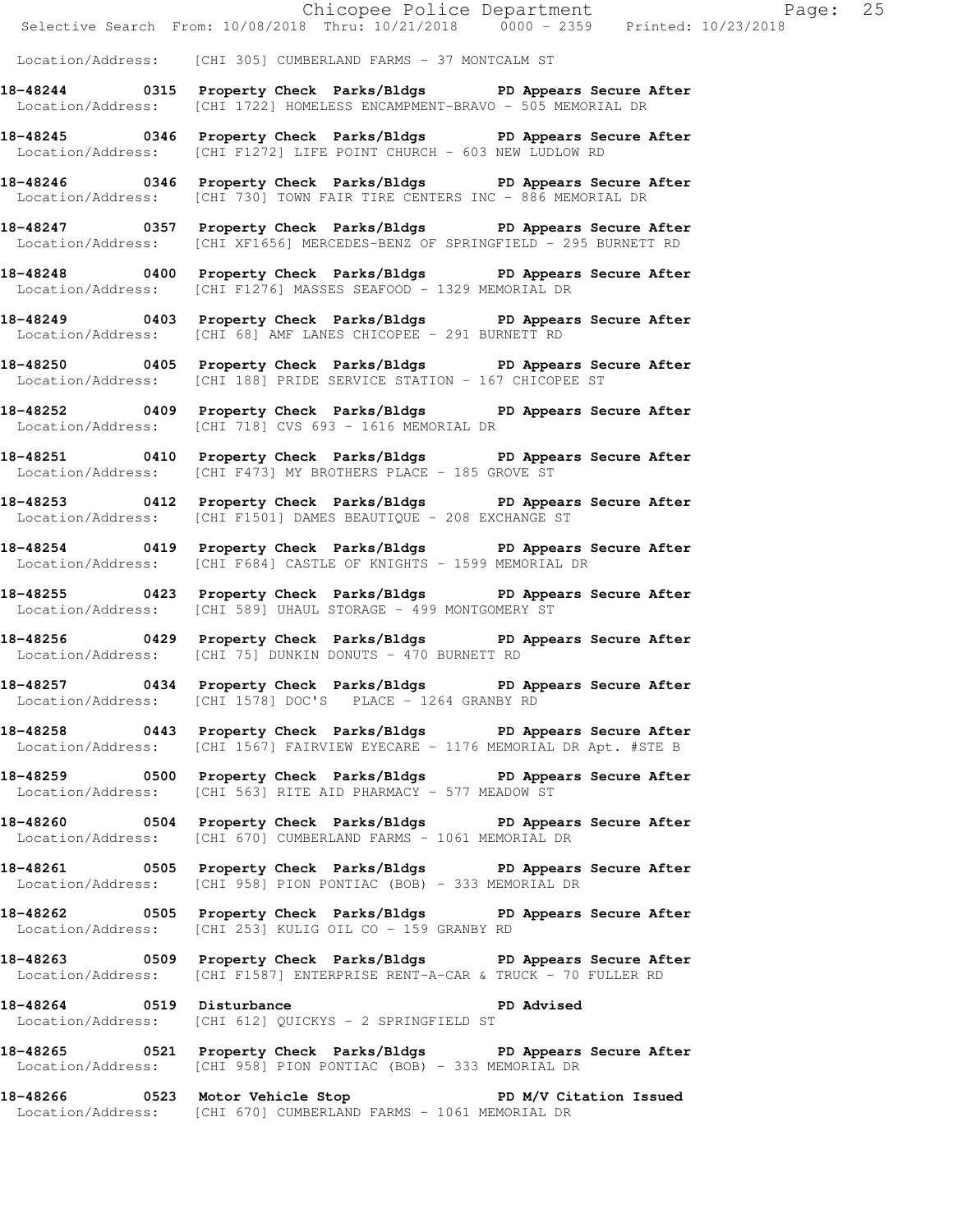|                                     |                                                                                                                                                           | Chicopee Police Department<br>Selective Search From: 10/08/2018 Thru: 10/21/2018 0000 - 2359 Printed: 10/23/2018 |  |
|-------------------------------------|-----------------------------------------------------------------------------------------------------------------------------------------------------------|------------------------------------------------------------------------------------------------------------------|--|
|                                     | 18-48267 0530 Property Check Parks/Bldgs PD Appears Secure After<br>Location/Address: [CHI 670] CUMBERLAND FARMS - 1061 MEMORIAL DR                       |                                                                                                                  |  |
|                                     | 18-48270 0547 Property Check Parks/Bldgs PD Appears Secure After<br>Location/Address: [CHI 560] CHICOPEE CENTRAL MAINTENANCE GARAGE - 677 MEADOW ST       |                                                                                                                  |  |
|                                     | 18-48271 0612 Property Check Parks/Bldgs PD Appears Secure After<br>Location/Address: [CHI 299] PRESTON PARK - 50 ACCESS RD                               |                                                                                                                  |  |
| Location/Address: 75 CENTRAL AVE    | 18-48272 0619 Service of a Summons TPD Not Served                                                                                                         |                                                                                                                  |  |
|                                     | 18-48273 0621 Alarm Business * * False Alarm<br>Location/Address: [CHI F1373] PREMIER TRANSPORTATION - 26 TAXIWAY DR                                      |                                                                                                                  |  |
|                                     | 18-48274 0628 Motor Vehicle Stop North PD Citation/Warning Issu<br>Location/Address: [CHI F1058] FIRST AMERICAN INSURANCE AGENCY - 625 FRONT ST           |                                                                                                                  |  |
|                                     | 18-48275 0634 Traffic Assignment PD Complaint Taken Care<br>Location/Address: [CHI 832] BELLAMY MIDDLE SCHOOL, EDWARD 6-8 - 314 PENDLETON AVE             |                                                                                                                  |  |
|                                     | 18-48276 0634 Traffic Assignment * No Action Required<br>Location/Address: [CHI 1065] CHICOPEE HIGH SCHOOL - 820 FRONT ST                                 |                                                                                                                  |  |
|                                     | 18-48277 0638 Traffic Assignment New PD Citation/Warning Issu<br>Location/Address: [CHI 842] DUPONT MEM MID SCHOOL, 1ST SGT. KEVIN A. - 650 FRONT ST      |                                                                                                                  |  |
|                                     | 18-48279 0645 Traffic/Parking Complaint PD Complaint Taken Care<br>Location/Address: [CHI F1150] CHICOPEE COMPREHENSIVE HIGH SCHOOL - 617 MONTGOMERY ST   |                                                                                                                  |  |
|                                     | 18-48278 0648 Property Check Parks/Bldgs PD Appears Secure After<br>Location/Address: [CHI 269] JENROSE WINES & LIQUORS - 945 CHICOPEE ST                 |                                                                                                                  |  |
|                                     | 18-48280 0652 Motor Vehicle Stop N/V Citation Issued<br>Location/Address: [CHI 832] BELLAMY MIDDLE SCHOOL, EDWARD 6-8 - 314 PENDLETON AVE                 |                                                                                                                  |  |
|                                     | 18-48281 18-48281 0654 Traffic Assignment 18-48281 PD Appears Secure After<br>Location/Address: 993 BURNETT RD @ 5 LOOMIS DR                              |                                                                                                                  |  |
|                                     | 18-48282 0656 Public Service * Could not Locate<br>Location/Address: [CHI 1287] CHANNEL 22 NEWS CENTER - 1 BROADCAST CTR                                  |                                                                                                                  |  |
| Location/Address: 56 SPRINGFIELD ST | 18-48283 0714 Traffic/Parking Complaint PD City Ordinance Violat                                                                                          |                                                                                                                  |  |
|                                     | 18-48284 0720 Motor Vehicle Stop 50 PD Citation/Warning Issu<br>Location/Address: [CHI F860] MASON MANOR LLC - 265 NEW LUDLOW RD                          |                                                                                                                  |  |
|                                     | 18-48285 0723 Public Service New PD Complaint Taken Care<br>Location/Address: [CHI F825] MASS TRIAL COURT [CHICOPEE] - 30 CHURCH ST                       |                                                                                                                  |  |
|                                     | 18-48287 0810 Missing Person Number 2010 PD Advised<br>Location/Address: [CHI 1568] FED EX GROUND - 140 LONCZAK DR                                        |                                                                                                                  |  |
|                                     | 18-48289 0818 Property Check Parks/Bldgs PD Appears Secure After<br>Location/Address: [CHI 844] FAIRVIEW MEMORIAL ELEMENTARY SCHOOL K-5 - 26 MEMORIAL AVE |                                                                                                                  |  |
|                                     | 18-48290 0821 Property Check Parks/Bldgs PD Complaint Taken Care<br>Location/Address: [CHI 832] BELLAMY MIDDLE SCHOOL, EDWARD 6-8 - 314 PENDLETON AVE     |                                                                                                                  |  |
|                                     | 18-48292 0827 Property Check Parks/Bldgs PD Complaint Taken Care<br>Location/Address: [CHI 836] LAMBERT - LAVOIE SCHOOL K-5 - 99 KENDALL ST               |                                                                                                                  |  |
| Location/Address: 162 WILDERMERE ST | 18-48293 18929 Public Service 2008 PD Complaint Taken Care                                                                                                |                                                                                                                  |  |
| Location/Address: 465 EAST MAIN ST  | 18-48294 0830 Traffic Assignment PD Citation/Warning Issu                                                                                                 |                                                                                                                  |  |
|                                     | 18-48295 0834 Property Check Parks/Bldgs PD Complaint Taken Care<br>Location/Address: [CHI F1150] CHICOPEE COMPREHENSIVE HIGH SCHOOL - 617 MONTGOMERY ST  |                                                                                                                  |  |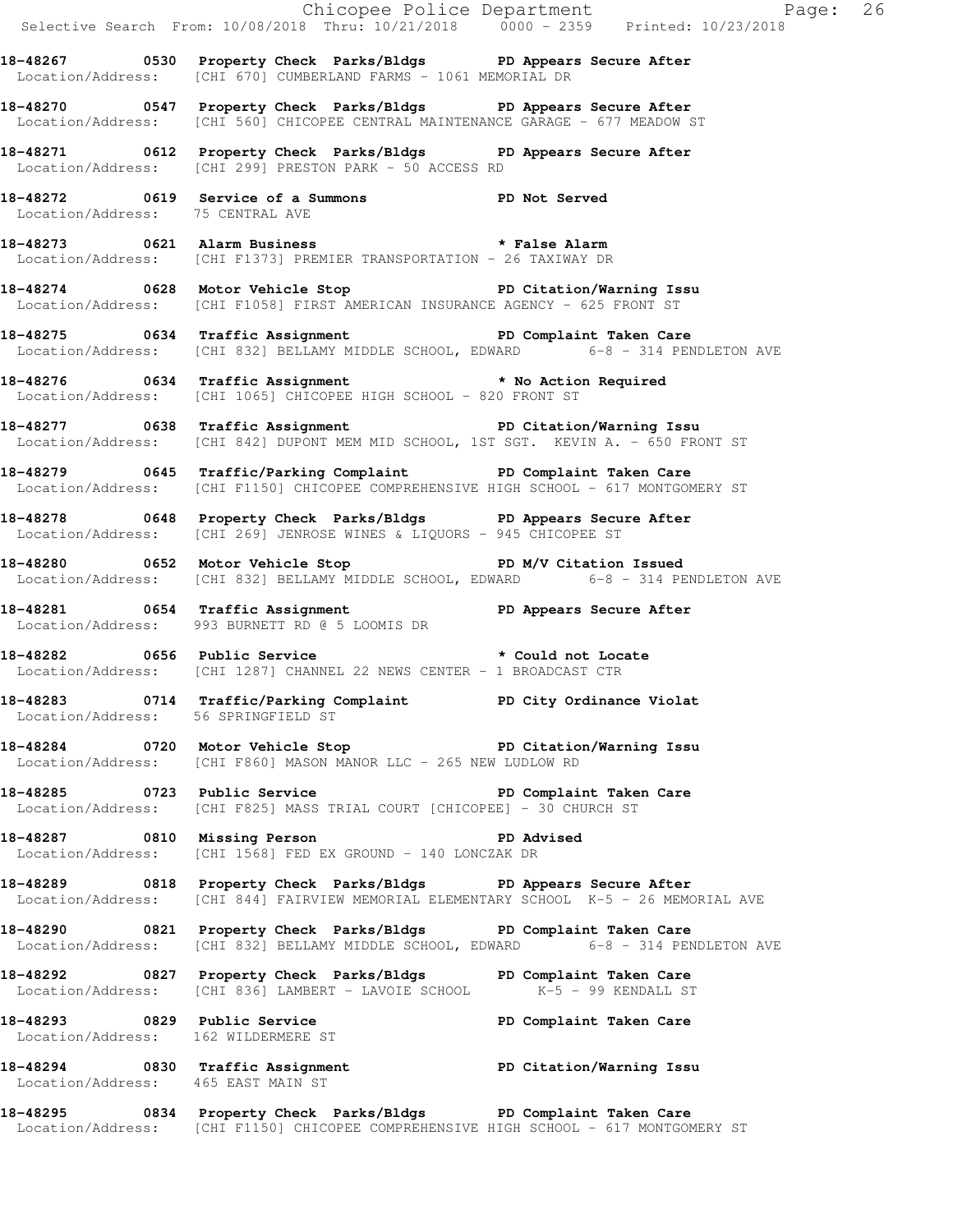**18-48296 0835 Property Check Parks/Bldgs PD Appears Secure After**  Location/Address: [CHI 299] PRESTON PARK - 50 ACCESS RD

**18-48297 0842 Property Check Parks/Bldgs PD Complaint Taken Care**  Location/Address: [CHI 1604] BELCHER SCHOOL K-2 - 125 MONTGOMERY ST

**18-48298 0843 Public Service PD Complaint Taken Care**  Location/Address: CHARLES ST

**18-48299 0844 Property Check Parks/Bldgs PD Complaint Taken Care**  Location/Address: [CHI 830] BARRY SCHOOL, ANNA E. K-5 - 44 CONNELL ST

**18-48300 0844 Abandoned 911 Call \* False Alarm**  Location/Address: [CHI F1342] CVS PHARMACY - 235 CENTER ST

**18-48301 0846 Motor Vehicle Stop PD Citation/Warning Issu**  Location/Address: [CHI 718] CVS 693 - 1616 MEMORIAL DR

**18-48302 0849 Property Check Parks/Bldgs PD Complaint Taken Care**  Location/Address: [CHI 841] SZETELA EARLY CHILDHOOD SCHOOL - 66 MACEK DR

**18-48303 0851 Alarm Business \* False Alarm**  Location/Address: [CHI 923] SAFE & SOUND - 428 EAST ST

**18-48304 0852 Alarm Business \* False Alarm**  Location/Address: [CHI F1546] PILGRIM INTERIORS INC. - 16 AMES AVE

**18-48306 0852 Service of a Summons \* Could not Locate**  Location/Address: 140 NEWBURY ST

18-48307 **0854** Assist Ambulance **PD Assist Given** Location/Address: 13 PROVIDENCE ST Apt. #1R

**18-48308 0859 Property Check Parks/Bldgs PD Appears Secure After**  Location/Address: [CHI F122] SALTER COLLEGE - 645 SHAWINIGAN DR

**18-48311 0900 Assist Ambulance PD Assist Given**  Location/Address: 1316 MEMORIAL DR

**18-48309 0901 Property Check Parks/Bldgs PD Appears Secure After**  Location/Address: [CHI 325] BOAT RAMP, MEDINA STREET - 100 MEDINA ST

**18-48312 0904 Larceny Complaint Past PD Report Made**  Location/Address: [CHI 1191] WALMART - 591 MEMORIAL DR

**18-48314 0906 Malicious Damage-Past PD Criminal Complaint Re**  Location/Address: VALLEY EDUCATIONAL ASSOCIATES - 317 MEADOW ST

**18-48315 0909 Property Check Parks/Bldgs PD Complaint Taken Care**  Location/Address: [CHI 840] STREIBER SCHOOL, HUGH SCOTT K-5 - 40 STREIBER DR

**18-48316 0913 Property Check Parks/Bldgs PD Appears Secure After**  Location/Address: [CHI 587] OREGON SPORTSMAN CLUB - 610 NEW LOMBARD RD

**18-48317 0914 Property Check Parks/Bldgs PD Complaint Taken Care**  Location/Address: [CHI 1564] HAMPDEN CHARTER SCHOOL OF SCIENCE - 20 JOHNSON RD

**18-48318 0916 Property Check Parks/Bldgs PD Appears Secure After**  Location/Address: [CHI 1065] CHICOPEE HIGH SCHOOL - 820 FRONT ST

**18-48319 0920 Property Check Parks/Bldgs PD Complaint Taken Care**  Location/Address: [CHI 838] CHICOPEE ACADEMY @SELSER 6-12 - 12 DARE WAY

**18-48320 0920 Breaking & Entering-Report PD Report Made**  Location/Address: 132 NEW LUDLOW RD

**18-48321 0922 Property Check Parks/Bldgs PD Complaint Taken Care**  Location/Address: [CHI 833] BOWIE SCHOOL, HERBERT V. K-5 - 80 DARE WAY

**18-48322 0924 Property Check Parks/Bldgs PD Appears Secure After**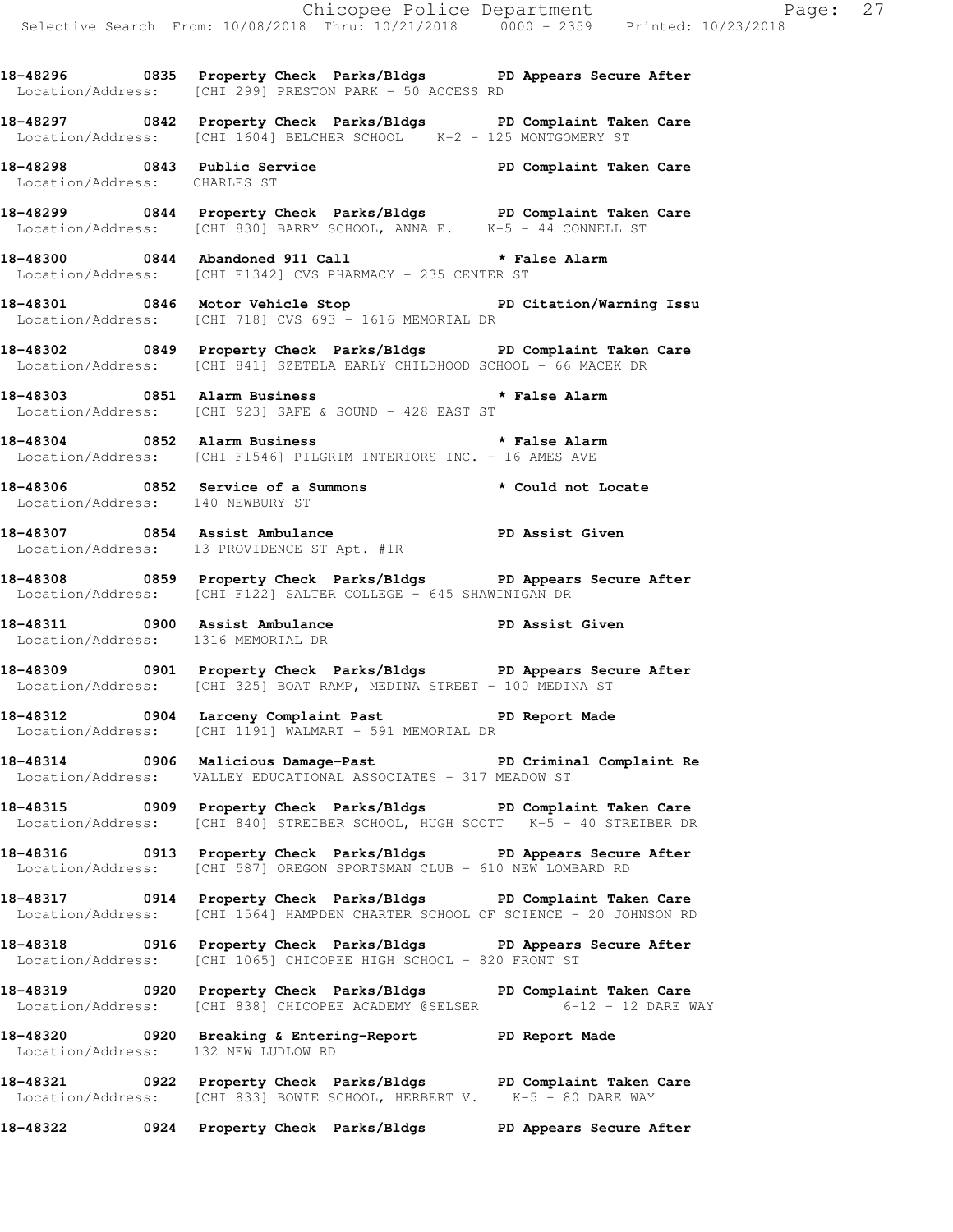|                                        | Chicopee Police Department<br>Selective Search From: 10/08/2018 Thru: 10/21/2018 0000 - 2359 Printed: 10/23/2018                                          | Page: 28 |
|----------------------------------------|-----------------------------------------------------------------------------------------------------------------------------------------------------------|----------|
|                                        | Location/Address: [CHI 839] STEFANIK SCHOOL, GENERAL. JOHN J. K-5 - 720 MEADOW ST                                                                         |          |
|                                        | 18-48323 		 0925 Property Check Parks/Bldgs 		 PD Complaint Taken Care<br>Location/Address: [CHI 501] CHICOPEE CHILD DEVELOPMENT CENTER - 989 JAMES ST    |          |
|                                        | 18-48324 0927 Property Check Parks/Bldgs PD Complaint Taken Care<br>Location/Address: [CHI F678] HOLYOKE CHICOPEE HEAD START INC - 30 GRIFFITH RD         |          |
|                                        | 18-48325 18-0928 Property Check Parks/Bldgs PD Appears Secure After<br>Location/Address: [CHI 857] SZOT PARK - 97 SGT TRACY DR                            |          |
|                                        | 18-48326 0933 Property Check Parks/Bldgs PD Complaint Taken Care<br>Location/Address: [CHI 844] FAIRVIEW MEMORIAL ELEMENTARY SCHOOL K-5 - 26 MEMORIAL AVE |          |
| Location/Address: 295 BRITTON ST       | 18-48327 0935 Larceny Complaint Past PD Report Made                                                                                                       |          |
|                                        | 18-48328 0935 Disturbance<br>Location/Address: [CHI 838] CHICOPEE ACADEMY @SELSER 6-12 - 12 DARE WAY                                                      |          |
| Location/Address: 67 BASIL RD          | 18-48329 18-48329 0941 Public Service 2001 18-48329                                                                                                       |          |
|                                        | 18-48330 18943 Property Check Parks/Bldgs PD Appears Secure After<br>Location/Address: [CHI 92] CHICOPEE CHLORINATION PLANT - 1356 BURNETT RD             |          |
|                                        | 18-48331 0944 Property Check Parks/Bldgs PD Appears Secure After<br>Location/Address: STATE POOL - MEADOW ST                                              |          |
|                                        | 18-48332 18955 Motor Vehicle Stop 18 PD Citation/Warning Issu<br>Location/Address: ARLINGTON ST @ BROADWAY                                                |          |
|                                        | 18-48334 0958 Property Check Parks/Bldgs PD Appears Secure After<br>Location/Address: [CHI 1893] WILLIAMS PARK - 880 BURNETT RD                           |          |
| Location/Address: 424 BROADWAY         | 18-48335 1018 Motor Vehicle Stop N/V Citation Issued                                                                                                      |          |
| Location/Address: 33 CYRAN ST          | 18-48336 1018 ASSIST DCF * Could not Locate                                                                                                               |          |
|                                        | 18-48337 1021 Crash Property Damage 5 PD Report Made<br>Location/Address: [CHI 1839] MCDONALDS - 639 MEMORIAL DR                                          |          |
|                                        | 18-48338 1021 Malicious Damage-Past PD Report Made<br>Location/Address: 140 COCHRAN ST Apt. #1L                                                           |          |
| Location/Address: 86 ST JAMES AVE      | 18-48340 1037 Motor Vehicle Stop N/V Citation Issued                                                                                                      |          |
|                                        | 18-48341 1044 Property Check Parks/Bldgs PD Appears Secure After<br>Location/Address: [CHI 429] KNIGHTS OF COLUMBUS - 460 GRANBY RD                       |          |
|                                        | 18-48342 1050 Crash Property Damage PD Report Made<br>Location/Address: [CHI 188] PRIDE SERVICE STATION - 167 CHICOPEE ST                                 |          |
|                                        | 18-48344 1102 Assist Ambulance PD Assist Given<br>Location/Address: 143 SKEELE ST Apt. #1L                                                                |          |
|                                        | 18-48346 1113 Property Check Parks/Bldgs * Could not Locate<br>Location/Address: [CHI 853] WISNIOWSKI PARK - 14 SPRUCE ST                                 |          |
|                                        | 18-48348 1126 MAIL RUN 2008 PD Complaint Taken Care<br>Location/Address: [CHI F368] CITY HALL ANNEX - 274 FRONT ST                                        |          |
| Location/Address: 44 PARK ST Apt. #1FL | 18-48349 1126 Neighbor/Landlord Dispute PD Report Made                                                                                                    |          |
|                                        | 18-48350 1131 Property Check Parks/Bldgs PD Appears Secure After<br>Location/Address: [CHI F89] CHICOPEE COUNTRY CLUB PRO-SHOP - 1290 BURNETT RD          |          |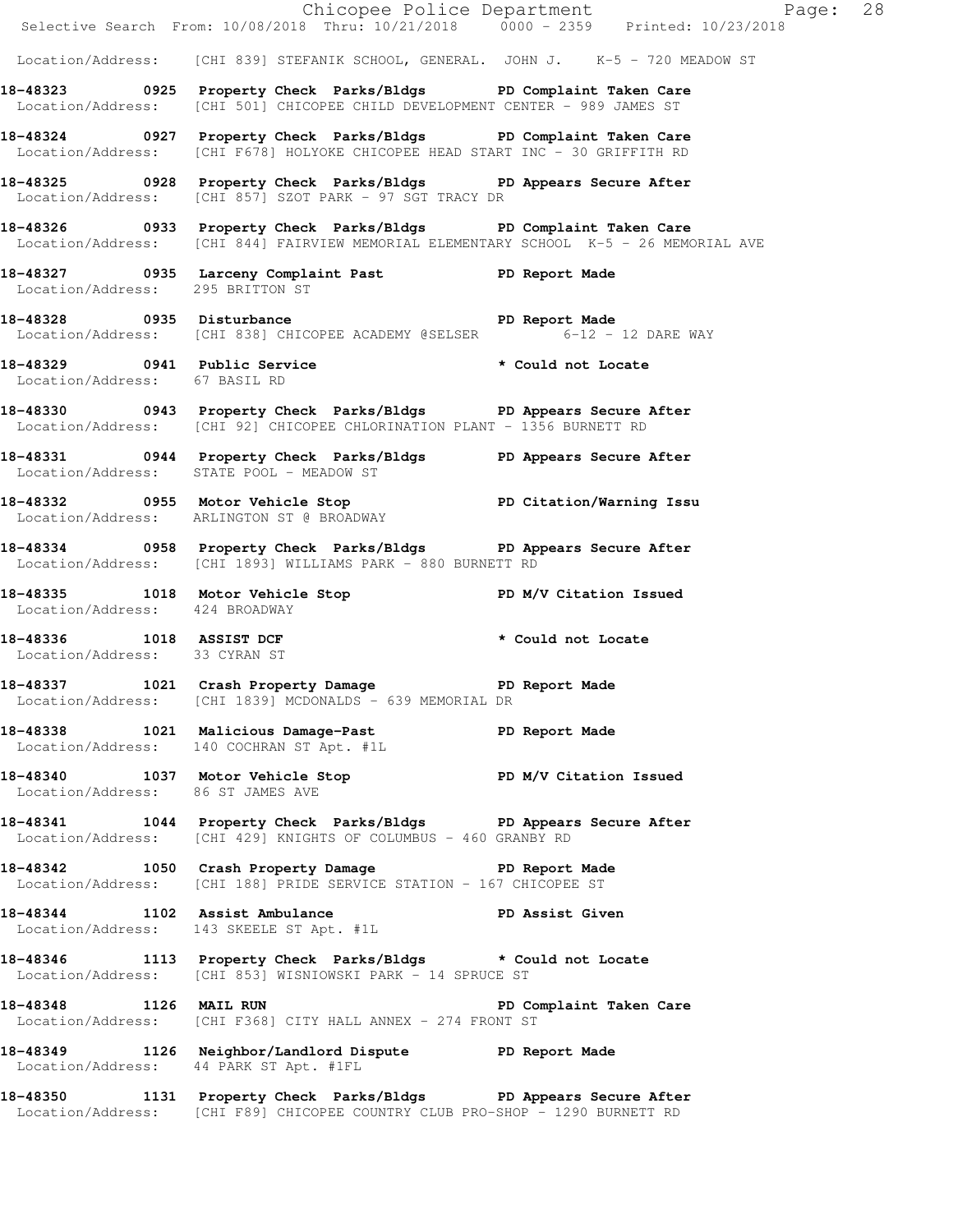|                                      |                                                                                                                                                         | Chicopee Police Department<br>Selective Search From: 10/08/2018 Thru: 10/21/2018 0000 - 2359 Printed: 10/23/2018 |  |
|--------------------------------------|---------------------------------------------------------------------------------------------------------------------------------------------------------|------------------------------------------------------------------------------------------------------------------|--|
|                                      | 18-48351 1132 Traffic/Parking Complaint PD Complaint Taken Care<br>Location/Address: [CHI 644] STOP & SHOP SUPERMARKET - 672 MEMORIAL DR                |                                                                                                                  |  |
|                                      | 18-48353 1136 Property Check Parks/Bldgs PD Appears Secure After<br>Location/Address: [CHI 837] LITWIN SCHOOL, SGT. ROBERT R. K-5 - 135 LITWIN LN       |                                                                                                                  |  |
|                                      | 18-48354 1136 Traffic/Parking Complaint PD Complaint Taken Care<br>Location/Address: [CHI 638] BJS WHOLESALE FOOD WAREHOUSE - 650 MEMORIAL DR           |                                                                                                                  |  |
|                                      | 18-48355 1137 Motor Vehicle Stop PD Citation/Warning Issu<br>Location/Address: 472 PROSPECT ST                                                          |                                                                                                                  |  |
| Location/Address: 210 GRATTAN ST     | 18-48356 1140 Public Service * Could not Locate<br>Location/Address: 210 GRATTAN ST                                                                     |                                                                                                                  |  |
|                                      | 18-48357 1149 Motor Vehicle Stop Noter PD M/V Citation Issued<br>Location/Address: 15 INGHAM ST @ 351 PROSPECT ST                                       |                                                                                                                  |  |
|                                      | 18-48360 1200 Abandoned 911 Call * Unfounded<br>Location/Address: [CHI 1939] SOLENIS - 1111 GRATTAN ST                                                  |                                                                                                                  |  |
|                                      | 18-48361 1200 Traffic/Parking Complaint PD Complaint Taken Care<br>Location/Address: [CHI 722] PROSPECT ENTERPRISES (PROPERTY OWNER) - 1600 MEMORIAL DR |                                                                                                                  |  |
|                                      | 18-48362 1204 Traffic/Parking Complaint PD Complaint Taken Care<br>Location/Address: [CHI 660] OCEAN STATE JOB LOT - 1451 MEMORIAL DR                   |                                                                                                                  |  |
|                                      | 18-48363 1213 Unwanted Party/Undesirable * Could not Locate<br>Location/Address: [CHI 1933] SHELL FOOD MART - 197 GROVE ST                              |                                                                                                                  |  |
| Location/Address: 6 VALLEY VIEW CT   | 18-48364 1213 Suspicious Person/Activity * Unfounded                                                                                                    |                                                                                                                  |  |
|                                      | 18-48366 1218 Crash Property Damage PD Report Made<br>Location/Address: MASS TURNPIKE/EXIT 5-STA1 @ MEMORIAL DR                                         |                                                                                                                  |  |
|                                      | 18-48367 1222 Crash Personal Injury 18-48367<br>Location/Address: [CHI 529] ARNOLDS MEAT - 307 GRATTAN ST                                               |                                                                                                                  |  |
|                                      | 18-48369 1234 Malicious Damage-Past PD Report Made<br>Location/Address: 4 FRANKLIN ST                                                                   |                                                                                                                  |  |
| Location/Address: 796 BURNETT RD     | 18-48371 1243 Motor Vehicle Stop                                                                                                                        | PD M/V Citation Issued                                                                                           |  |
| Location/Address: 1170 BURNETT RD    | 18-48373 1303 Motor Vehicle Stop N/V Citation Issued                                                                                                    |                                                                                                                  |  |
|                                      | 18-48374 1304 Traffic/Parking Complaint * Could not Locate<br>Location/Address: [CHI 276] SUNOCO A PLUS MINI MART - 1031 CHICOPEE ST                    |                                                                                                                  |  |
| Location/Address: 465 EAST MAIN ST   | 18-48375 1306 Motor Vehicle Stop North PD Citation/Warning Issu                                                                                         |                                                                                                                  |  |
| Location/Address: 25 HIGH ST Apt. #3 | 18-48376 1310 Identity Fraud/Theft The PD Report Made                                                                                                   |                                                                                                                  |  |
|                                      | 18-48378 1318 Assist Ambulance<br>Location/Address: 28 NORMAN ST Apt. #2                                                                                | * No Action Required                                                                                             |  |
| Location/Address: 31 ROSEMONT ST     | 18-48381 1336 Disturbance                                                                                                                               | PD Assisted other Agency                                                                                         |  |
| Location/Address: 31 BEAUREGARD TER  | 18-48382 1336 Alarm Residence                                                                                                                           | * False Alarm                                                                                                    |  |
|                                      | 18-48384 1351 Assault & Battery Complaint PD Report Made<br>Location/Address: [CHI XP2016] WESTOVER JOB CORP CENTER - 103 JOHNSON RD                    |                                                                                                                  |  |
|                                      | 18-48386 1406 Traffic Assignment New PD Complaint Taken Care<br>Location/Address: [CHI F1150] CHICOPEE COMPREHENSIVE HIGH SCHOOL - ROLF AVE             |                                                                                                                  |  |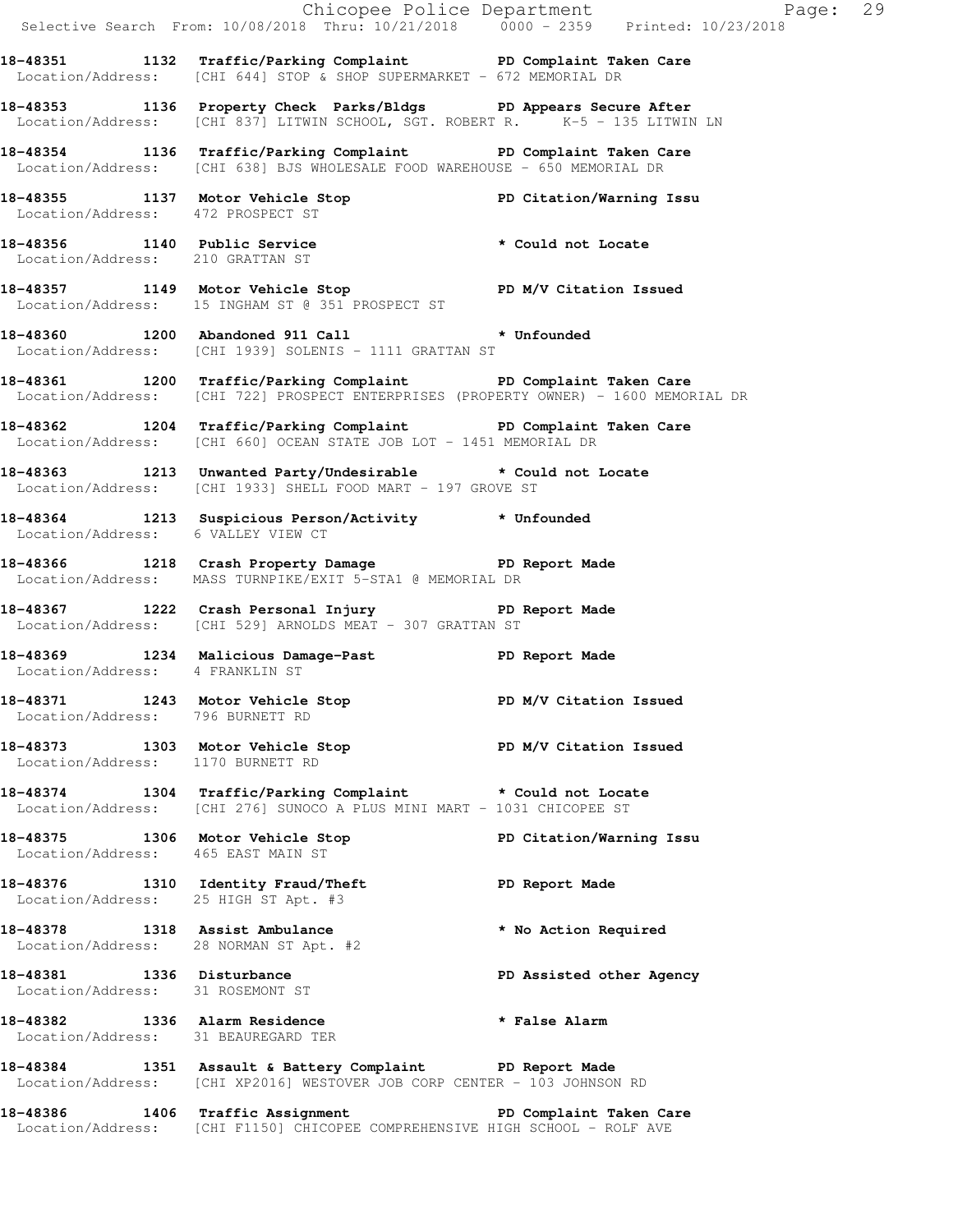18-48387 1419 Traffic Assignment **PD Complaint Taken Care**  Location/Address: 465 EAST MAIN ST **18-48388 1420 Crash Property Damage PD Report Made**  Location/Address: 139 CHICOPEE ST **18-48389 1423 Traffic/Parking Complaint PD Complaint Taken Care**  Location/Address: [CHI 836] LAMBERT - LAVOIE SCHOOL K-5 - 99 KENDALL ST **18-48390 1428 Alarm Residence PD Complaint Taken Care**  Location/Address: [CHI 1357] MARCIL RESIDENCE - 4 LAUREL ST **18-48393 1430 Crash Property Damage PD Report Made**  Location/Address: 427 GRATTAN ST @ 892 GRANBY RD 18-48391 1431 Shoplifter **PD** Arrest Made Location/Address: [CHI 919] BIG Y WORLD CLASS MARKETS - 650 MEMORIAL DR **18-48394 1440 Crash Property Damage PD Report Made**  Location/Address: [CHI F1367] SERVICENET ENRICHMENT CENTER - 355 FRONT ST **18-48395 1451 Disabled Motor Vehicle PD Assist Given**  Location/Address: [CHI 1189] PIONEER PACKAGING INC - 220 PADGETTE ST **18-48397 1509 Identity Fraud/Theft PD Report Made**  Location/Address: 32 KANE DR

**18-48398 1518 Missing Person PD Report Made**  Location/Address: 63 SCHOOL ST

**18-48403 1553 Assist Ambulance PD Assist Given**  Location/Address: 26 DALLAIRE AVE Apt. #1FL

**18-48404 1608 Crash Property Damage PD Report Made**  Location/Address: 1043 CHICOPEE ST @ 31 PROSPECT ST

**18-48406 1618 Crash Personal Injury PD Report Made**  Location/Address: 49 CABOT ST @ 219 EXCHANGE ST

**18-48408 1639 Assist Ambulance PD Assist Given**  Location/Address: 48 PLANTE CIR 18-48412 1721 Assist Ambulance **PD Assist Given** 

 Location/Address: 60 SIMARD DR Apt. #1 **18-48415 1729 Alarm Residence PD Appears Secure After**  Location/Address: 432 CHICOPEE ST

**18-48417 1752 Warrant Service PD Arrest Made**  Location/Address: PATRICK ST

**18-48421 1813 Investigation/DB PD Complaint Taken Care**  Location/Address: [HOY] HIGH ST

**18-48422 1813 Property Check Parks/Bldgs PD Appears Secure After**  Location/Address: [CHI 250] WILLIAMS DISTRIBUTING CO. - 880 BURNETT RD

**18-48425 1832 Abandoned 911 Call \* Unfounded**  Location/Address: [CHI 832] BELLAMY MIDDLE SCHOOL, EDWARD 6-8 - 314 PENDLETON AVE

**18-48426 1843 Crash Property Damage PD No Report Necessary**  Location/Address: NEAR ENTRANCE 291 - FULLER RD

**18-48429 1939 Investigation/DB PD Complaint Taken Care**  Location/Address: [CHI F1393] CHICK FIL A - 501 MEMORIAL DR

**18-48431 1952 Disabled Motor Vehicle PD Assist Given**  Location/Address: 840 MEMORIAL DR @ 1483 GRANBY RD

**18-48432 2009 Disabled Motor Vehicle PD Assist Given**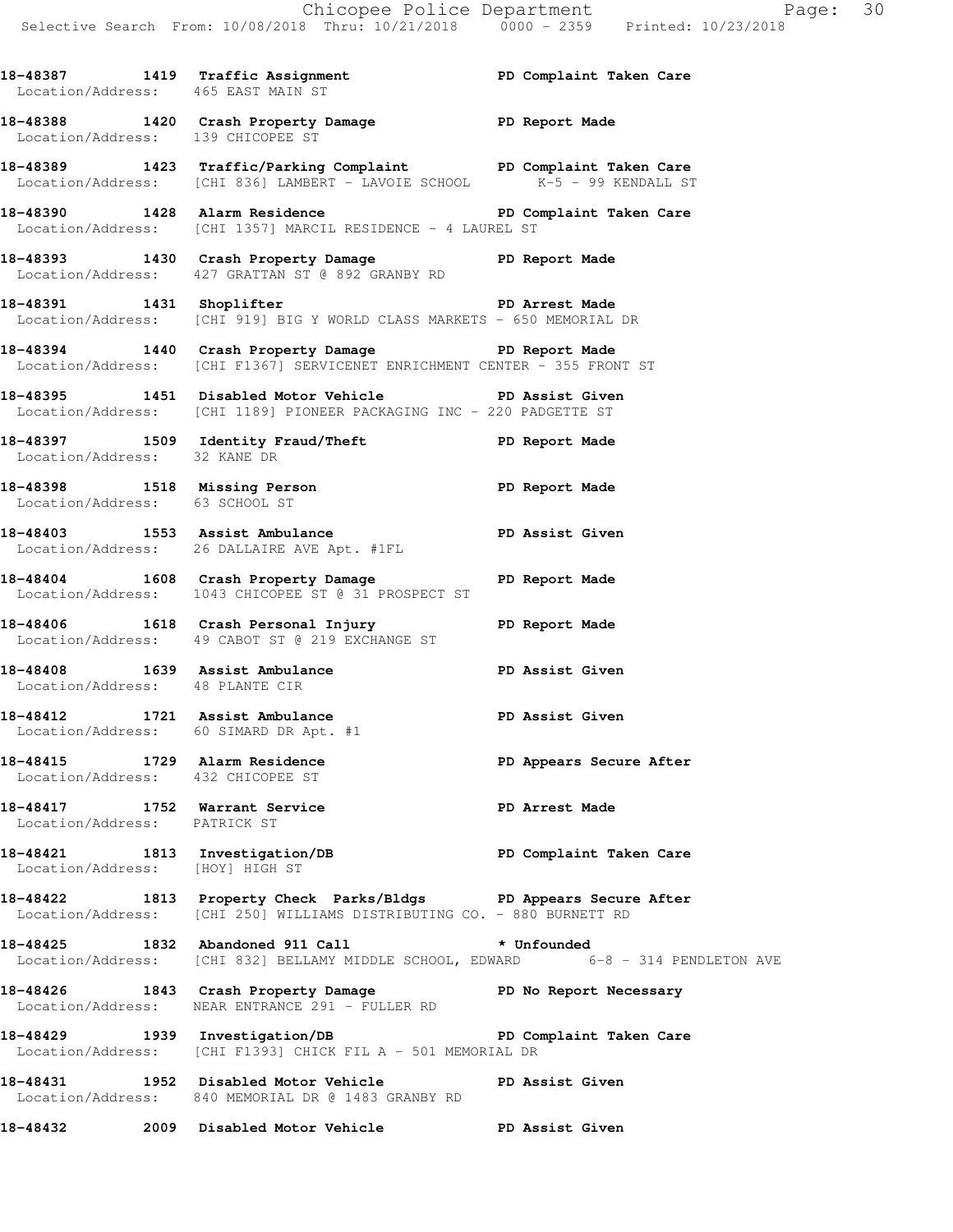|                                                              | Chicopee Police Department<br>Selective Search From: 10/08/2018 Thru: 10/21/2018 0000 - 2359 Printed: 10/23/2018                        | Page: 31        |
|--------------------------------------------------------------|-----------------------------------------------------------------------------------------------------------------------------------------|-----------------|
|                                                              | Location/Address: [CHI 715] TD BANK NA - 693 MEMORIAL DR                                                                                |                 |
|                                                              | 18-48436 2048 Property Check Parks/Bldgs PD Appears Secure After<br>Location/Address: [CHI F805] HUKE LAU - 705 MEMORIAL DR             |                 |
|                                                              | 18-48437 2057 Public Service PD Assist Given<br>Location/Address: 293 CAREW ST @ 539 EAST ST                                            |                 |
|                                                              | 18-48439 2107 Transport Service * No Action Required<br>Location/Address: [SPR F1] BAYSTATE MEDICAL CENTER - 759 CHESTNUT ST            |                 |
| Location/Address: 33 CYRAN ST                                | 18-48441 2114 ASSIST DCF                                                                                                                | PD Assist Given |
|                                                              | 18-48444 2133 Motor Vehicle Stop PD Arrest Made<br>Location/Address: 0 IRENE ST @ 0 DEBRA DR                                            |                 |
|                                                              | 18-48445 2204 Motor Vehicle Stop PD Advised<br>Location/Address: 879 SHERIDAN ST @ 89 CHAMPION DR                                       |                 |
|                                                              | 18-48446 2204 Property Check Parks/Bldgs PD Appears Secure After<br>Location/Address: [CHI 850] LINCOLN GROVE - PARK - 224 BROADWAY     |                 |
|                                                              | 18-48447 2223 Motor Vehicle Stop 50 PD Advised<br>Location/Address: [CHI F101] NU CEDAR MILLS - 1000 SHERIDAN ST                        |                 |
| Location/Address: OAKRIDGE ST                                | 18-48448 2227 Motor Vehicle Stop North PD Citation/Warning Issu                                                                         |                 |
|                                                              | 18-48449 2254 Property Check Parks/Bldgs PD Arrest Made<br>Location/Address: [CHI 857] SZOT PARK - 97 SGT TRACY DR                      |                 |
|                                                              | 18-48450 2256 Motor Vehicle Stop PD Advised<br>Location/Address: SHERIDAN DR @ PADGETTE ST                                              |                 |
| Location/Address: 63 ELCON DR                                | 18-48451 2301 Criminal Harassment PD Report Made                                                                                        |                 |
| Location/Address: 5 TENNEY ST                                | 18-48452 2305 CHECK THE WELL BEING PD Assist Given                                                                                      |                 |
|                                                              | 18-48453 2322 Crash Property Damage PD Advised<br>Location/Address: 955 MONTGOMERY ST @ 475 DALE ST                                     |                 |
|                                                              | 18-48454 2322 Crash Property Damage PD No Report Necessary<br>Location/Address: 955 MONTGOMERY ST @ 475 DALE ST                         |                 |
|                                                              | 18-48458 2351 Missing Person<br>Location/Address: 305 BROADWAY                                                                          | PD Report Made  |
| For Date: $10/12/2018$ - Friday                              |                                                                                                                                         |                 |
|                                                              | 18-48461 0022 Motor Vehicle Stop 50 PD Advised<br>Location/Address: [CHI F621] FAMILY DOLLAR - 209 EXCHANGE ST                          |                 |
|                                                              | 18-48462 0029 Property Check Parks/Bldgs PD Appears Secure After<br>Location/Address: [CHI 188] PRIDE SERVICE STATION - 167 CHICOPEE ST |                 |
|                                                              | 18-48463 0039 Property Check Parks/Bldgs PD Appears Secure After<br>Location/Address: [CHI 728] MCDONALDS - 1460 MEMORIAL DR            |                 |
|                                                              | 18-48464 0040 Trespasser/Trespassing PD Criminal Complaint Re<br>Location/Address: [CHI 1196] SHELL - 95 WEST ST                        |                 |
| 18-48467 0103 Loud Music<br>Location/Address: 30 CAPT MAC ST |                                                                                                                                         | * Unfounded     |
|                                                              | 18-48472 0129 Assist Ambulance<br>Location/Address: 819 GRATTAN ST Apt. #B                                                              | PD Assist Given |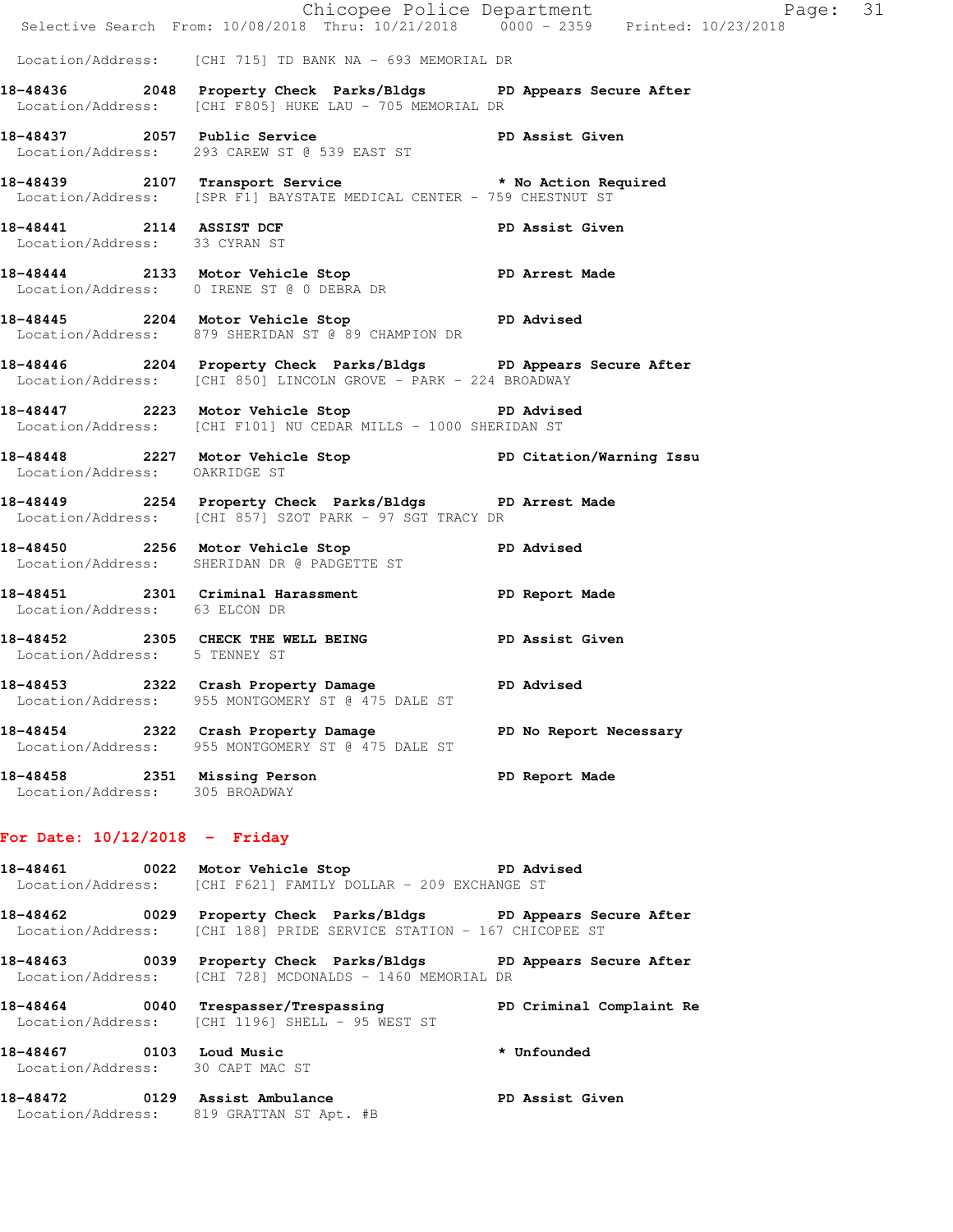**18-48473 0153 Disturbance \* Unfounded**  Location/Address: EMPIRE ST

**18-48474 0201 Property Check Parks/Bldgs PD Appears Secure After**  Location/Address: [CHI 1065] CHICOPEE HIGH SCHOOL - 820 FRONT ST

**18-48475 0241 Assist Ambulance PD Assist Given**  Location/Address: [CHI 563] RITE AID PHARMACY - 577 MEADOW ST

**18-48477 0243 Property Check Parks/Bldgs PD Appears Secure After**  Location/Address: [CHI 857] SZOT PARK - 97 SGT TRACY DR

**18-48478 0243 Threatening Phone Calls PD Advised**  Location/Address: 21 ALVORD AVE Apt. #1FL

**18-48479 0248 Property Check Parks/Bldgs PD Appears Secure After**  Location/Address: [CHI 882] VIEW STREET TAVERN - 13 VIEW ST

**18-48480 0304 Property Check Parks/Bldgs PD Appears Secure After**  Location/Address: [CHI 925] ENTERPRISE RENT A CAR - 451 MEMORIAL DR

**18-48481 0307 Property Check Parks/Bldgs PD Appears Secure After**  Location/Address: [CHI 449] CVS 2339 - 1176 GRANBY RD

**18-48482 0309 Property Check Parks/Bldgs PD Appears Secure After**  Location/Address: REAR LOT SZOT PARK - ABBEY MEMORIAL DR

**18-48483 0323 Property Check Parks/Bldgs PD Appears Secure After**  Location/Address: [CHI 849] RIVERS PARK - 19 ALDEN ST

**18-48484 0335 Property Check Parks/Bldgs PD Appears Secure After**  Location/Address: [CHI F620] ALS DINER - 14 YELLE ST

**18-48485 0336 Property Check Parks/Bldgs PD Appears Secure After**  Location/Address: [CHI 178] BASICS PLUS MINI MART - 190 EAST ST

**18-48486 0342 CHECK THE WELL BEING \* Unfounded**  Location/Address: MASS PIKE - MEMORIAL DR

**18-48487 0344 Property Check Parks/Bldgs PD Appears Secure After**  Location/Address: [CHI F1328] GALLAGHER OLDE FASHIONED SERVICE - 560 EAST ST

**18-48488 0345 Property Check Parks/Bldgs PD Appears Secure After**  Location/Address: 182 NARRAGANSETT BLVD

**18-48489 0345 Property Check Parks/Bldgs PD Appears Secure After**  Location/Address: [CHI 1342] BULLSEYE BAR - 621 CENTER ST

**18-48490 0351 Property Check Parks/Bldgs PD Appears Secure After**  Location/Address: [CHI 286] TWINS VARIETY - 112 DUCHARME AVE

**18-48491 0402 Property Check Parks/Bldgs PD Appears Secure After**  Location/Address: [CHI 589] UHAUL STORAGE - 499 MONTGOMERY ST

**18-48492 0403 Property Check Parks/Bldgs PD Appears Secure After**  Location/Address: [CHI 854] SARAH JANE PARK - 21 VIVIAN ST

**18-48493 0407 Property Check Parks/Bldgs PD Appears Secure After**  Location/Address: ROBBINS RD

**18-48494 0408 Property Check Parks/Bldgs PD Appears Secure After**  Location/Address: [CHI 425] ELKS, FRATERNAL ORDERS OF - 431 GRANBY RD

**18-48495 0430 Assist Fire Department PD Assist Given**  Location/Address: 55 COLONIAL CIR

**18-48499 0602 Missing Person PD Complaint Taken Care**  Location/Address: BROADWAY STAR - 305 BROADWAY

**18-48500 0611 Assist Ambulance PD Assist Given**  Location/Address: 26 DALLAIRE AVE Apt. #1FL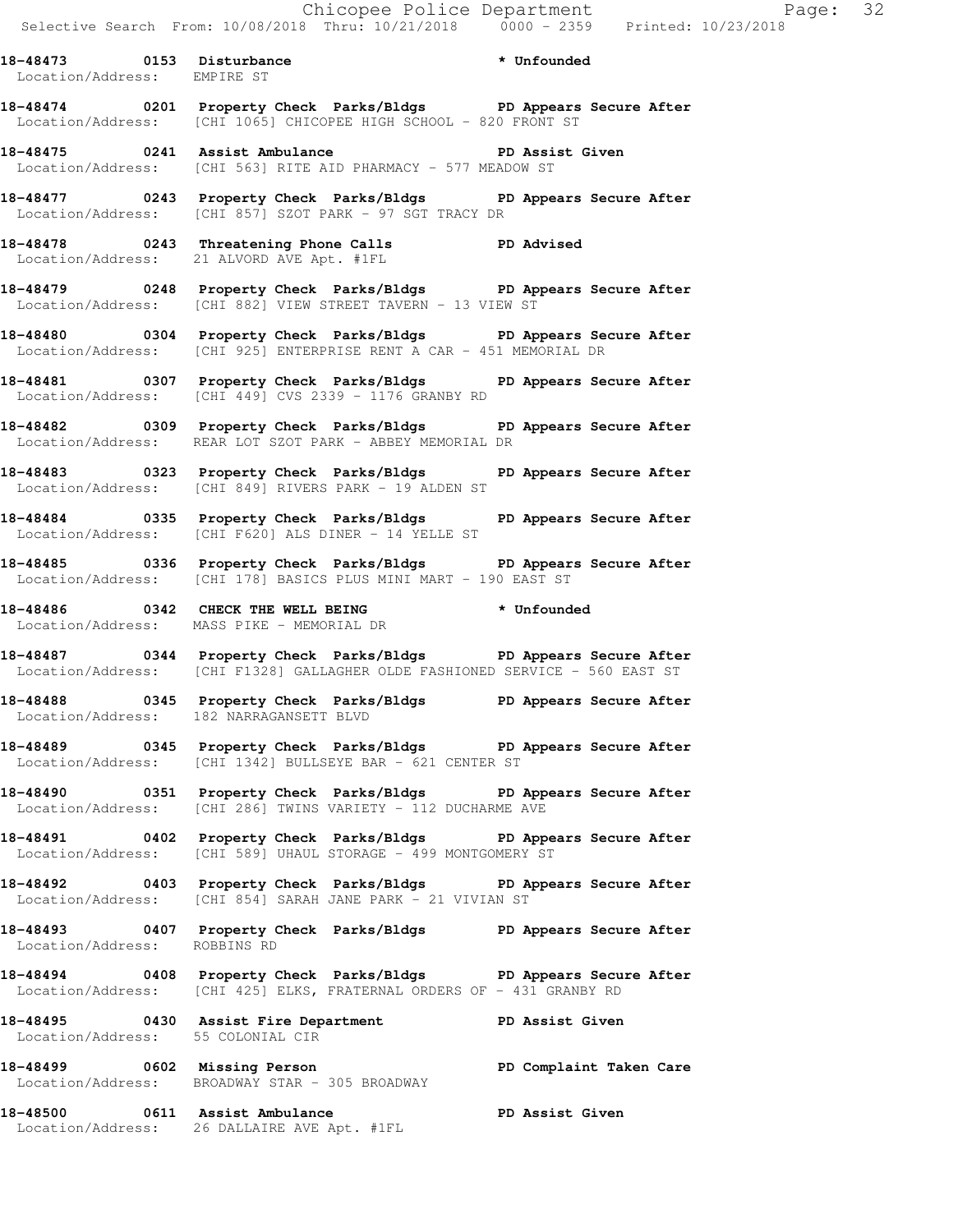Chicopee Police Department Page: 33 Selective Search From: 10/08/2018 Thru: 10/21/2018 0000 - 2359 Printed: 10/23/2018 18-48501 0613 Animal Complaint **PD Complaint Taken Care** Location/Address: [CHI F876] VOLLRATH PROPERTIES - 192 MEADOW ST **18-48504 0629 Traffic Assignment PD Complaint Taken Care**  Location/Address: [CHI F1150] CHICOPEE COMPREHENSIVE HIGH SCHOOL - 617 MONTGOMERY ST **18-48505 0632 Traffic/Parking Complaint PD Complaint Taken Care**  Location/Address: 1050 BURNETT RD 18-48506 **18-48506** 0636 Traffic Assignment **PD Complaint Taken Care**  Location/Address: GRANBY RD **18-48507 0637 Traffic Assignment PD Complaint Taken Care**  Location/Address: [CHI 832] BELLAMY MIDDLE SCHOOL, EDWARD 6-8 - 314 PENDLETON AVE 18-48508 **18-48508** 0638 Traffic Assignment **PD Complaint Taken Care** Location/Address: [CHI 1] MCCELLENDS GARDENS - 123 ACADEMY ST **18-48509 0645 Traffic Assignment PD Complaint Taken Care**  Location/Address: CHICOPEE ST **18-48510 0652 Motor Vehicle Stop PD M/V Citation Issued**  Location/Address: 288 FAIRVIEW AVE **18-48511 0654 Motor Vehicle Stop PD M/V Citation Issued**  Location/Address: MONTGOMERY ST **18-48512 0656 Breaking & Entering-Report PD Report Made**  Location/Address: 41 PONDVIEW DR **18-48513 0703 Motor Vehicle Stop PD Citation/Warning Issu**  Location/Address: 902 CHICOPEE ST **18-48514 0703 Property Check Parks/Bldgs PD Appears Secure After**  Location/Address: 399 HAMPDEN ST **18-48515 0704 Assist Ambulance \* False Alarm**  Location/Address: 42 LINDEN ST **18-48518 0712 Firearms/Shots Fired \* Could not Locate**  Location/Address: NEW YORK AVE **18-48519 0726 Animal Complaint \* Unfounded**  Location/Address: [CHI F392] ST STANISLAUS SCHOOL - 534 FRONT ST **18-48520 0727 Public Service PD Served in Hand**  Location/Address: [CHI F825] MASS TRIAL COURT [CHICOPEE] - 30 CHURCH ST **18-48521 0735 Animal Complaint \* Could not Locate**  Location/Address: 37 ANDERSEN RD **18-48522 0802 Breaking & Entering-Report PD Report Made**  Location/Address: 31 ALFRED ST **18-48525 0814 Car Wash PD Complaint Taken Care**  Location/Address: [CHI 448] SOFT TOUCH AUTO WASH - 1469 GRANBY RD **18-48524 0816 Transport Service PD Transport Complete**  Location/Address: [CHI F825] MASS TRIAL COURT [CHICOPEE] - 30 CHURCH ST **18-48527 0858 Alarm Residence PD Appears Secure After**  Location/Address: 79 MONROE ST **18-48528 0900 Crash Property Damage PD Report Made**  Location/Address: [CHI 332] BIERMANN SERVICES, INC. - 77 FULLER RD **18-48529 0913 CHECK THE WELL BEING \* No Action Required**  Location/Address: [CHI 401] CHICOPEE PARKS & RECREATION DEPT - 687 FRONT ST **18-48531 0923 Investigation/Traffic \* Unfounded**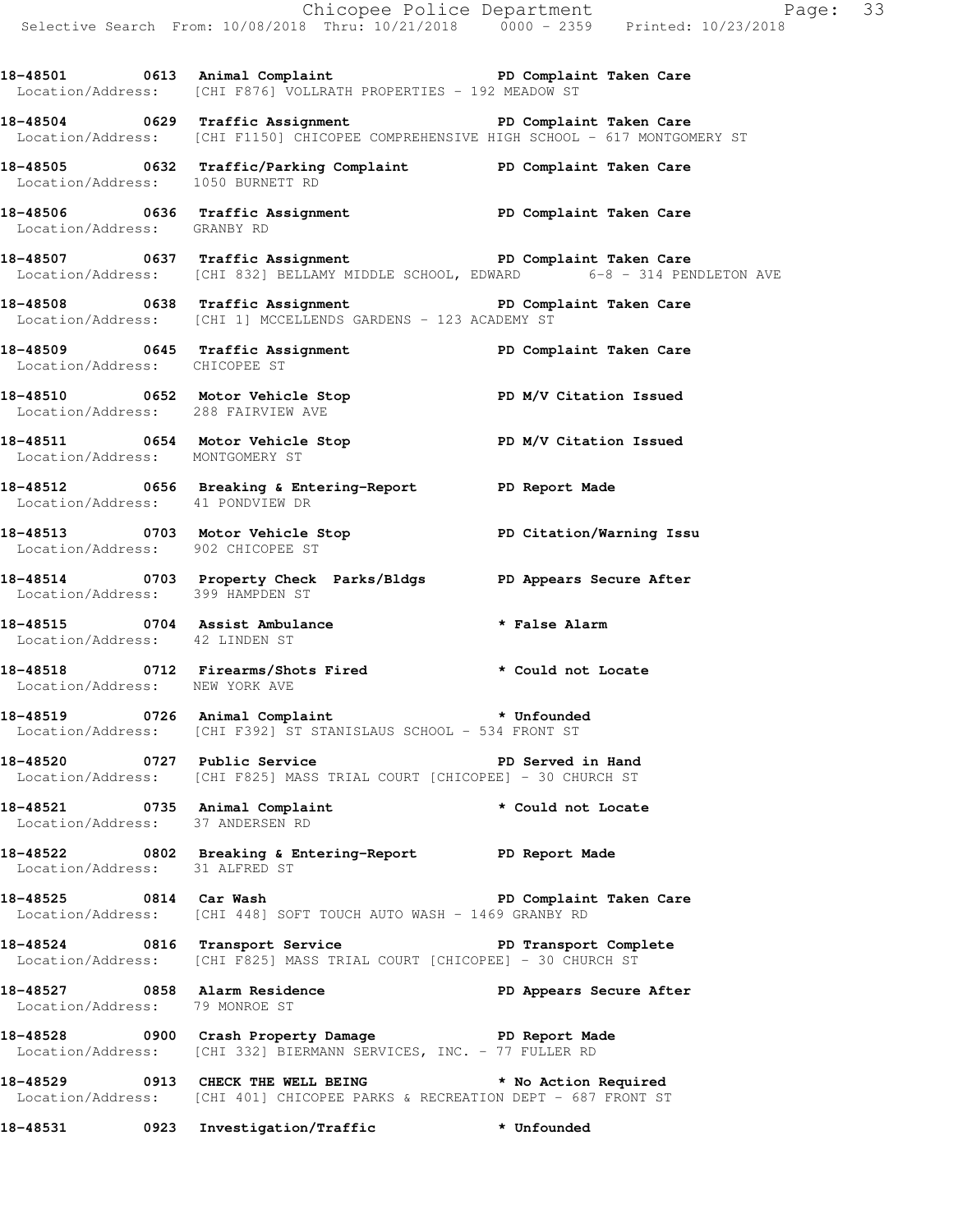|                                    |                                                                                                                                                      | Exage: 34<br>Selective Search From: 10/08/2018 Thru: 10/21/2018 0000 - 2359 Printed: 10/23/2018 |  |
|------------------------------------|------------------------------------------------------------------------------------------------------------------------------------------------------|-------------------------------------------------------------------------------------------------|--|
|                                    | Location/Address: [CHI 782] ELMS, COLLEGE OF OUR LADY OF THE - 291 SPRINGFIELD ST                                                                    |                                                                                                 |  |
|                                    | 18-48533 0930 Suspicious M/V                                                                                                                         | * No Action Required                                                                            |  |
|                                    | Location/Address: 37 HASTINGS ST                                                                                                                     |                                                                                                 |  |
|                                    | 18-48536 0946 Public Service National PD Advised<br>Location/Address: [CHI 1065] CHICOPEE HIGH SCHOOL - 820 FRONT ST                                 |                                                                                                 |  |
|                                    | 18-48541 1009 Property Check Parks/Bldgs PD Appears Secure After<br>Location/Address: [CHI 1243] ST. PAT'S CEMETERY - 155 FULLER RD                  |                                                                                                 |  |
|                                    | 18-48542 1013 CHECK THE WELL BEING * No Action Required<br>Location/Address: [CHI 142] FAIRVIEW CEMETERY - 26 ARMORY DR                              |                                                                                                 |  |
|                                    | 18-48543 1017 Property Check Parks/Bldgs PD Appears Secure After<br>Location/Address: [CHI 594] WESTOVER METROPOLITAN AIRPORT - 255 PADGETTE ST      |                                                                                                 |  |
|                                    | 18-48545 1020 Traffic/Parking Complaint PD Advised<br>Location/Address: [CHI F825] COURT [CHICOPEE] PKG LOT - 30 CHURCH ST                           |                                                                                                 |  |
|                                    | 18-48546 1036 Crash Property Damage PD Report Made<br>Location/Address: [CHI 938] HOME DEPOT - 655 MEMORIAL DR                                       |                                                                                                 |  |
| Location/Address: 788 SHERIDAN ST  | 18-48549 1040 Motor Vehicle Stop PD M/V Citation Issued                                                                                              |                                                                                                 |  |
| Location/Address: 130 ELCON DR     | 18-48550 1048 Suspicious M/V 18-48550                                                                                                                |                                                                                                 |  |
|                                    | 18-48552 1058 Traffic/Parking Complaint PD M/V Citation Issued<br>Location/Address: 0 SUMMIT AVE @ 0 KENDALL ST                                      |                                                                                                 |  |
|                                    | 18-48551 1059 Property Check Parks/Bldgs PD Appears Secure After<br>Location/Address: [CHI F122] SALTER COLLEGE - 645 SHAWINIGAN DR                  |                                                                                                 |  |
|                                    | 18-48553 1123 Public Service PD Complaint Taken Care<br>Location/Address: 88 PROVIDENCE ST                                                           |                                                                                                 |  |
|                                    | 18-48554 1127 Property Check Parks/Bldgs PD Appears Secure After<br>Location/Address: [CHI 92] CHICOPEE CHLORINATION PLANT - 1356 BURNETT RD         |                                                                                                 |  |
|                                    | 18-48555 1133 Breaking & Entering-Report TD Report Made<br>Location/Address: [CHI XF1638] KWAJEWSKI RESIDENCE - 111 ACREBROOK DR                     |                                                                                                 |  |
| Location/Address: 816 BURNETT RD   | 18-48556 1138 Alarm Residence                                                                                                                        | * False Alarm                                                                                   |  |
|                                    | 18-48557 1151 Property Check Parks/Bldgs PD Appears Secure After<br>Location/Address: [CHI 68] AMF LANES CHICOPEE - 291 BURNETT RD                   |                                                                                                 |  |
|                                    | 18-48560 1209 Crash Property Damage PD Report Made<br>Location/Address: [CHI 930] RENT A CENTER - 185 EXCHANGE ST                                    |                                                                                                 |  |
|                                    | 18-48561 1210 Assault & Battery Complaint PD Report Made<br>Location/Address: [CHI F1150] CHICOPEE COMPREHENSIVE HIGH SCHOOL - 617 MONTGOMERY ST     |                                                                                                 |  |
|                                    | 18-48562 1234 Alarm Residence New PD Appears Secure After<br>Location/Address: ROONEY RESIDENCE - 23 MORGAN CIR                                      |                                                                                                 |  |
| Location/Address: 127 ACREBROOK DR | 18-48563 1236 Breaking & Entering-Report PD Report Made                                                                                              |                                                                                                 |  |
| Location/Address: 145 MEMORIAL DR  | 18-48564 1240 Alarm Business * * False Alarm                                                                                                         |                                                                                                 |  |
|                                    | 18-48566 1258 Investigation/Traffic New PD Complaint Taken Care<br>Location/Address: [CHI 782] ELMS, COLLEGE OF OUR LADY OF THE - 291 SPRINGFIELD ST |                                                                                                 |  |
|                                    | 18-48568 1332 Alarm Residence<br>Location/Address: PORTULAGA RESIDENCE - 15 FRANCIS ST                                                               | PD Appears Secure After                                                                         |  |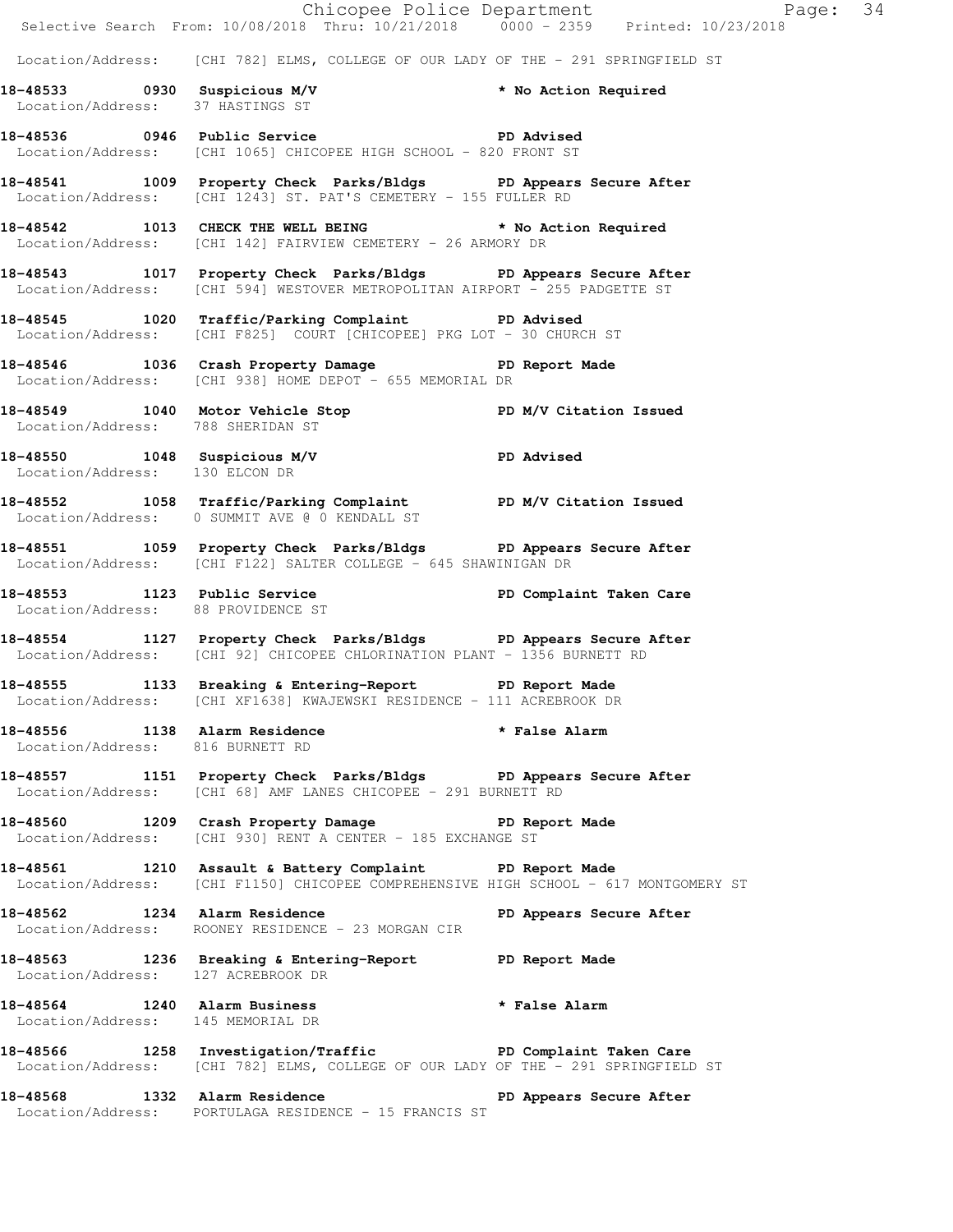**18-48569 1334 Alarm Residence PD Appears Secure After**  Location/Address: 45 WORTHINGTON ST **18-48571 1338 CHECK THE WELL BEING \* No Action Required**  Location/Address: CEMETARY - PENDLETON AVE **18-48572 1340 Warrant Service PD Transport Complete**  Location/Address: 88 PROVIDENCE ST Apt. #3F **18-48573 1355 Traffic Assignment PD No Report Necessary**  Location/Address: 0 WHEATLAND AVE @ 0 SUNNYMEADE AVE **18-48574 1401 Suspicious Person/Activity \* Could not Locate**  Location/Address: [CHI F621] FAMILY DOLLAR - 209 EXCHANGE ST **18-48575 1410 MAIL RUN PD Complaint Taken Care**  Location/Address: [CHI F368] CITY HALL ANNEX - 274 FRONT ST 18-48576 1430 Traffic Assignment **PD No Report Necessary**  Location/Address: 2021 MEMORIAL DR @ 53 NEW LUDLOW RD **18-48577 1434 Alarm Residence PD Appears Secure After**  Location/Address: 69 FELIX ST **18-48578 1437 Traffic/Parking Complaint PD Complaint Taken Care**  Location/Address: MEETINGHOUSE RD **18-48579 1442 Abandoned/Found Property PD Report Made**  Location/Address: 110 CHURCH ST **18-48580 1444 Motor Vehicle Stop PD Advised**  Location/Address: [CHI F860] MASON MANOR LLC - 265 NEW LUDLOW RD **18-48581 1446 Assist Ambulance PD Assist Given**  Location/Address: [CHI 146] MCKINLEY HOUSE APARTMENTS - 38 ASINOF AVE Apt. #104 **18-48583 1446 Malicious Damage-Past PD Report Made**  Location/Address: 60 BARRE CIR **18-48584 1447 Crash Property Damage PD Complaint Taken Care**  Location/Address: 53 NEW LUDLOW RD @ 2021 MEMORIAL DR **18-48585 1449 Motor Vehicle Stop PD Advised**  Location/Address: [CHI F860] MASON MANOR LLC - 265 NEW LUDLOW RD **18-48586 1450 Public Service PD Complaint Taken Care**  Location/Address: 200 MEETINGHOUSE RD **18-48588 1453 Property Check Parks/Bldgs PD Appears Secure After**  Location/Address: [CHI 857] SZOT PARK - 97 SGT TRACY DR **18-48589 1459 Motor Vehicle Stop PD Advised**  Location/Address: [CHI F860] MASON MANOR LLC - 265 NEW LUDLOW RD **18-48590 1502 Crash Property Damage PD Complaint Taken Care**  Location/Address: 2021 MEMORIAL DR @ 53 NEW LUDLOW RD 18-48591 1506 Shoplifter **18-48591** PD Assist Given Location/Address: [CHI 1252] MARSHALL'S - 591P MEMORIAL DR **18-48592 1507 Property Check Parks/Bldgs PD Assist Given**  Location/Address: [CHI 1160] CHICOPEE LIBRARY-EMILY PARTYKA CENTER BRANCH - 449 FRONT ST **18-48595 1527 Malicious Damage in Progress PD Advised**  Location/Address: [CHI F740] BRADS SERVICE CENTER - 760 FRONT ST **18-48596 1531 Traffic/Parking Complaint \* Unfounded**  Location/Address: 49 CABOT ST @ 219 EXCHANGE ST **18-48598 1559 Breaking & Entering in progres PD Report Made** 

Location/Address: [CHI F1354] CENTER FOR HUMAN DEVELOPMENT - 32 LUCRETIA AVE Apt. #2R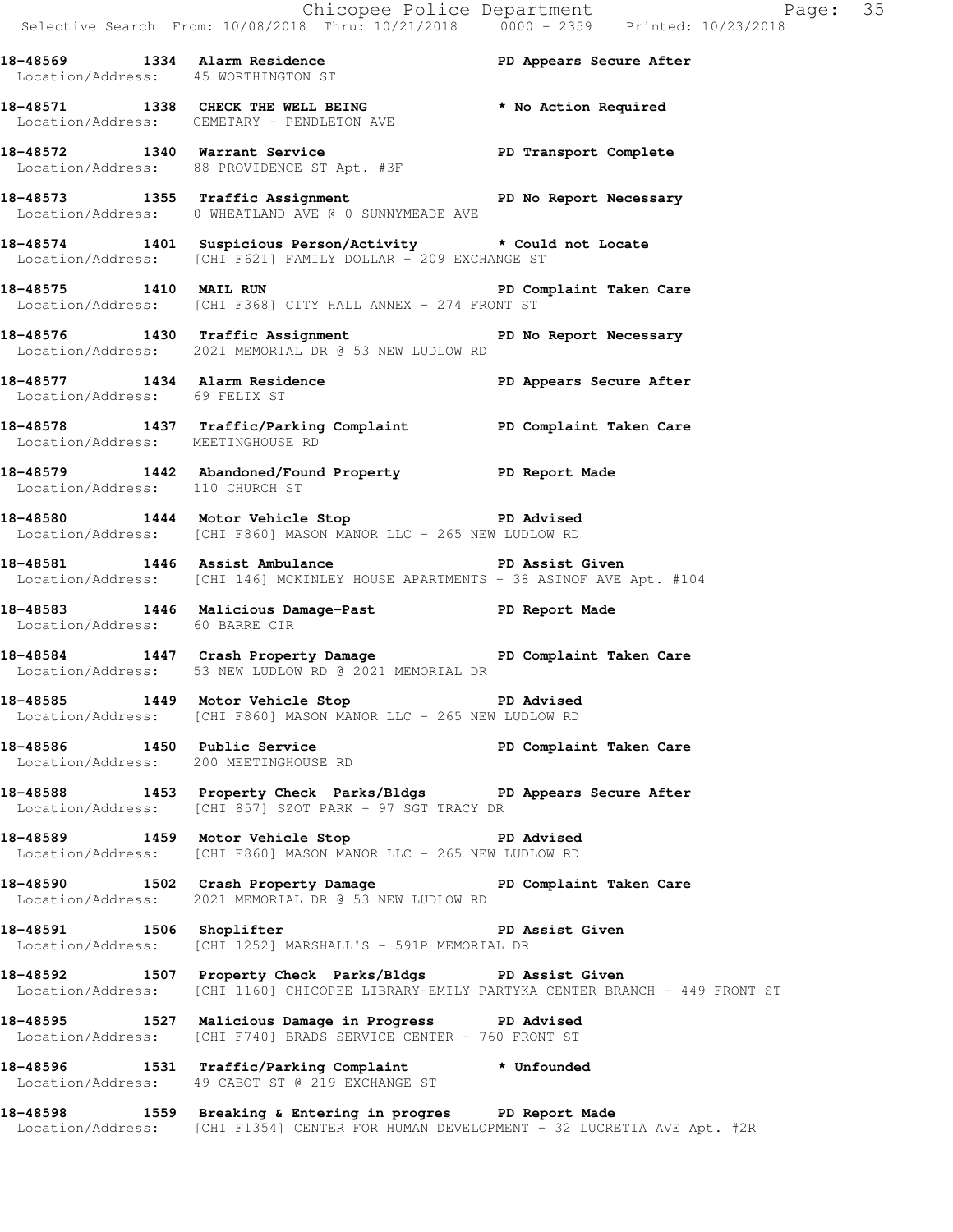Chicopee Police Department Page: 36 Selective Search From: 10/08/2018 Thru: 10/21/2018 0000 - 2359 Printed: 10/23/2018 **18-48599 1613 Alarm Residence PD Appears Secure After**  Location/Address: [CHI 1783] 112 ACADEMY ST **18-48600 1635 Service of a Summons PD Served in Hand**  Location/Address: 106.5 MEETINGHOUSE RD **18-48601 1637 Service of a Summons \* Could not Locate**  Location/Address: 33 ROBINSON DR **18-48602 1644 Alarm Business \* False Alarm**  Location/Address: [CHI 844] FAIRVIEW MEMORIAL ELEMENTARY SCHOOL K-5 - 26 MEMORIAL AVE **18-48603 1652 Missing Person \* Could not Locate**  Location/Address: 132 CRESCENT DR **18-48604 1701 Suspicious M/V PD Arrest Made**  Location/Address: [CHI 735] ARBYS ROAST BEEF RESTUARANT - 1483 GRANBY RD **18-48605 1711 Motor Vehicle Stop PD Advised**  Location/Address: 1232 BURNETT RD @ 5 MOREAU DR **18-48606 1715 Motor Vehicle Stop PD Assist Given**  Location/Address: [CHI 253] KULIG OIL CO - 159 GRANBY RD 18-48607 1719 Disturbance **PD Complaint Taken Care**  Location/Address: 14 SIMARD DR Apt. #12 **18-48612 1748 CHECK THE WELL BEING PD Complaint Taken Care**  Location/Address: PERRAULT ST **18-48614 1809 Property Check Parks/Bldgs PD Complaint Taken Care**  Location/Address: 60 SCHOOL ST Apt. #3FL **18-48615 1826 Abandoned 911 Call \* Unfounded**  Location/Address: [CHI F1120] CANTERBURY ARMS APTS - 165 EAST MAIN ST Apt. #502 **18-48616 1831 Service of a Summons PD Served in Hand**  Location/Address: 555 FRONT ST Apt. #1FL **18-48617 1844 Loud Music \* Could not Locate**  Location/Address: 21 WALTER ST Apt. #206 **18-48618 1855 Suspicious Person/Activity PD Complaint Taken Care**  Location/Address: 14 SHERMAN AVE **18-48619 1856 Neighbor/Landlord Dispute PD Advised**  Location/Address: 138 COCHRAN ST Apt. #3FL **18-48620 1927 Motor Vehicle Stop PD Advised**  Location/Address: 43 GRANBY RD @ 26 CHICOPEE ST **18-48621 1928 Shoplifter PD No Report Necessary**  Location/Address: [CHI 1191] WALMART - 591 MEMORIAL DR **18-48622 1931 Suspicious M/V PD Advised**  Location/Address: [CHI 833] BOWIE SCHOOL, HERBERT V. K-5 - 80 DARE WAY **18-48623 1935 Animal Complaint PD Assist Given**  Location/Address: MONTGOMERY ST @ BRIDLE PATH RD 18-48625 1946 CHECK THE WELL BEING **\*** Could not Locate Location/Address: 10 NONOTUCK AVE Apt. #1FL **18-48627 2019 CHECK THE WELL BEING \* Could not Locate**  Location/Address: BROADWAY **18-48628 2026 CHECK THE WELL BEING PD Report Made**  Location/Address: 10 NONOTUCK AVE Apt. #1FL

**18-48630 2052 CHECK THE WELL BEING PD Report Made**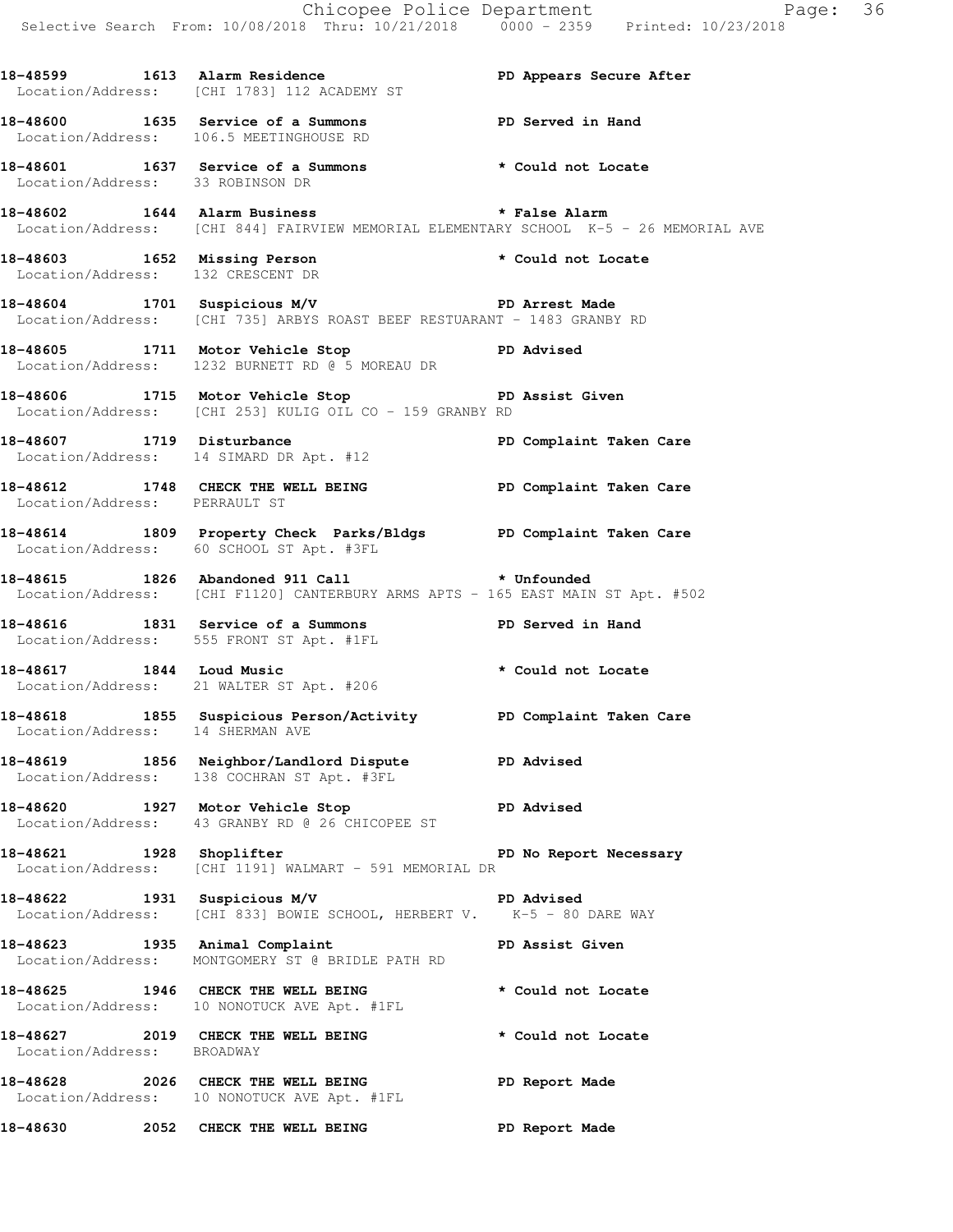|                                                                | Selective Search From: 10/08/2018 Thru: 10/21/2018 0000 - 2359 Printed: 10/23/2018                                                  | Chicopee Police Department<br>Paqe: | 37 |
|----------------------------------------------------------------|-------------------------------------------------------------------------------------------------------------------------------------|-------------------------------------|----|
|                                                                |                                                                                                                                     |                                     |    |
|                                                                | Location/Address: [CHI 105] LIQUORSHED - 1345 BURNETT RD                                                                            |                                     |    |
| 18-48631 2104 Suspicious M/V<br>Location/Address: OLD LYMAN RD |                                                                                                                                     | <b>*</b> Unfounded                  |    |
| Location/Address: 27 ROSE ST                                   | 18-48633 2106 Disturbance                                                                                                           | * Unfounded                         |    |
|                                                                | 18-48634 2118 Unwanted Party/Undesirable PD Assist Given<br>Location/Address: [CHI F1278] HARMONY HOMES - 735 MEMORIAL DR Apt. #117 |                                     |    |
| Location/Address: 60 BRITTON ST                                | 18-48635 2122 Transport Service New PD Transport Complete                                                                           |                                     |    |
|                                                                | 18-48637 2146 Neighbor/Landlord Dispute PD Advised<br>Location/Address: 78 DEBRA DR Apt. #3F                                        |                                     |    |
|                                                                | 18-48638 2153 Crash Personal Injury 18-48638 PD Report Made<br>Location/Address: 540 MONTGOMERY ST @ 1161 GRANBY RD                 |                                     |    |
|                                                                | 18-48640 2201 Disturbance<br>Location/Address: [CHI F162] 30 CENTER ST - 30 CENTER ST Apt. #5                                       | * Could not Locate                  |    |
|                                                                | 18-48641 2221 Crash Property Damage<br>Location/Address: EAST ST @ MT ROYAL ST                                                      | * Could not Locate                  |    |
| Location/Address: 40 GILMORE ST                                | 18-48642 2250 Malicious Damage-Past PD Report Made                                                                                  |                                     |    |
|                                                                | 18-48643 2253 Alarm Business<br>Location/Address: [CHI 310] SUBWAY - 105 CENTER ST                                                  | * False Alarm                       |    |
|                                                                | 18-48644 2305 Motor Vehicle Stop CD Advised<br>Location/Address: 0 CABOT ST @ 0 DWIGHT ST                                           |                                     |    |

**18-48646 2353 Alarm Business \* False Alarm**  Location/Address: [CHI F1393] CHICK FIL A - 501 MEMORIAL DR

## **For Date: 10/13/2018 - Saturday**

**18-48647 0014 Property Check Parks/Bldgs PD Appears Secure After**  Location/Address: [CHI F734] AMVETS CLUB POST 12 - 754 MONTGOMERY ST

**18-48648 0020 Property Check Parks/Bldgs PD Appears Secure After**  Location/Address: [CHI 882] VIEW STREET TAVERN - 13 VIEW ST

**18-48649 0023 Property Check Parks/Bldgs PD Appears Secure After**  Location/Address: [CHI 188] PRIDE SERVICE STATION - 167 CHICOPEE ST

**18-48650 0023 Property Check Parks/Bldgs PD Appears Secure After**  Location/Address: [CHI 563] RITE AID PHARMACY - 577 MEADOW ST

**18-48651 0025 Property Check Parks/Bldgs PD Appears Secure After**  Location/Address: [CHI F1276] MASSES SEAFOOD - 1329 MEMORIAL DR

**18-48652 0027 Property Check Parks/Bldgs PD Appears Secure After**  Location/Address: [CHI 305] CUMBERLAND FARMS - 37 MONTCALM ST

**18-48653 0027 Property Check Parks/Bldgs PD Appears Secure After**  Location/Address: [CHI 792] CENTER AUTO PARTS - 651 CENTER ST

**18-48654 0030 Property Check Parks/Bldgs PD Appears Secure After**  Location/Address: [CHI 171] ROCKRIMMON AUTO PARTS - 551 CENTER ST

**18-48655 0030 Property Check Parks/Bldgs PD Appears Secure After**  Location/Address: [CHI 832] BELLAMY MIDDLE SCHOOL, EDWARD 6-8 - 314 PENDLETON AVE

**18-48656 0031 Property Check Parks/Bldgs PD Appears Secure After**  Location/Address: [CHI 728] MCDONALDS - 1460 MEMORIAL DR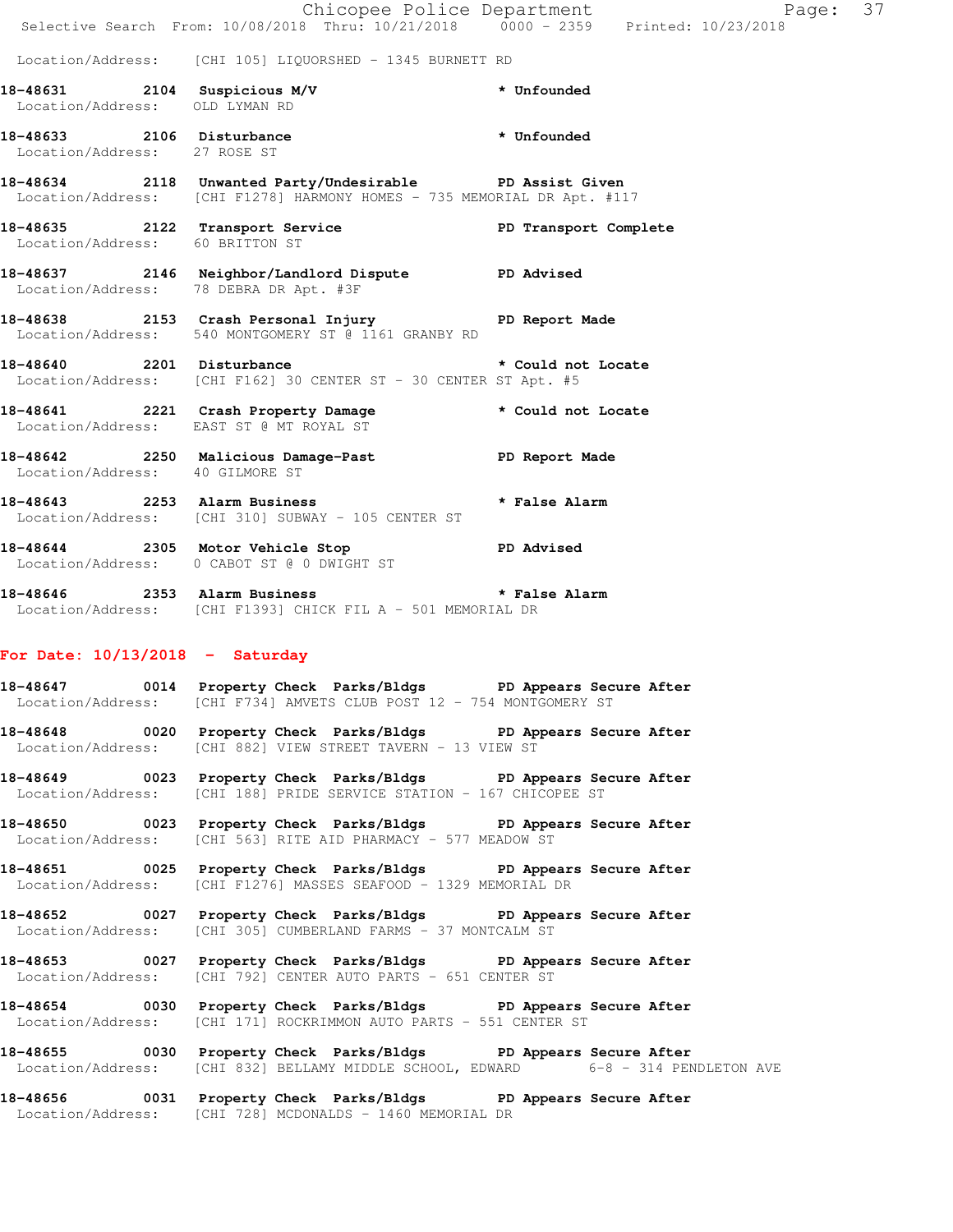Chicopee Police Department Fage: 38 Selective Search From: 10/08/2018 Thru: 10/21/2018 0000 - 2359 Printed: 10/23/2018 **18-48657 0031 Suspicious M/V PD Advised**  Location/Address: [CHI 849] RIVERS PARK (MARGERET ST ENTRANCE) - 19 ALDEN ST **18-48658 0033 CHECK THE WELL BEING PD Advised**  Location/Address: [CHI 574] PRIDE - 27 MONTGOMERY ST **18-48659 0034 Loud Music \* Could not Locate**  Location/Address: 44 KAVENEY ST Apt. #2FL **18-48661 0038 Property Check Parks/Bldgs PD Appears Secure After**  Location/Address: [CHI 475] CALVARY CEMETERY - 390 HAMPDEN ST **18-48664 0042 Motor Vehicle Stop PD Advised**  Location/Address: 828 CHICOPEE ST **18-48665 0101 Property Check Parks/Bldgs PD Appears Secure After**  Location/Address: [CHI 938] HOME DEPOT - 655 MEMORIAL DR **18-48666 0104 CHECK THE WELL BEING PD Complaint Taken Care**  Location/Address: 425 SPRINGFIELD ST **18-48667 0105 Property Check Parks/Bldgs PD Appears Secure After**  Location/Address: [CHI 854] SARAH JANE PARK - 21 VIVIAN ST **18-48669 0109 Disturbance PD No Report Necessary**  Location/Address: [CHI 1600] MONTY'S ROADHOUSE - 733 CHICOPEE ST **18-48670 0122 Motor Vehicle Stop PD Advised**  Location/Address: ABBEY MEMORIAL DR **18-48672 0127 Property Check Parks/Bldgs PD Appears Secure After**  Location/Address: [CHI 325] BOAT RAMP, MEDINA STREET - 100 MEDINA ST **18-48675 0141 Suspicious Person/Activity PD Complaint Taken Care**  Location/Address: [CHI XP2013] MARGARITA VELAZQUEZ - 3 MORTON ST **18-48674 0142 Property Check Parks/Bldgs PD Appears Secure After**  Location/Address: [CHI 56] WALGREENS - 583 JAMES ST **18-48676 0146 Motor Vehicle Stop PD Criminal Complaint Re**  Location/Address: [CHI 730] TOWN FAIR TIRE CENTERS INC - 886 MEMORIAL DR 18-48677 **0152** Assist Ambulance **PD Assist Given**  Location/Address: 1206 GRATTAN ST Apt. #1R **18-48679 0203 Property Check Parks/Bldgs PD Appears Secure After**  Location/Address: [CHI 1122] LIGHTHOUSE LIQUORS - 856 MEMORIAL DR **18-48680 0226 Assist Ambulance PD Assist Given**  Location/Address: [CHI 426] ARBORS (THE) AT CHICOPEE - 929 MEMORIAL DR Apt. #106 **18-48682 0242 Property Check Parks/Bldgs PD Appears Secure After**  Location/Address: [CHI 839] STEFANIK SCHOOL, GENERAL. JOHN J. K-5 - 720 MEADOW ST **18-48683 0243 Motor Vehicle Stop PD Advised**  Location/Address: 900 CHICOPEE ST **18-48684 0253 Property Check Parks/Bldgs PD Appears Secure After**  Location/Address: [CHI 1933] SHELL FOOD MART - 197 GROVE ST **18-48685 0302 Property Check Parks/Bldgs PD Appears Secure After**  Location/Address: [CHI F1442] GOOD DOG SPOT - 35 N CHICOPEE ST **18-48686 0316 Disturbance PD Advised**  Location/Address: [CHI 1533] PRIDE TRUCK STOP - 363 BURNETT RD **18-48687 0317 Property Check Parks/Bldgs PD Appears Secure After**  Location/Address: [CHI 847] RAY ASH PARK - 52 ARCADE ST **18-48688 0330 Alarm Business PD Appears Secure After**  Location/Address: [CHI 508] TD'S SPORTS PUB - 699 GRATTAN ST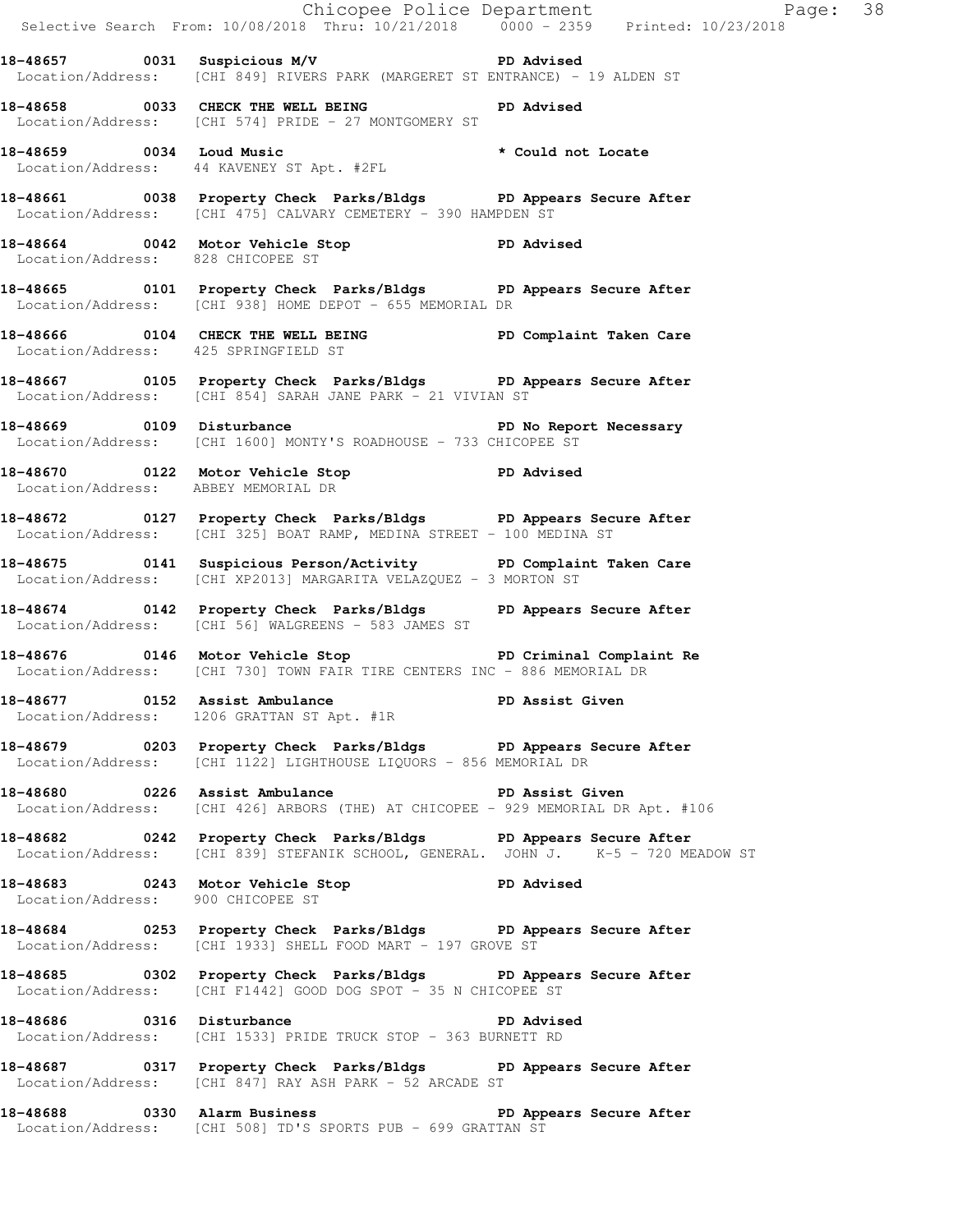18-48689 **0351 CHECK THE WELL BEING** PD Complaint Taken Care Location/Address: 2021 MEMORIAL DR @ 53 NEW LUDLOW RD

**18-48690 0401 Disturbance \* Could not Locate**  Location/Address: [CHI 1533] PRIDE TRUCK STOP - 363 BURNETT RD

**18-48692 0402 Suspicious M/V PD Complaint Taken Care**  Location/Address: [CHI F685] FRONTERA GRILL - 1625 MEMORIAL DR

**18-48691 0406 Property Check Parks/Bldgs PD Appears Secure After**  Location/Address: [CHI 857] SZOT PARK - 97 SGT TRACY DR

**18-48693 0410 Property Check Parks/Bldgs PD Appears Secure After**  Location/Address: [CHI 334] CHICOPEE MOOSE FAMILY CENTER - 244 FULLER RD

**18-48694 0418 Motor Vehicle Stop PD Criminal Complaint Re**  Location/Address: [CHI F351] BASKINS AUTO EXCHANGE - 452 CHICOPEE ST

**18-48696 0423 Property Check Parks/Bldgs PD Appears Secure After**  Location/Address: [CHI 834] BOWE SCHOOL, PATRICK E. K-5 - 115 HAMPDEN ST

**18-48697 0500 Property Check Parks/Bldgs PD Appears Secure After**  Location/Address: [CHI F1225] ATLAS PUB - 300 CAREW ST

**18-48698 0502 Motor Vehicle Stop PD Advised**  Location/Address: 1177 GRATTAN ST @ 135 MEADOW ST

**18-48699 0530 Motor Vehicle Stop PD Arrest Made**  Location/Address: [CHI XF1652] FAMILY DOLLAR - 251 MEADOW ST

**18-48701 0546 Crash Personal Injury PD Report Made**  Location/Address: 424 BROADWAY

**18-48702 0621 Alarm Business \* False Alarm**  Location/Address: [CHI F101] NU CEDAR MILLS - 1000 SHERIDAN ST

**18-48703 0655 Service of a Summons PD Served in Hand**  Location/Address: 46 GARLAND ST

**18-48704 0713 Service of a Summons PD Not Served**  Location/Address: 36 GARLAND ST

**18-48706 0718 Service of a Summons PD Not Served**  Location/Address: 53 BOSTON ST

**18-48708 0721 Service of a Summons PD Not Served**  Location/Address: 197 BRIDLE PATH RD

**18-48709 0729 Service of a Summons PD Served in Hand**  Location/Address: 21 ARTISAN ST

**18-48710 0730 Service of a Summons PD Not Served**  Location/Address: 186 ARCADE ST

**18-48711 0738 Firearms/Shots Fired \* Unfounded**  Location/Address: AMHERST ST

**18-48712 0803 Alarm Business \* False Alarm**  Location/Address: [CHI 51] CHICOPEE LIBRARY FALLS BRANCH - 216 BROADWAY

**18-48714 0831 Neighbor/Landlord Dispute PD Advised**  Location/Address: 359 EAST MAIN ST Apt. #C

**18-48715 0838 Property Check Parks/Bldgs PD Appears Secure After**  Location/Address: [CHI 992] CHICOPEE DEPT. OF PUBLIC WORKS - 115 BASKIN DR

**18-48716 0840 Property Check Parks/Bldgs PD Appears Secure After**  Location/Address: [CHI F684] CASTLE OF KNIGHTS - 1599 MEMORIAL DR

**18-48717 0844 Property Check Parks/Bldgs PD Appears Secure After**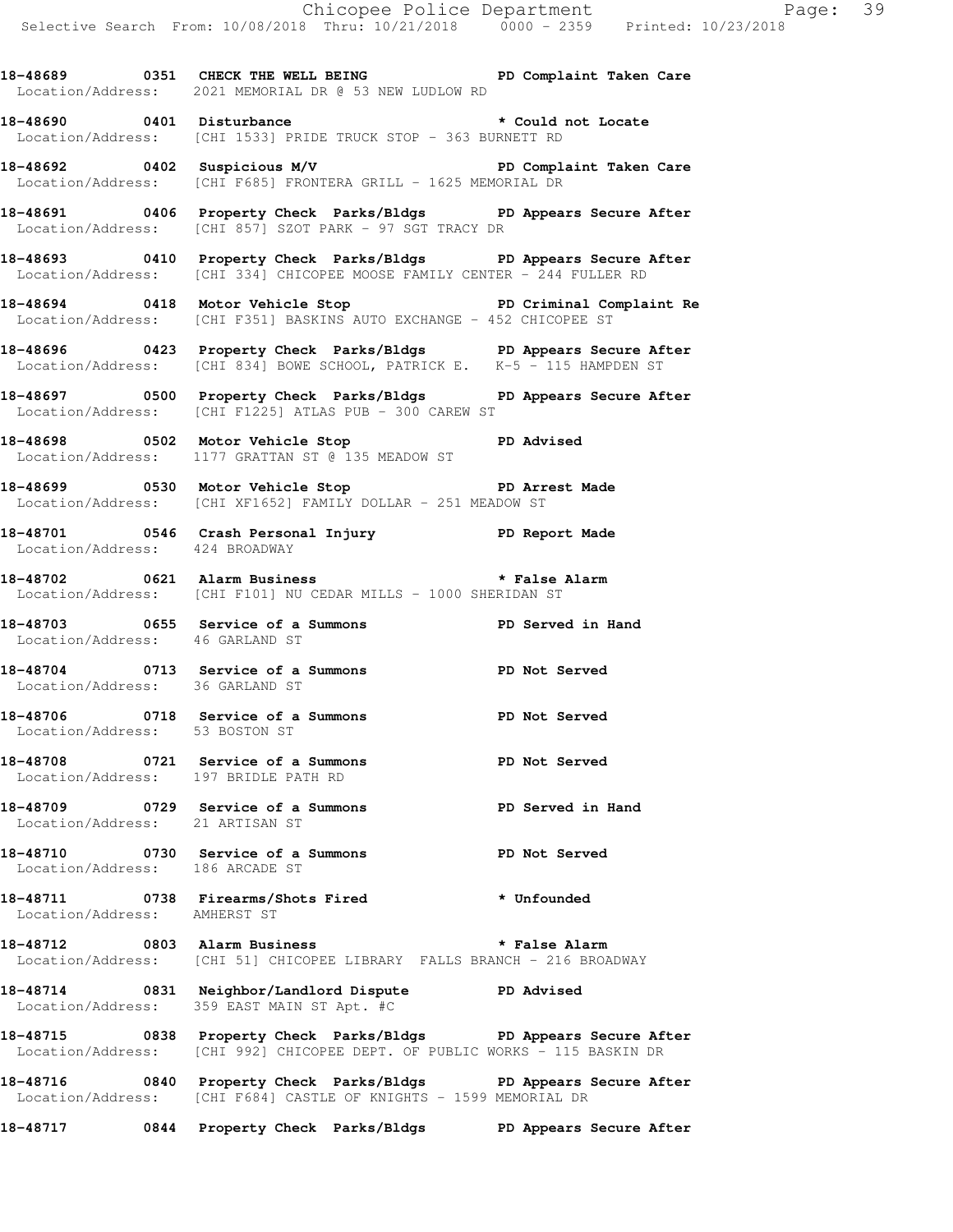|                                     |                                                                                                                                                             | Chicopee Police Department<br>Selective Search From: 10/08/2018 Thru: 10/21/2018 0000 - 2359 Printed: 10/23/2018 |
|-------------------------------------|-------------------------------------------------------------------------------------------------------------------------------------------------------------|------------------------------------------------------------------------------------------------------------------|
|                                     |                                                                                                                                                             |                                                                                                                  |
|                                     | Location/Address: [CHI 68] AMF LANES CHICOPEE - 291 BURNETT RD                                                                                              |                                                                                                                  |
|                                     | 18-48718 0856 Property Check Parks/Bldgs PD Appears Secure After<br>Location/Address: [CHI 706] PEOPLES BANK - 1936 MEMORIAL DR                             |                                                                                                                  |
|                                     | 18-48719 0906 Traffic/Parking Complaint * Could not Locate<br>Location/Address: 506 CHICOPEE ST @ 13 NARRAGANSETT BLVD                                      |                                                                                                                  |
|                                     | 18-48720 0928 Property Check Parks/Bldgs PD Appears Secure After<br>Location/Address: [CHI 837] LITWIN SCHOOL, SGT. ROBERT R. K-5 - 135 LITWIN LN           |                                                                                                                  |
|                                     | 18-48721 0930 Property Check Parks/Bldgs PD Appears Secure After<br>Location/Address: [CHI F937] SUNSHINE VILLAGE FOR COMMUNITY SERVICES INC - 75 LITWIN LN |                                                                                                                  |
|                                     | 18-48723 0937 Property Check Parks/Bldgs PD Appears Secure After<br>Location/Address: [CHI 92] CHICOPEE CHLORINATION PLANT - 1356 BURNETT RD                |                                                                                                                  |
|                                     | 18-48725 0958 Service of a Summons PD Not Served Location/Address: 36 GARLAND ST                                                                            |                                                                                                                  |
|                                     | 18-48727 1008 Alarm Business <b>that is a set of the Second Alarm</b><br>Location/Address: [CHI 51] HOLY/CHIC/SPFLD HEAD START - 216 BROADWAY               |                                                                                                                  |
| Location/Address: 73 ROSS AVE       | 18-48728 1014 Service of a Summons PD Not Served                                                                                                            |                                                                                                                  |
|                                     | 18-48730 1018 Assist Ambulance <b>18-48730</b> PD Assist Given<br>Location/Address: [CHI 174] COMMUNITY SUBSTANCE ABUSE CENTER - 628 CENTER ST              |                                                                                                                  |
|                                     | 18-48731 1029 Property Check Parks/Bldgs PD Appears Secure After<br>Location/Address: [CHI 857] SZOT PARK - 97 SGT TRACY DR                                 |                                                                                                                  |
|                                     | 18-48732 1029 Crash Property Damage PD Advised<br>Location/Address: 13 PROVIDENCE ST Apt. #1REAR                                                            |                                                                                                                  |
| Location/Address: 140 NEWBURY ST    | 18-48734 1040 Service of a Summons PD Not Served                                                                                                            |                                                                                                                  |
| Location/Address: 104 JOY ST        | 18-48735 1053 Alarm Residence <b>that the set of the Second August</b> False Alarm                                                                          |                                                                                                                  |
|                                     | 18-48736 1059 Motor Vehicle Stop North PD M/V Citation Issued<br>Location/Address: CHICOPEE ST @ ST LOUIS AVE                                               |                                                                                                                  |
| Location/Address: 6 HOLIDAY CIR     | 18-48737 1100 Larceny Complaint Past 5 PD Report Made                                                                                                       |                                                                                                                  |
|                                     | 18-48738 1132 Property Check Parks/Bldgs PD Appears Secure After<br>Location/Address: [CHI 587] OREGON SPORTSMAN CLUB - 610 NEW LOMBARD RD                  |                                                                                                                  |
| Location/Address: 124 CHAMPAGNE AVE | 18-48739 1137 Public Service <b>18-48739</b> the Mo Action Required                                                                                         |                                                                                                                  |
|                                     | 18-48740 1155 Motor Vehicle Stop PD Advised<br>Location/Address: 33 YELLE ST @ 14 SIMARD DR                                                                 |                                                                                                                  |
|                                     | 18-48742 1208 Crash Property Damage * No Action Required<br>Location/Address: [CHI F1039] GULF MINI MART - 646 GRATTAN ST                                   |                                                                                                                  |
| Location/Address: 70 WAITE AVE      | 18-48748 1235 CHECK THE WELL BEING FD Complaint Taken Care                                                                                                  |                                                                                                                  |
| Location/Address: 69 BONNER ST      | 18-48750 1252 Breaking & Entering in progres PD Advised                                                                                                     |                                                                                                                  |
| Location/Address: 74 WAITE AVE      | 18-48751 1302 CHECK THE WELL BEING * No Action Required                                                                                                     |                                                                                                                  |
|                                     | 18-48753 1305 Crash Property Damage 5 PD Report Made<br>Location/Address: [CHI 529] ARNOLDS MEAT - 307 GRATTAN ST                                           |                                                                                                                  |
|                                     |                                                                                                                                                             |                                                                                                                  |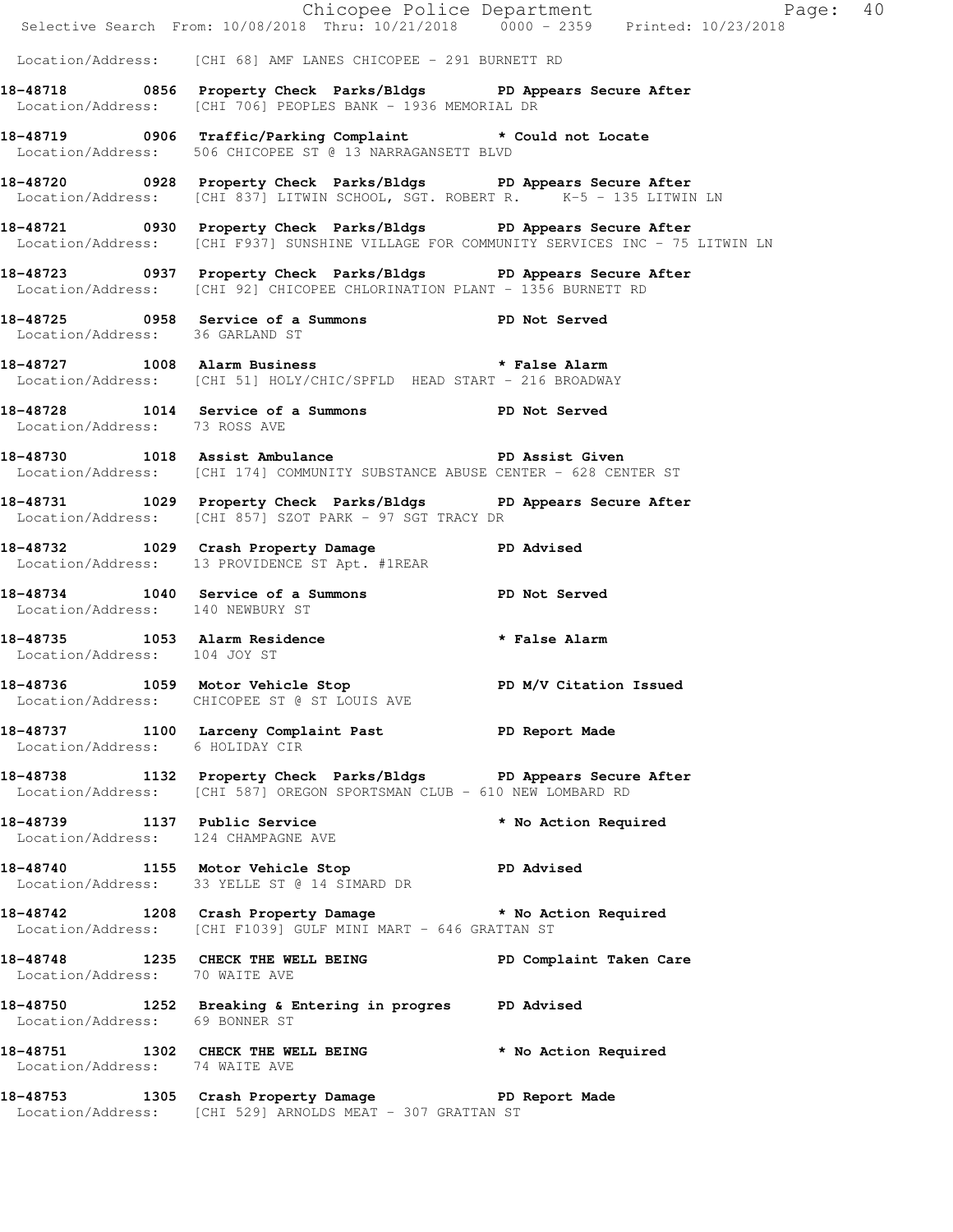|                                      |                                                                                                                                                   | Chicopee Police Department<br>Selective Search From: 10/08/2018 Thru: 10/21/2018 0000 - 2359 Printed: 10/23/2018 |
|--------------------------------------|---------------------------------------------------------------------------------------------------------------------------------------------------|------------------------------------------------------------------------------------------------------------------|
|                                      | 18-48754 1312 CHECK THE WELL BEING * No Action Required<br>Location/Address: MOOSE CLUB - FULLER RD                                               |                                                                                                                  |
|                                      | 18-48756 1326 Crash Property Damage Name PD Complaint Taken Care<br>Location/Address: 1041 MEMORIAL DR @ 591 PENDLETON AVE                        |                                                                                                                  |
| Location/Address: 465 IRENE ST       | 18-48757 1328 Motor Vehicle Stop 5 2D Advised                                                                                                     |                                                                                                                  |
|                                      | 18-48760 1334 Abandoned 911 Call * False Alarm<br>Location/Address: AMERESCO ENERGY - 161 NEW LOMBARD RD                                          |                                                                                                                  |
|                                      | 18-48763 1346 Crash Property Damage PD Report Made<br>Location/Address: [CHI F1057] DOLLAR TREE - 591 MEMORIAL DR Apt. #B                         |                                                                                                                  |
|                                      | 18-48764 1349 Larceny Complaint Past PD Complaint Taken Care<br>Location/Address: HIS & HERS SALON - 558 GRATTAN ST                               |                                                                                                                  |
|                                      | 18-48765 1358 Firearms/Shots Fired * Unfounded<br>Location/Address: 0 MCKINLEY AVE @ 0 FRANKLIN ST                                                |                                                                                                                  |
| Location/Address: 162 WILDERMERE ST  | 18-48770 1428 Service of a Summons PD Served in Hand                                                                                              |                                                                                                                  |
| Location/Address: 63 ELCON DR        | 18-48768 1429 Public Service * Could not Locate                                                                                                   |                                                                                                                  |
|                                      | 18-48769 1430 Animal Complaint 18-48769 PD Complaint Taken Care<br>Location/Address: MONTGOMERY ST @ BRIDLE PATH RD                               |                                                                                                                  |
|                                      | 18-48771 1438 Alarm Residence * * False Alarm<br>Location/Address: BARNES RESIDENCE - 635 BURNETT RD                                              |                                                                                                                  |
|                                      | 18-48772 1518 Animal Complaint 18-48772 18-48772<br>Location/Address: [CHI F2500] RIVERMILLS CENTER - 5 WEST MAIN ST                              |                                                                                                                  |
| Location/Address: 238 CHICOPEE ST    | 18-48773 1540 Alarm Residence                                                                                                                     | PD Appears Secure After                                                                                          |
|                                      | 18-48774 1547 Animal Complaint PD Advised<br>Location/Address: 45 FOREST ST Apt. #2                                                               |                                                                                                                  |
|                                      | 18-48775 1549 CHECK THE WELL BEING<br>Location/Address: 22 JOHN ST Apt. #1R                                                                       | PD Complaint Taken Care                                                                                          |
|                                      | 18-48776 1558 Crash Property Damage 5 PD Report Made<br>Location/Address: 5 HAMPDEN ST @ 227 CENTER ST                                            |                                                                                                                  |
|                                      | 18-48777 1558 Alarm Business 1999 PD Appears Secure After<br>Location/Address: [CHI F1150] CHICOPEE COMPREHENSIVE HIGH SCHOOL - 617 MONTGOMERY ST |                                                                                                                  |
| Location/Address: 6 MACEK DR         | 18-48778 1603 Alarm Residence 20 PD Appears Secure After                                                                                          |                                                                                                                  |
|                                      | 18-48779 1606 CHECK THE WELL BEING PD Assist Given<br>Location/Address: 16 ABBEY ST Apt. #1FLR                                                    |                                                                                                                  |
| Location/Address: WWLP - CHICOPEE ST | 18-48786 1639 Motor Vehicle Stop 30 PD Arrest Made                                                                                                |                                                                                                                  |
|                                      | 18-48787 1640 Traffic/Parking Complaint PD Complaint Taken Care<br>Location/Address: [CHI F1512] PARADISE PIZZA - 140 EXCHANGE ST                 |                                                                                                                  |
| Location/Address: 73 SCHOOL ST       | 18-48788 1700 Motor Vehicle Stop 50 PD Advised                                                                                                    |                                                                                                                  |
|                                      | 18-48789 1700 Alarm Business 18-48789 PD Appears Secure After<br>Location/Address: [CHI 841] SZETELA EARLY CHILDHOOD SCHOOL - 66 MACEK DR         |                                                                                                                  |
|                                      | 18-48793 1725 Unwanted Party/Undesirable PD Complaint Taken Care<br>Location/Address: [CHI 719] PRICE RITE - 1600 MEMORIAL DR                     |                                                                                                                  |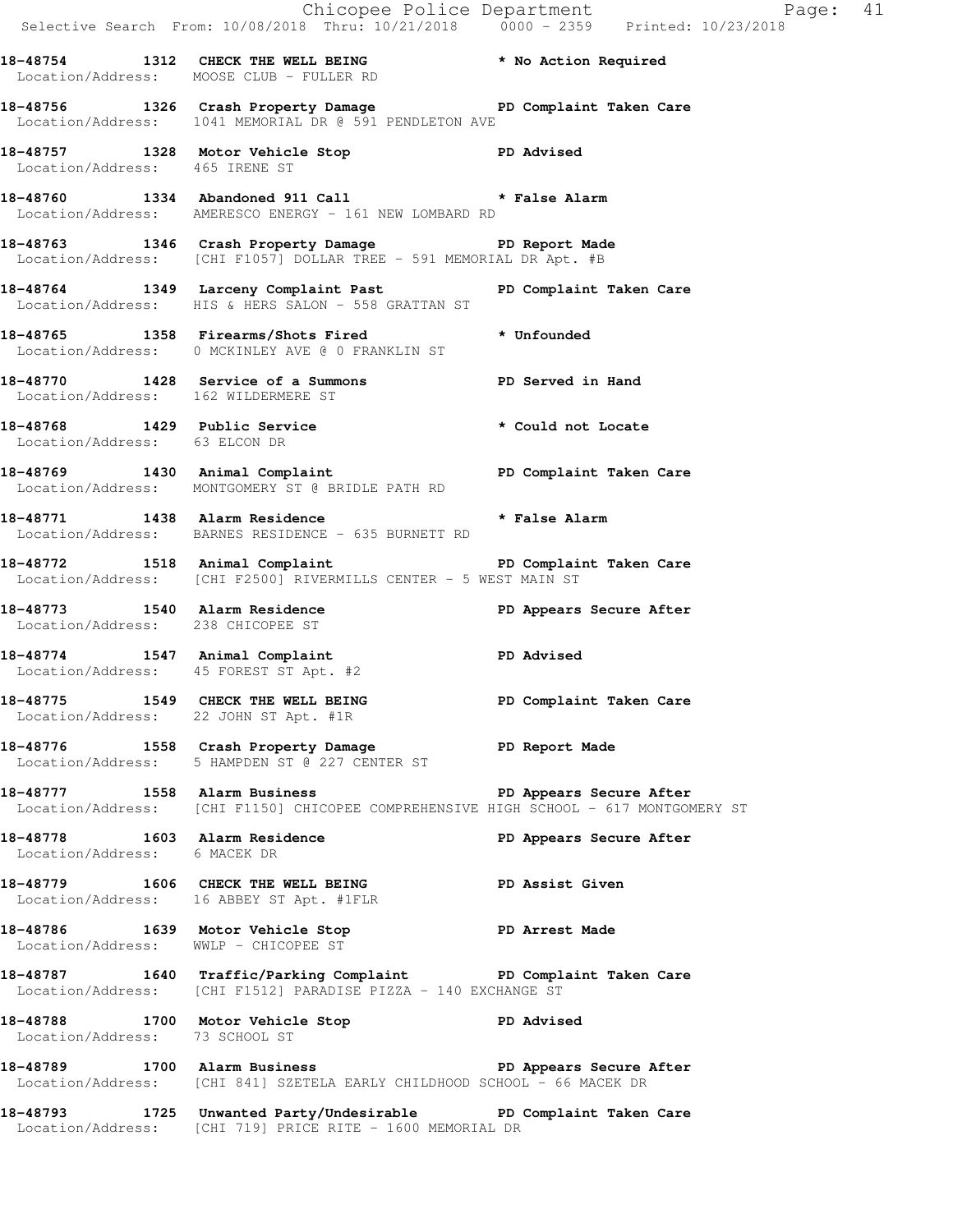**18-48798 1800 Disturbance \* Could not Locate**  Location/Address: CHAPMAN ST **18-48801 1825 Alarm Business PD Appears Secure After**  Location/Address: [CHI XF1643] LORRAINE'S SOUP KITCHEN - 170 PENDEXTER AVE Apt. #AVE **18-48802 1847 Alarm Residence PD Appears Secure After**  Location/Address: 207 OLD FIELD RD **18-48803 1912 Service of a Summons PD Served in Hand** 

 Location/Address: [CHI F3001] KIRBY SCHOOL APARTMENTS - 90 MCKINSTRY AVE Apt. #105 18-48804 1913 Alarm Business **PD Appears Secure After** 

- Location/Address: [CHI 1478] JBI, LLC 1380 SHERIDAN ST
- **18-48807 1958 ASSIST OTHER AGENCY PD Assist Given**  Location/Address: 68 AMES AVE
- **18-48810 2112 Property Check Parks/Bldgs PD Appears Secure After**  Location/Address: [CHI F1462] CHICOPEE AUTO CENTER - 395 BROADWAY
- **18-48813 2129 Suspicious Person/Activity \* Could not Locate**  Location/Address: [CHI 1658] THE APARTMENTS AT AMES PRIVILEGE - 1 SPRINGFIELD ST
- **18-48812 2130 Juvenile Complaint PD Complaint Taken Care**  Location/Address: 6 SESAME DR
- **18-48817 2227 CHECK THE WELL BEING PD Assist Given**  Location/Address: 0 DALE ST @ 0 HAMEL ST
- **18-48819 2243 Neighbor/Landlord Dispute PD Advised**  Location/Address: 659 PROSPECT ST Apt. #F2
- **18-48821 2247 Assist Other Police Department PD Assist Given**  Location/Address: 18 WHEATLAND AVE
- **18-48822 2248 Firearms/Shots Fired \* Could not Locate**  Location/Address: 17 CAMBRIDGE ST
- **18-48823 2250 Traffic/Parking Complaint PD Arrest Made**  Location/Address: 21 UNION ST @ 110 SOUTH ST
- **18-48826 2332 Motor Vehicle Stop PD Advised**  Location/Address: [CHI 958] PION PONTIAC (BOB) - 333 MEMORIAL DR
- **18-48829 2349 Motor Vehicle Stop PD Advised**  Location/Address: [CHI 1578] DOC'S PLACE - 1264 GRANBY RD

## **For Date: 10/14/2018 - Sunday**

- **18-48830 0006 Traffic/Parking Complaint PD Advised**  Location/Address: TACO BELL - 1471 MEMORIAL DR
- **18-48831 0025 Property Check Parks/Bldgs PD Appears Secure After**  Location/Address: [CHI 1065] CHICOPEE HIGH SCHOOL - 820 FRONT ST
- **18-48832 0027 Motor Vehicle Stop PD Citation/Warning Issu**  Location/Address: 834 CHICOPEE ST @ 12 LESLIE ST
- **18-48834 0036 Property Check Parks/Bldgs PD Appears Secure After**  Location/Address: [CHI 792] CENTER AUTO PARTS - 651 CENTER ST
- **18-48835 0038 Alarm Business PD Appears Secure After**  Location/Address: [CHI 1722] ALDI - 505 MEMORIAL DR
- **18-48836 0039 Alarm Business PD Assist Given**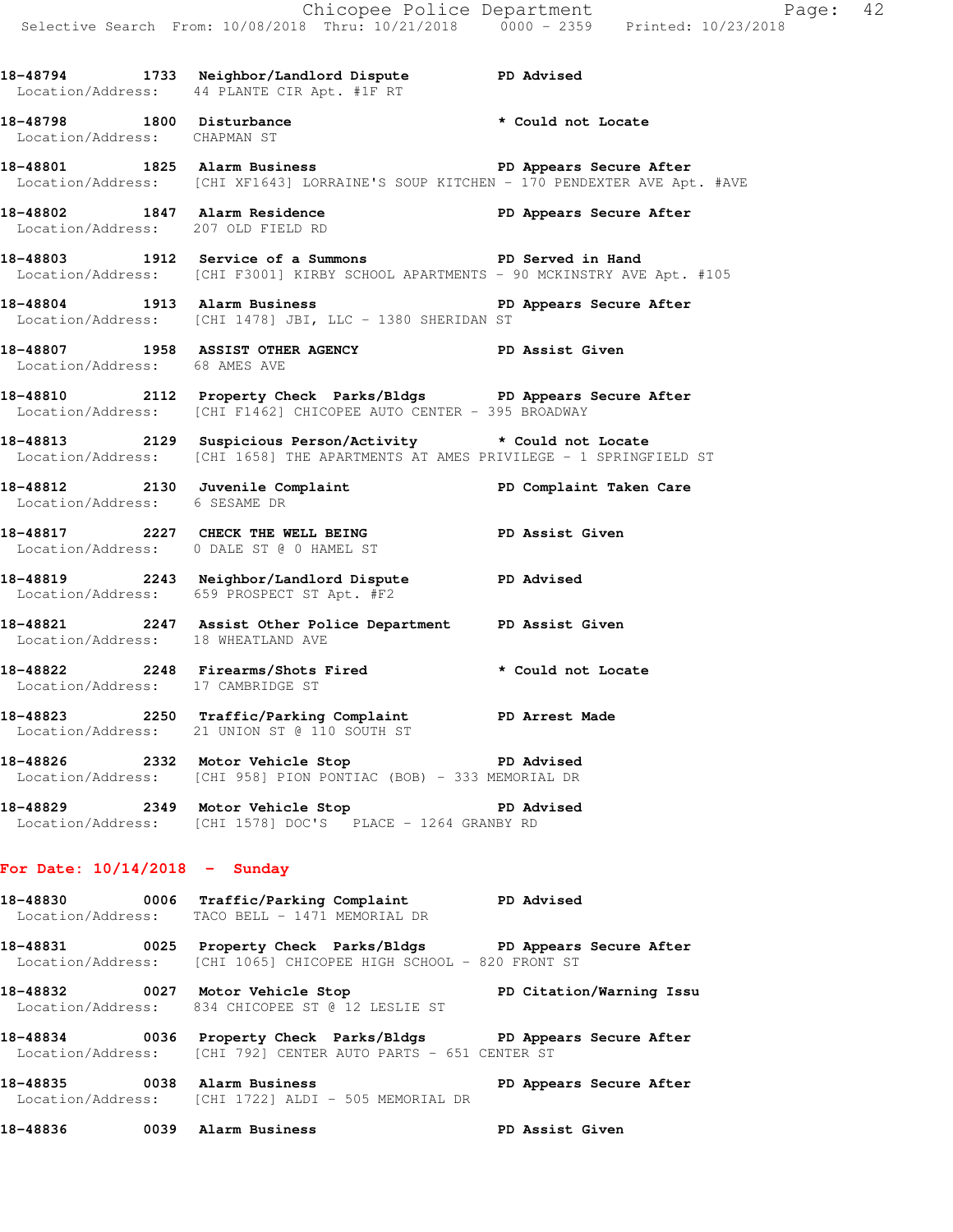Selective Search From: 10/08/2018 Thru: 10/21/2018 0000 - 2359 Printed: 10/23/2018 Location/Address: [CHI 1043] H&R BLOCK - 1475 MEMORIAL DR 18-48838 **18-48838** 0053 Alarm Business **PD Appears Secure After**  Location/Address: [CHI F1393] CHICK FIL A - 501 MEMORIAL DR **18-48839 0104 Property Check Parks/Bldgs PD Appears Secure After**  Location/Address: [CHI 856] NASH FIELD PARK - 90 CALL ST **18-48840 0112 Motor Vehicle Stop PD Advised**  Location/Address: 0 GRATTAN ST @ 0 HAWTHORN ST **18-48841 0123 Property Check Parks/Bldgs PD Appears Secure After**  Location/Address: [CHI 857] SZOT PARK - 97 SGT TRACY DR **18-48842 0128 Property Check Parks/Bldgs PD Appears Secure After**  Location/Address: [CHI F343] CABOTVILLE INDUSTRIAL PARK - 165 FRONT ST **18-48843 0133 Property Check Parks/Bldgs PD Appears Secure After**  Location/Address: [CHI 882] VIEW STREET TAVERN - 13 VIEW ST **18-48844 0134 Property Check Parks/Bldgs PD Appears Secure After**  Location/Address: REAR LOT SZOT PARK - ABBEY MEMORIAL DR **18-48845 0135 Property Check Parks/Bldgs PD Appears Secure After**  Location/Address: [CHI 189] PLUMBERS / PIPEFITTERS UNION #104 - 168 CHICOPEE ST **18-48846 0136 Property Check Parks/Bldgs PD Appears Secure After**  Location/Address: [CHI 847] RAY ASH PARK - 52 ARCADE ST 18-48847 **0138** CHECK THE WELL BEING **PD** Complaint Taken Care Location/Address: FIFTIES DINER - 363 BURNETT RD **18-48848 0141 Property Check Parks/Bldgs PD Appears Secure After**  Location/Address: [CHI 1122] LIGHTHOUSE LIQUORS - 856 MEMORIAL DR **18-48849 0145 Property Check Parks/Bldgs PD Appears Secure After**  Location/Address: [CHI 306] RITE AID PHARMACY - 1-5 ST JAMES AVE **18-48850 0145 Property Check Parks/Bldgs PD Appears Secure After**  Location/Address: [CHI F734] AMVETS CLUB POST 12 - 754 MONTGOMERY ST **18-48851 0151 Suspicious Person/Activity PD Advised**  Location/Address: [CHI 643] REGISTRY OF MOTOR VEHICLES - 1011 CHICOPEE ST **18-48852 0153 Property Check Parks/Bldgs PD Appears Secure After**  Location/Address: [CHI 449] CVS 2339 - 1176 GRANBY RD **18-48853 0154 Property Check Parks/Bldgs PD Appears Secure After**  Location/Address: 44 FRONT ST **18-48854 0156 Property Check Parks/Bldgs PD Appears Secure After**  Location/Address: [CHI 850] LINCOLN GROVE - PARK - 224 BROADWAY **18-48855 0201 Property Check Parks/Bldgs PD Appears Secure After**  Location/Address: [CHI 328] SAMS CONVENIENCE STORE - 147 BROADWAY **18-48856 0201 Property Check Parks/Bldgs PD Appears Secure After**  Location/Address: [CHI 852] GARRITY PARK - 44 PETER ST **18-48857 0202 Disturbance PD Arrest Made**  Location/Address: [CHI 1196] SHELL - 95 WEST ST **18-48859 0207 Property Check Parks/Bldgs PD Appears Secure After**  Location/Address: [CHI 670] CUMBERLAND FARMS - 1061 MEMORIAL DR **18-48860 0208 Property Check Parks/Bldgs PD Appears Secure After**  Location/Address: [CHI 178] BASICS PLUS MINI MART - 190 EAST ST **18-48861 0212 Property Check Parks/Bldgs PD Appears Secure After** 

Location/Address: [CHI F1328] GALLAGHER OLDE FASHIONED SERVICE - 560 EAST ST

Chicopee Police Department Page: 43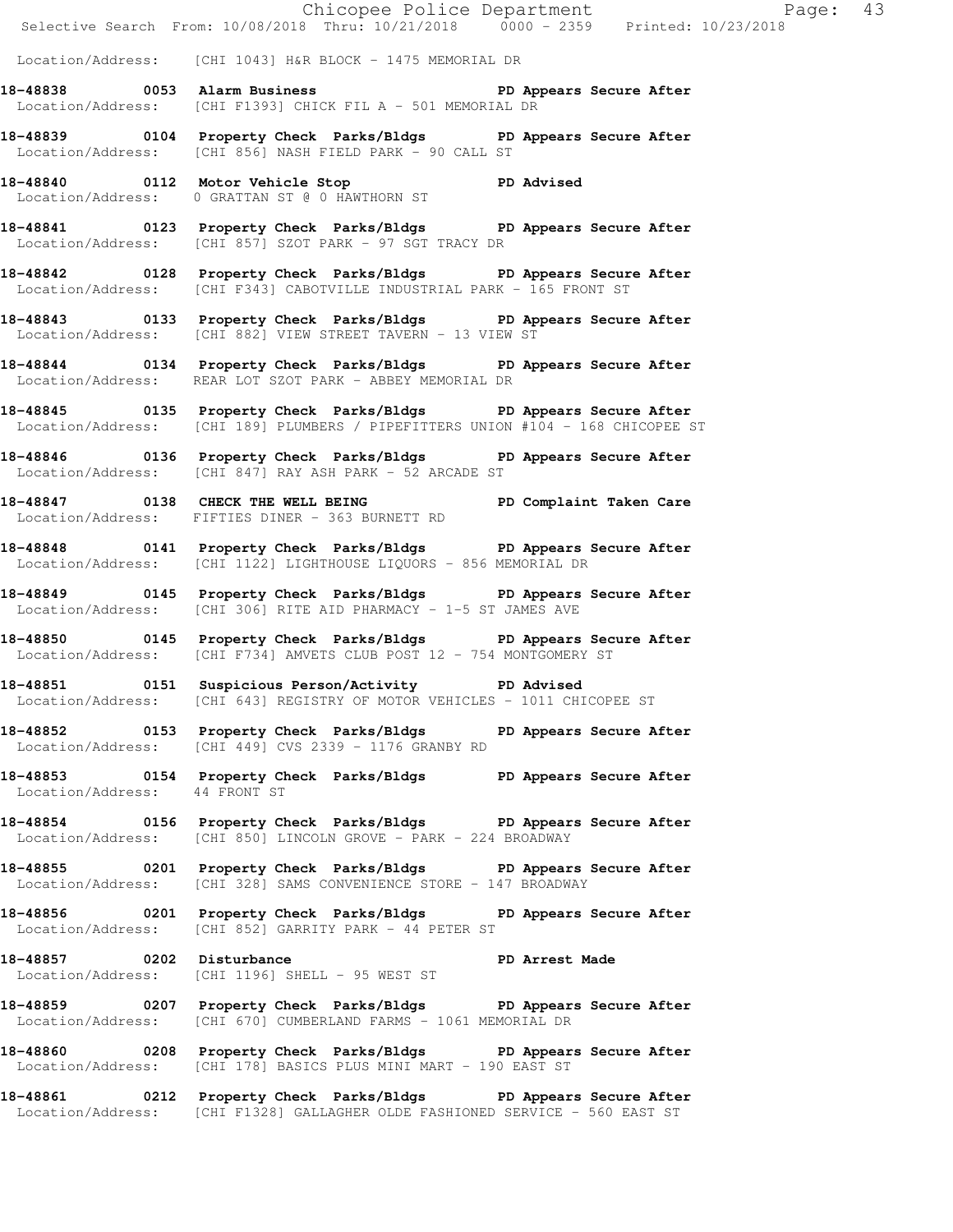Chicopee Police Department Fage: 44 Selective Search From: 10/08/2018 Thru: 10/21/2018 0000 - 2359 Printed: 10/23/2018 **18-48862 0224 Property Check Parks/Bldgs PD Appears Secure After**  Location/Address: [CHI 721] Stanley Berchulski boat ramp - 140 SYREK ST **18-48863 0228 Property Check Parks/Bldgs PD Appears Secure After**  Location/Address: [CHI 938] HOME DEPOT - 655 MEMORIAL DR **18-48865 0243 Property Check Parks/Bldgs PD Appears Secure After**  Location/Address: [CHI F1440] BUFFALO WILD WINGS - 480 MEMORIAL DR **18-48866 0243 Property Check Parks/Bldgs PD Advised**  Location/Address: [CHI F208] CAVALIER RESTAURANT, ALCOA CATERING - 366 CHICOPEE ST **18-48867 0244 Property Check Parks/Bldgs PD Appears Secure After**  Location/Address: [CHI F80] DR DEEGANS DELI - 510 BURNETT RD **18-48868 0312 Property Check Parks/Bldgs PD Appears Secure After**  Location/Address: [CHI 276] SUNOCO A PLUS MINI MART - 1031 CHICOPEE ST **18-48869 0321 Property Check Parks/Bldgs PD Appears Secure After**  Location/Address: ROBBINS RD **18-48870 0326 Property Check Parks/Bldgs PD Appears Secure After**  Location/Address: [CHI 647] BURGER KING - 1284 MEMORIAL DR **18-48871 0326 Property Check Parks/Bldgs PD Appears Secure After**  Location/Address: [CHI 105] LIQUORSHED - 1345 BURNETT RD **18-48872 0333 Firearms/Shots Fired PD Report Made**  Location/Address: VOLPE DR **18-48873 0400 Property Check Parks/Bldgs PD Appears Secure After**  Location/Address: [CHI 511] BAYSTATE RUG DIST. - 671 GRATTAN ST **18-48874 0418 Property Check Parks/Bldgs PD Appears Secure After**  Location/Address: [CHI F1301] FACE TO NAILS - 600 SPRINGFIELD ST **18-48875 0424 Property Check Parks/Bldgs PD Appears Secure After**  Location/Address: [CHI F1342] CVS PHARMACY - 235 CENTER ST **18-48876 0428 Property Check Parks/Bldgs PD Appears Secure After**  Location/Address: [CHI 1] MCCELLENDS GARDENS - 123 ACADEMY ST **18-48877 0429 Property Check Parks/Bldgs PD Appears Secure After**  Location/Address: [CHI 334] CHICOPEE MOOSE FAMILY CENTER - 244 FULLER RD **18-48878 0458 CHECK THE WELL BEING \* Could not Locate**  Location/Address: MEMORIAL DR **18-48879 0509 Property Check Parks/Bldgs PD Appears Secure After**  Location/Address: [CHI 563] RITE AID PHARMACY - 577 MEADOW ST **18-48880 0515 Property Check Parks/Bldgs PD Appears Secure After**  Location/Address: ANNIE'S DRIVING RANGE - 286 CHICOPEE ST **18-48881 0535 Property Check Parks/Bldgs PD Appears Secure After**  Location/Address: [CHI 582] CHICOPEE MASON SUPPLIES - 451 MCKINSTRY AVE 18-48882 **0546** Assist Ambulance **PD Assist Given**  Location/Address: 58 EDWARD ST **18-48884 0605 Alarm Business PD Appears Secure After**  Location/Address: [CHI 292] AMERICAN LEGION POST 452 - 43 EXCHANGE ST **18-48885 0619 Alarm Business PD Appears Secure After**  Location/Address: [CHI 263] PIONEER VALLEY CHURCH OF CHRIST - 85 MONTCALM ST **18-48887 0630 Traffic Assignment PD Complaint Taken Care**  Location/Address: [CHI 1693] DISCOUNT AUTO GLASS - 467 EAST MAIN ST **18-48889 0642 Motor Vehicle Stop PD Citation/Warning Issu**  Location/Address: 227 EAST MAIN ST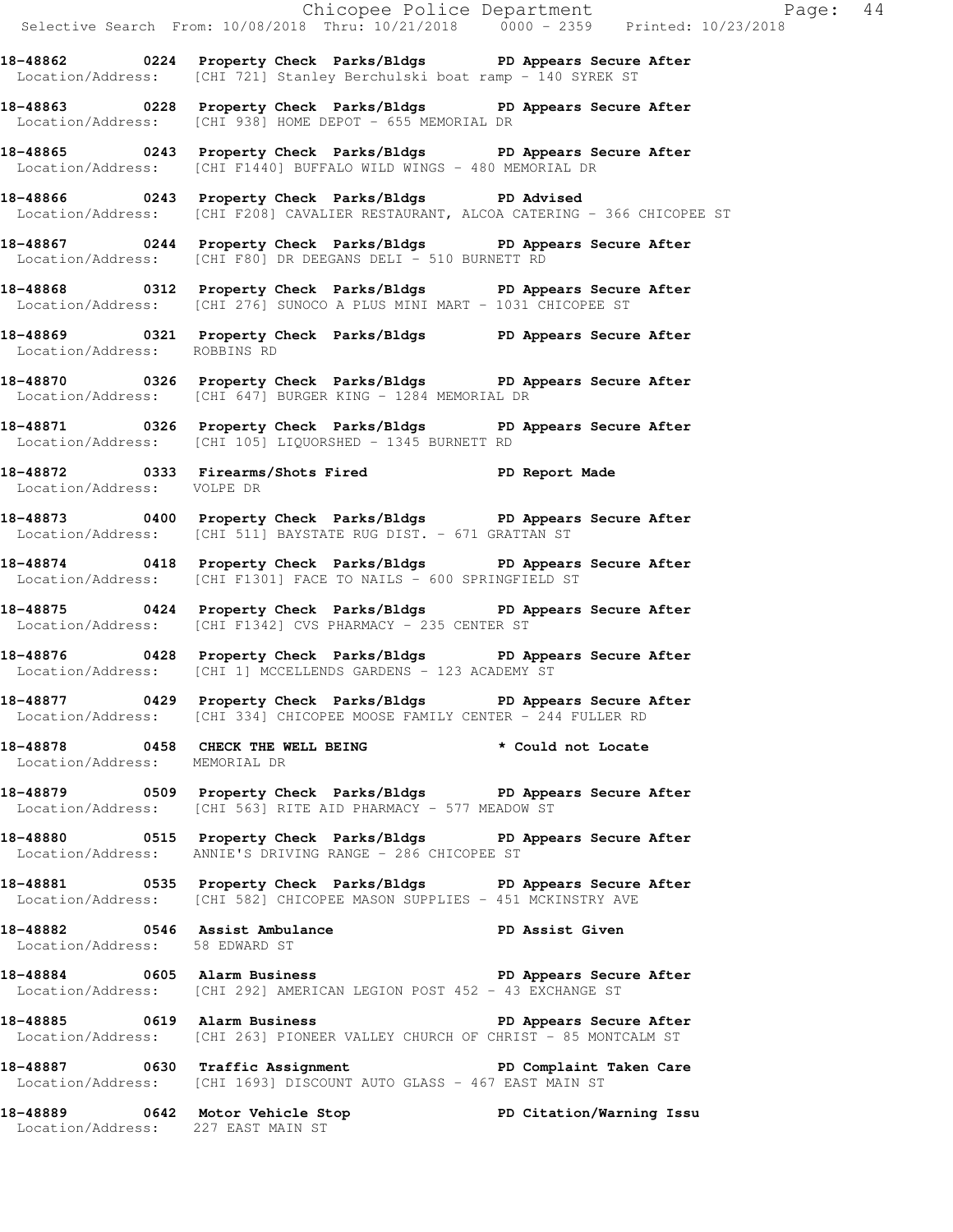**18-48890 0642 Suspicious M/V PD Complaint Taken Care**  Location/Address: 30 POLASKI AVE **18-48892 0713 Assist Ambulance PD Assist Given**  Location/Address: [CHI 612] 2 SPRINGFIELD ST Apt. #110 **18-48894 0804 Car Wash PD Complaint Taken Care**  Location/Address: [CHI 448] SOFT TOUCH AUTO WASH - 1469 GRANBY RD **18-48895 0817 Property Check Parks/Bldgs PD Appears Secure After**  Location/Address: [CHI 837] LITWIN SCHOOL, SGT. ROBERT R. K-5 - 135 LITWIN LN **18-48897 0828 Disturbance PD Advised**  Location/Address: 189 BROADWAY **18-48898 0837 Transport Service PD Complaint Taken Care**  Location/Address: [CHI F1172] ST ANTHONYS CHURCH - 56 ST ANTHONY ST **18-48899 0842 Abandoned/Found Property PD Complaint Taken Care**  Location/Address: COLLINS ST **18-48902 0919 Property Check Parks/Bldgs PD Appears Secure After**  Location/Address: [CHI 325] BOAT RAMP, MEDINA STREET - 100 MEDINA ST **18-48901 0920 Property Check Parks/Bldgs PD Appears Secure After**  Location/Address: [CHI 401] CHICOPEE PARKS & RECREATION DEPT - 687 FRONT ST **18-48904 0930 Property Check Parks/Bldgs PD Appears Secure After**  Location/Address: [CHI 839] STEFANIK SCHOOL, GENERAL. JOHN J. K-5 - 720 MEADOW ST **18-48906 0939 Assist Fire Department PD Assist Given**  Location/Address: 80 PONDVIEW DR **18-48907 0943 Alarm Business PD Appears Secure After**  Location/Address: [CHI 201] TONY & VITAL AUTO REPAIR - 341 CHICOPEE ST **18-48908 0953 Alarm Residence \* False Alarm**  Location/Address: 30 BEMIS ST **18-48911 1007 Property Check Parks/Bldgs PD Appears Secure After**  Location/Address: [CHI F1161] CHICOPEE MARKETPLACE - 591 MEMORIAL DR **18-48913 1048 Stolen M/V L/P Report PD Report Made**  Location/Address: [CHI F1488] HARVESTFIELD CHURCH - 918 FRONT ST **18-48914 1050 Alarm Business PD Appears Secure After**  Location/Address: MURRAY AUTOMOTIVE - 102 OLD FULLER RD **18-48915 1056 Property Check Parks/Bldgs PD Appears Secure After**  Location/Address: [CHI 292] AMERICAN LEGION POST 452 - 43 EXCHANGE ST 18-48916 1114 Transport Service **PED PERS** PD Transport Complete Location: [LUD] HAMDEN COUNTY COREECTIONAL FACILITY **18-48917 1126 Motor Vehicle Stop PD Advised**  Location/Address: 319 NEW LUDLOW RD **18-48918 1136 Service of a Summons \* Could not Locate**  Location/Address: [CHI F1221] 71 MONTGOMERY ST - 71 MONTGOMERY ST Apt. #2F **18-48919 1138 Public Service PD Complaint Taken Care**  Location/Address: [CHI F621] FAMILY DOLLAR - 209 EXCHANGE ST **18-48920 1149 Crash Property Damage \* No Action Required**  Location/Address: [CHI 938] HOME DEPOT - 655 MEMORIAL DR **18-48921 1149 Assist Ambulance PD Assist Given**  Location/Address: 49 JOY ST

**18-48923 1151 CHECK THE WELL BEING PD Appears Secure After**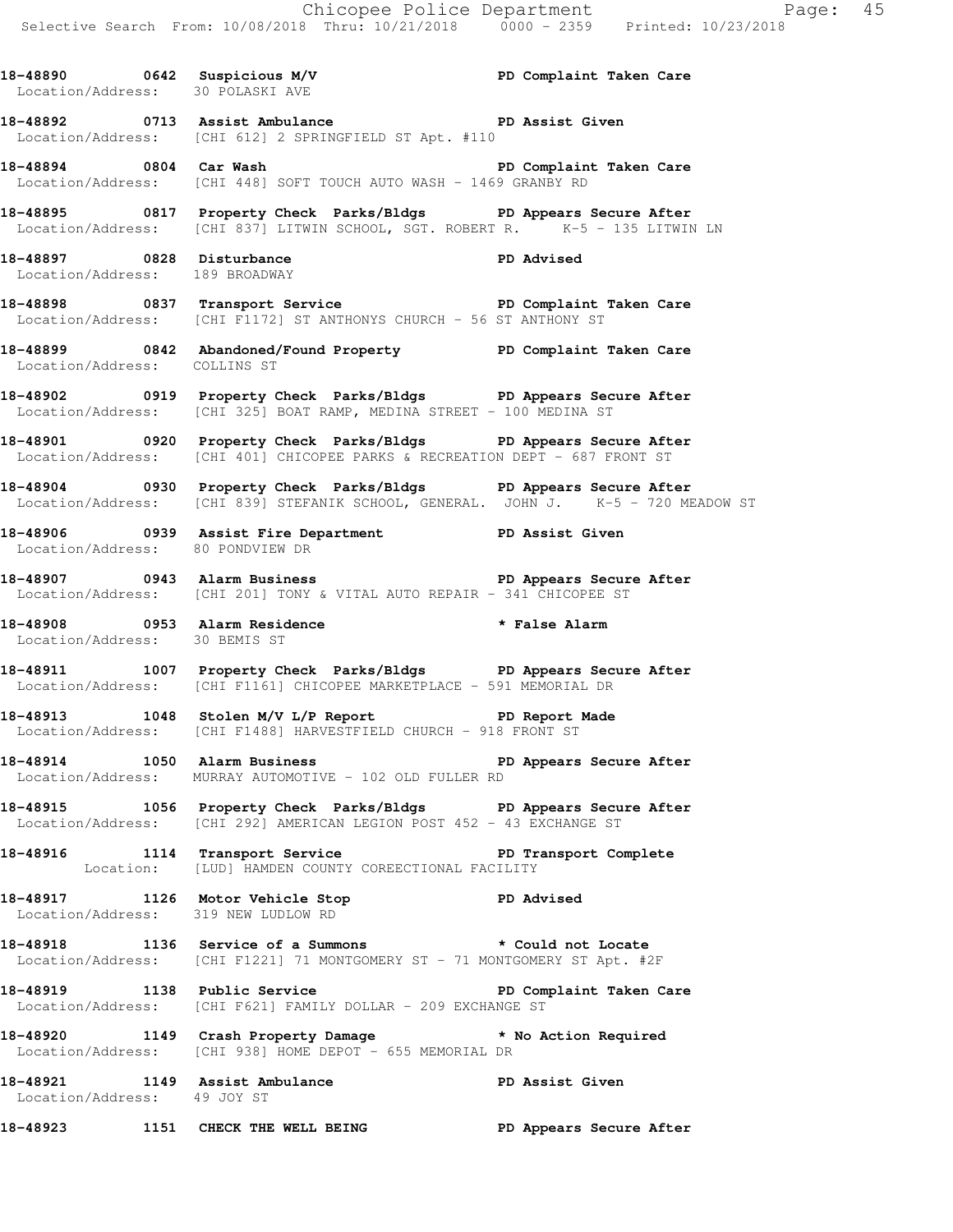|                                                                   |                                                                                                                                                         | Chicopee Police Department<br>Selective Search From: 10/08/2018 Thru: 10/21/2018 0000 - 2359 Printed: 10/23/2018 |  |
|-------------------------------------------------------------------|---------------------------------------------------------------------------------------------------------------------------------------------------------|------------------------------------------------------------------------------------------------------------------|--|
|                                                                   | Location/Address: [CHI 146] MCKINLEY HOUSE APARTMENTS - 38 ASINOF AVE Apt. #132                                                                         |                                                                                                                  |  |
|                                                                   | 18-48924 1220 Prisoner Lunch Number 20 PD Complaint Taken Care<br>Location/Address: [CHI 413] FALLS PIZZA - 103 MAIN ST                                 |                                                                                                                  |  |
|                                                                   | 18-48925 1232 Property Check Parks/Bldgs PD Appears Secure After<br>Location/Address: [CHI 1893] WILLIAMS PARK - 880 BURNETT RD                         |                                                                                                                  |  |
| Location/Address: 59 WILMONT ST                                   | 18-48926 1234 Service of a Summons * Could not Locate                                                                                                   |                                                                                                                  |  |
|                                                                   | 18-48927 1238 Alarm Business 1997 PD Appears Secure After<br>Location/Address: QUALITY PLUS - 170 GROVE ST                                              |                                                                                                                  |  |
|                                                                   | 18-48931 1303 Suspicious M/V 18-48931 PD Complaint Taken Care<br>Location/Address: [CHI 857] SZOT PARK - 97 SGT TRACY DR                                |                                                                                                                  |  |
|                                                                   | 18-48933 1312 Service of a Summons PD Served in Hand Location/Address: 59 WILMONT ST                                                                    |                                                                                                                  |  |
|                                                                   | 18-48934 1326 Shoplifter 18-48934 2012<br>Location/Address: [CHI 1191] WALMART - 591 MEMORIAL DR                                                        |                                                                                                                  |  |
|                                                                   | 18-48936 1343 Crash Property Damage PD Assist Given<br>Location/Address: BY 391 OFF RAMP - GRATTAN ST                                                   |                                                                                                                  |  |
|                                                                   | 18-48937 1421 Keep The Peace-Others PD Complaint Taken Care<br>Location/Address: [CHI F1278] HARMONY HOMES - 735 MEMORIAL DR Apt. #28                   |                                                                                                                  |  |
|                                                                   | 18-48938 1424 Property Check Parks/Bldgs PD Appears Secure After<br>Location/Address: [CHI 842] DUPONT MEM MID SCHOOL, 1ST SGT. KEVIN A. - 650 FRONT ST |                                                                                                                  |  |
|                                                                   | 18-48940 1443 Larceny Complaint Past PD Report Made<br>Location/Address: [CHI 677] SPEEDWAY - 1423 MEMORIAL DR                                          |                                                                                                                  |  |
|                                                                   | 18-48943 1455 Crash Property Damage PD Report Made<br>Location/Address: [CHI 592] SUNOCO - F.L. ROBERTS - 500 MONTGOMERY ST                             |                                                                                                                  |  |
|                                                                   | 18-48945 1500 Disturbance 200 PD Advised<br>Location/Address: [CHI XF1618] POLLO RIKO - 585 CHICOPEE ST Apt. #1/2                                       |                                                                                                                  |  |
|                                                                   | 18-48948 1530 Crash Property Damage PD Report Made<br>Location/Address: [CHI 44] DOOGANS DELI - 140 BROADWAY                                            |                                                                                                                  |  |
| Location/Address: 439 OLD FIELD RD                                | 18-48950 1552 Neighbor/Landlord Dispute PD Advised                                                                                                      |                                                                                                                  |  |
|                                                                   | 18-48951 1627 Transport Service New PD Transport Complete<br>Location/Address: [LUD] HAMPDEN COUNTY JAIL - 627 RANDALL RD                               |                                                                                                                  |  |
| 18-48959 1659 Disturbance<br>Location/Address: 155 EAST ST        |                                                                                                                                                         | PD Complaint Taken Care                                                                                          |  |
| 18-48960 1702 Assist Ambulance<br>Location/Address: 142 SKEELE ST |                                                                                                                                                         | PD Assist Given                                                                                                  |  |
|                                                                   | 18-48962 1702 Abandoned/Found Property PD Complaint Taken Care<br>Location/Address: AREA OF - 317 MEADOW ST                                             |                                                                                                                  |  |
|                                                                   | 18-48964 1740 Crash Property Damage PD Report Made<br>Location/Address: [CHI 1116] SUNOCO - 502 MONTGOMERY ST                                           |                                                                                                                  |  |
| Location/Address: 32 WILMONT ST                                   | 18-48965 1742 Open Door/Window                                                                                                                          | PD Appears Secure After                                                                                          |  |
|                                                                   | 18-48967 1810 51a Check Child's Welfare * Unfounded<br>Location/Address: [CHI 574] PRIDE - 27 MONTGOMERY ST                                             |                                                                                                                  |  |
|                                                                   | 18-48968 1825 Neighbor/Landlord Dispute<br>Location/Address: 359 EAST MAIN ST Apt. #C                                                                   | <b>PD Advised</b>                                                                                                |  |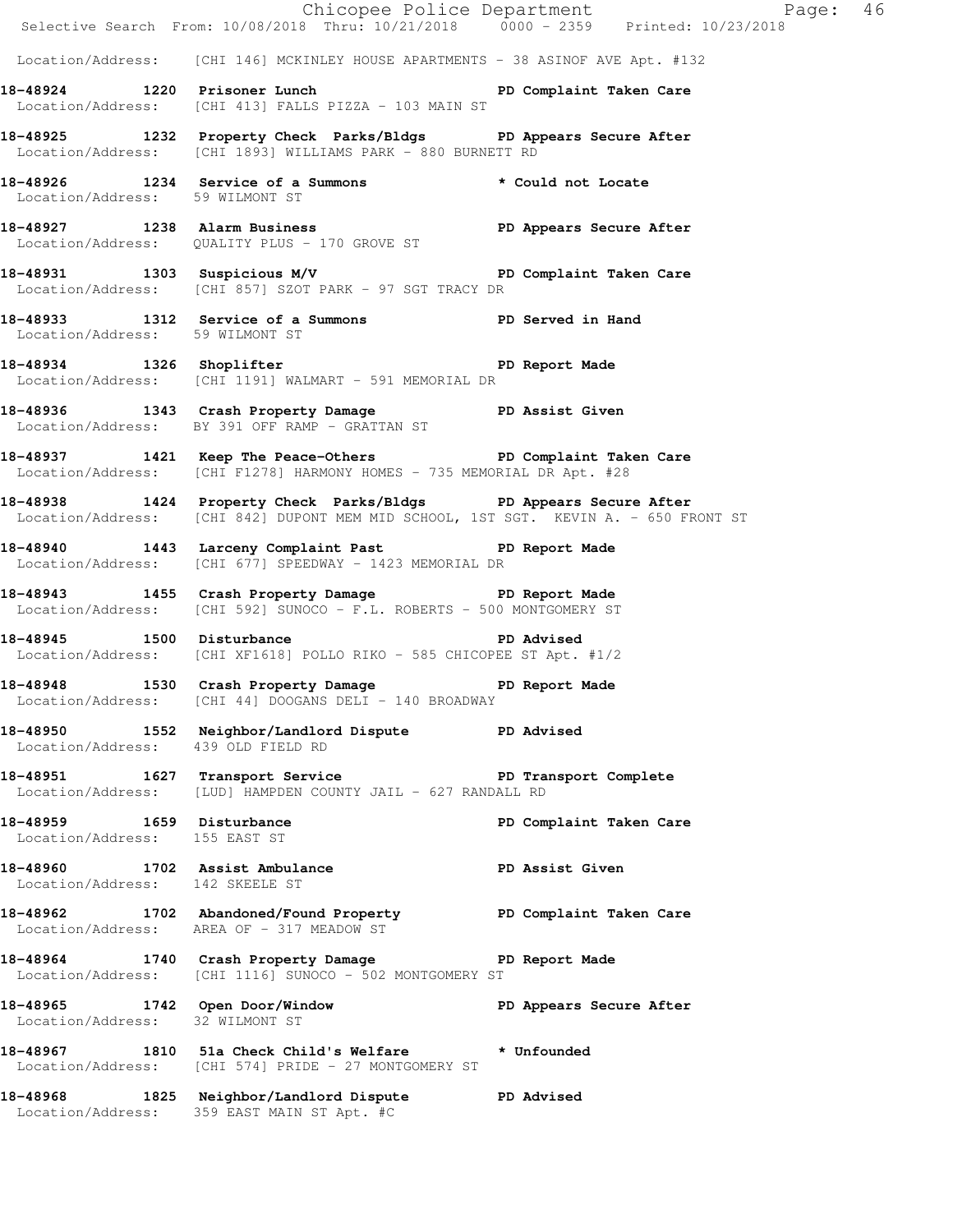|                                  |                                                                                                                                                   | Chicopee Police Department<br>Selective Search From: 10/08/2018 Thru: 10/21/2018 0000 - 2359 Printed: 10/23/2018 |  |
|----------------------------------|---------------------------------------------------------------------------------------------------------------------------------------------------|------------------------------------------------------------------------------------------------------------------|--|
|                                  | 18-48970 1839 Property Check Parks/Bldgs PD Appears Secure After<br>Location/Address: EXCHANGE ST PLAZA - EXCHANGE ST                             |                                                                                                                  |  |
| Location/Address: 26 SHEPHERD ST | 18-48971 1902 Identity Fraud/Theft 18-48971 PD Report Made                                                                                        |                                                                                                                  |  |
| Location/Address: 90 ELMER DR    | 18-48974 1914 Disturbance PD Advised                                                                                                              |                                                                                                                  |  |
|                                  | 18-48975 1932 Property Check Parks/Bldgs PD Appears Secure After<br>Location/Address: [CHI 837] LITWIN SCHOOL, SGT. ROBERT R. K-5 - 135 LITWIN LN |                                                                                                                  |  |
| Location/Address: STATE ST       | 18-48976 1934 Animal Complaint * Could not Locate                                                                                                 |                                                                                                                  |  |
| Location/Address: 108 BOULAY CIR | 18-48977 1952 Malicious Damage in Progress PD Report Made                                                                                         |                                                                                                                  |  |
| Location/Address: 120 ELMER DR   | 18-48978 1954 CHECK THE WELL BEING PD Advised                                                                                                     |                                                                                                                  |  |
|                                  | 18-48979 2024 Abandoned/Found Property PD Report Made<br>Location/Address: [CHI 188] PRIDE SERVICE STATION - 167 CHICOPEE ST                      |                                                                                                                  |  |
|                                  | 18-48980 2042 Property Check Parks/Bldgs PD Appears Secure After<br>Location/Address: [CHI 830] BARRY SCHOOL, ANNA E. K-5 - 44 CONNELL ST         |                                                                                                                  |  |
|                                  | 18-48982 2154 Property Check Parks/Bldgs PD Appears Secure After<br>Location/Address: [CHI 1816] RESTAURANT DEPOT - 123 FIRST AVE                 |                                                                                                                  |  |
|                                  | 18-48984 2158 Neighbor/Landlord Dispute PD Complaint Taken Care<br>Location/Address: 2 DWIGHT CT Apt. #4                                          |                                                                                                                  |  |
|                                  | 18-48985 2225 Property Check Parks/Bldgs PD Appears Secure After<br>Location/Address: [CHI XF1656] MERCEDES-BENZ OF SPRINGFIELD - 295 BURNETT RD  |                                                                                                                  |  |
|                                  | 18-48986 2231 Property Check Parks/Bldgs PD Appears Secure After<br>Location/Address: [CHI 1298] ONDRICK NATURAL EARTH - 729 FULLER RD            |                                                                                                                  |  |
|                                  | 18-48987 2237 Property Check Parks/Bldgs PD Appears Secure After<br>Location/Address: [CHI F337] WHITE EAGLE LIQUORS - 620 FULLER RD              |                                                                                                                  |  |
|                                  | 18-48989 2259 Property Check Parks/Bldgs PD Appears Secure After<br>Location/Address: [CHI 335] PAUL BUNYANS FARM & NURSERY - 516 FULLER RD       |                                                                                                                  |  |
|                                  | 18-48990 2322 Public Service<br>Location/Address: LUCRETIA AVE @ TOURTELOTTE AVE                                                                  | * Could not Locate                                                                                               |  |
|                                  | 18-48991 2332 Missing Person<br>Location/Address: [CHI F1104] FERNANDES BUILDING - 187 FAIRVIEW AVE                                               | PD No Report Necessary                                                                                           |  |
| Location/Address: 12 SOUTHERN DR | 18-48993 2352 Breaking & Entering in progres PD Complaint Taken Care                                                                              |                                                                                                                  |  |
| For Date: $10/15/2018$ - Monday  |                                                                                                                                                   |                                                                                                                  |  |
| Location/Address: 133 MADISON ST | 18-48994 0005 Assist Ambulance New PD Report Made                                                                                                 |                                                                                                                  |  |
|                                  | 18-48997 0014 Suspicious Person/Activity PD Complaint Taken Care<br>Location/Address: [CHI 1196] SHELL - 95 WEST ST                               |                                                                                                                  |  |
|                                  | 18-48999 0028 Property Check Parks/Bldgs PD Appears Secure After<br>Location/Address: [CHI 1122] LIGHTHOUSE LIQUORS - 856 MEMORIAL DR             |                                                                                                                  |  |
| 18-49000                         | 0039 Property Check Parks/Bldgs PD Appears Secure After<br>Location/Address: [CHI F1048] HAMPTON INN CHICOPEE - 600 MEMORIAL DR                   |                                                                                                                  |  |
|                                  |                                                                                                                                                   |                                                                                                                  |  |

**18-49001 0040 CHECK THE WELL BEING PD Advised**  Location/Address: [CHI 1658] THE APARTMENTS AT AMES PRIVILEGE - 1 SPRINGFIELD ST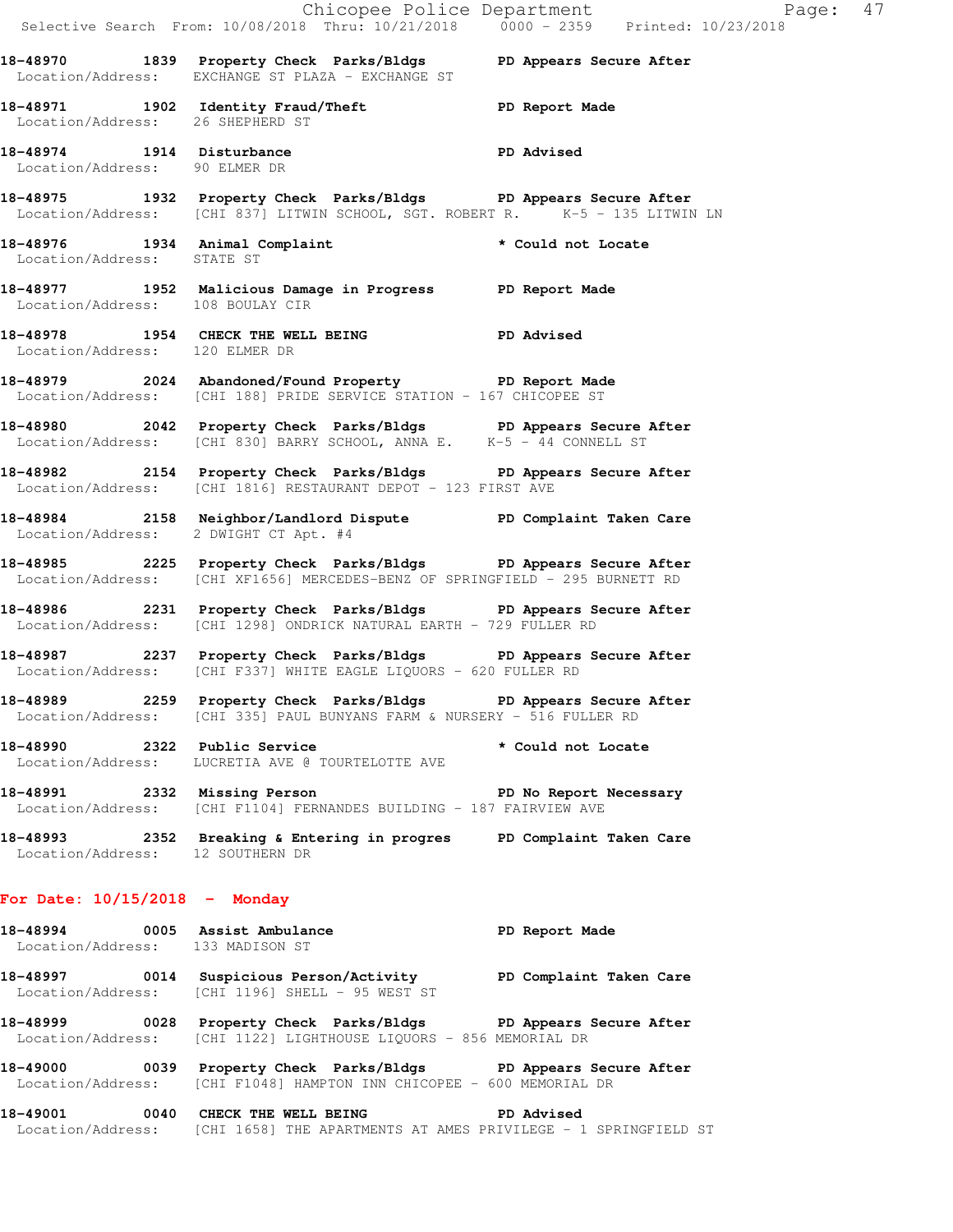**18-49002 0047 Property Check Parks/Bldgs PD Appears Secure After**  Location/Address: [CHI 1607] RIVERBEND BEHAVIORAL AND SLEEP CENTER - 1109 GRANBY RD

**18-49003 0052 Property Check Parks/Bldgs PD Appears Secure After**  Location/Address: [CHI 510] ALDEN CREDIT UNION EXECUTIVE OFFICES - 688 GRATTAN ST

**18-49004 0056 Property Check Parks/Bldgs PD Appears Secure After**  Location/Address: [CHI 849] RIVERS PARK - 19 ALDEN ST

**18-49005 0059 Property Check Parks/Bldgs PD Appears Secure After**  Location/Address: [CHI 305] CUMBERLAND FARMS - 37 MONTCALM ST

**18-49006 0102 Property Check Parks/Bldgs PD Appears Secure After**  Location/Address: [CHI 930] RENT A CENTER - 185 EXCHANGE ST

**18-49007 0114 Warrant Service \* Could not Locate**  Location/Address: 0 RIVERVIEW PL @ 0 LUCRETIA AVE

**18-49008 0116 Property Check Parks/Bldgs PD Appears Secure After**  Location/Address: [CHI 832] BELLAMY MIDDLE SCHOOL, EDWARD 6-8 - 314 PENDLETON AVE

**18-49010 0123 Property Check Parks/Bldgs PD Appears Secure After**  Location/Address: [CHI F862] SENTRY CLEANERS - 803 JAMES ST

**18-49011 0139 Property Check Parks/Bldgs PD Appears Secure After**  Location/Address: [CHI F734] AMVETS CLUB POST 12 - 754 MONTGOMERY ST

**18-49012 0145 Property Check Parks/Bldgs PD Appears Secure After**  Location/Address: [CHI 857] SZOT PARK - 97 SGT TRACY DR

**18-49013 0158 Property Check Parks/Bldgs PD Appears Secure After**  Location/Address: REAR LOT SZOT PARK - ABBEY MEMORIAL DR

**18-49014 0159 Motor Vehicle Stop PD Advised**  Location/Address: 958 BURNETT RD @ 17 BASIL RD

**18-49015 0202 Property Check Parks/Bldgs PD Appears Secure After**  Location/Address: [CHI F1440] BUFFALO WILD WINGS - 480 MEMORIAL DR

**18-49016 0204 Motor Vehicle Stop PD Advised**  Location/Address: 958 BURNETT RD @ 17 BASIL RD

**18-49017 0204 Property Check Parks/Bldgs PD Appears Secure After**  Location/Address: [CHI 306] RITE AID PHARMACY - 1-5 ST JAMES AVE

**18-49018 0212 Property Check Parks/Bldgs PD Appears Secure After**  Location/Address: [CHI 592] SUNOCO - F.L. ROBERTS - 500 MONTGOMERY ST

**18-49020 0212 Repossessed Motor Vehicle/Othe PD Complaint Taken Care**  Location/Address: 95 ELCON DR

**18-49021 0215 Property Check Parks/Bldgs PD Appears Secure After**  Location/Address: [CHI 276] SUNOCO A PLUS MINI MART - 1031 CHICOPEE ST

**18-49022 0218 Property Check Parks/Bldgs PD Appears Secure After**  Location/Address: [CHI 1356] PRIMA ELECTRO NORTH AMERICA INC - 711 EAST MAIN ST

**18-49023 0218 Property Check Parks/Bldgs PD Appears Secure After**  Location/Address: [CHI 1714] UNION MART-2 - 457 GRANBY RD

**18-49024 0235 Property Check Parks/Bldgs PD Appears Secure After**  Location/Address: [CHI 728] MCDONALDS - 1460 MEMORIAL DR

**18-49025 0236 Property Check Parks/Bldgs PD Appears Secure After**  Location/Address: [CHI 379] PEOPLES BANK - 610 MEMORIAL DR

**18-49026 0241 Property Check Parks/Bldgs PD Appears Secure After**  Location/Address: [CHI XF1665] MASS ALTERNATIVE CARE - 1247 EAST MAIN ST

**18-49027 0244 Property Check Parks/Bldgs PD Appears Secure After**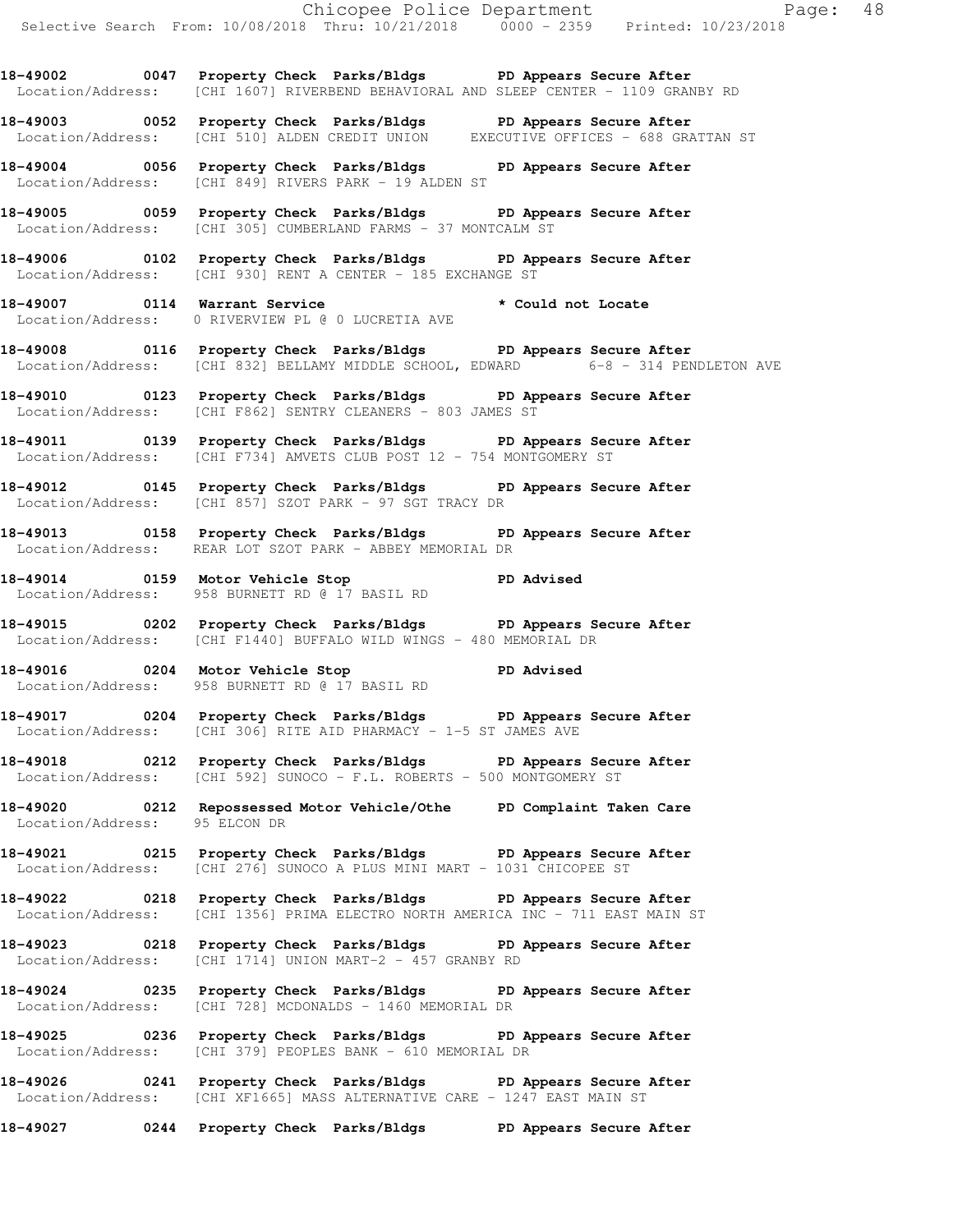|                                     | E Chicopee Police Department<br>Selective Search From: 10/08/2018 Thru: 10/21/2018 0000 - 2359 Printed: 10/23/2018                                  | Page: 49 |
|-------------------------------------|-----------------------------------------------------------------------------------------------------------------------------------------------------|----------|
|                                     | Location/Address: [CHI 1714] UNION MART-2 - 457 GRANBY RD                                                                                           |          |
|                                     | 18-49028 0247 Motor Vehicle Stop PD Citation/Warning Issu<br>Location/Address: 980 CHICOPEE ST                                                      |          |
| Location/Address: ROBBINS RD        | 18-49029 0254 Property Check Parks/Bldgs PD Appears Secure After                                                                                    |          |
|                                     | 18-49030 0257 Property Check Parks/Bldgs PD Appears Secure After<br>Location/Address: [CHI 587] OREGON SPORTSMAN CLUB - 610 NEW LOMBARD RD          |          |
| Location/Address: 54 ELDRIDGE ST    | 18-49033 0335 Assist Ambulance No PD Assist Given                                                                                                   |          |
|                                     | 18-49035 0339 Property Check Parks/Bldgs PD Appears Secure After<br>Location/Address: [CHI 1289] ALL STAR CAR AND TRUCK RENTAL - 385 MEMORIAL DR    |          |
|                                     | 18-49036 0356 Suspicious Person/Activity PD Advised<br>Location/Address: [CHI 782] ELMS, COLLEGE OF OUR LADY OF THE - 291 SPRINGFIELD ST            |          |
|                                     | 18-49037 0405 Property Check Parks/Bldgs PD Appears Secure After<br>Location/Address: [CHI F343] CABOTVILLE INDUSTRIAL PARK - 165 FRONT ST          |          |
|                                     | 18-49039 0418 Property Check Parks/Bldgs PD Appears Secure After<br>Location/Address: [CHI 188] PRIDE SERVICE STATION - 167 CHICOPEE ST             |          |
|                                     | 18-49040 0419 Property Check Parks/Bldgs PD Appears Secure After<br>Location/Address: [CHI F1342] CVS PHARMACY - 235 CENTER ST                      |          |
| Location/Address: 400 EAST MAIN ST  | 18-49041 0420 Property Check Parks/Bldgs PD Appears Secure After                                                                                    |          |
|                                     | 18-49042 0425 Property Check Parks/Bldgs PD Appears Secure After<br>  Location/Address: [CHI F1301] FACE TO NAILS - 600 SPRINGFIELD ST              |          |
|                                     | 18-49043 0459 Property Check Parks/Bldgs PD Appears Secure After<br>Location/Address: [CHI 525] GRISE FUNERAL HOME - 280 SPRINGFIELD ST             |          |
|                                     | 18-49044 0501 Property Check Parks/Bldgs PD Appears Secure After<br>Location/Address: [CHI 563] RITE AID PHARMACY - 577 MEADOW ST                   |          |
|                                     | 18-49045 0513 Property Check Parks/Bldgs PD Appears Secure After<br>Location/Address: [CHI 306] RITE AID PHARMACY - 1-5 ST JAMES AVE                |          |
|                                     | 18-49046 0518 Property Check Parks/Bldgs PD Appears Secure After<br>Location/Address: [CHI 1] MCCELLENDS GARDENS - 123 ACADEMY ST                   |          |
| Location/Address: 80 FAIRVIEW AVE   | 18-49048 0523 Motor Vehicle Stop PD Citation/Warning Issu                                                                                           |          |
|                                     | Location/Address: 0 RIVERVIEW PL @ 0 LUCRETIA AVE                                                                                                   |          |
|                                     | 18-49051 0611 Property Check Parks/Bldgs PD Appears Secure After<br>Location/Address: [CHI F988] F.L. ROBERTS CHICOPEE #04050 - 2012 MEMORIAL DR    |          |
| Location/Address: 100 N CHICOPEE ST | 18-49052 0612 Property Check Parks/Bldgs PD Appears Secure After                                                                                    |          |
|                                     | 18-49053 0627 Traffic Assignment PD No Report Necessary<br>Location/Address: [CHI 1065] CHICOPEE HIGH SCHOOL - 820 FRONT ST                         |          |
|                                     | 18-49054 0632 Traffic Assignment PD Citation/Warning Issu<br>Location/Address: [CHI 832] BELLAMY MIDDLE SCHOOL, EDWARD 6-8 - 314 PENDLETON AVE      |          |
|                                     | 18-49055 0636 Motor Vehicle Stop 30 PD Criminal Complaint Re<br>Location/Address: [CHI 832] BELLAMY MIDDLE SCHOOL, EDWARD 6-8 - 314 PENDLETON AVE   |          |
|                                     | 18-49056 0640 Traffic Assignment 20 PD Complaint Taken Care<br>Location/Address: [CHI F1150] CHICOPEE COMPREHENSIVE HIGH SCHOOL - 617 MONTGOMERY ST |          |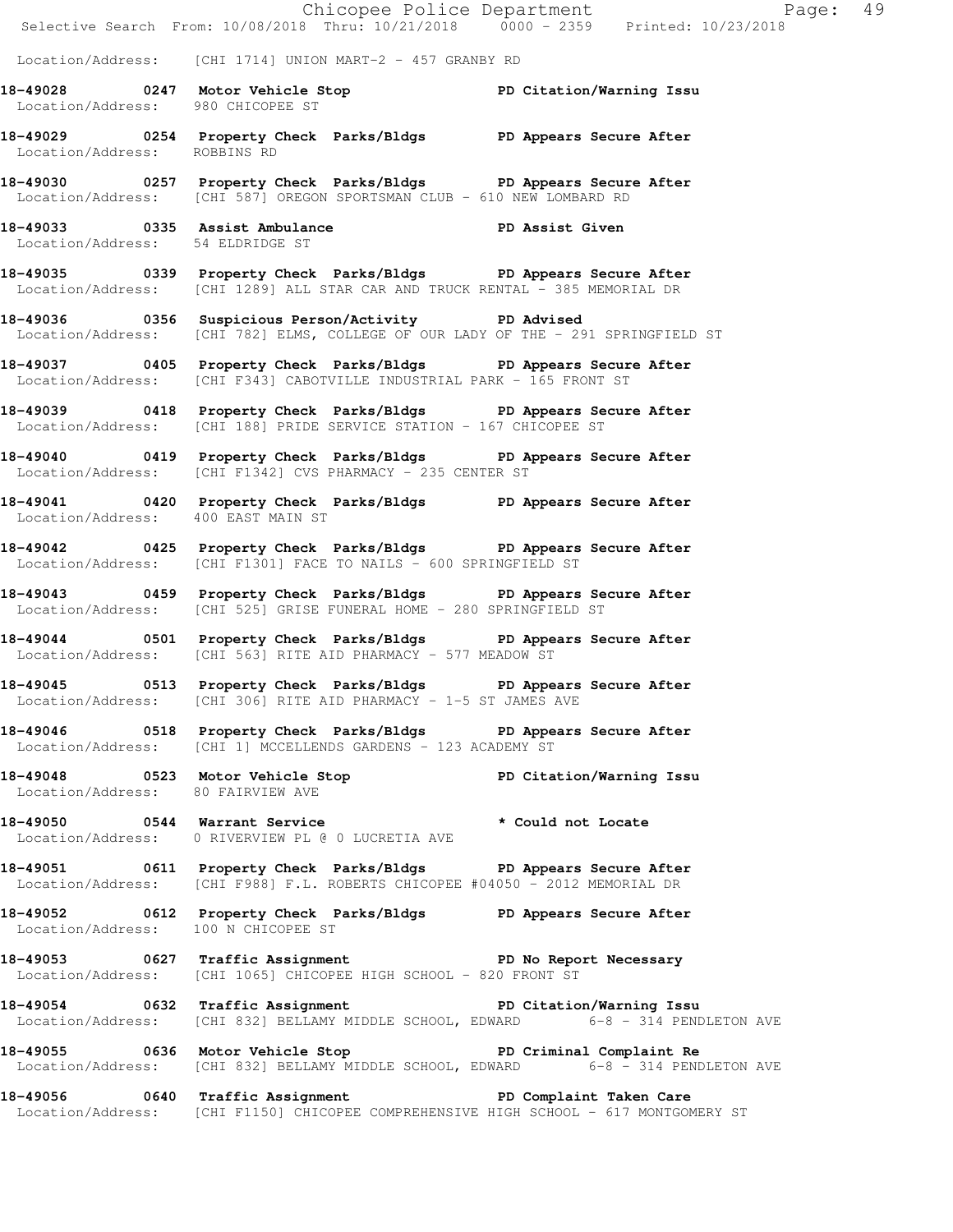|                                     |                                                                                                                                                                                | Chicopee Police Department<br>Selective Search From: 10/08/2018 Thru: 10/21/2018 0000 - 2359 Printed: 10/23/2018 |
|-------------------------------------|--------------------------------------------------------------------------------------------------------------------------------------------------------------------------------|------------------------------------------------------------------------------------------------------------------|
|                                     | 18-49057 0653 Traffic Assignment New PD Complaint Taken Care<br>Location/Address: [CHI 842] DUPONT MEM MID SCHOOL, 1ST SGT. KEVIN A. - 650 FRONT ST                            |                                                                                                                  |
|                                     | 18-49058 0654 Property Check Parks/Bldgs PD Appears Secure After<br>Location/Address: [CHI 269] JENROSE WINES & LIQUORS - 945 CHICOPEE ST                                      |                                                                                                                  |
|                                     | 18-49059 0700 Motor Vehicle Stop PD Advised<br>Location/Address: 1066 CHICOPEE ST @ 1 EMERSON ST                                                                               |                                                                                                                  |
|                                     | 18-49061 189061 18-49061 0743 Alarm Business 1800 1800 1800 PD Appears Secure After<br>Location/Address: [CHI 1024] PORTER & CHESTER AUDLT TRAINING INSTITUTE - 134 DULONG CIR |                                                                                                                  |
|                                     | 18-49062 0810 Alarm Business 1988 PD Appears Secure After<br>Location/Address: [CHI 1024] PORTER & CHESTER AUDLT TRAINING INSTITUTE - 134 DULONG CIR                           |                                                                                                                  |
| Location/Address: 451 EAST MAIN ST  | 18-49063 0811 Traffic Assignment the two No Action Required                                                                                                                    |                                                                                                                  |
| Location/Address: 957 FRONT ST      | 18-49064 1815 Alarm Business 1988 PD Advised                                                                                                                                   |                                                                                                                  |
| Location/Address: SIMARD DR         | 18-49065 0815 Crash Property Damage PD Report Made                                                                                                                             |                                                                                                                  |
|                                     | 18-49067 0852 Property Check Parks/Bldgs PD Appears Secure After<br>Location/Address: [CHI 1893] WILLIAMS PARK - 880 BURNETT RD                                                |                                                                                                                  |
|                                     | 18-49068 0911 Property Check Parks/Bldgs PD Appears Secure After<br>Location/Address: EMILY PARTYKA LIBRARY - 449 FRONT ST                                                     |                                                                                                                  |
|                                     | 18-49069 0937 Property Check Parks/Bldgs PD Appears Secure After<br>Location/Address: [CHI 839] STEFANIK SCHOOL, GENERAL. JOHN J. K-5 - 720 MEADOW ST                          |                                                                                                                  |
|                                     | 18-49070 0946 Property Check Parks/Bldgs PD Appears Secure After<br>Location/Address: [CHI F1161] CHICOPEE MARKETPLACE - 591 MEMORIAL DR                                       |                                                                                                                  |
|                                     | 18-49071 0953 Property Check Parks/Bldgs PD Appears Secure After<br>Location/Address: CEL - 823 GRANBY RD @ 5 COLUMBA ST                                                       |                                                                                                                  |
|                                     | 18-49072 0953 Property Check Parks/Bldgs PD Appears Secure After<br>Location/Address: [CHI 854] SARAH JANE PARK - 21 VIVIAN ST                                                 |                                                                                                                  |
|                                     | 18-49073 0956 THREATS MADE <b>18-49073</b> PD Report Made<br>Location/Address: [CHI 838] CHICOPEE ACADEMY @SELSER 6-12 - 12 DARE WAY                                           |                                                                                                                  |
| Location/Address: 33 ROBINSON DR    | 18-49082 1008 Service of a Summons TPD Served in Hand                                                                                                                          |                                                                                                                  |
| Location/Address: 110 NONOTUCK AVE  | 18-49074 1021 CHECK THE WELL BEING * Could not Locate                                                                                                                          |                                                                                                                  |
|                                     | 18-49075 1028 Property Check Parks/Bldgs PD Appears Secure After<br>Location/Address: [CHI 325] BOAT RAMP, MEDINA STREET - 100 MEDINA ST                                       |                                                                                                                  |
|                                     | 18-49077 1042 Alarm Residence PD Appears Secure After Location/Address: 466 SHERIDAN ST                                                                                        |                                                                                                                  |
|                                     | 18-49078 1052 Property Check Parks/Bldgs PD Appears Secure After<br>Location/Address: [CHI 721] Stanley Berchulski boat ramp - 140 SYREK ST                                    |                                                                                                                  |
|                                     | 18-49079 1111 Larceny Complaint Past PD Report Made<br>Location/Address: [CHI 660] OCEAN STATE JOB LOT - 1451 MEMORIAL DR                                                      |                                                                                                                  |
|                                     | 18-49080 1118 Traffic/Parking Complaint PD Complaint Taken Care<br>Location/Address: [CHI F1161] CHICOPEE MARKETPLACE - 591 MEMORIAL DR                                        |                                                                                                                  |
| Location/Address: 425 NEW LUDLOW RD | 18-49084 1140 Malicious Damage-Past PD Report Made                                                                                                                             |                                                                                                                  |
|                                     | 18-49085 1158 CHECK THE WELL BEING * No Action Required<br>Location/Address: [CHI 334] CHICOPEE MOOSE FAMILY CENTER - 244 FULLER RD                                            |                                                                                                                  |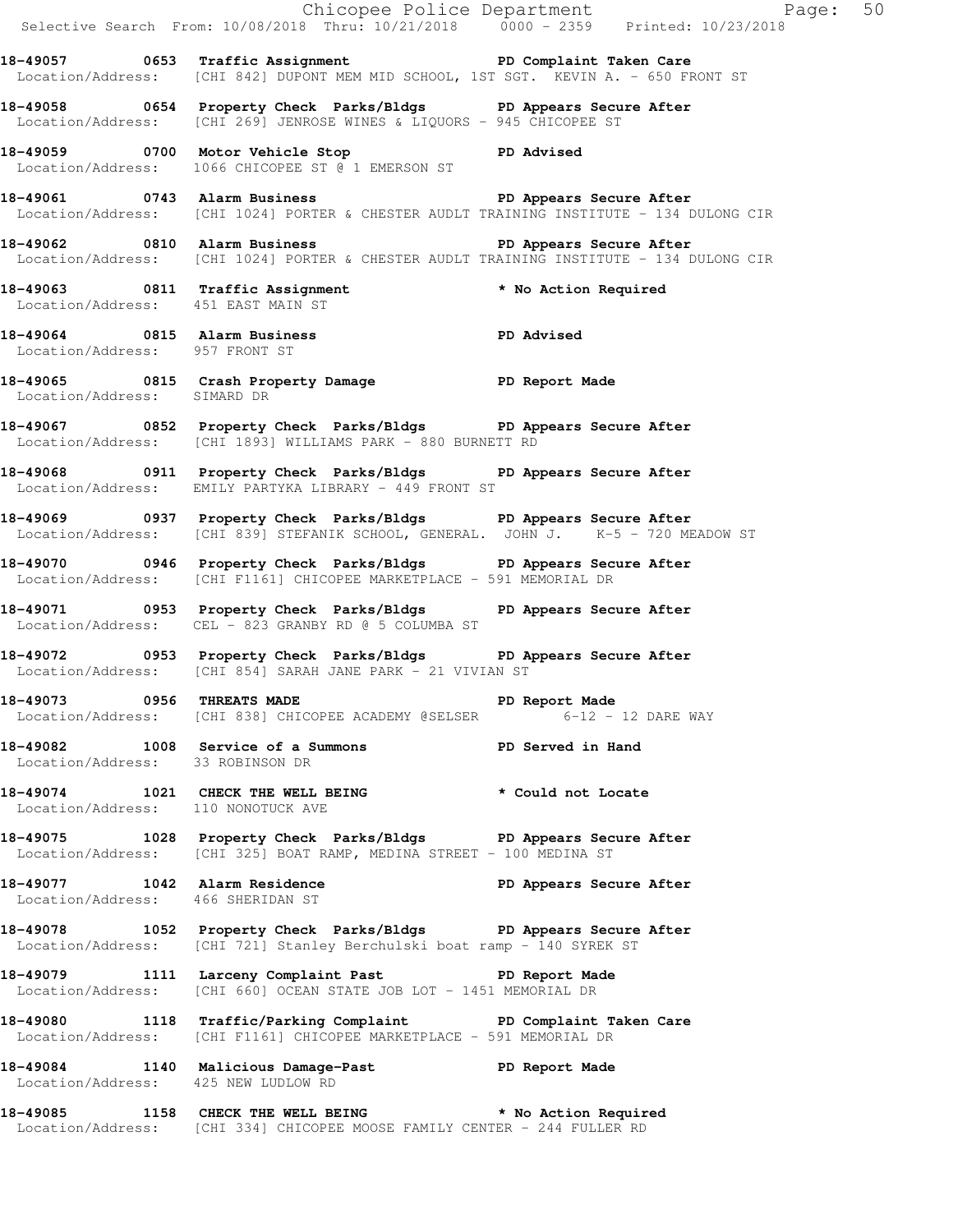Chicopee Police Department Page: 51 Selective Search From: 10/08/2018 Thru: 10/21/2018 0000 - 2359 Printed: 10/23/2018 18-49086 1215 MAIL RUN **PD Complaint Taken Care**  Location/Address: [CHI F368] CITY HALL ANNEX - 274 FRONT ST **18-49087 1220 CHECK THE WELL BEING PD Advised**  Location/Address: [CHI 1166] AUTO FUEL WASH CENTER - 919 MEADOW ST **18-49088 1256 Abandoned 911 Call \* Could not Locate**  Location/Address: 40 ABBEY ST **18-49089 1259 Crash Property Damage PD Report Made**  Location/Address: NEW LOMBARD RD **18-49090 1305 Alarm Business \* False Alarm**  Location/Address: [CHI 297] BUFFALO CLUB - 333 JAMES ST **18-49091 1316 Missing Person PD Report Made**  Location/Address: STONINA DR **18-49092 1325 Disturbance PD Report Made**  Location/Address: [CHI 832] BELLAMY MIDDLE SCHOOL, EDWARD 6-8 - 314 PENDLETON AVE **18-49095 1342 Assist Ambulance PD Assist Given**  Location/Address: [CHI 426] ARBORS (THE) AT CHICOPEE - 929 MEMORIAL DR Apt. #214 **18-49097 1358 Assist Ambulance PD Assist Given**  Location/Address: 1185 GRATTAN ST Apt. #2R **18-49100 1403 Traffic Assignment PD Complaint Taken Care**  Location/Address: [CHI 839] STEFANIK SCHOOL, GENERAL. JOHN J. K-5 - 720 MEADOW ST **18-49099 1408 Traffic/Parking Complaint PD Complaint Taken Care**  Location: [CHI F1150] CHICOPEE COMPREHENSIVE HIGH SCHOOL **18-49101 1417 Property Check Parks/Bldgs PD Complaint Taken Care**  Location/Address: [CHI 1160] CHICOPEE LIBRARY-EMILY PARTYKA CENTER BRANCH - 449 FRONT ST **18-49103 1434 Traffic/Parking Complaint PD Complaint Taken Care**  Location/Address: [CHI 836] LAMBERT - LAVOIE SCHOOL K-5 - 99 KENDALL ST **18-49105 1448 Crash Property Damage PD Report Made**  Location/Address: [CHI 1533] PRIDE TRUCK STOP - 363 BURNETT RD **18-49106 1502 Crash Property Damage PD Report Made**  Location/Address: [CHI 142] FAIRVIEW CEMETERY - 26 ARMORY DR **18-49109 1544 Shoplifter PD No Report Necessary**  Location/Address: [CHI 644] STOP & SHOP SUPERMARKET - 672 MEMORIAL DR 18-49110 1607 Disturbance **1607 Missus 18-49110** to Could not Locate Location/Address: 42 YVONNE ST **18-49111 1613 CHECK THE WELL BEING PD Complaint Taken Care**  Location/Address: 50 CHAPEL ST **18-49112 1623 CHECK THE WELL BEING PD Complaint Taken Care**  Location/Address: 48 FANJOY DR **18-49113 1636 Assault & Battery Complaint PD Report Made**  Location/Address: [SPR] BAYSTATE HOSPITAL - 759 CHESTNUT ST **18-49115 1655 Assist Ambulance PD Assist Given**  Location/Address: [CHI 833] BOWIE SCHOOL, HERBERT V. K-5 - 80 DARE WAY **18-49118 1657 Service of a Summons PD Not Served**  Location/Address: 5 SOUTHERN DR **18-49119 1703 Disabled Motor Vehicle PD Assist Given**  Location/Address: [CHI F1286] CHIPOTLE MEXICAN GRILL #1580 - 530 MEMORIAL DR Apt. #4 **18-49120 1711 Service of a Summons PD Not Served**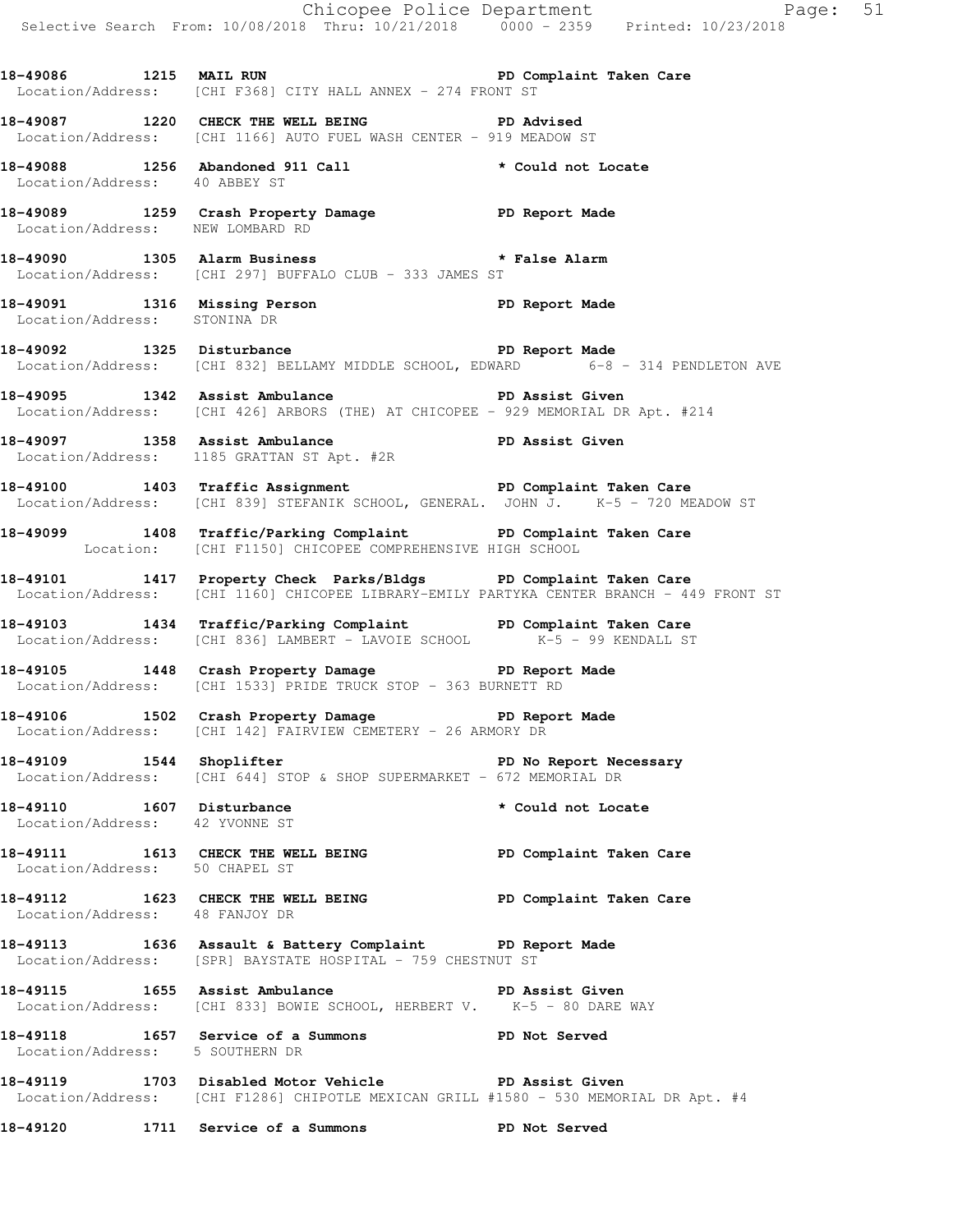|                                                                   |                                                                                                                                                  | Chicopee Police Department<br>Selective Search From: 10/08/2018 Thru: 10/21/2018 0000 - 2359 Printed: 10/23/2018 |  |
|-------------------------------------------------------------------|--------------------------------------------------------------------------------------------------------------------------------------------------|------------------------------------------------------------------------------------------------------------------|--|
| Location/Address: 62 WILLWOOD ST                                  |                                                                                                                                                  |                                                                                                                  |  |
|                                                                   | 18-49121 1712 Abandoned 911 Call 20 PD Appears Secure After<br>Location/Address: [CHI 782] ELMS, COLLEGE OF OUR LADY OF THE - 291 SPRINGFIELD ST |                                                                                                                  |  |
|                                                                   | 18-49122 1722 Motor Vehicle Stop N/V Citation Issued<br>Location/Address: [CHI 426] ARBORS (THE) AT CHICOPEE - 929 MEMORIAL DR                   |                                                                                                                  |  |
| Location/Address: 42 YVONNE ST                                    | 18-49125 1733 Investigation/DB PD Assist Given                                                                                                   |                                                                                                                  |  |
|                                                                   | 18-49126 1743 Traffic Assignment * Unfounded<br>Location/Address: 53 MADISON ST @ 89 WASHINGTON ST                                               |                                                                                                                  |  |
|                                                                   | 18-49128 1752 Motor Vehicle Stop PD M/V Citation Issued<br>Location/Address: 113 GRATTAN ST @ 13 HEARTHSTONE TER                                 |                                                                                                                  |  |
|                                                                   | 18-49129 1752 Disabled Motor Vehicle PD Complaint Taken Care<br>Location/Address: 955 MEADOW ST                                                  |                                                                                                                  |  |
|                                                                   | 18-49130 1805 Motor Vehicle Stop North PD Advised<br>Location/Address: [CHI 592] SUNOCO - F.L. ROBERTS - 500 MONTGOMERY ST                       |                                                                                                                  |  |
|                                                                   | 18-49132 1820 Alarm Business 18-1 PD Assist Given<br>Location/Address: [CHI 1030] CABOT MANOR APARTMENTS CHICOPEE HOUSING - 6 STONINA DR         |                                                                                                                  |  |
| Location/Address: 425 CHICOPEE ST                                 | 18-49134 1824 Stolen M/V L/P Report PD Advised                                                                                                   |                                                                                                                  |  |
|                                                                   | 18-49136 1832 CHECK THE WELL BEING PD Advised<br>Location/Address: [CHI 919] BIG Y WORLD CLASS MARKETS - 650 MEMORIAL DR                         |                                                                                                                  |  |
| Location/Address: 12 ARLMONT ST                                   | 18-49138 1838 Assist Ambulance New PD Assist Given                                                                                               |                                                                                                                  |  |
| Location/Address: 307 MANDALAY RD                                 | 18-49139 1856 Traffic/Parking Complaint PD Complaint Taken Care                                                                                  |                                                                                                                  |  |
| Location/Address: 100 LAWNDALE ST                                 | 18-49140 1857 Assist Other Police Department PD Assist Given                                                                                     |                                                                                                                  |  |
|                                                                   | 18-49141 1903 Assault & Battery Complaint PD Report Made<br>Location/Address: [SPR F1] BAYSTATE MEDICAL CENTER - 759 CHESTNUT ST                 |                                                                                                                  |  |
| 18-49144 1931 Suspicious M/V<br>Location/Address: 115 SOUTH ST    |                                                                                                                                                  | PD Complaint Taken Care                                                                                          |  |
| Location/Address: 56 FAIRVIEW AVE                                 | 18-49148 1956 Neighbor/Landlord Dispute PD Complaint Taken Care                                                                                  |                                                                                                                  |  |
| 18-49150 2007 Public Service<br>Location/Address: JONES FERRY RD  |                                                                                                                                                  | PD Appears Secure After                                                                                          |  |
|                                                                   | 18-49151 2015 Unwanted Party/Undesirable PD Complaint Taken Care<br>Location/Address: [CHI F1162] PARTY CITY - 591 MEMORIAL DR Apt. #W           |                                                                                                                  |  |
|                                                                   | 18-49152 2033 Shoplifter 2008 PD Arrest Made<br>Location/Address: [CHI 1191] WALMART - 591 MEMORIAL DR                                           |                                                                                                                  |  |
|                                                                   | 18-49155 2108 Property Check Parks/Bldgs PD Appears Secure After<br>Location/Address: [CHI 849] RIVERS PARK - 19 ALDEN ST                        |                                                                                                                  |  |
| 18-49156 2129 Prisoner Lunch                                      | Location/Address: [CHI 413] FALLS PIZZA - 103 MAIN ST                                                                                            | PD Assist Given                                                                                                  |  |
| 18-49157 2130 Suspicious M/V<br>Location/Address: 920 CHICOPEE ST |                                                                                                                                                  | PD Complaint Taken Care                                                                                          |  |
| 18-49158 2145 Suspicious M/V<br>Location/Address: 43 BELL ST      |                                                                                                                                                  | * Unfounded                                                                                                      |  |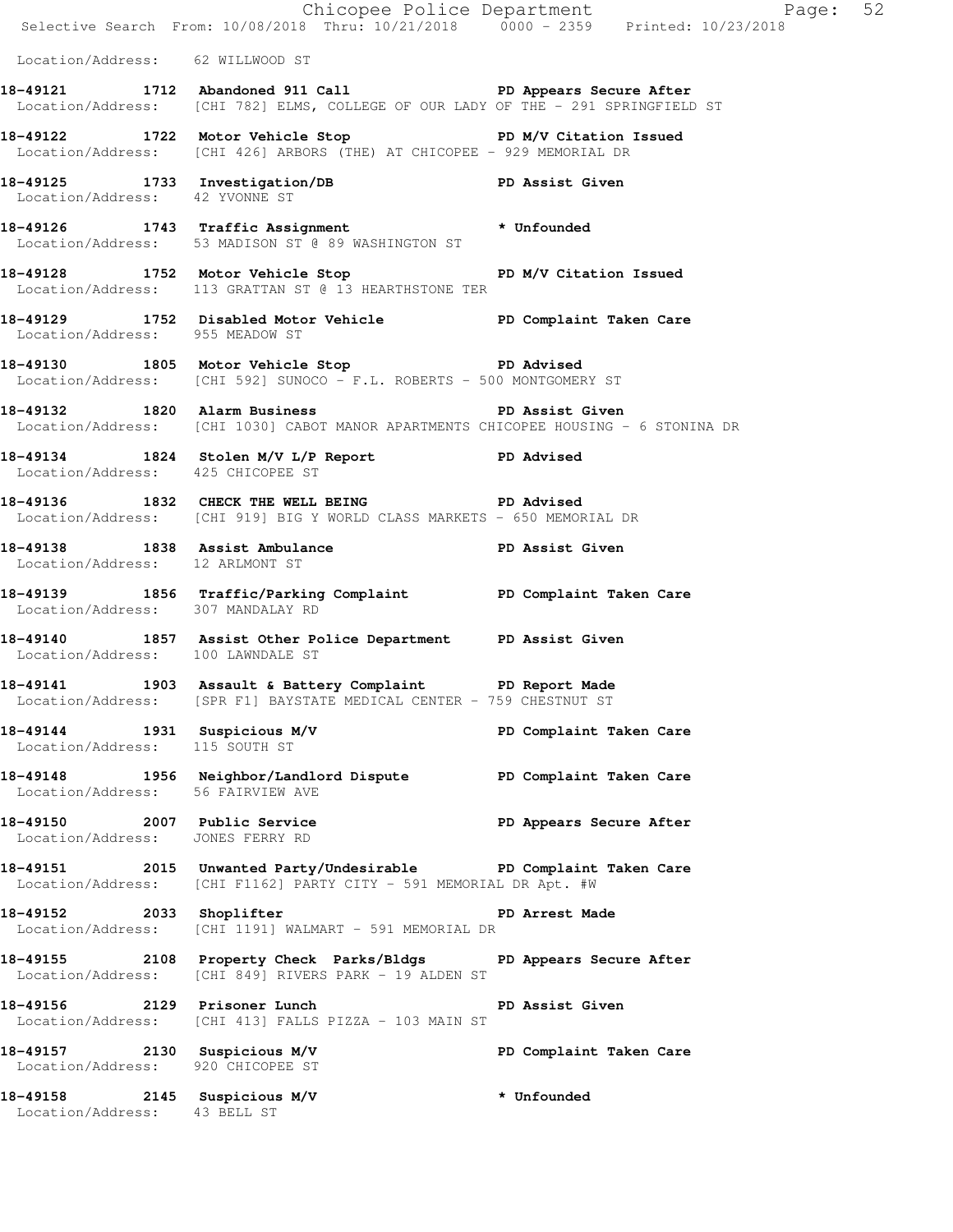|                                   |                                                                                                                                                             | Chicopee Police Department<br>Selective Search From: 10/08/2018 Thru: 10/21/2018 0000 - 2359 Printed: 10/23/2018 |  |
|-----------------------------------|-------------------------------------------------------------------------------------------------------------------------------------------------------------|------------------------------------------------------------------------------------------------------------------|--|
|                                   | 18-49159 2158 Disabled Motor Vehicle No PD Complaint Taken Care<br>Location/Address: [CHI 1287] CHANNEL 22 NEWS CENTER - 1 BROADCAST CTR                    |                                                                                                                  |  |
|                                   | 18-49162 18-2238 Property Check Parks/Bldgs PD Appears Secure After<br>Location/Address: [CHI F1150] CHICOPEE COMPREHENSIVE HIGH SCHOOL - 617 MONTGOMERY ST |                                                                                                                  |  |
|                                   | 18-49166 2346 Motor Vehicle Stop 5 2016 PD Advised<br>Location/Address: [CHI F955] QUALITY INN - 463 MEMORIAL DR                                            |                                                                                                                  |  |
| For Date: $10/16/2018$ - Tuesday  |                                                                                                                                                             |                                                                                                                  |  |
|                                   | 18-49167 0003 Animal Complaint * Could not Locate<br>Location/Address: BEAUDOIN CT                                                                          |                                                                                                                  |  |
|                                   | 18-49168 0019 Property Check Parks/Bldgs PD Appears Secure After<br>Location/Address: [CHI 594] WESTOVER METROPOLITAN AIRPORT - 255 PADGETTE ST             |                                                                                                                  |  |
|                                   | 18-49169 0020 Property Check Parks/Bldgs PD Appears Secure After<br>Location/Address: [CHI F61] ST JOAN/ ST GEORGE SCHOOL - 587 GRATTAN ST                  |                                                                                                                  |  |
|                                   | 18-49170 0022 Property Check Parks/Bldgs PD Appears Secure After<br>Location/Address: [CHI 931] TD BANK NA - 153 MEADOW ST                                  |                                                                                                                  |  |
| Location/Address: 103 FERNHILL ST | 18-49171 0023 Suspicious Person/Activity PD Report Made                                                                                                     |                                                                                                                  |  |
|                                   | 18-49172 0033 Property Check Parks/Bldgs PD Appears Secure After<br>  Location/Address: [CHI 597] AYOTTE & KING FOR TILE INC - 165 TRILBY AVE               |                                                                                                                  |  |
|                                   | 18-49173 0039 Property Check Parks/Bldgs PD Appears Secure After<br>Location/Address: [CHI 849] RIVERS PARK - 19 ALDEN ST                                   |                                                                                                                  |  |
|                                   | 18-49175 0041 Property Check Parks/Bldgs PD Appears Secure After<br>Location/Address: [CHI 429] KNIGHTS OF COLUMBUS - 460 GRANBY RD                         |                                                                                                                  |  |
|                                   | 18-49176   0044   Public Service   PD Complaint Taken Care<br>Location/Address: 189   BROADWAY Apt. #5                                                      |                                                                                                                  |  |
|                                   | 18-49178 0047 Suspicious M/V PD Advised                                                                                                                     | Location/Address: [CHI F729] U-HAUL MOVING AND STORAGE OF MEMORIAL DRIVE - 878 MEMORIAL DR                       |  |
|                                   | 18-49177 0048 Property Check Parks/Bldgs PD Appears Secure After<br>Location/Address: [CHI 856] NASH FIELD PARK - 90 CALL ST                                |                                                                                                                  |  |
|                                   | 18-49179 0053 Property Check Parks/Bldgs PD Appears Secure After<br>Location/Address: [CHI 334] CHICOPEE MOOSE FAMILY CENTER - 244 FULLER RD                |                                                                                                                  |  |
|                                   | 18-49180 0103 Property Check Parks/Bldgs1 PD Appears Secure After<br>Location/Address: [CHI 86] FOOD BAG - 947 BURNETT RD                                   |                                                                                                                  |  |
|                                   | 18-49181 0104 Property Check Parks/Bldgs PD Appears Secure After<br>Location/Address: [CHI 670] CUMBERLAND FARMS - 1061 MEMORIAL DR                         |                                                                                                                  |  |
|                                   | Location/Address: [CHI 548] NOWAKS FLOOR / J&P LAWNMOWER - 312 MEADOW ST                                                                                    |                                                                                                                  |  |
|                                   | 18-49183 0106 Property Check Parks/Bldgs PD Appears Secure After<br>Location/Address: [CHI 1122] LIGHTHOUSE LIQUORS - 856 MEMORIAL DR                       |                                                                                                                  |  |
|                                   | 18-49184 0106 Motor Vehicle Stop PD Advised<br>Location/Address: [CHI 660] OCEAN STATE JOB LOT - 1451 MEMORIAL DR                                           |                                                                                                                  |  |
|                                   | 18-49185 0119 Property Check Parks/Bldgs PD Appears Secure After<br>Location/Address: [CHI 721] Stanley Berchulski boat ramp - 140 SYREK ST                 |                                                                                                                  |  |
|                                   | 18-49186 		 0121 Motor Vehicle Stop 		 PD Arrest Made<br>Location/Address: [CHI 1878] O'REILLY AUTO PARTS - 1610 MEMORIAL DR                                |                                                                                                                  |  |
|                                   | 18-49187 		 0127 Property Check Parks/Bldgs 		 PD Appears Secure After<br>Location/Address: [CHI 592] SUNOCO - F.L. ROBERTS - 500 MONTGOMERY ST             |                                                                                                                  |  |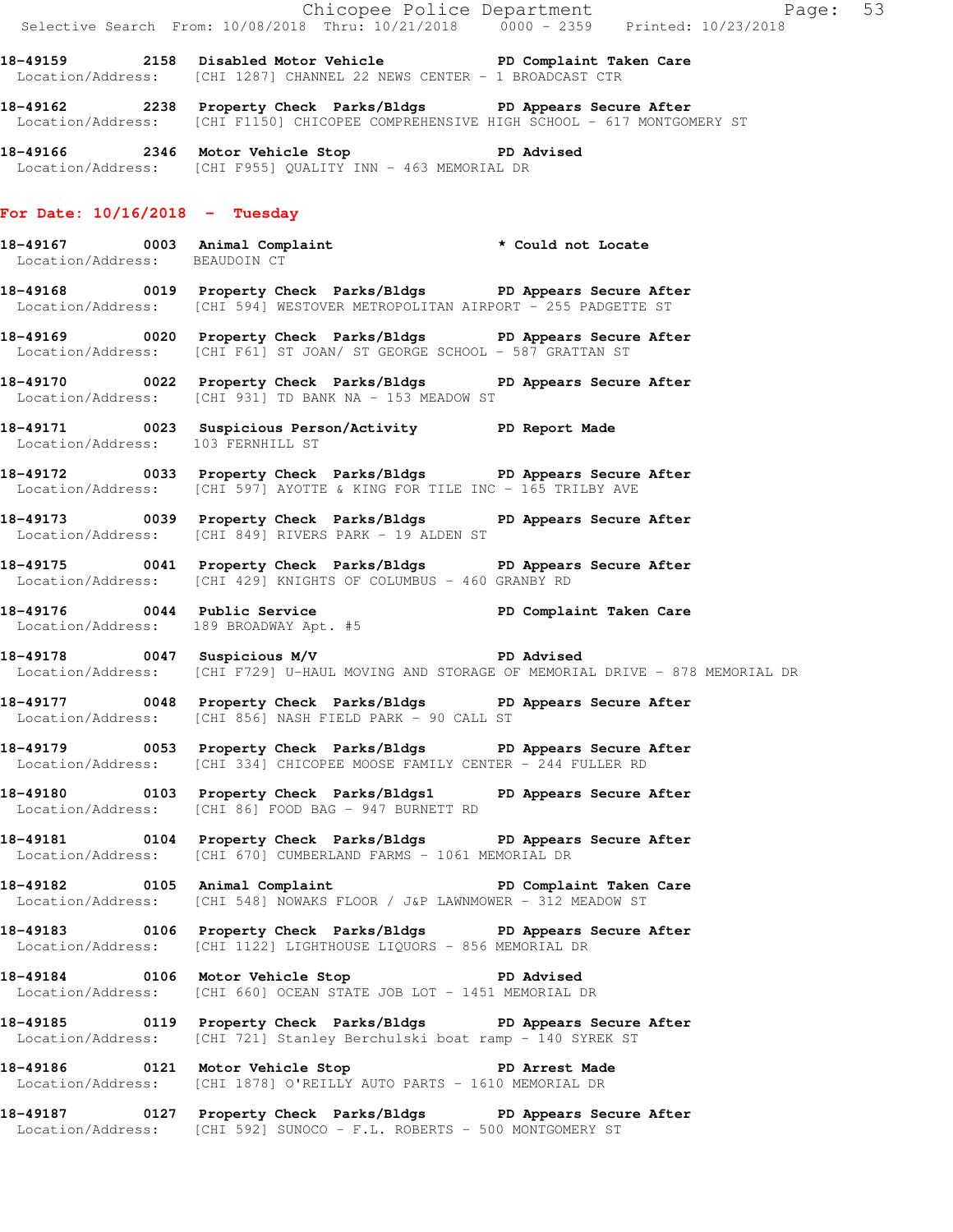**18-49188 0140 Property Check Parks/Bldgs PD Appears Secure After**  Location/Address: [CHI 1196] SHELL - 95 WEST ST

**18-49189 0143 Property Check Parks/Bldgs PD Appears Secure After**  Location/Address: [CHI 882] VIEW STREET TAVERN - 13 VIEW ST

**18-49193 0201 Alarm Business PD Appears Secure After**  Location/Address: [CHI 1697] A-1 SCREW MACHINE PRODUTS - 717 FULLER RD

**18-49194 0202 Suspicious Person/Activity \* No Action Required**  Location/Address: [CHI 927] CHUCKS AUTO SERVICE - 78 WEST ST

**18-49195 0217 Property Check Parks/Bldgs PD Appears Secure After**  Location/Address: [CHI 718] CVS 693 - 1616 MEMORIAL DR

**18-49196 0220 Traffic/Parking Complaint PD Complaint Taken Care**  Location/Address: 69 PLANTE CIR

**18-49197 0233 Property Check Parks/Bldgs PD Appears Secure After**  Location/Address: [CHI 429] KNIGHTS OF COLUMBUS - 460 GRANBY RD

**18-49198 0234 Property Check Parks/Bldgs PD Appears Secure After**  Location/Address: [CHI 730] TOWN FAIR TIRE CENTERS INC - 886 MEMORIAL DR

**18-49199 0236 Property Check Parks/Bldgs PD Appears Secure After**  Location/Address: SKEELE ST

**18-49201 0242 Public Service PD Assist Given**  Location/Address: 0 YALE ST MUZZY @ 0 MUZZY ST

**18-49202 0250 Motor Vehicle Stop PD Arrest Made**  Location/Address: [CHI 782] ELMS, COLLEGE OF OUR LADY OF THE - 291 SPRINGFIELD ST

**18-49203 0252 Alarm Residence \* False Alarm**  Location/Address: 75 POLASKI AVE

**18-49204 0306 Property Check Parks/Bldgs PD Appears Secure After**  Location/Address: [CHI 563] RITE AID PHARMACY - 577 MEADOW ST

**18-49205 0314 Property Check Parks/Bldgs PD Appears Secure After**  Location/Address: [CHI F1039] GULF MINI MART - 646 GRATTAN ST

**18-49206 0317 Property Check Parks/Bldgs PD Appears Secure After**  Location/Address: [CHI 1027] DUNKIN DONUTS - 820 MEMORIAL DR

**18-49207 0322 Property Check Parks/Bldgs PD Appears Secure After**  Location/Address: [CHI 653] DOLLAR GENERAL - 1968 MEMORIAL DR

**18-49208 0328 Property Check Parks/Bldgs PD Appears Secure After**  Location/Address: [CHI 854] SARAH JANE PARK - 21 VIVIAN ST

**18-49209 0333 Property Check Parks/Bldgs PD Appears Secure After**  Location/Address: [CHI F1420] MR CONE - 1048 GRANBY RD

**18-49210 0334 Suspicious Person/Activity \* Could not Locate**  Location/Address: [CHI F955] QUALITY INN - 463 MEMORIAL DR

**18-49211 0401 Alarm Business PD Appears Secure After**  Location/Address: [CHI 1176] VIDEO GAME CASTLE - 40 CENTER ST

**18-49212 0405 Property Check Parks/Bldgs PD Appears Secure After**  Location/Address: [CHI 638] BJS WHOLESALE FOOD WAREHOUSE - 650 MEMORIAL DR

**18-49213 0420 Property Check Parks/Bldgs PD Appears Secure After**  Location/Address: [CHI 718] CVS 693 - 1616 MEMORIAL DR

**18-49214 0425 Property Check Parks/Bldgs PD Appears Secure After**  Location/Address: [CHI 188] PRIDE SERVICE STATION - 167 CHICOPEE ST

**18-49215 0426 Alarm Business PD Appears Secure After**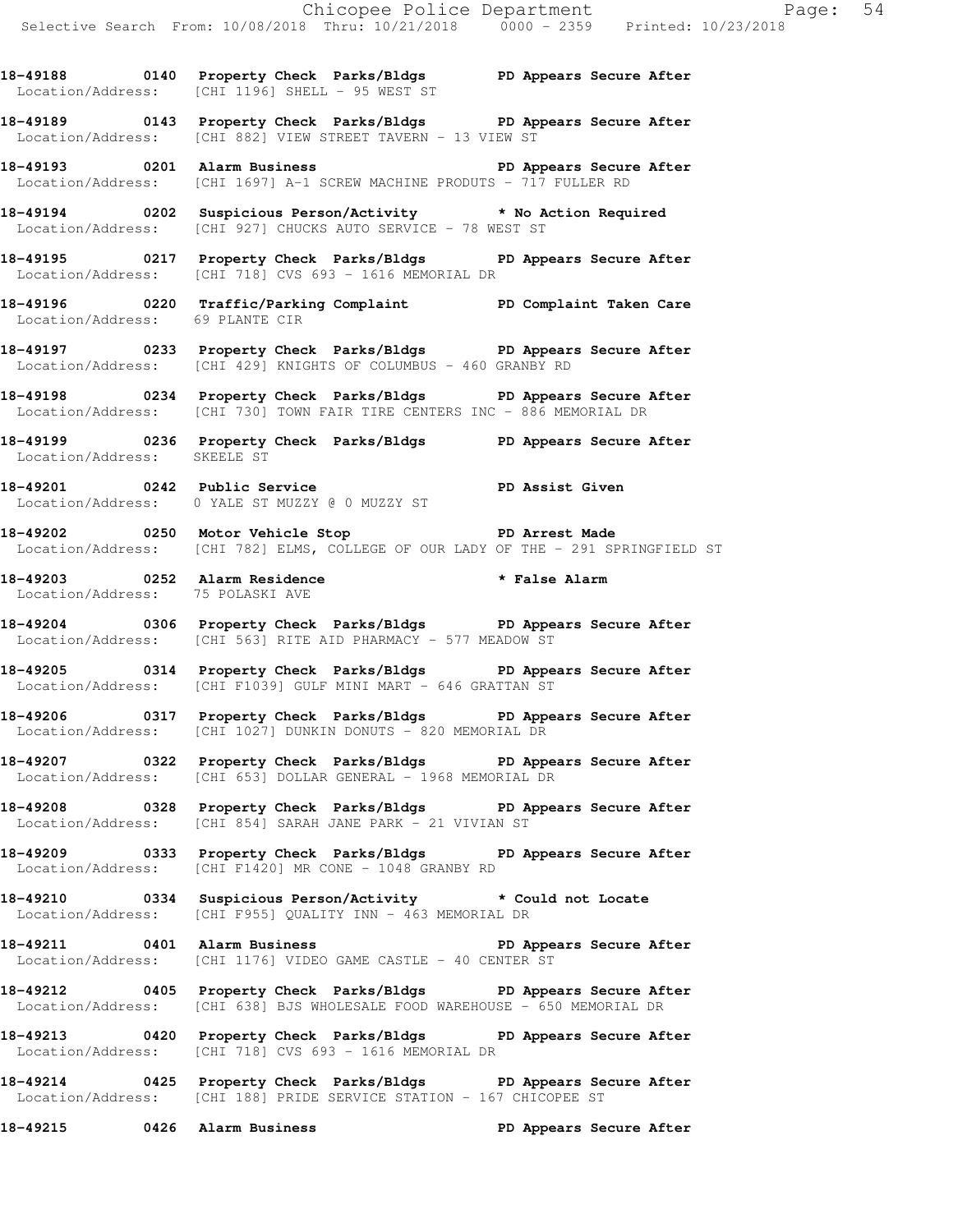|                                                              | Chicopee Police Department<br>Selective Search From: 10/08/2018 Thru: 10/21/2018 0000 - 2359 Printed: 10/23/2018                                         |  |
|--------------------------------------------------------------|----------------------------------------------------------------------------------------------------------------------------------------------------------|--|
|                                                              | Location/Address: [CHI 1176] VIDEO GAME CASTLE - 40 CENTER ST                                                                                            |  |
|                                                              | 18-49217 0501 Property Check Parks/Bldgs PD Appears Secure After<br>Location/Address: [CHI 832] BELLAMY MIDDLE SCHOOL, EDWARD 6-8 - 314 PENDLETON AVE    |  |
|                                                              | 18-49218 0501 Property Check Parks/Bldgs PD Appears Secure After<br>Location/Address: [CHI 938] HOME DEPOT - 655 MEMORIAL DR                             |  |
|                                                              | 18-49220   0525   Public Service    * Unfounded<br>Location/Address: [CHI 429] KNIGHTS OF COLUMBUS - 460 GRANBY RD                                       |  |
|                                                              | 18-49221 0528 Disturbance PD Advised<br>Location/Address: [CHI 1242] BERTHIAUME RESIDENCE - 83 MAPLE ST                                                  |  |
|                                                              | 18-49222 0543 Suspicious Person/Activity PD Criminal Complaint Re<br>Location/Address: [CHI 1233] WINDSOR COURT APARTMENTS - 470 MEMORIAL DR Apt. #316   |  |
|                                                              | 18-49223 0600 Alarm Business 200 PD Appears Secure After<br>Location/Address: [CHI 844] FAIRVIEW MEMORIAL ELEMENTARY SCHOOL K-5 - 26 MEMORIAL AVE        |  |
|                                                              | 18-49225 0633 Motor Vehicle Stop North PD Citation/Warning Issu<br>Location/Address: [CHI 1027] DUNKIN DONUTS - 820 MEMORIAL DR                          |  |
|                                                              | 18-49226 0634 Traffic Assignment New PD Citation/Warning Issu<br>Location/Address: [CHI 832] BELLAMY MIDDLE SCHOOL, EDWARD 6-8 - 314 PENDLETON AVE       |  |
| Location/Address: 1050 BURNETT RD                            | 18-49227 0635 Property Check Parks/Bldgs PD Complaint Taken Care                                                                                         |  |
|                                                              | 18-49228 0635 Traffic Assignment 18-49228 0635 PD Complaint Taken Care<br>Location/Address: [CHI 1065] CHICOPEE HIGH SCHOOL - 820 FRONT ST               |  |
|                                                              | 18-49229 0643 Property Check Parks/Bldgs PD Appears Secure After<br>Location/Address: [CHI 269] JENROSE WINES & LIQUORS - 945 CHICOPEE ST                |  |
|                                                              | 18-49231 0653 Traffic Assignment Teleman PD Complaint Taken Care<br>Location/Address: [CHI F1150] CHICOPEE COMPREHENSIVE HIGH SCHOOL - 617 MONTGOMERY ST |  |
|                                                              | 18-49232 0657 Motor Vehicle Stop PD Citation/Warning Issu<br>Location/Address: [CHI 832] BELLAMY MIDDLE SCHOOL, EDWARD 6-8 - 314 PENDLETON AVE           |  |
|                                                              | 18-49234 0727 Transport Service New PD Transport Complete<br>Location/Address: [CHI 1065] CHICOPEE HIGH SCHOOL - 820 FRONT ST                            |  |
|                                                              | 18-49235 0730 Public Service New PD Complaint Taken Care<br>Location/Address: [CHI F825] MASS TRIAL COURT [CHICOPEE] - 30 CHURCH ST                      |  |
|                                                              | 18-49366 6800 Property Check Parks/Bldgs PD Appears Secure After<br>Location/Address: [CHI 560] CHICOPEE CENTRAL MAINTENANCE GARAGE - 677 MEADOW ST      |  |
| 18-49236 0802 Disturbance<br>Location/Address: 27 BELCHER ST | PD Advised                                                                                                                                               |  |
|                                                              | 18-49238 6809 Property Check Parks/Bldgs PD Complaint Taken Care<br>Location/Address: [CHI 1604] BELCHER SCHOOL K-2 - 125 MONTGOMERY ST                  |  |
| Location/Address: 67 WASHINGTON ST                           | 18-49237 18-49237 0810 Sudden Death 18-49237                                                                                                             |  |
|                                                              | 18-49239 0811 Property Check Parks/Bldgs PD Complaint Taken Care<br>Location/Address: [CHI 830] BARRY SCHOOL, ANNA E. K-5 - 44 CONNELL ST                |  |
|                                                              | 18-49242 0816 Property Check Parks/Bldgs PD Complaint Taken Care<br>Location/Address: [CHI 841] SZETELA EARLY CHILDHOOD SCHOOL - 66 MACEK DR             |  |
|                                                              | 18-49243 0821 Property Check Parks/Bldgs PD Complaint Taken Care<br>Location/Address: [CHI F61] ST JOAN/ ST GEORGE SCHOOL - 587 GRATTAN ST               |  |
|                                                              | 18-49244 0825 Property Check Parks/Bldgs PD Appears Secure After<br>Location/Address: [CHI 299] PRESTON PARK - 50 ACCESS RD                              |  |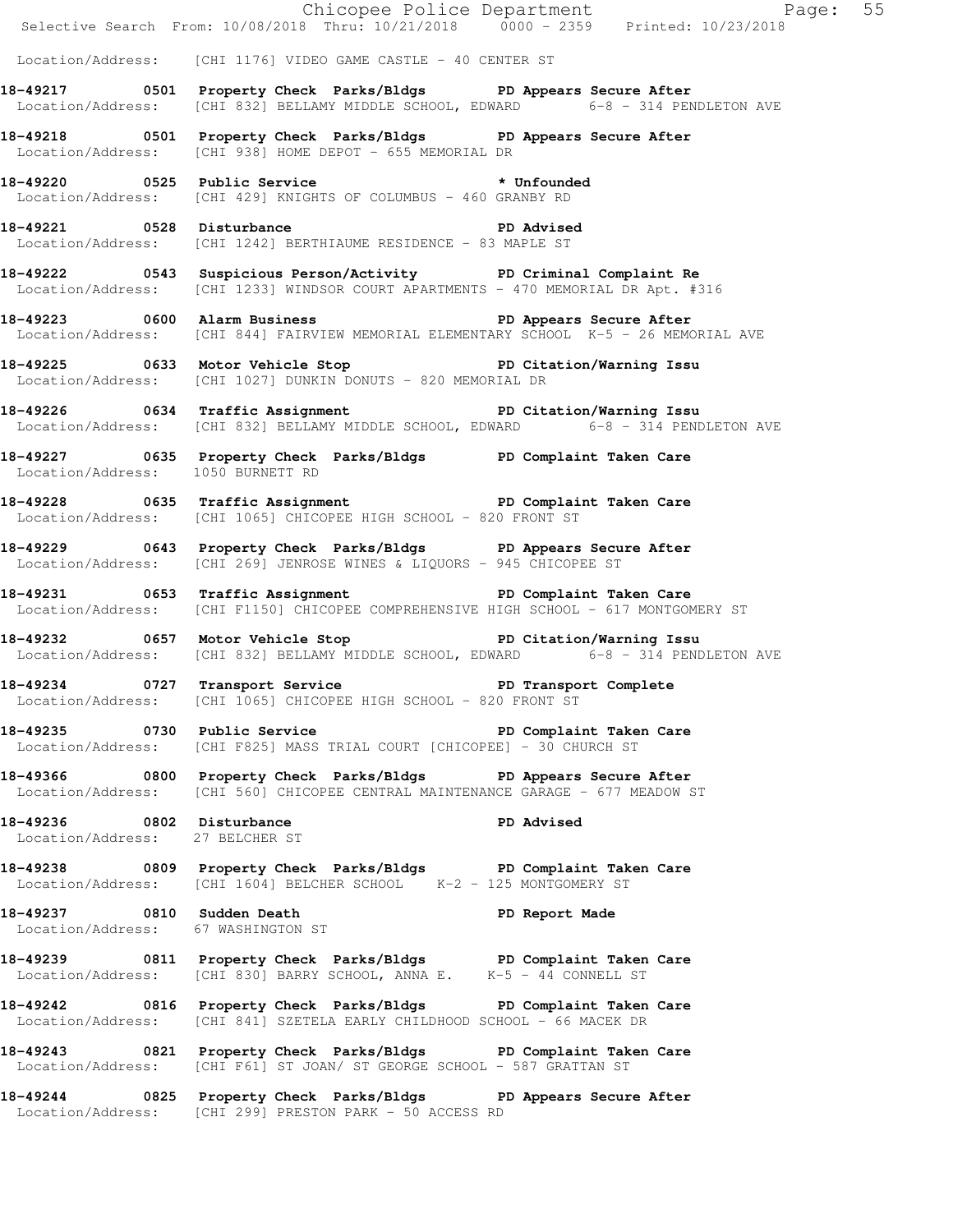|                                    | 18-49245 0826 Property Check Parks/Bldgs PD Complaint Taken Care<br>Location/Address: [CHI 836] LAMBERT - LAVOIE SCHOOL K-5 - 99 KENDALL ST           |  |
|------------------------------------|-------------------------------------------------------------------------------------------------------------------------------------------------------|--|
|                                    | 18-49248 0835 Traffic/Parking Complaint PD Complaint Taken Care<br>Location/Address: [CHI 836] LAMBERT - LAVOIE SCHOOL K-5 - 99 KENDALL ST            |  |
|                                    | 18-49250 0855 Transport Service The PD Transport Complete<br>Location/Address: [CHI F825] MASS TRIAL COURT [CHICOPEE] - 30 CHURCH ST                  |  |
|                                    | 18-49252 0903 Malicious Damage-Past 9D Report Made<br>Location/Address: [CHI 857] SZOT PARK - 97 SGT TRACY DR                                         |  |
|                                    | 18-49254 0917 Property Check Parks/Bldgs PD Appears Secure After<br>Location/Address: STATE POOL - MEADOW ST                                          |  |
|                                    | 18-49255 0929 Motor Vehicle Stop Noter PD Citation/Warning Issu<br>Location/Address: [CHI F1161] CHICOPEE MARKETPLACE - 591 MEMORIAL DR               |  |
|                                    | 18-49258 0936 Property Check Parks/Bldgs PD Appears Secure After<br>Location/Address: [CHI 839] STEFANIK SCHOOL, GENERAL. JOHN J. K-5 - 720 MEADOW ST |  |
|                                    | 18-49256 0937 Property Check Parks/Bldgs PD Appears Secure After<br>Location/Address: [CHI F343] CABOTVILLE INDUSTRIAL PARK - 165 FRONT ST            |  |
|                                    | 18-49257 0940 Transport Service New PD Transport Complete<br>Location/Address: [CHI F825] MASS TRIAL COURT [CHICOPEE] - 30 CHURCH ST                  |  |
|                                    | 18-49259 0947 MAIL RUN 2008 PD Complaint Taken Care<br>Location/Address: [CHI F368] CITY HALL ANNEX - 274 FRONT ST                                    |  |
| Location/Address: 217 BROADWAY     | 18-49260 0951 Investigation/DB * Could not Locate                                                                                                     |  |
|                                    | 18-49261 1012 Assault & Battery Complaint PD Complaint Taken Care<br>Location/Address: [CHI 632] DAYS INN/ TRUMPETS - 450 MEMORIAL DR                 |  |
|                                    | 18-49262 1018 Property Check Parks/Bldgs PD Appears Secure After<br>Location/Address: [CHI 325] BOAT RAMP, MEDINA STREET - 100 MEDINA ST              |  |
|                                    | 18-49264 1027 Property Check Parks/Bldgs PD Appears Secure After<br>Location/Address: [CHI 853] WISNIOWSKI PARK - 14 SPRUCE ST                        |  |
|                                    | 18-49265 1036 CHECK THE WELL BEING PD Advised<br>Location/Address: [CHI 1722] ALDI - 505 MEMORIAL DR                                                  |  |
|                                    | 18-49266 1053 Traffic/Parking Complaint PD Complaint Taken Care<br>Location/Address: [CHI F1161] CHICOPEE MARKETPLACE - 591 MEMORIAL DR               |  |
|                                    | 18-49267 1055 Property Check Parks/Bldgs PD Appears Secure After<br>Location/Address: [CHI 429] KNIGHTS OF COLUMBUS - 460 GRANBY RD                   |  |
| Location/Address: 379 EAST MAIN ST | 18-49270 1111 Motor Vehicle Stop N/V Citation Issued                                                                                                  |  |
|                                    | 18-49269 1112 Property Check Parks/Bldgs PD Appears Secure After<br>Location/Address: [CHI F122] SALTER COLLEGE - 645 SHAWINIGAN DR                   |  |
| Location/Address: 92 SIXTH AVE     | 18-49271 1121 CHECK THE WELL BEING * Could not Locate                                                                                                 |  |
| Location/Address: 25 PLEASANT ST   | 18-49273 1140 Alarm Residence The PD Appears Secure After                                                                                             |  |
| Location/Address: PIPIT DR         | 18-49275 1204 Neighbor/Landlord Dispute * Unfounded                                                                                                   |  |
|                                    | 18-49276 1214 Crash Property Damage PD Report Made<br>Location/Address: [CHI 782] ELMS, COLLEGE OF OUR LADY OF THE - 291 SPRINGFIELD ST               |  |
|                                    | 18-49278 1218 Open Door/Window PD Complaint Taken Care<br>Location/Address: 197 BRIDLE PATH RD                                                        |  |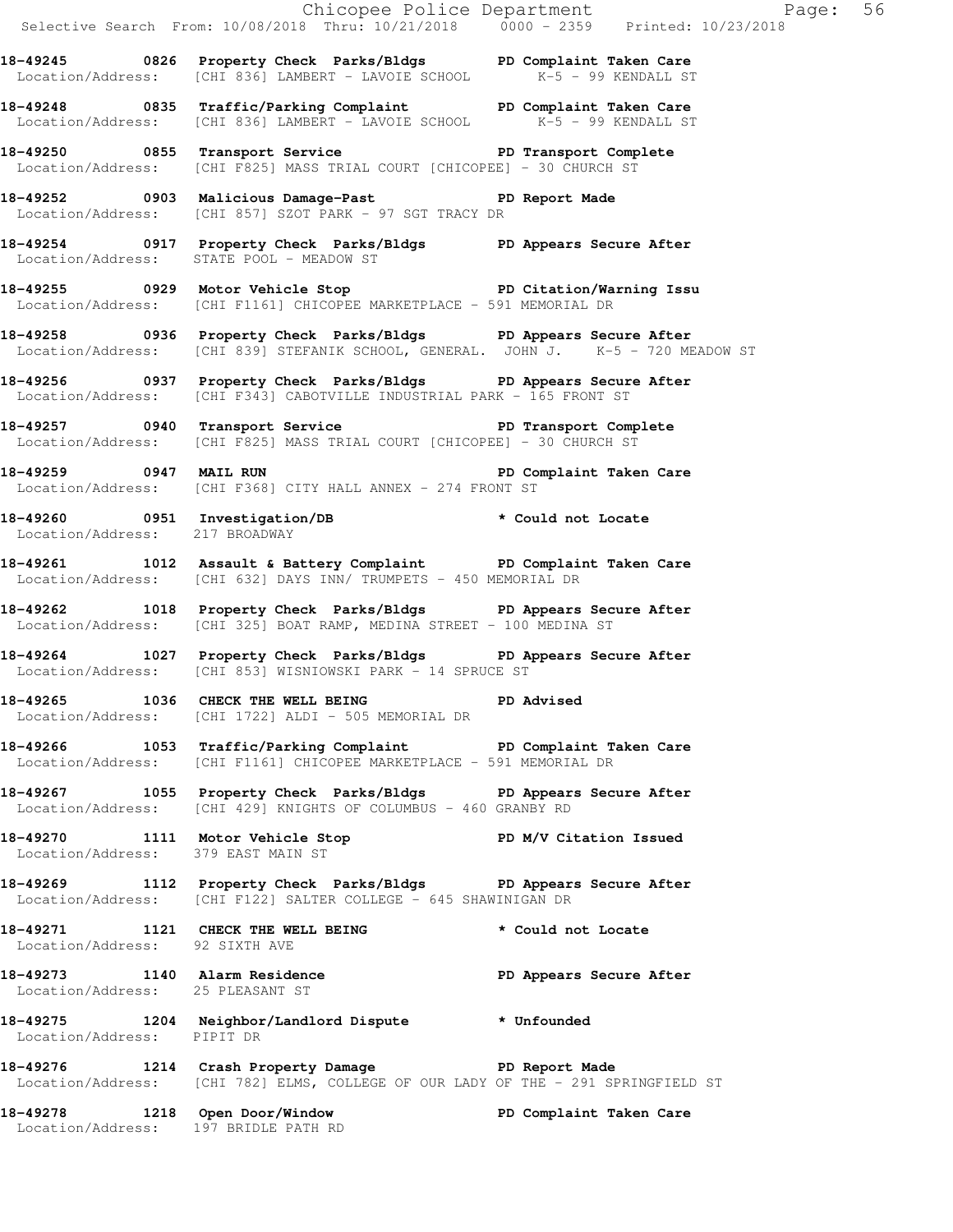Chicopee Police Department Page: 57 Selective Search From: 10/08/2018 Thru: 10/21/2018 0000 - 2359 Printed: 10/23/2018 **18-49279 1222 CHECK THE WELL BEING PD Complaint Taken Care**  Location/Address: [CHI F621] FAMILY DOLLAR - 209 EXCHANGE ST **18-49282 1231 Assist Ambulance PD Assist Given**  Location/Address: [CHI F368] CITY HALL ANNEX - 274 FRONT ST **18-49283 1236 Property Check Parks/Bldgs PD Appears Secure After**  Location/Address: [CHI 594] WESTOVER METROPOLITAN AIRPORT - 255 PADGETTE ST **18-49284 1247 Malicious Damage-Past PD Report Made**  Location/Address: 16 HARVARD ST Apt. #2FL **18-49285 1249 Assist Other Police Department \* Could not Locate**  Location/Address: 88 EAST ST **18-49287 1250 Investigation/DB PD Complaint Taken Care**  Location/Address: [SPR] 125 CAMBRIDGE ST **18-49286 1310 Property Check Parks/Bldgs PD Appears Secure After**  Location/Address: [CHI 92] CHICOPEE CHLORINATION PLANT - 1356 BURNETT RD **18-49289 1338 Assault & Battery Complaint PD Report Made**  Location/Address: 12 MOCKINGBIRD DR **18-49291 1407 Traffic Assignment PD Complaint Taken Care**  Location/Address: [CHI 839] STEFANIK SCHOOL, GENERAL. JOHN J. K-5 - 720 MEADOW ST **18-49292 1413 Traffic/Parking Complaint PD Complaint Taken Care**  Location/Address: [CHI F1150] CHICOPEE COMPREHENSIVE HIGH SCHOOL - 617 MONTGOMERY ST **18-49293 1418 Abandoned 911 Call \* Could not Locate**  Location/Address: [CHI F863] PARTRIDGE HOLLOW APARTMENTS, LLC. - 59 NEW LUDLOW RD **18-49294 1424 Traffic/Parking Complaint PD Complaint Taken Care** <br>Location/Address: [CHI 836] LAMBERT - LAVOIE SCHOOL K-5 - 99 KENDALL ST Location/Address: [CHI 836] LAMBERT - LAVOIE SCHOOL **18-49296 1429 Alarm Residence PD Appears Secure After**  Location/Address: [CHI 1680] MCDONALD RESIDENCE (SCOTT & DESIREE) - 60 ANGELA DR **18-49297 1433 Alarm Residence PD Appears Secure After**  Location/Address: GRABARSKA RESIDENCE - 17 BURLINGAME ST **18-49298 1442 Drug/Narcotic Activity PD Complaint Taken Care**  Location/Address: [CHI F1247] 722 CHICOPEE ST - 722 CHICOPEE ST 18-49299 1452 Public Service **PD** Advised Location/Address: RIVER VALLEY SENIOR CENTER - WEST MAIN ST **18-49418 1530 Firearms Investigation PD Report Made**  Location/Address: [WED] 27 GREEN AVE Apt. #3H **18-49301 1532 Juvenile Complaint PD Advised**  Location/Address: 100 EXCHANGE ST **18-49302 1534 Alarm Residence PD Appears Secure After**  Location/Address: 39 BEAUREGARD TER **18-49304 1616 Car Wash PD Complaint Taken Care**  Location/Address: [CHI 448] SOFT TOUCH AUTO WASH - 1469 GRANBY RD **18-49305 1619 Car Wash \* No Action Required**  Location/Address: [CHI 448] SOFT TOUCH AUTO WASH - 1469 GRANBY RD 18-49306 1619 Traffic Assignment **PD Complaint Taken Care**  Location/Address: 53 MADISON ST @ 89 WASHINGTON ST **18-49308 1621 Service of a Summons \* Could not Locate**  Location/Address: 13 ELMER DR **18-49309 1621 Traffic/Parking Complaint PD Complaint Taken Care**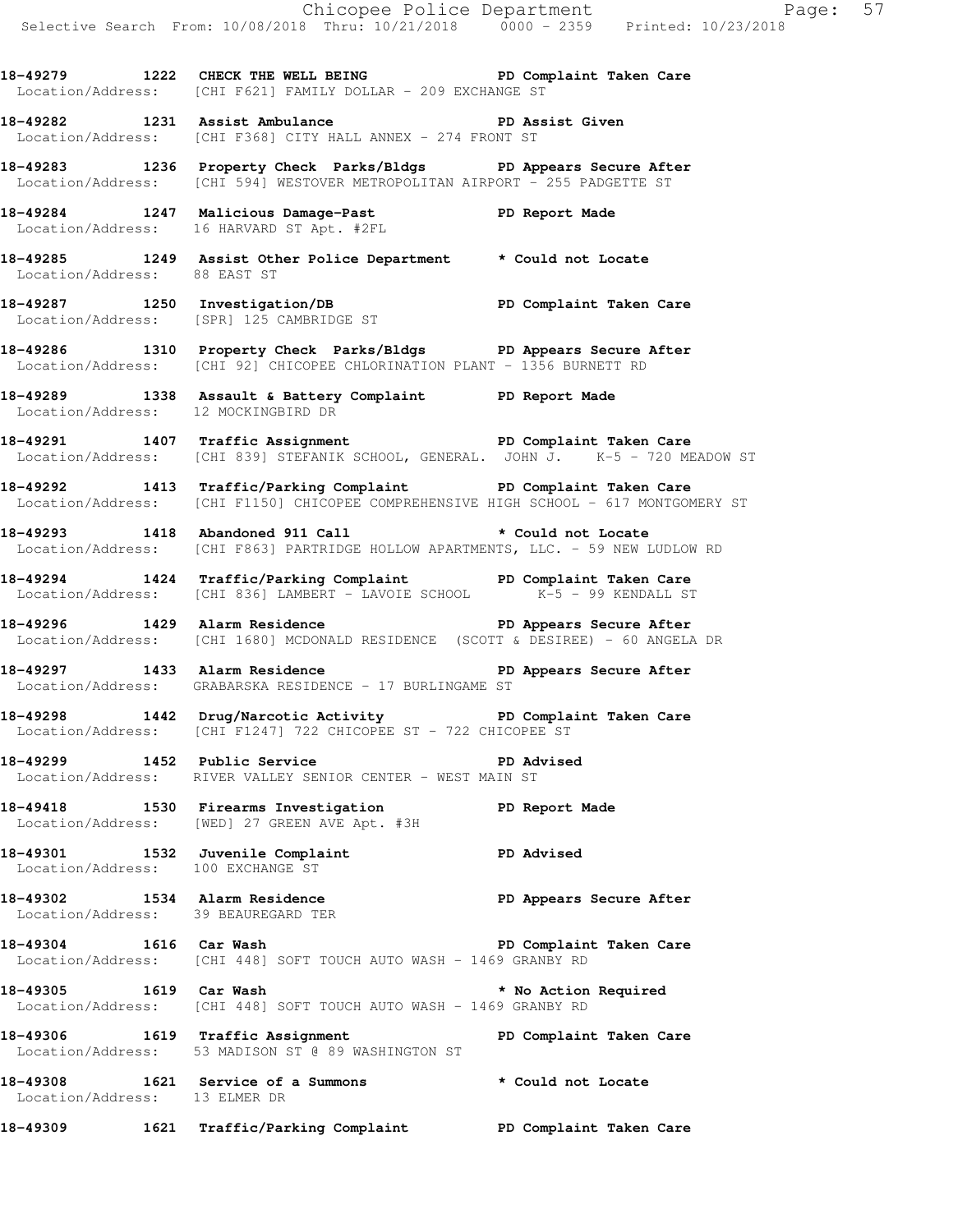|                                      | E Chicopee Police Department<br>Selective Search From: 10/08/2018 Thru: 10/21/2018 0000 - 2359 Printed: 10/23/2018                               | Page: 58               |  |
|--------------------------------------|--------------------------------------------------------------------------------------------------------------------------------------------------|------------------------|--|
| Location/Address: 72 SUMMIT AVE      |                                                                                                                                                  |                        |  |
|                                      | 18-49310 1625 Missing Person Neport Made<br>Location/Address: [CHI 1215] CANDANEDO RESIDENCE (TEODORO) - 67 MEETINGHOUSE RD                      |                        |  |
| Location/Address: 36 BONNER ST       | 18-49311 1628 Abandoned 911 Call <b>18-49311</b> * False Alarm                                                                                   |                        |  |
| Location/Address: 13 ALDEN ST        | 18-49314 1646 Service of a Summons TPD Served in Hand                                                                                            |                        |  |
|                                      | 18-49315 1701 Assist Ambulance<br>Location/Address: 200 LAMBERT TER Apt. #29                                                                     | PD Assist Given        |  |
|                                      | 18-49317 1702 CHECK THE WELL BEING<br>Location/Address: 141 MEETINGHOUSE RD Apt. #C                                                              | * Could not Locate     |  |
|                                      | 18-49318 1729 Service of a Summons PD Served in Hand<br>Location/Address: 45 FOREST ST Apt. #2FL                                                 |                        |  |
|                                      | 18-49322 1805 Crash Property Damage Name PD Report Made<br>Location/Address: 236 MONTCALM ST @ 15 LANGEVIN ST                                    |                        |  |
|                                      | 18-49325 1822 Alarm Business 1892 PD Appears Secure After<br>Location/Address: [CHI 1564] HAMPDEN CHARTER SCHOOL OF SCIENCE - 20 JOHNSON RD      |                        |  |
| Location/Address: 46 BELMONT ST      | 18-49327 1846 Assist Ambulance New PD Assist Given                                                                                               |                        |  |
|                                      | 18-49329 1901 Missing Person New York PD Complaint Taken Care<br>Location/Address: [CHI 1215] CANDANEDO RESIDENCE (TEODORO) - 67 MEETINGHOUSE RD |                        |  |
|                                      | 18-49330 1901 Abandoned 911 Call <b>PD</b> Assist Given<br>Location/Address: [CHI 1191] WALMART - 591 MEMORIAL DR                                |                        |  |
| Location/Address: BY 391 - CENTER ST | 18-49331 1933 Motor Vehicle Stop 1910 PD Advised                                                                                                 |                        |  |
|                                      | 18-49332 2021 Property Check Parks/Bldgs PD Appears Secure After<br>Location/Address: [CHI 850] LINCOLN GROVE - PARK - 224 BROADWAY              |                        |  |
|                                      | 18-49333 2049 Property Check Parks/Bldgs PD Appears Secure After<br>Location/Address: [CHI 854] SARAH JANE PARK - 21 VIVIAN ST                   |                        |  |
| Location/Address: N CHICOPEE ST      | 18-49335 2108 Firearms/Shots Fired * False Alarm                                                                                                 |                        |  |
|                                      | 18-49336 2117 Motor Vehicle Stop PD Citation/Warning Issu<br>Location/Address: 500 SHERIDAN ST                                                   |                        |  |
|                                      | 18-49337  2135  Crash Personal Injury  PD Report Made<br>Location/Address: 39 DALE ST @ 685  MCKINSTRY AVE                                       |                        |  |
|                                      | 18-49339 2155 Motor Vehicle Stop PD Citation/Warning Issu<br>Location/Address: [CHI F27] STOP & GO - 643 PROSPECT ST                             |                        |  |
| Location/Address: 400 SHERIDAN ST    | 18-49340 2157 Motor Vehicle Stop North PD Citation/Warning Issu                                                                                  |                        |  |
|                                      | 18-49343 2231 Motor Vehicle Stop 30 PD Advised<br>Location/Address: 920 EAST MAIN ST @ 54 ROBBINS RD                                             |                        |  |
|                                      | 18-49344 2241 Assist Fire Department PD Assist Given<br>Location/Address: [CHI 1824] CHICOPEE STREET GENERAL STORE - 957 CHICOPEE ST             |                        |  |
| Location/Address: 10 GARDNER RD      | 18-49347 2307 Missing Person                                                                                                                     | PD No Report Necessary |  |
| Location/Address: 266 GRATTAN ST     | 18-49348 2347 Crash Personal Injury PD Arrest Made                                                                                               |                        |  |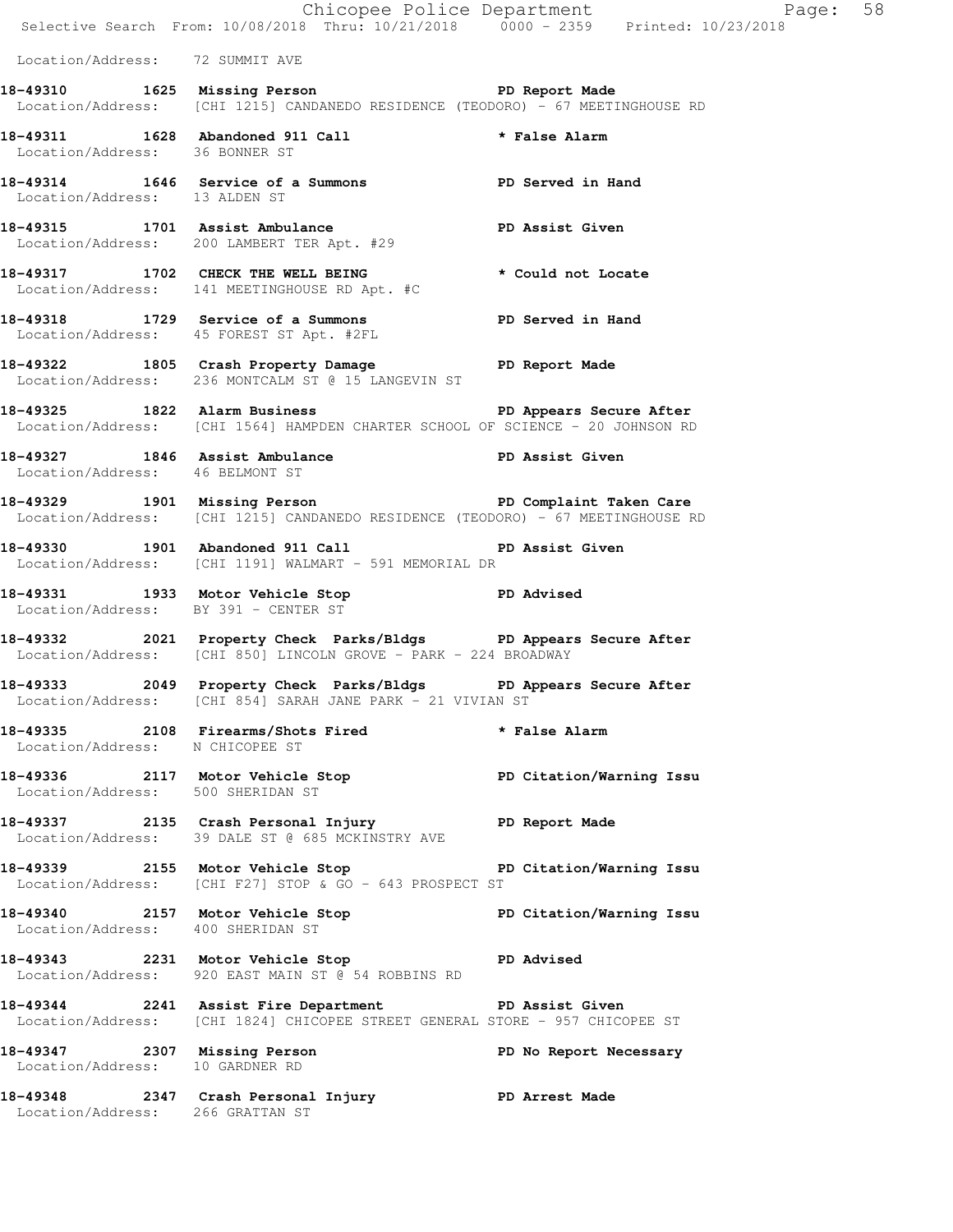## **For Date: 10/17/2018 - Wednesday**

- 18-49350 0004 Alarm Business **PD Appears Secure After** Location/Address: [CHI 1018] DANGELO SANDWICH SHOP - 1606 MEMORIAL DR
- **18-49351 0029 Motor Vehicle Stop PD M/V Citation Issued**  Location/Address: [CHI F1440] BUFFALO WILD WINGS - 480 MEMORIAL DR
- **18-49354 0040 Property Check Parks/Bldgs PD Appears Secure After**  Location/Address: [CHI 86] FOOD BAG - 947 BURNETT RD
- **18-49355 0042 Transport Service PD Transport Complete**  Location/Address: [SPR F1] BAYSTATE MEDICAL CENTER - 759 CHESTNUT ST
- **18-49356 0051 Property Check Parks/Bldgs PD Appears Secure After**  Location/Address: [CHI F80] DR DEEGANS DELI - 510 BURNETT RD
- **18-49357 0052 Property Check Parks/Bldgs PD Appears Secure After**  Location/Address: [CHI 574] PRIDE - 27 MONTGOMERY ST
- **18-49358 0106 Property Check Parks/Bldgs PD Appears Secure After**  Location/Address: [CHI 718] CVS 693 - 1616 MEMORIAL DR
- **18-49359 0107 Property Check Parks/Bldgs PD Appears Secure After**  Location/Address: [CHI 958] PION PONTIAC (BOB) - 333 MEMORIAL DR
- 18-49361 **0123 Repossessed Motor Vehicle/Othe PD Assisted other Agency** Location/Address: 342 FRONT ST Apt. #APT2 342 FRONT ST Apt. #APT2
- **18-49362 0130 CHECK THE WELL BEING PD Advised**  Location/Address: [CHI 592] SUNOCO - F.L. ROBERTS - 500 MONTGOMERY ST
- **18-49363 0132 Assist Ambulance PD Assist Given**  Location/Address: [CHI 276] SUNOCO A PLUS MINI MART - 1031 CHICOPEE ST
- **18-49365 0149 Property Check Parks/Bldgs PD Appears Secure After**  Location/Address: [CHI 718] CVS 693 - 1616 MEMORIAL DR
- **18-49367 0158 Suspicious Person/Activity \* Could not Locate**  Location/Address: 493 PROSPECT ST
- 18-49408 **0200** Larceny Complaint Past **PD** Report Made Location/Address: [CHI 1196] SHELL - 95 WEST ST
- 18-49368 **0216** Disturbance **18-49368** PD Complaint Taken Care Location/Address: [CHI 1857] GNOWS PLACE - 1747 WESTOVER RD
- **18-49369 0217 Repossessed Motor Vehicle/Othe PD Assisted other Agency**  Location/Address: 230 GRATTAN ST
- **18-49370 0222 Property Check Parks/Bldgs PD Appears Secure After**  Location/Address: [CHI 1837] CHICOPEE AUTO FARM - 980 EAST MAIN ST
- **18-49371 0228 Property Check Parks/Bldgs PD Appears Secure After**  Location/Address: [CHI F1150] CHICOPEE COMPREHENSIVE HIGH SCHOOL - 617 MONTGOMERY ST
- **18-49372 0234 Motor Vehicle Stop PD M/V Citation Issued**  Location/Address: [CHI 188] PRIDE SERVICE STATION - 167 CHICOPEE ST
- **18-49373 0247 Larceny Complaint Past PD Report Made**  Location/Address: [CHI 1196] SHELL - 95 WEST ST
- **18-49374 0302 Property Check Parks/Bldgs PD Appears Secure After**  Location/Address: [CHI 1402] MCKINSTRY MARKET GARDEN INC - 753 MONTGOMERY ST
- **18-49375 0305 Property Check Parks/Bldgs PD Appears Secure After**  Location/Address: [CHI F1225] ATLAS PUB - 300 CAREW ST
- **18-49376 0306 Property Check Parks/Bldgs PD Appears Secure After**  Location/Address: [CHI 1714] UNION MART-2 - 457 GRANBY RD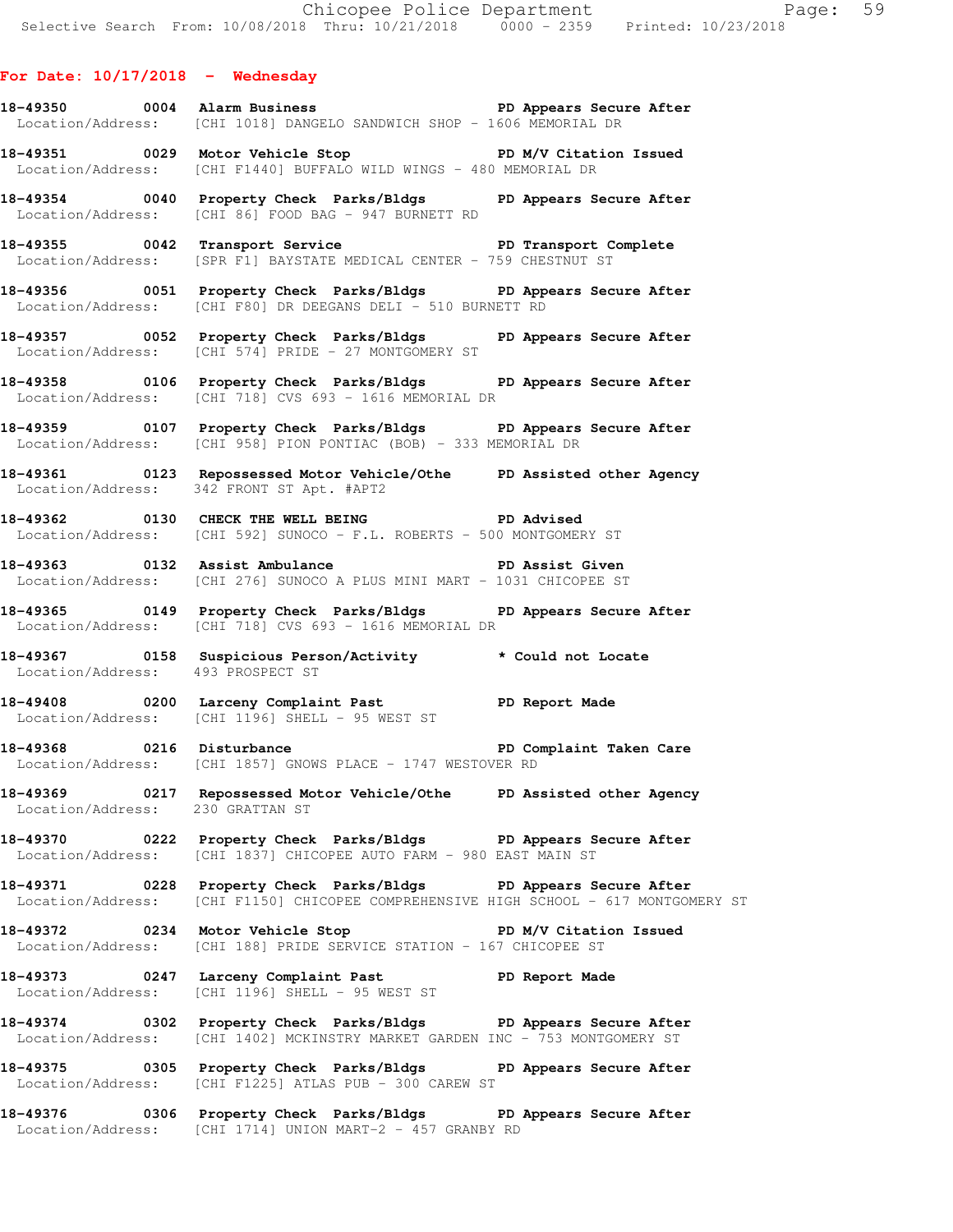**18-49377 0339 Property Check Parks/Bldgs PD Appears Secure After**  Location/Address: [CHI 1933] SHELL FOOD MART - 197 GROVE ST

**18-49378 0359 Property Check Parks/Bldgs PD Appears Secure After**  Location/Address: [CHI 670] CUMBERLAND FARMS - 1061 MEMORIAL DR

**18-49379 0404 Property Check Parks/Bldgs PD Appears Secure After**  Location/Address: [CHI 660] OCEAN STATE JOB LOT - 1451 MEMORIAL DR

**18-49380 0404 Property Check Parks/Bldgs PD Appears Secure After**  Location/Address: [CHI 854] SARAH JANE PARK - 21 VIVIAN ST

**18-49381 0410 Property Check Parks/Bldgs PD Appears Secure After**  Location/Address: [CHI F684] CASTLE OF KNIGHTS - 1599 MEMORIAL DR

**18-49382 0412 Property Check Parks/Bldgs PD Appears Secure After**  Location/Address: [CHI 56] WALGREENS - 583 JAMES ST

**18-49383 0415 Property Check Parks/Bldgs PD Appears Secure After**  Location/Address: [CHI 1122] LIGHTHOUSE LIQUORS - 856 MEMORIAL DR

**18-49384 0416 Property Check Parks/Bldgs PD Appears Secure After**  Location/Address: [CHI 653] DOLLAR GENERAL - 1968 MEMORIAL DR

**18-49386 0429 Assist Fire Department PD Assist Given**  Location/Address: [CHI 1156] MAPLEWOOD APARTMENTS - 18 AMERICA ST Apt. #2

**18-49388 0431 Property Check Parks/Bldgs PD Appears Secure After**  Location/Address: 400 EAST MAIN ST

**18-49389 0434 Property Check Parks/Bldgs PD Appears Secure After**  Location/Address: [CHI 105] LIQUORSHED - 1345 BURNETT RD

**18-49390 0436 Property Check Parks/Bldgs PD Appears Secure After**  Location/Address: [CHI F1442] GOOD DOG SPOT - 35 N CHICOPEE ST

**18-49391 0456 Property Check Parks/Bldgs PD Appears Secure After**  Location/Address: [CHI 305] CUMBERLAND FARMS - 37 MONTCALM ST

**18-49393 0534 Traffic/Parking Complaint PD Report Made**  Location/Address: 247 EAST MAIN ST

**18-49395 0634 Traffic Assignment PD Appears Secure After**  Location/Address: [CHI 832] BELLAMY MIDDLE SCHOOL, EDWARD 6-8 - 314 PENDLETON AVE

**18-49396 0636 Property Check Parks/Bldgs PD Complaint Taken Care**  Location/Address: 1050 BURNETT RD

**18-49397 0640 Traffic Assignment PD Complaint Taken Care**  Location/Address: [CHI F1150] CHICOPEE COMPREHENSIVE HIGH SCHOOL - 617 MONTGOMERY ST

18-49399 **18-49399 18-19 18-49399** 0645 Traffic Assignment **PD** Complaint Taken Care Location/Address: PENDLETON AVE

**18-49401 0646 Assist Ambulance PD Assist Given**  Location/Address: 198 CHICOPEE ST Apt. #2FL

**18-49402 0648 Assist Ambulance PD Assisted other Agency**  Location/Address: 15 FAIRMONT ST

**18-49403 0652 Property Check Parks/Bldgs PD Appears Secure After**  Location/Address: [CHI 560] CHICOPEE CENTRAL MAINTENANCE GARAGE - 677 MEADOW ST

18-49405 **0658** Traffic Assignment **PD Citation/Warning Issu** Location/Address: [CHI F1150] CHICOPEE COMPREHENSIVE HIGH SCHOOL - 617 MONTGOMERY ST

**18-49406 0709 Motor Vehicle Stop PD Citation/Warning Issu**  Location/Address: [CHI F734] AMVETS CLUB POST 12 - 754 MONTGOMERY ST

**18-49407 0714 Public Service PD Complaint Taken Care**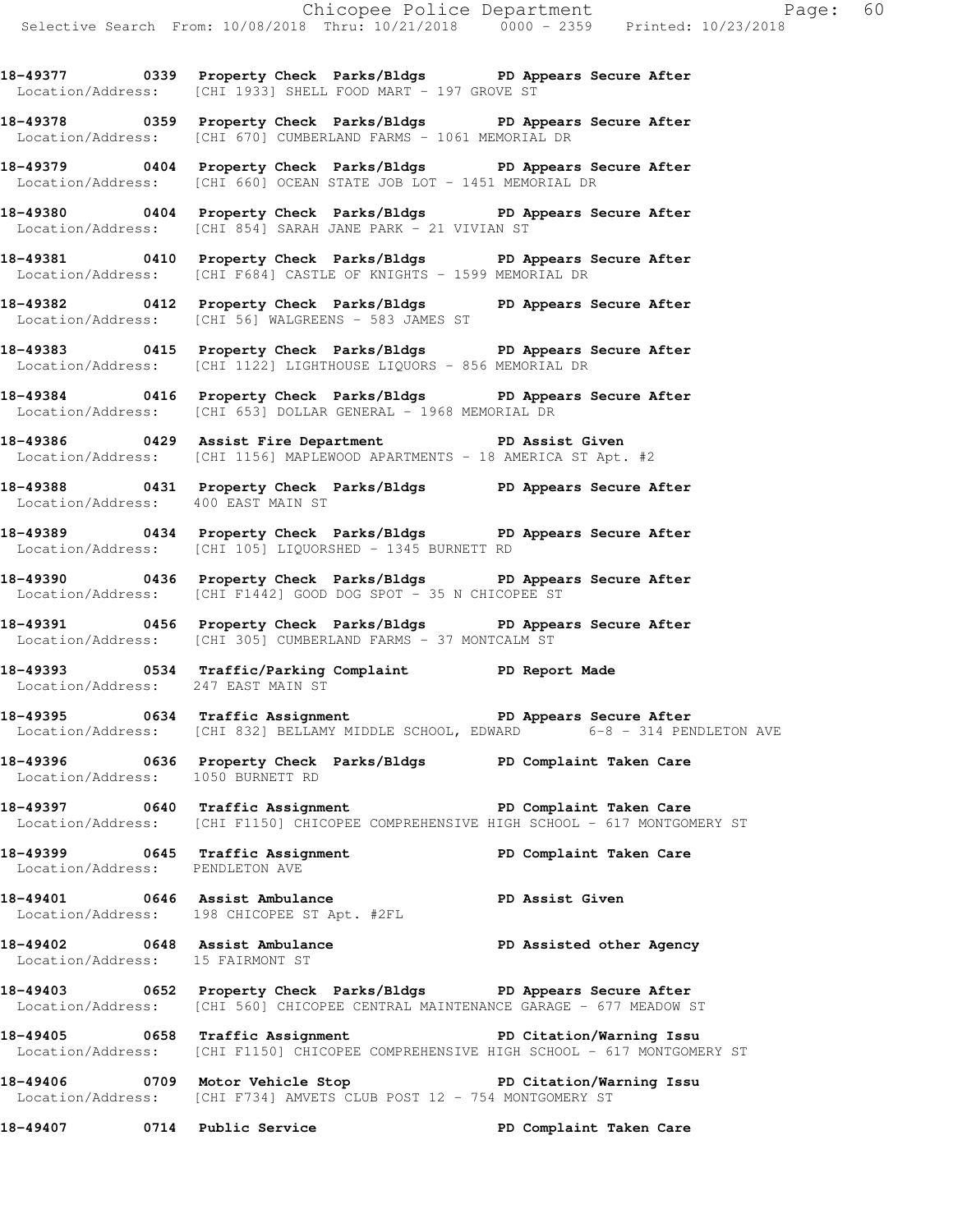|                             | Chicopee Police Department<br>Selective Search From: 10/08/2018 Thru: 10/21/2018 0000 - 2359 Printed: 10/23/2018                                          |  |
|-----------------------------|-----------------------------------------------------------------------------------------------------------------------------------------------------------|--|
|                             | Location/Address: [CHI F825] MASS TRIAL COURT [CHICOPEE] - 30 CHURCH ST                                                                                   |  |
| Location/Address: SIMARD DR | 18-49409 0720 Motor Vehicle Stop North PD M/V Citation Issued                                                                                             |  |
|                             | 18-49411 0758 Trespasser/Trespassing PD Advised<br>Location/Address: [CHI F162] 30 CENTER ST - 30 CENTER ST                                               |  |
|                             | 18-49412 0813 Traffic/Parking Complaint PD Citation/Warning Issu<br>Location/Address: [CHI 830] BARRY SCHOOL, ANNA E. K-5 - 44 CONNELL ST                 |  |
|                             | 18-49414 0821 Crash Property Damage PD Report Made<br>Location/Address: 696 EAST MAIN ST @ 9 CAREW ST                                                     |  |
|                             | 18-49415 0831 Property Check Parks/Bldgs PD Complaint Taken Care<br>Location/Address: [CHI 1604] BELCHER SCHOOL K-2 - 125 MONTGOMERY ST                   |  |
|                             | 18-49416 0834 Animal Complaint PD Advised<br>Location/Address: 317 FAIRVIEW AVE @ 123 ACADEMY ST                                                          |  |
|                             | 18-49417 0836 Property Check Parks/Bldgs PD Complaint Taken Care<br>Location/Address: [CHI 841] SZETELA EARLY CHILDHOOD SCHOOL - 66 MACEK DR              |  |
|                             | 18-49419 		 0842 Property Check Parks/Bldgs 		 PD Complaint Taken Care<br>Location/Address: [CHI F61] ST JOAN/ ST GEORGE SCHOOL - 587 GRATTAN ST          |  |
|                             | 18-49422 0849 Property Check Parks/Bldgs PD Complaint Taken Care<br>Location/Address: [CHI 836] LAMBERT - LAVOIE SCHOOL K-5 - 99 KENDALL ST               |  |
|                             | 18-49424 0851 CHECK THE WELL BEING PD Complaint Taken Care<br>Location/Address: 216 EXCHANGE ST Apt. #24                                                  |  |
|                             | 18-49423 0852 Property Check Parks/Bldgs PD Complaint Taken Care<br>Location/Address: [CHI F1150] CHICOPEE COMPREHENSIVE HIGH SCHOOL - 617 MONTGOMERY ST  |  |
|                             | 18-49426 0905 Property Check Parks/Bldgs PD Appears Secure After<br>Location/Address: [CHI 839] STEFANIK SCHOOL, GENERAL. JOHN J. K-5 - 720 MEADOW ST     |  |
|                             | 18-49425 0907 Property Check Parks/Bldgs PD Complaint Taken Care<br>Location/Address: [CHI 832] BELLAMY MIDDLE SCHOOL, EDWARD 6-8 - 314 PENDLETON AVE     |  |
|                             | 18-49427 0919 Firearms Investigation PD Report Made<br>Location/Address: 81 MADISON ST                                                                    |  |
|                             | 18-49428 		 0924 Traffic/Parking Complaint 		 PD Complaint Taken Care<br>Location/Address: [CHI F1161] CHICOPEE MARKETPLACE - 591 MEMORIAL DR             |  |
|                             | 18-49430 0931 Property Check Parks/Bldgs PD Complaint Taken Care<br>Location/Address: [CHI 844] FAIRVIEW MEMORIAL ELEMENTARY SCHOOL K-5 - 26 MEMORIAL AVE |  |
|                             | 18-49431 0932 Property Check Parks/Bldgs PD Appears Secure After<br>Location/Address: [CHI 68] AMF LANES CHICOPEE - 291 BURNETT RD                        |  |
|                             | 18-49432 0944 Property Check Parks/Bldgs PD Appears Secure After<br>Location/Address: STATE POOL - MEADOW ST                                              |  |
|                             | 18-49433 0945 Property Check Parks/Bldgs\ PD Complaint Taken Care<br>Location/Address: [CHI 1564] HAMPDEN CHARTER SCHOOL OF SCIENCE - 20 JOHNSON RD       |  |
|                             | 18-49434 0945 Property Check Parks/Bldgs PD Appears Secure After<br>Location/Address: [CHI 92] CHICOPEE CHLORINATION PLANT - 1356 BURNETT RD              |  |
|                             | 18-49435 0946 Property Check Parks/Bldgs PD Complaint Taken Care<br>Location/Address: [CHI 838] CHICOPEE ACADEMY @SELSER 6-12 - 12 DARE WAY               |  |
|                             | 18-49437 0952 Property Check Parks/Bldgs PD Complaint Taken Care<br>Location/Address: [CHI 833] BOWIE SCHOOL, HERBERT V. K-5 - 80 DARE WAY                |  |
|                             | 18-49438 0952 Property Check Parks/Bldgs PD Appears Secure After<br>Location/Address: [CHI 834] BOWE SCHOOL, PATRICK E. K-5 - 115 HAMPDEN ST              |  |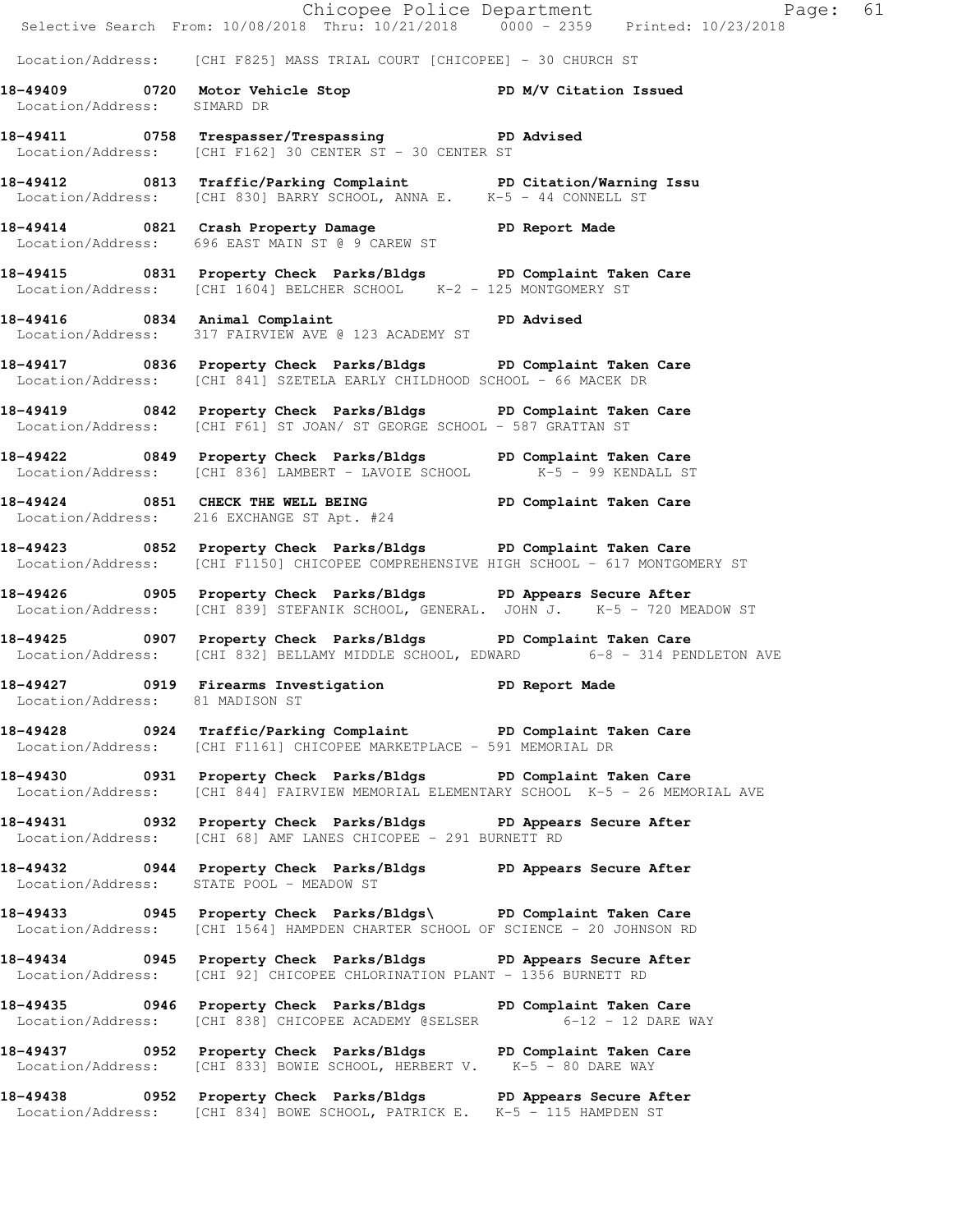**18-49439 0952 Property Check Parks/Bldgs PD Appears Secure After**  Location/Address: [CHI 325] BOAT RAMP, MEDINA STREET - 100 MEDINA ST **18-49440 0955 Property Check Parks/Bldgs PD Complaint Taken Care**  Location/Address: [CHI 501] CHICOPEE CHILD DEVELOPMENT CENTER - 989 JAMES ST **18-49441 1003 Property Check Parks/Bldgs PD Complaint Taken Care**  Location/Address: [CHI F678] HOLYOKE CHICOPEE HEAD START INC - 30 GRIFFITH RD **18-49442 1004 Property Check Parks/Bldgs PD Appears Secure After**  Location/Address: [CHI 429] KNIGHTS OF COLUMBUS - 460 GRANBY RD **18-49443 1005 Property Check Parks/Bldgs PD Appears Secure After**  Location/Address: [CHI 653] DOLLAR GENERAL - 1968 MEMORIAL DR **18-49444 1016 Traffic/Parking Complaint PD Advised**  Location/Address: [CHI F1161] CHICOPEE MARKETPLACE - 591 MEMORIAL DR **18-49445 1026 Property Check Parks/Bldgs PD Complaint Taken Care**  Location/Address: [CHI 840] STREIBER SCHOOL, HUGH SCOTT K-5 - 40 STREIBER DR **18-49447 1038 Property Check Parks/Bldgs PD Appears Secure After**  Location/Address: [CHI 848] DANA PARK - 263 NEWBURY ST **18-49450 1038 Keep The Peace-Others PD Advised**  Location/Address: 182 NARRAGANSETT BLVD Apt. #1FL **18-49448 1042 Property Check Parks/Bldgs PD Appears Secure After**  Location/Address: [CHI 425] ELKS, FRATERNAL ORDERS OF - 431 GRANBY RD **18-49449 1042 Property Check Parks/Bldgs PD Appears Secure After**  Location/Address: [CHI F122] SALTER COLLEGE - 645 SHAWINIGAN DR **18-49451 1055 Breaking & Entering-Report PD Report Made**  Location/Address: [CHI 1413] RENKIEWICZ HELEN - 50 HIGGINS CIR **18-49452 1055 Shoplifter PD Complaint Taken Care**  Location/Address: [CHI 653] DOLLAR GENERAL - 1968 MEMORIAL DR **18-49454 1114 Threatening Phone Calls PD Report Made**  Location/Address: 244 FAIRVIEW AVE **18-49455 1116 Property Check Parks/Bldgs PD Appears Secure After**  Location/Address: [CHI 563] RITE AID PHARMACY - 577 MEADOW ST **18-49457 1131 Identity Fraud/Theft PD Report Made**  Location/Address: 267 CHICOPEE ST Apt. #6 **18-49459 1206 Assist Ambulance PD Assisted other Agency**  Location/Address: 17 PETER ST **18-49464 1240 Motor Vehicle Stop PD Advised**  Location/Address: 11 ELLERTON ST @ 880 FRONT ST **18-49466 1246 Malicious Damage-Past PD No Report Necessary**  Location/Address: [CHI 177] AM LITHOGRAPHY - 694 CENTER ST **18-49465 1248 Traffic/Parking Complaint \* Unfounded**  Location/Address: 0 BURNETT RD @ 0 ANGELA DR **18-49469 1308 Motor Vehicle Stop PD Advised**  Location/Address: [CHI F1280] FIRE STA # 3 - 96 CABOT ST 18-49473 1330 Public Service **\*** Could not Locate Location/Address: 337 HAMPDEN ST **18-49471 1332 Alarm Residence \* No Action Required**  Location/Address: [CHI XF1638] KWAJEWSKI RESIDENCE - 111 ACREBROOK DR **18-49472 1333 Alarm Residence \* No Action Required**  Location/Address: [CHI XF1638] KWAJEWSKI RESIDENCE - 111 ACREBROOK DR

Selective Search From: 10/08/2018 Thru: 10/21/2018 0000 - 2359 Printed: 10/23/2018

Chicopee Police Department Fage: 62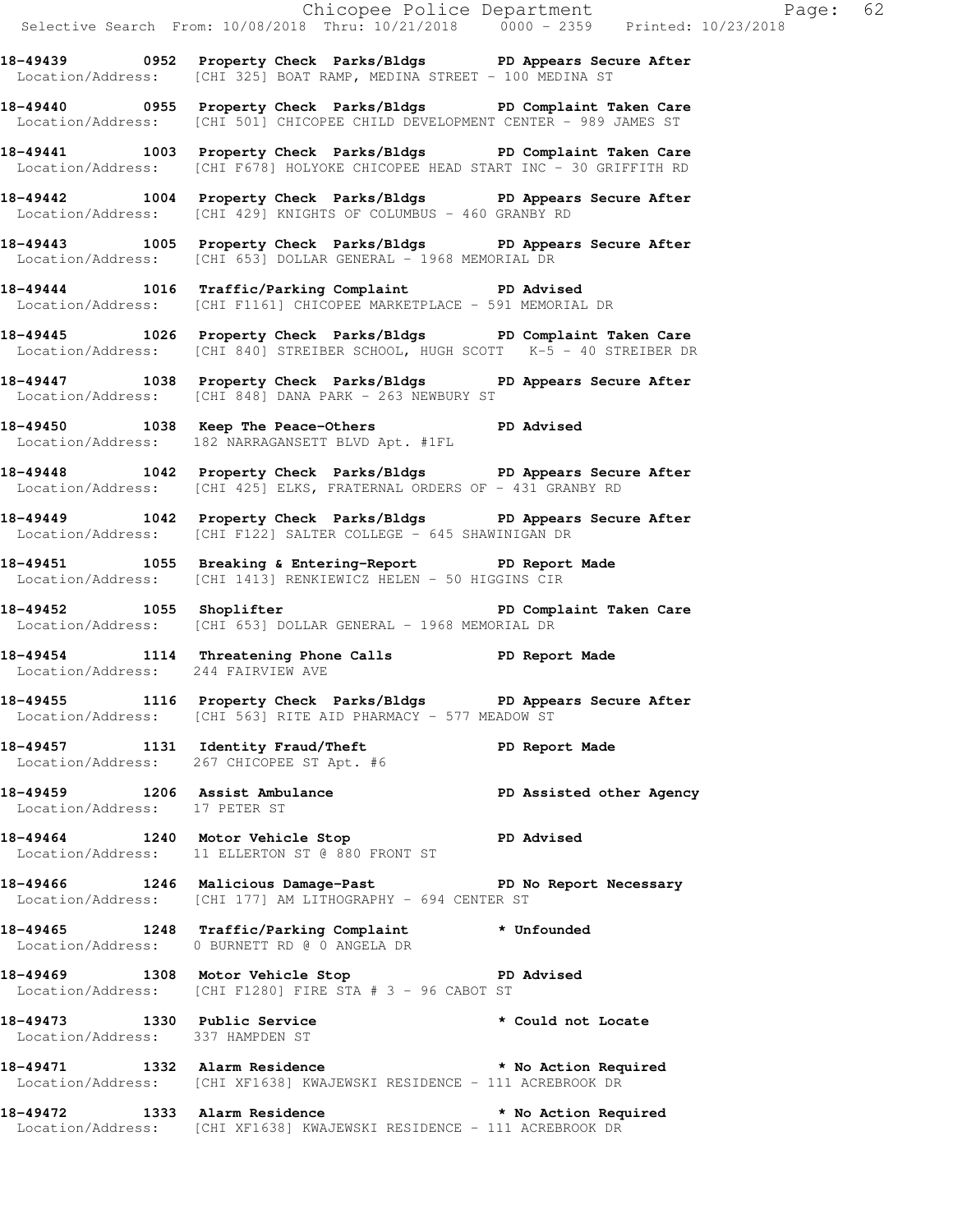**18-49474 1334 Alarm Residence PD Complaint Taken Care** 

Location/Address: [CHI XF1638] KWAJEWSKI RESIDENCE - 111 ACREBROOK DR

18-49475 1335 Public Service **\*** Could not Locate Location/Address: 37 KIMBALL ST **18-49477 1335 Public Service \* Could not Locate**  Location/Address: 228 FAIRVIEW AVE **18-49478 1336 Public Service PD Advised**  Location/Address: 84 OLEA ST **18-49479 1337 Public Service PD Assist Given**  Location/Address: 62 FERNHILL ST **18-49481 1339 Disabled Motor Vehicle PD Report Made**  Location/Address: [CHI 1197] BRIDAL CORNER - 720 MEMORIAL DR **18-49480 1342 Alarm Business PD Complaint Taken Care**  Location/Address: [CHI 379] PEOPLES BANK - 610 MEMORIAL DR **18-49482 1352 MAIL RUN PD Assist Given**  Location/Address: [CHI F368] CITY HALL ANNEX - 274 FRONT ST **18-49483 1402 Suspicious Person/Activity PD Arrest Made**  Location/Address: MONTGOMERY ST **18-49487 1421 Suspicious M/V PD No Report Necessary**  Location/Address: 101 HILTON ST **18-49488 1427 Crash Property Damage PD Report Made**  Location/Address: 1161 GRANBY RD @ 540 MONTGOMERY ST **18-49493 1538 THREATS MADE \* Unfounded**  Location/Address: 9 STONINA DR **18-49494 1543 Neighbor/Landlord Dispute PD Complaint Taken Care**  Location/Address: 64 ROYALTON ST **18-49496 1605 Public Service PD No Report Necessary**  Location/Address: [CHI F1468] CHICOPEE AUTO SERVICE & SALES CENTER - 926 FRONT ST 18-49499 **1723** Motor Vehicle Stop **PD Criminal Complaint Re**  Location/Address: BROADWAY @ GOODHUE AVE 18-49501 1733 Suspicious M/V **PD Complaint Taken Care**  Location/Address: [CHI F860] MASON MANOR LLC - 265 NEW LUDLOW RD **18-49503 1746 Assist Ambulance PD Assist Given**  Location/Address: 120 RIMMON AVE **18-49505 1807 CHECK THE WELL BEING PD Assist Given**  Location/Address: [CHI F621] FAMILY DOLLAR - 209 EXCHANGE ST **18-49507 1813 Traffic Assignment PD Complaint Taken Care**  Location/Address: 884 EAST MAIN ST @ 24 ETON ST **18-49508 1832 Motor Vehicle Stop PD Advised**  Location/Address: [CHI 1812] DRESS VAULT - 124 CABOT ST **18-49512 1841 CHECK THE WELL BEING PD Complaint Taken Care**  Location/Address: [CHI F1120] CANTERBURY ARMS APTS - 165 EAST MAIN ST Apt. #414 **18-49513 1848 Abandoned 911 Call \* False Alarm**  Location/Address: 7 LABELLE CIR

**18-49515 1852 Alarm Residence PD Appears Secure After**  Location/Address: 1093 BURNETT RD **18-49517 1856 Crash Personal Injury PD Report Made**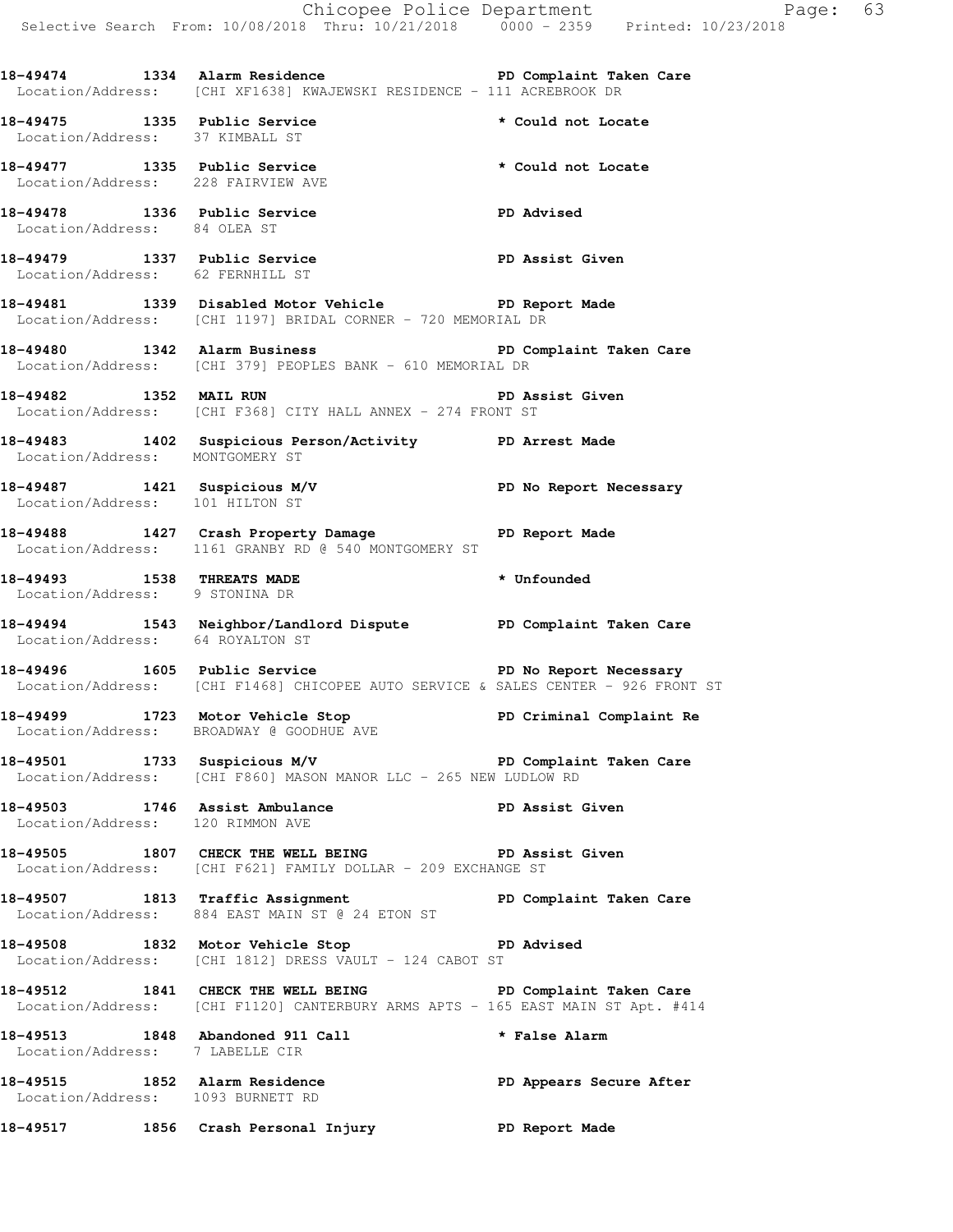|                                   | Chicopee Police Department<br>Selective Search From: 10/08/2018 Thru: 10/21/2018 0000 - 2359 Printed: 10/23/2018                        | Page: 64                |  |
|-----------------------------------|-----------------------------------------------------------------------------------------------------------------------------------------|-------------------------|--|
|                                   | Location/Address: TEJADA MARKET - 720 CHICOPEE ST                                                                                       |                         |  |
|                                   | 18-49518 1903 Motor Vehicle Stop N/V Citation Issued<br>Location/Address: [CHI F335] PAUL BUNYANS FARM & NURSERY - 500 FULLER RD        |                         |  |
|                                   | 18-49520 1921 Suspicious M/V 18-49520 PD Advised<br>Location/Address: [CHI 1837] CHICOPEE AUTO FARM - 980 EAST MAIN ST                  |                         |  |
|                                   | 18-49521 1923 Prisoner Lunch PD Complaint Taken Care<br>Location/Address: [CHI 413] FALLS PIZZA - 103 MAIN ST                           |                         |  |
| Location/Address: 138 VADNAIS ST  | 18-49522 1925 Assist Ambulance New PD Assist Given                                                                                      |                         |  |
|                                   | 18-49524 1927 Service of a Summons PD Served in Hand<br>Location/Address: [CHI F1582] 156-162 EAST STREET - 156 EAST ST Apt. #2ND       |                         |  |
|                                   | 18-49525 1945 Alarm Business 2008 PD Appears Secure After<br>Location/Address: [CHI F10] RANDOLPH PRODUCTS COMPANY - 33 HAYNES CIR      |                         |  |
|                                   | 18-49527 2028 Crash Property Damage No PD No Report Necessary<br>Location/Address: [CHI 1196] SHELL - 95 WEST ST                        |                         |  |
|                                   | 18-49528 2032 Property Check Parks/Bldgs PD Appears Secure After<br>Location/Address: [CHI 857] SZOT PARK - 97 SGT TRACY DR             |                         |  |
|                                   | 18-49530 18-49530 2055 Crash Property Damage 18-49530<br>Location/Address: 30 GRATTAN ST @ 583 CHICOPEE ST                              |                         |  |
| Location/Address: 42 YVONNE ST    | 18-49531 2057 Suspicious M/V 2007 PD Report Made                                                                                        |                         |  |
|                                   | 18-49533 2106 Alarm Business 2008 PD Appears Secure After<br>Location/Address: [CHI 913] KANE SCRAP IRON & METAL INC - 184 E MEADOW ST  |                         |  |
|                                   | 18-49534 2147 Identity Fraud/Theft PD Report Made<br>Location/Address: 210 MEETINGHOUSE RD                                              |                         |  |
| 18-49535 2153 Loud Music          | Location/Address: 15 LEONARD ST Apt. #1L                                                                                                | PD Complaint Taken Care |  |
|                                   | 18-49536 2159 Motor Vehicle Stop 50 PD Citation/Warning Issu<br>Location/Address: 1595 WESTOVER RD                                      |                         |  |
| Location/Address: 44 CHAPEL ST    | 18-49538 2220 CHECK THE WELL BEING PD Assist Given                                                                                      |                         |  |
|                                   | 18-49540 2226 Assist Ambulance New PD Assist Given<br>Location/Address: [CHI F1249] 17 ASINOF AVE Apt. #2R                              |                         |  |
| For Date: $10/18/2018$ - Thursday |                                                                                                                                         |                         |  |
|                                   | 18-49547 0032 Property Check Parks/Bldgs PD Appears Secure After<br>Location/Address: [CHI 188] PRIDE SERVICE STATION - 167 CHICOPEE ST |                         |  |
|                                   | 18-49548 0035 Suspicious M/V<br>Location/Address: [CHI 854] SARAH JANE PARK - 21 VIVIAN ST                                              | <b>PD Advised</b>       |  |

**18-49550 0053 Property Check Parks/Bldgs PD Appears Secure After**  Location/Address: [CHI F1442] GOOD DOG SPOT - 35 N CHICOPEE ST

**18-49555 0147 Alarm Business PD Appears Secure After**  Location/Address: [CHI 844] FAIRVIEW MEMORIAL ELEMENTARY SCHOOL K-5 - 26 MEMORIAL AVE

**18-49557 0215 Property Check Parks/Bldgs PD Appears Secure After**  Location/Address: [CHI 1065] CHICOPEE HIGH SCHOOL - 820 FRONT ST

**18-49558 0218 Malicious Damage-Past PD Report Made**  Location/Address: 457 IRENE ST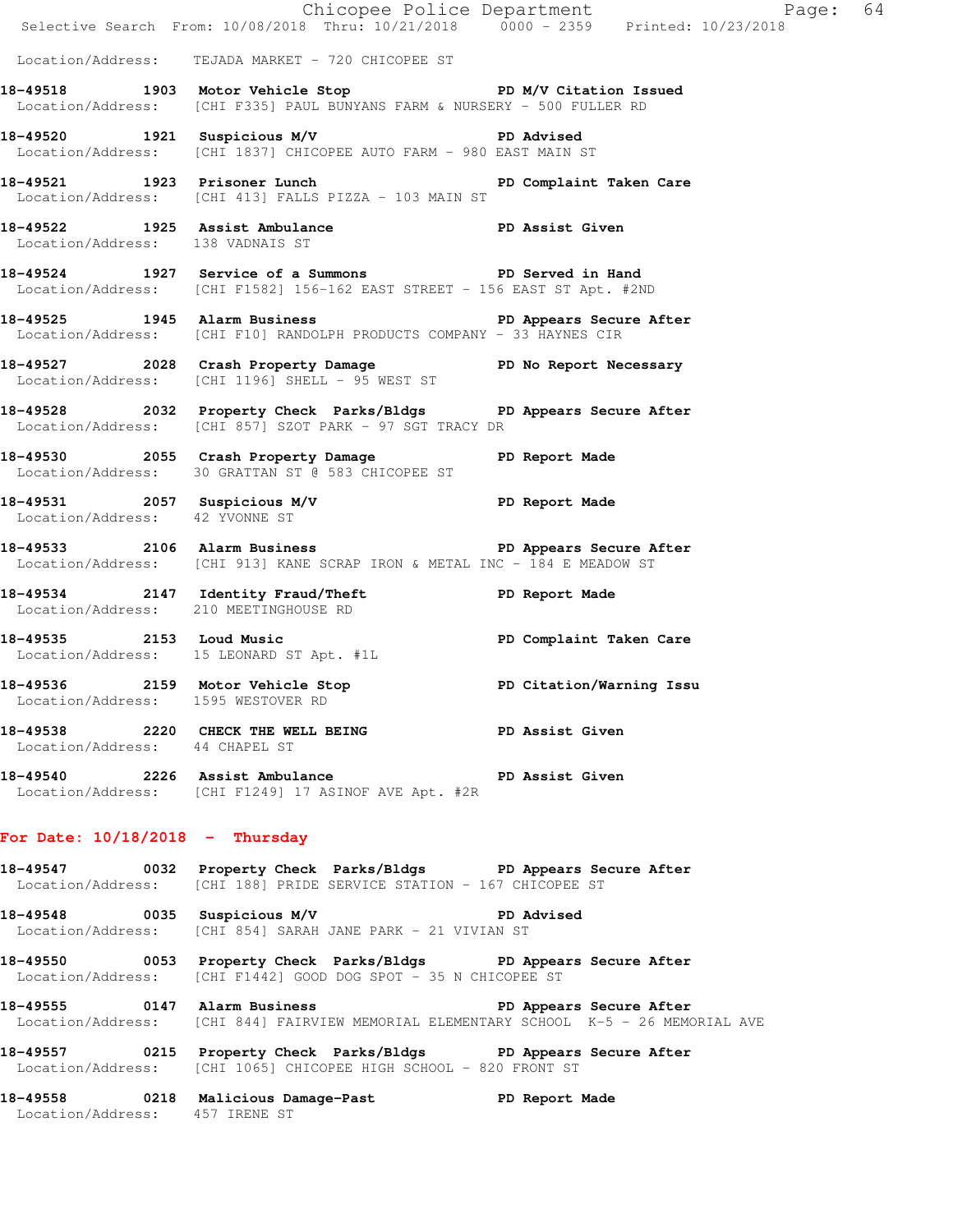Chicopee Police Department Fage: 65 Selective Search From: 10/08/2018 Thru: 10/21/2018 0000 - 2359 Printed: 10/23/2018 **18-49559 0222 Property Check Parks/Bldgs PD Appears Secure After**  Location/Address: [CHI 286] TWINS VARIETY - 112 DUCHARME AVE **18-49560 0232 Property Check Parks/Bldgs PD Appears Secure After**  Location/Address: [CHI 425] ELKS, FRATERNAL ORDERS OF - 431 GRANBY RD **18-49561 0242 Warrant Service \* Could not Locate**  Location/Address: RIVERVIEW PL **18-49562 0246 Property Check Parks/Bldgs PD Appears Secure After**  Location/Address: [CHI 857] SZOT PARK - 97 SGT TRACY DR **18-49563 0250 Assist Fire Department PD Assist Given**  Location/Address: 199 BROADWAY **18-49565 0319 Property Check Parks/Bldgs PD Appears Secure After**  Location/Address: [CHI 854] SARAH JANE PARK - 21 VIVIAN ST **18-49566 0321 Property Check Parks/Bldgs PD Appears Secure After**  Location/Address: [CHI 851] IKE ALPERT FIELD - PARK - 199 BEAUCHAMP TER **18-49568 0327 Warrant Service \* Could not Locate**  Location/Address: 5 TENNEY ST **18-49569 0332 Property Check Parks/Bldgs PD Appears Secure After**  Location/Address: [CHI 328] SAMS CONVENIENCE STORE - 147 BROADWAY **18-49570 0334 Motor Vehicle Stop PD Advised**  Location/Address: 454 SHERIDAN ST @ 19 SLATE RD **18-49571 0340 Property Check Parks/Bldgs PD Appears Secure After**  Location/Address: [CHI F1328] GALLAGHER OLDE FASHIONED SERVICE - 560 EAST ST **18-49572 0346 Property Check Parks/Bldgs PD Appears Secure After**  Location/Address: [CHI F122] SALTER COLLEGE - 645 SHAWINIGAN DR **18-49573 0401 Alarm Business PD Appears Secure After**  Location/Address: [CHI 1706] JAIN AMERICAS - 1000 SHERIDAN ST **18-49574 0430 Assist Ambulance PD Assist Given**  Location/Address: [CHI 444] WESTOVER TRAILER PARK - 1246 GRANBY RD Apt. #LOT69 **18-49577 0516 Breaking & Entering-Report PD Report Made**  Location/Address: 2 WEST ST Apt. #2FL **18-49578 0525 Property Check Parks/Bldgs PD Appears Secure After**  Location/Address: [CHI F208] CAVALIER RESTAURANT, ALCOA CATERING - 366 CHICOPEE ST **18-49579 0531 Property Check Parks/Bldgs PD Appears Secure After**  Location/Address: [CHI 1027] DUNKIN DONUTS - 820 MEMORIAL DR 18-49580 **0540** Alarm Business **PD Appears Secure After** Location/Address: [CHI 1498] HONEYLAND FARMS - 206 NEWBURY ST **18-49581 0617 Motor Vehicle Stop PD M/V Citation Issued**  Location/Address: [CHI 425] ELKS, FRATERNAL ORDERS OF - 431 GRANBY RD **18-49583 0629 Alarm Residence \* False Alarm**  Location/Address: 120 RIMMON AVE **18-49584 0636 Motor Vehicle Stop PD Citation/Warning Issu**  Location/Address: 912 CHICOPEE ST **18-49585 0638 Traffic/Parking Complaint PD Complaint Taken Care**  Location/Address: 1050 BURNETT RD **18-49586 0640 Traffic Assignment PD Complaint Taken Care**  Location/Address: [CHI 832] BELLAMY MIDDLE SCHOOL, EDWARD 6-8 - 314 PENDLETON AVE **18-49587 0641 Traffic Assignment PD Complaint Taken Care**  Location/Address: [CHI 429] KNIGHTS OF COLUMBUS - 460 GRANBY RD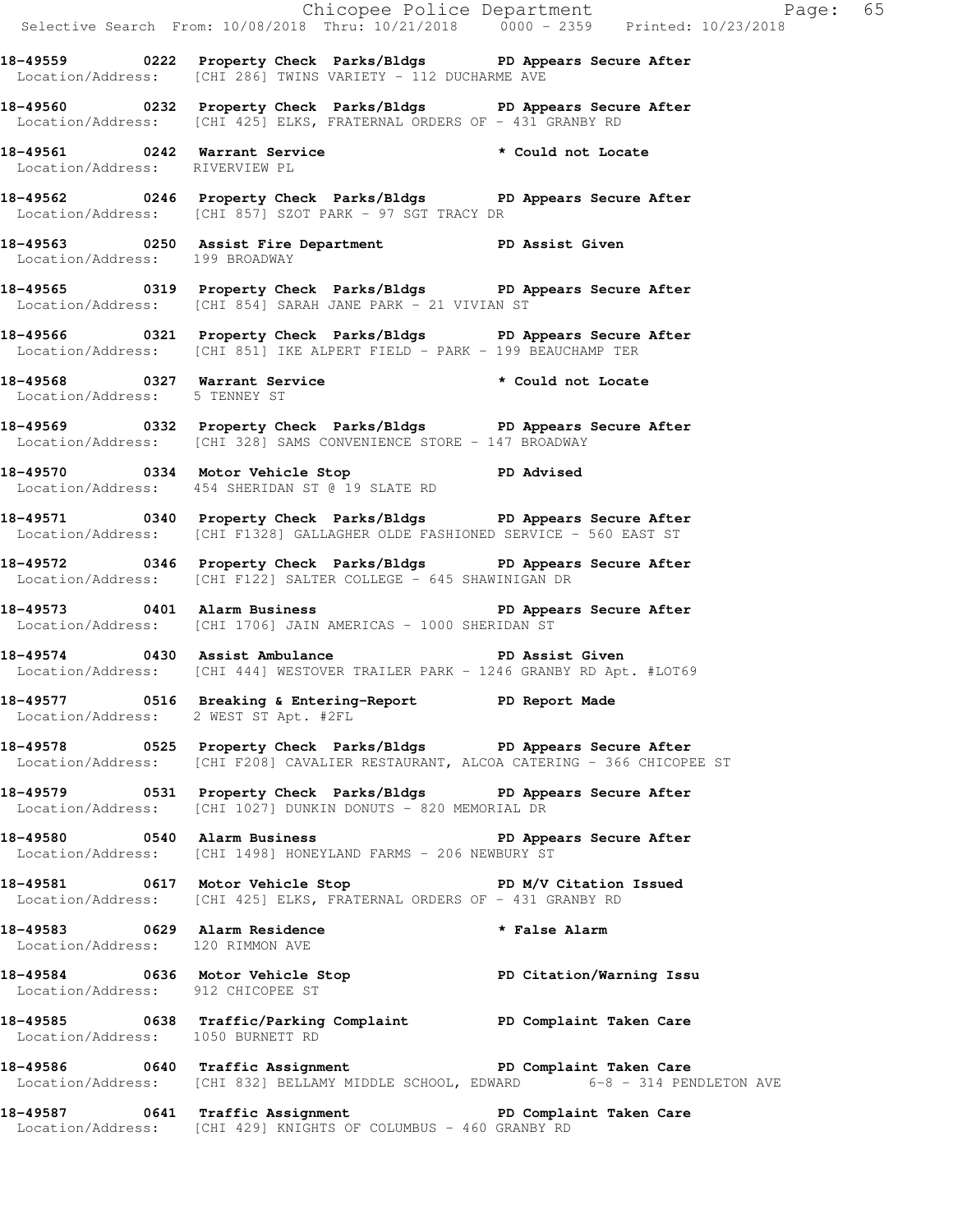18-49588 **0642** Traffic Assignment **PD No Report Necessary** Location/Address: [CHI 1] MCCELLENDS GARDENS - 123 ACADEMY ST

**18-49590 0645 Traffic Assignment PD Complaint Taken Care**  Location/Address: EAST MAIN ST

**18-49589 0646 Traffic Assignment PD Complaint Taken Care**  Location/Address: CHICOPEE ST

**18-49591 0726 Public Service PD Served in Hand**  Location/Address: [CHI F825] MASS TRIAL COURT [CHICOPEE] - 30 CHURCH ST

**18-49595 0759 Crash Property Damage \* No Action Required**  Location/Address: [CHI 529] ARNOLDS MEAT - 307 GRATTAN ST

18-49596 0822 THREATS MADE **PD** Report Made Location/Address: [CHI 1564] HAMPDEN CHARTER SCHOOL OF SCIENCE - 20 JOHNSON RD

**18-49597 0822 Transport Service PD Transport Complete**  Location/Address: [CHI F825] MASS TRIAL COURT [CHICOPEE] - 30 CHURCH ST

**18-49598 0837 Public Service PD Complaint Taken Care**  Location/Address: [CHI 829] CHICOPEE PUBLIC SCHOOL ADMINISTRATION BLDG - 180 BROADWAY

**18-49599 0839 Property Check Parks/Bldgs PD Appears Secure After**  Location/Address: [CHI 1243] ST. PAT'S CEMETERY - 155 FULLER RD

**18-49601 0849 Property Check Parks/Bldgs PD Appears Secure After**  Location/Address: [CHI F122] SALTER COLLEGE - 645 SHAWINIGAN DR

**18-49602 0904 Property Check Parks/Bldgs PD Appears Secure After**  Location/Address: [CHI 587] OREGON SPORTSMAN CLUB - 610 NEW LOMBARD RD

**18-49603 0912 Property Check Parks/Bldgs PD Appears Secure After**  Location/Address: [CHI 837] LITWIN SCHOOL, SGT. ROBERT R. K-5 - 135 LITWIN LN

18-49604 0914 ASSIST DCF **\*** Could not Locate Location/Address: [CHI F1342] CVS PHARMACY - 65 DWIGHT ST

**18-49605 0917 Property Check Parks/Bldgs PD Appears Secure After**  Location/Address: [CHI 92] CHICOPEE CHLORINATION PLANT - 1356 BURNETT RD

**18-49606 0924 Property Check Parks/Bldgs PD Appears Secure After**  Location/Address: [CHI F89] CHICOPEE COUNTRY CLUB PRO-SHOP - 1290 BURNETT RD

**18-49609 0936 Loud Music PD Advised**  Location/Address: [CHI F1088] MEMORIAL APTS [ INC DEBRA DR.] - 1302 MEMORIAL DR Apt. #6C

18-49611 **18-49611** 0951 Trespasser/Trespassing **PD Appears Secure After** Location/Address: 182 NARRAGANSETT BLVD Apt. #1FL

**18-49612 0957 Crash Property Damage PD Report Made**  Location/Address: [CHI 1267] MASS MUTUAL LEARNING & CONFERENCE CENTER - 350 MEMORIAL DR

**18-49613 1001 Crash Property Damage PD Report Made**  Location/Address: [CHI 592] SUNOCO - F.L. ROBERTS - 500 MONTGOMERY ST

**18-49614 1021 Car Wash PD Complaint Taken Care**  Location/Address: [CHI 448] SOFT TOUCH AUTO WASH - 1469 GRANBY RD

**18-49617 1031 Abandoned 911 Call PD Advised**  Location/Address: 101 NARRAGANSETT BLVD

**18-49620 1051 Crash Property Damage PD No Report Necessary**  Location/Address: [CHI 382] FRUIT FAIR MARKET - 398 FRONT ST

**18-49622 1119 Assist Ambulance \* False Alarm**  Location/Address: 96 DEBRA DR Apt. #4A

**18-49623 1125 Alarm Residence PD Appears Secure After**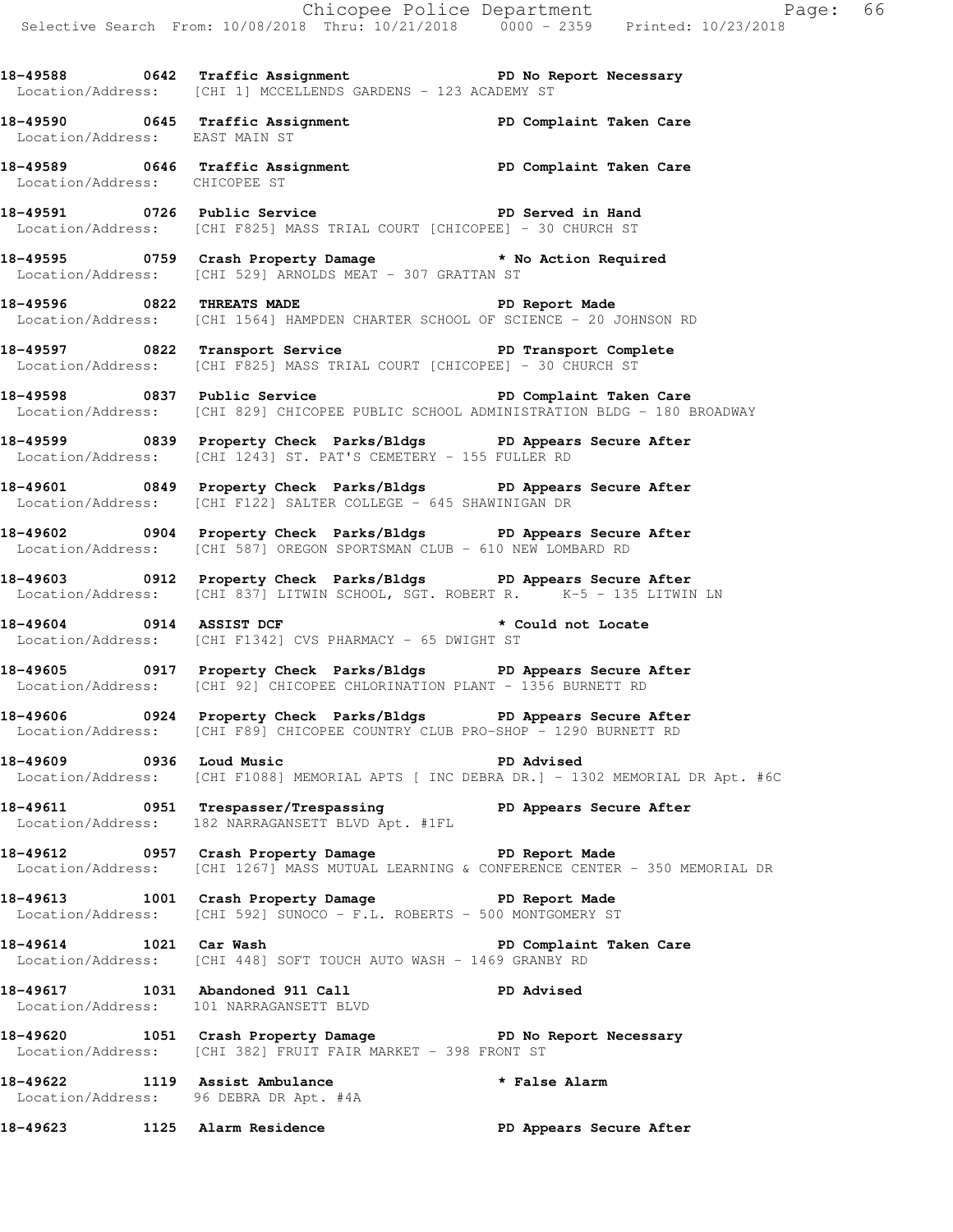|                                                                    | Chicopee Police Department<br>Selective Search From: 10/08/2018 Thru: 10/21/2018 0000 - 2359 Printed: 10/23/2018                                             | Page: 67                |  |
|--------------------------------------------------------------------|--------------------------------------------------------------------------------------------------------------------------------------------------------------|-------------------------|--|
| Location/Address: 94 MOORE ST                                      |                                                                                                                                                              |                         |  |
|                                                                    | 18-49626 1200 Animal Complaint * Could not Locate<br>Location/Address: 654 PENDLETON AVE @ 14 FERNWOOD ST                                                    |                         |  |
|                                                                    | 18-49628 1209 CHECK THE WELL BEING * No Action Required<br>Location/Address: [CHI 594] WESTOVER METROPOLITAN AIRPORT - 255 PADGETTE ST                       |                         |  |
|                                                                    | 18-49629 1209 Crash Property Damage No Report Necessary<br>Location/Address: [CHI 1839] MCDONALDS - 639 MEMORIAL DR                                          |                         |  |
|                                                                    | 18-49631 1215 Drug/Narcotic Activity PD Report Made<br>Location/Address: [CHI 1065] CHICOPEE HIGH SCHOOL - 820 FRONT ST                                      |                         |  |
|                                                                    | 18-49633 1219 CHECK THE WELL BEING * Unfounded<br>Location/Address: [CHI F1255] OUR FATHERS HOUSE CHURCH - 938 CHICOPEE ST                                   |                         |  |
|                                                                    | 18-49642 1304 Crash Property Damage * Unfounded<br>Location/Address: [CHI 1191] WALMART - 591 MEMORIAL DR                                                    |                         |  |
|                                                                    | 18-49646 1341 CHECK THE WELL BEING PD Complaint Taken Care<br>Location/Address: [CHI F402] CHICOPEE ELECTRIC LIGHT DEPT - 725 FRONT ST                       |                         |  |
| Location/Address: 35 CLARENDON AVE                                 | 18-49647 1400 Animal Complaint PD Complaint Taken Care                                                                                                       |                         |  |
|                                                                    | 18-49648 1403 Larceny Complaint Past PD Report Made<br>Location/Address: 51 THEROUX DR Apt. #6G                                                              |                         |  |
|                                                                    | 18-49649 1417 Traffic Assignment New PD Complaint Taken Care<br>Location/Address: [CHI 839] STEFANIK SCHOOL, GENERAL. JOHN J. K-5 - 720 MEADOW ST            |                         |  |
|                                                                    | 18-49651 1445 Property Check Parks/Bldgs PD Appears Secure After<br>Location/Address: [CHI 1160] CHICOPEE LIBRARY-EMILY PARTYKA CENTER BRANCH - 449 FRONT ST |                         |  |
| Location/Address: 28 PENDLETON AVE                                 | 18-49652 1446 Trespasser/Trespassing PD Advised                                                                                                              |                         |  |
|                                                                    | 18-49654 1508 Assault & Battery Complaint PD Report Made<br>  Location/Address: [CHI F1148] BIRCH MANOR NURSING HOME - 44 NEW LOMBARD RD                     |                         |  |
|                                                                    | 18-49658 1545 Public Service<br>Location/Address: [CHI F825] MASS TRIAL COURT [CHICOPEE] - 30 CHURCH ST                                                      | * No Action Required    |  |
| 18-49660 1550 Alarm Residence<br>Location/Address: 114 CARRIAGE RD |                                                                                                                                                              | PD Appears Secure After |  |
| Location/Address: 35 NASSAU ST Apt. #1                             | 18-49661 1553 Sudden Death                                                                                                                                   | PD Report Made          |  |
| 18-49664 1610 Loud Music<br>Location/Address: 901 FRONT ST         |                                                                                                                                                              | <b>PD Advised</b>       |  |
|                                                                    | 18-49668 1642 Juvenile Complaint 18-49668 PD Advised<br>Location/Address: [CHI 744] POLISH NATIONAL CREDIT UNION - 46 MAIN ST                                |                         |  |
|                                                                    | 18-49669 1643 Alarm Business 18-49669 PD Appears Secure After<br>Location/Address: [CHI 1697] A-1 SCREW MACHINE PRODUTS - 717 FULLER RD                      |                         |  |
| Location/Address: 13 ELMER DR                                      | 18-49670 1645 Service of a Summons PD Not Served                                                                                                             |                         |  |
|                                                                    | 18-49673 1659 Breaking & Entering in progres * Could not Locate<br>Location/Address: 69 GRAPE ST Apt. #2FL                                                   |                         |  |
|                                                                    | 18-49677 1756 Larceny Complaint Past PD Report Made<br>Location/Address: [CHI 1837] CHICOPEE AUTO FARM - 980 EAST MAIN ST                                    |                         |  |
| Location/Address: 45 BENOIT CIR                                    | 18-49678 1802 Assist Ambulance                                                                                                                               | PD Assist Given         |  |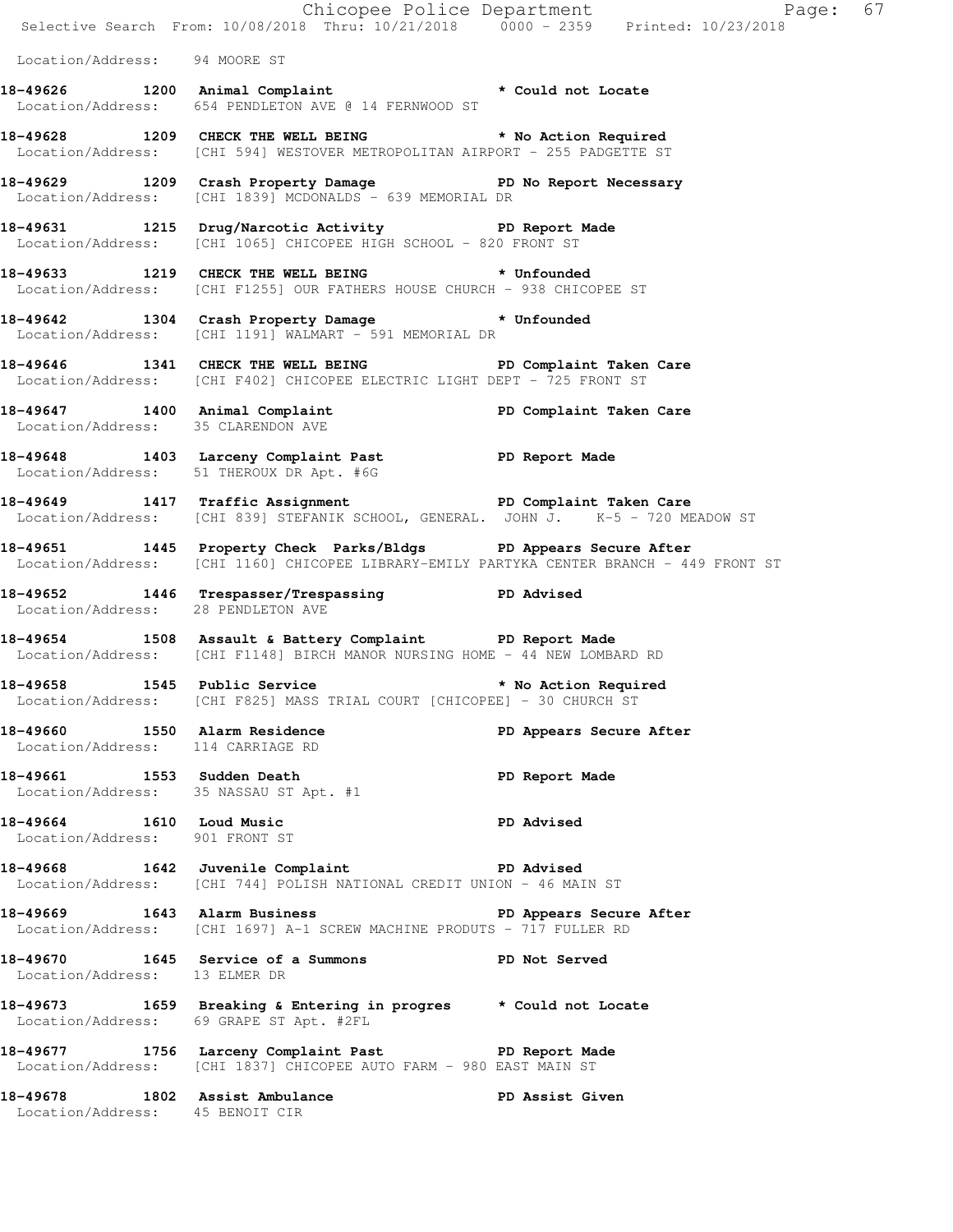|                                                                  |                                                                                                                                                      | Chicopee Police Department<br>Selective Search From: 10/08/2018 Thru: 10/21/2018 0000 - 2359 Printed: 10/23/2018<br>Page: 68 |  |
|------------------------------------------------------------------|------------------------------------------------------------------------------------------------------------------------------------------------------|------------------------------------------------------------------------------------------------------------------------------|--|
|                                                                  | 18-49684 1826 Suspicious M/V PD Complaint Taken Care<br>Location/Address: ACROSS FROM 86 - KAVENEY ST                                                |                                                                                                                              |  |
| Location/Address: 30 LAVALLE AVE                                 | 18-49683 1829 Service of a Summons PD Served in Hand                                                                                                 |                                                                                                                              |  |
| Location/Address: 30 LAVALLE AVE                                 | 18-49685 1830 Service of a Summons PD Not Served                                                                                                     |                                                                                                                              |  |
|                                                                  | 18-49686 1832 Service of a Summons PD Not Served<br>Location/Address: 30 LAVALLE AVE                                                                 |                                                                                                                              |  |
|                                                                  | 18-49687 1834 CHECK THE WELL BEING * Unfounded<br>Location/Address: [CHI 644] STOP & SHOP SUPERMARKET - 672 MEMORIAL DR                              |                                                                                                                              |  |
| Location/Address: 32 BEMIS ST                                    | 18-49689 1841 ASSIST OTHER AGENCY PD Assist Given                                                                                                    |                                                                                                                              |  |
|                                                                  | 18-49690 1844 Warrant Service * Could not Locate<br>Location/Address: [CHI 269] JENROSE WINES & LIQUORS - 945 CHICOPEE ST                            |                                                                                                                              |  |
|                                                                  | 18-49691 1846 CHECK THE WELL BEING * Could not Locate<br>Location/Address: [CHI XF1652] FAMILY DOLLAR - 251 MEADOW ST                                |                                                                                                                              |  |
|                                                                  | 18-49693 1857 Alarm Business 1857 and the Secure After<br>Location/Address: [CHI 913] KANE SCRAP IRON & METAL INC - 184 E MEADOW ST                  |                                                                                                                              |  |
| Location/Address: 357 HAMPDEN ST                                 | 18-49694 1900 Assist Fire Department PD Assist Given                                                                                                 |                                                                                                                              |  |
| Location/Address: 874 PROSPECT ST                                | 18-49696 1908 Neighbor/Landlord Dispute PD Advised                                                                                                   |                                                                                                                              |  |
|                                                                  | 18-49698 1920 CHECK THE WELL BEING * Unfounded<br>Location/Address: 39 SCHOOL ST Apt. #1FL                                                           |                                                                                                                              |  |
| Location/Address: VALIER AVE                                     | 18-49700 1957 Suspicious M/V * Could not Locate                                                                                                      |                                                                                                                              |  |
|                                                                  | 18-49701 1958 ASSIST DCF<br>Location/Address: 30 MYRTLE ST                                                                                           | * Could not Locate                                                                                                           |  |
|                                                                  | 18-49702 2000 Transport Service <b>18-1980 PD</b> Transport Complete<br>Location/Address: [LUD] HAMPDEN COUNTY HOUSE OF CORRECTIONS - 649 RANDALL RD |                                                                                                                              |  |
|                                                                  | 18-49703 2001 Service of a Summons PD Not Served                                                                                                     | Location/Address: [CHI F863] PARTRIDGE HOLLOW APARTMENTS, LLC. - 59 NEW LUDLOW RD Apt. #6B                                   |  |
| 18-49706 2041 Missing Person<br>Location/Address: 7 LAPA FARM RD |                                                                                                                                                      | PD Advised                                                                                                                   |  |
|                                                                  | 18-49708 2109 Alarm Business 2009 PD Appears Secure After<br>Location/Address: [CHI 1697] A-1 SCREW MACHINE PRODUTS - 717 FULLER RD                  |                                                                                                                              |  |
|                                                                  | 18-49709 2124 Shoplifter<br>Location/Address: [CHI F1342] CVS PHARMACY - 235 CENTER ST                                                               | PD Complaint Taken Care                                                                                                      |  |
|                                                                  | 18-49710 2128 Missing Person<br>Location/Address: 229 GRATTAN ST Apt. #1FL                                                                           | PD Report Made                                                                                                               |  |
| 18-49711 2131 Disturbance<br>Location/Address: 134 LUKASIK ST    |                                                                                                                                                      | <b>PD Advised</b>                                                                                                            |  |
|                                                                  | 18-49712 2134 Service of a Summons PD Served in Hand<br>Location/Address: 114 RIVERS AVE Apt. #3RD                                                   |                                                                                                                              |  |
|                                                                  | 18-49715 2212 Traffic/Parking Complaint PD M/V Citation Issued<br>Location/Address: [CHI 1342] BULLSEYE BAR - 621 CENTER ST                          |                                                                                                                              |  |
|                                                                  | 18-49717 2236 Property Check Parks/Bldgs PD Appears Secure After<br>Location/Address: [CHI 1893] WILLIAMS PARK - 880 BURNETT RD                      |                                                                                                                              |  |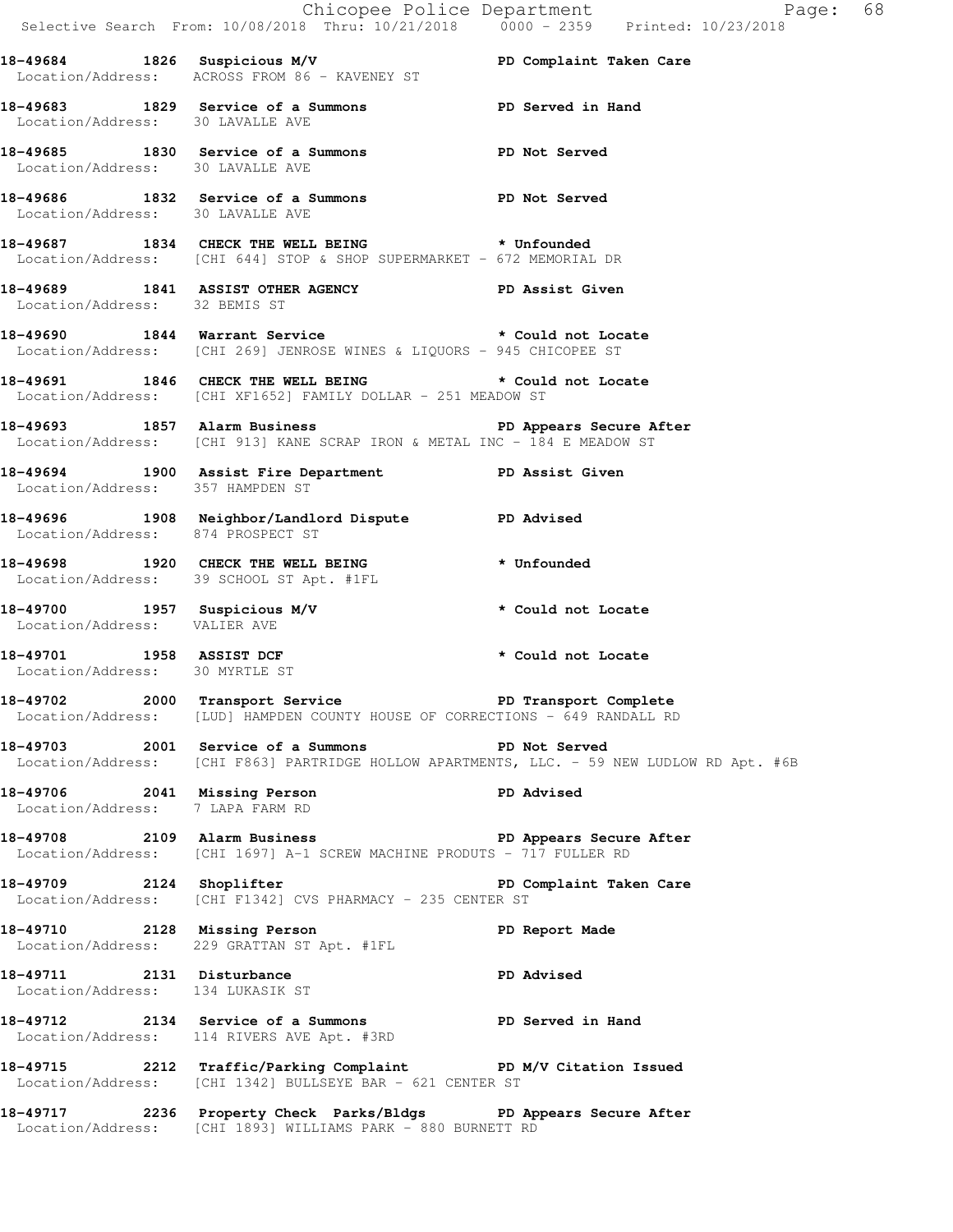**18-49720 2344 DPW/CELD/WATER NOTIFIED PD Complaint Taken Care**  Location/Address: 14 PAUL AVE **18-49721 2353 Missing Person PD Report Made**  Location/Address: 106.5 MEETINGHOUSE RD **For Date: 10/19/2018 - Friday** 18-49722 0004 Assist Ambulance **PD Assist Given**  Location/Address: 53 EASTERN DR **18-49724 0007 CHECK THE WELL BEING \* False Alarm**  Location/Address: 37 SARATOGA AVE 18-49725 0016 Disturbance **\*** Could not Locate Location/Address: [CHI 1298] ONDRICK NATURAL EARTH - 729 FULLER RD **18-49726 0017 Suspicious Person/Activity \* Could not Locate**  Location/Address: 18 PATRICK ST **18-49727 0022 Property Check Parks/Bldgs PD Appears Secure After**  Location/Address: [CHI XF1665] MASS ALTERNATIVE CARE - 1247 EAST MAIN ST **18-49728 0028 Property Check Parks/Bldgs PD Appears Secure After**  Location/Address: 36 CARTER DR **18-49729 0040 Property Check Parks/Bldgs PD Appears Secure After**  Location/Address: [CHI F1328] GALLAGHER OLDE FASHIONED SERVICE - 560 EAST ST **18-49730 0047 Motor Vehicle Stop PD Citation/Warning Issu**  Location/Address: 539 EAST ST @ 293 CAREW ST **18-49731 0106 Property Check Parks/Bldgs PD Appears Secure After**  Location/Address: [CHI 853] WISNIOWSKI PARK - 14 SPRUCE ST **18-49732 0114 Property Check Parks/Bldgs PD Appears Secure After**  Location/Address: [CHI 854] SARAH JANE PARK - 21 VIVIAN ST **18-49733 0119 Assist Other Police Department PD Assist Given**  Location/Address: 884 CHICOPEE ST **18-49734 0130 Property Check Parks/Bldgs PD Appears Secure After**  Location/Address: [CHI 178] BASICS PLUS MINI MART - 190 EAST ST **18-49735 0132 Property Check Parks/Bldgs PD Appears Secure After**  Location/Address: [CHI F122] SALTER COLLEGE - 645 SHAWINIGAN DR **18-49736 0136 Property Check Parks/Bldgs PD Appears Secure After**  Location/Address: [CHI 328] SAMS CONVENIENCE STORE - 147 BROADWAY **18-49737 0140 Property Check Parks/Bldgs PD Appears Secure After**  Location/Address: [CHI 850] LINCOLN GROVE - PARK - 224 BROADWAY **18-49738 0152 Property Check Parks/Bldgs PD Appears Secure After**  Location/Address: REAR LOT SZOT PARK - ABBEY MEMORIAL DR **18-49740 0153 Assist Ambulance PD Assist Given**  Location/Address: [CHI F162] 30 CENTER ST - 30 CENTER ST Apt. #18 **18-49741 0200 Property Check Parks/Bldgs PD Appears Secure After**  Location/Address: [CHI 857] SZOT PARK - 97 SGT TRACY DR **18-49742 0212 Property Check Parks/Bldgs PD Appears Secure After**  Location/Address: [CHI 1065] CHICOPEE HIGH SCHOOL - 820 FRONT ST **18-49744 0228 Property Check Parks/Bldgs PD Appears Secure After** 

Location/Address: [CHI F1393] CHICK FIL A - 501 MEMORIAL DR

**18-49745 0231 Property Check Parks/Bldgs PD Appears Secure After**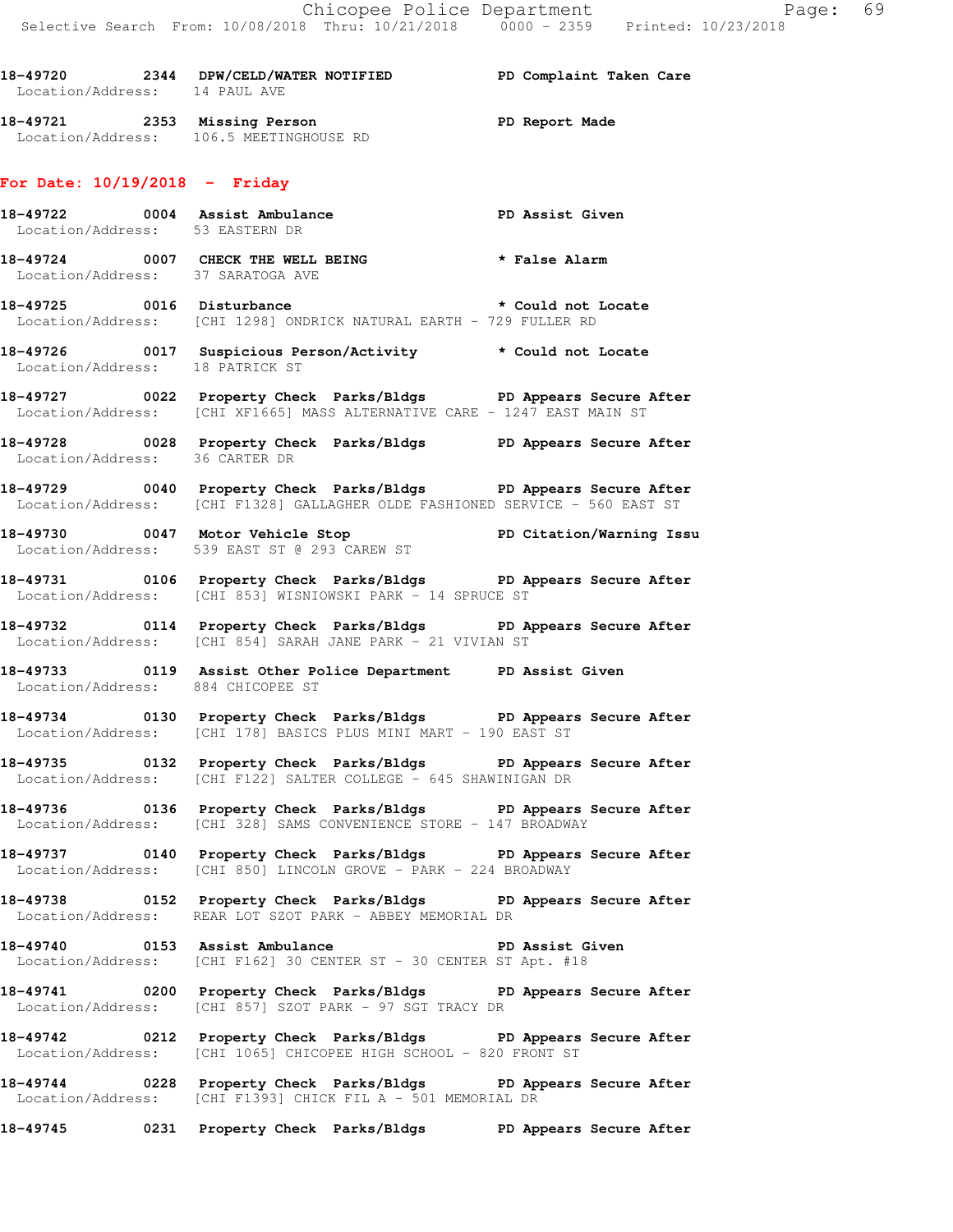|                                    | Chicopee Police Department<br>Selective Search From: 10/08/2018 Thru: 10/21/2018 0000 - 2359 Printed: 10/23/2018                                       | Page: 70                                                                                                                                              |  |
|------------------------------------|--------------------------------------------------------------------------------------------------------------------------------------------------------|-------------------------------------------------------------------------------------------------------------------------------------------------------|--|
| Location/Address: ROBBINS RD       |                                                                                                                                                        |                                                                                                                                                       |  |
|                                    | 18-49749 0357 Stolen M/V L/P Report 18-49749<br>Location/Address: [CHI 1738] PRIME FUEL - 1869 MEMORIAL DR                                             |                                                                                                                                                       |  |
|                                    | 18-49750 0428 Property Check Parks/Bldgs PD Appears Secure After<br>Location/Address: [CHI XF1590] DUNKIN DONUTS - 521 MEADOW ST                       |                                                                                                                                                       |  |
|                                    | 18-49751 0432 Property Check Parks/Bldgs PD Appears Secure After<br>Location/Address: [CHI 276] SUNOCO A PLUS MINI MART - 1031 CHICOPEE ST             |                                                                                                                                                       |  |
|                                    | 18-49752 0454 Property Check Parks/Bldgs PD Appears Secure After<br>Location/Address: [CHI F208] CAVALIER RESTAURANT, ALCOA CATERING - 366 CHICOPEE ST |                                                                                                                                                       |  |
|                                    | 18-49754 0518 Alarm Business 200 PD Appears Secure After<br>Location/Address: [CHI 1887] PATRICKS CHICOPEE - 154 SCHOOL ST                             |                                                                                                                                                       |  |
| Location/Address: 63 MARTHA ST     | 18-49755 0558 Alarm Residence * * False Alarm                                                                                                          |                                                                                                                                                       |  |
| Location/Address: GRANBY RD        | 18-49758 0634 Traffic Assignment 18-49758 PD Complaint Taken Care                                                                                      |                                                                                                                                                       |  |
| Location/Address: 1050 BURNETT RD  | 18-49759 0635 Traffic/Parking Complaint PD Complaint Taken Care                                                                                        |                                                                                                                                                       |  |
|                                    | 18-49760 0638 Traffic Assignment The PD No Report Necessary<br>Location/Address: [CHI 1] MCCELLENDS GARDENS - 123 ACADEMY ST                           |                                                                                                                                                       |  |
|                                    | 18-49762 0639 Breaking & Entering-Report TPD Report Made<br>Location/Address: 73 SCHOOL ST Apt. #3R                                                    |                                                                                                                                                       |  |
| Location/Address: CHICOPEE ST      | 18-49763 0649 Traffic Assignment New PD Complaint Taken Care                                                                                           |                                                                                                                                                       |  |
| Location/Address: 211 FAIRVIEW AVE | 18-49764 0656 Motor Vehicle Stop Noter PD Citation/Warning Issu                                                                                        |                                                                                                                                                       |  |
| Location/Address: EAST MAIN ST     | 18-49765 0701 Traffic Assignment National PD Complaint Taken Care                                                                                      |                                                                                                                                                       |  |
| Location/Address: GRANBY RD        | 18-49766 0704 Traffic/Parking Complaint PD Complaint Taken Care                                                                                        |                                                                                                                                                       |  |
|                                    | 18-49767 18-49767 0711 Motor Vehicle Stop 18 PD Citation/Warning Issu<br>Location/Address: 920 EAST MAIN ST @ 54 ROBBINS RD                            |                                                                                                                                                       |  |
|                                    |                                                                                                                                                        | 18-49768 0717 Motor Vehicle Stop PD M/V Citation Issued<br>Location/Address: [CHI F641] WENDYS OLD FASHIONED HAMBURGERS AREA OFFICE - 786 MEMORIAL DR |  |
|                                    | 18-49770 0718 Public Service National PD Served in Hand<br>Location/Address: [CHI F825] MASS TRIAL COURT [CHICOPEE] - 30 CHURCH ST                     |                                                                                                                                                       |  |
|                                    | 18-49771 0733 Motor Vehicle Stop PD M/V Citation Issued<br>Location/Address: 0 GRANBY RD @ 0 BARIL LN                                                  |                                                                                                                                                       |  |
| Location/Address: 78 SOUTHWICK ST  | 18-49773 0739 Assist Ambulance New PD Assist Given                                                                                                     |                                                                                                                                                       |  |
|                                    | 18-49775 0757 Crash Property Damage 5 PD Report Made<br>Location/Address: [CHI 252] DUNKIN DONUTS - 751 MEADOW ST                                      |                                                                                                                                                       |  |
|                                    | 18-49776 0759 CHECK THE WELL BEING PD Complaint Taken Care<br>Location/Address: 1041 MEMORIAL DR @ 591 PENDLETON AVE                                   |                                                                                                                                                       |  |
|                                    | 18-49779 0805 Crash Personal Injury 18-49779 PD Report Made<br>Location/Address: 15 EAST ST @ 33 BELCHER ST                                            |                                                                                                                                                       |  |
| Location/Address: 48 AMES AVE      | 18-49778 0806 Crash Property Damage PD Report Made                                                                                                     |                                                                                                                                                       |  |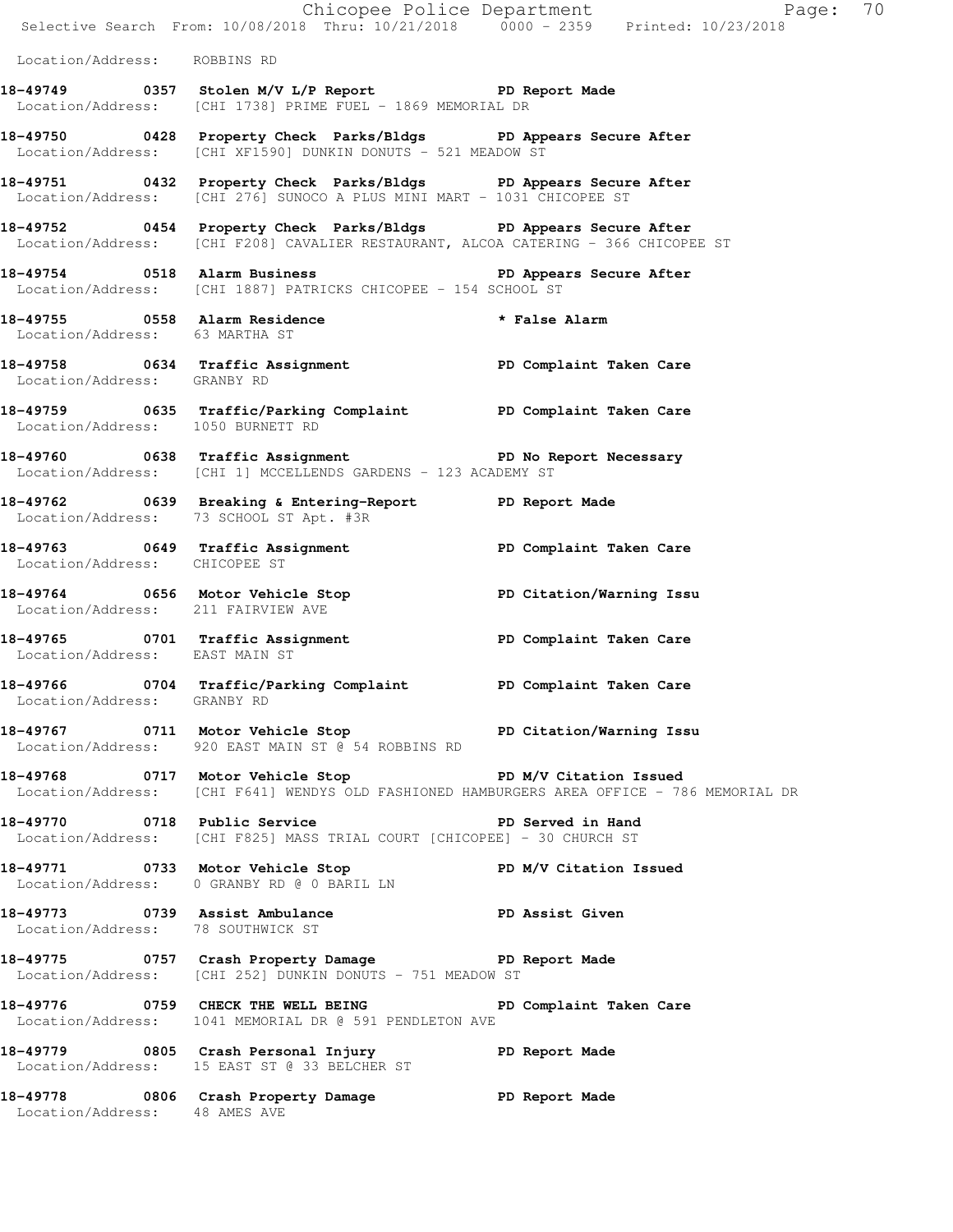|                                    |                                                                                                                                                           | Chicopee Police Department Page: 71<br>Selective Search From: 10/08/2018 Thru: 10/21/2018 0000 - 2359 Printed: 10/23/2018 |
|------------------------------------|-----------------------------------------------------------------------------------------------------------------------------------------------------------|---------------------------------------------------------------------------------------------------------------------------|
|                                    | 18-49780 0818 Alarm Residence New PD Appears Secure After<br>Location/Address: HOANG FAMILY - 11 BLANCHWOOD AVE                                           |                                                                                                                           |
| 18-49781 0825 Car Wash             | Location/Address: [CHI 448] SOFT TOUCH AUTO WASH - 1469 GRANBY RD                                                                                         | PD Complaint Taken Care                                                                                                   |
| Location/Address: MURPHY CT        | 18-49782 0830 Traffic/Parking Complaint * Unfounded                                                                                                       |                                                                                                                           |
|                                    | 18-49784 0845 Breaking & Entering-Report PD Report Made<br>Location/Address: 61 MONTGOMERY ST                                                             |                                                                                                                           |
|                                    | 18-49783 0846 Property Check Parks/Bldgs PD Appears Secure After<br>Location/Address: [CHI 837] LITWIN SCHOOL, SGT. ROBERT R. K-5 - 135 LITWIN LN         |                                                                                                                           |
|                                    | 18-49786 1851 Property Check Parks/Bldgs 1PD Appears Secure After<br>Location/Address: [CHI 92] CHICOPEE CHLORINATION PLANT - 1356 BURNETT RD             |                                                                                                                           |
|                                    | 18-49788 0924 Traffic/Parking Complaint PD Complaint Taken Care<br>Location/Address: PROSPECT ST @ OLD CHICOPEE ST                                        |                                                                                                                           |
|                                    | 18-49789 0933 Disturbance <b>18-1980 PD</b> Report Made<br>Location/Address: [CHI 670] CUMBERLAND FARMS - 1061 MEMORIAL DR                                |                                                                                                                           |
|                                    | 18-49791 0957 Shoplifter <b>18-49791</b> tocate<br>Location/Address: [CHI 644] STOP & SHOP SUPERMARKET - 672 MEMORIAL DR                                  |                                                                                                                           |
| Location/Address: 19 CLINTON ST    | 18-49792 1006 Animal Complaint * Could not Locate                                                                                                         |                                                                                                                           |
|                                    | 18-49795 1019 Property Check Parks/Bldgs PD Appears Secure After<br>Location/Address: [CHI 1243] ST. PAT'S CEMETERY - 155 FULLER RD                       |                                                                                                                           |
| Location/Address: 86 KAVENEY ST    | 18-49796 1022 Traffic/Parking Complaint * Unfounded                                                                                                       |                                                                                                                           |
|                                    | 18-49797 1032 Larceny Complaint Past PD Report Made<br>Location/Address: [CHI 544] MEADOW AUTO PARTS - 239 MEADOW ST                                      |                                                                                                                           |
|                                    | 18-49798 1047 Property Check Parks/Bldgs PD Appears Secure After<br>Location/Address: [CHI F17] YANKEE CANDLE COMPANY-YANKEE AMERICAN HOME - 1 BETTER WAY |                                                                                                                           |
| Location/Address: 610 EAST MAIN ST | 18-49799 1100 Traffic Assignment                                                                                                                          | PD Complaint Taken Care                                                                                                   |
| Location/Address: 10 BILL ST       | 18-49800 1123 Assist Ambulance New PD Assist Given                                                                                                        |                                                                                                                           |
|                                    | 18-49802 1130 Alarm Business <b>18-49802</b> * False Alarm<br>Location/Address: [CHI F1209] PORTER AND CHESTER INSTITUTE - 1984 WESTOVER RD               |                                                                                                                           |
| Location/Address: 35 BUCKLEY BLVD  | 18-49804 1133 Crash Personal Injury 18-49804 PD Report Made                                                                                               |                                                                                                                           |
|                                    | 18-49805 1136 Alarm Business <b>18-49805</b> the state Alarm<br>Location/Address: [CHI F1521] ORANGE PARK MANAGEMENT - 35 CENTER ST Apt. #1A              |                                                                                                                           |
| Location/Address: 31 FELIX ST      | 18-49807 1144 Sudden Death                                                                                                                                | PD Report Made                                                                                                            |
|                                    | 18-49808 1152 Crash Property Damage PD Report Made<br>Location/Address: [CHI 323] POLISH NATIONAL CREDIT UNION - 244 EXCHANGE ST                          |                                                                                                                           |
|                                    | 18-49811 1207 Assist Ambulance No PD Assist Given<br>Location/Address: [CHI 447] ADVANCE AUTO PARTS - 1445 MEMORIAL DR                                    |                                                                                                                           |
|                                    | 18-49814 1228 Identity Fraud/Theft The PD Advised<br>Location/Address: [CHI F1120] CANTERBURY ARMS APTS - 165 EAST MAIN ST                                |                                                                                                                           |
| 18-49816 1232 MAIL RUN             | Location/Address: [CHI F368] CITY HALL ANNEX - 274 FRONT ST                                                                                               | PD Assist Given                                                                                                           |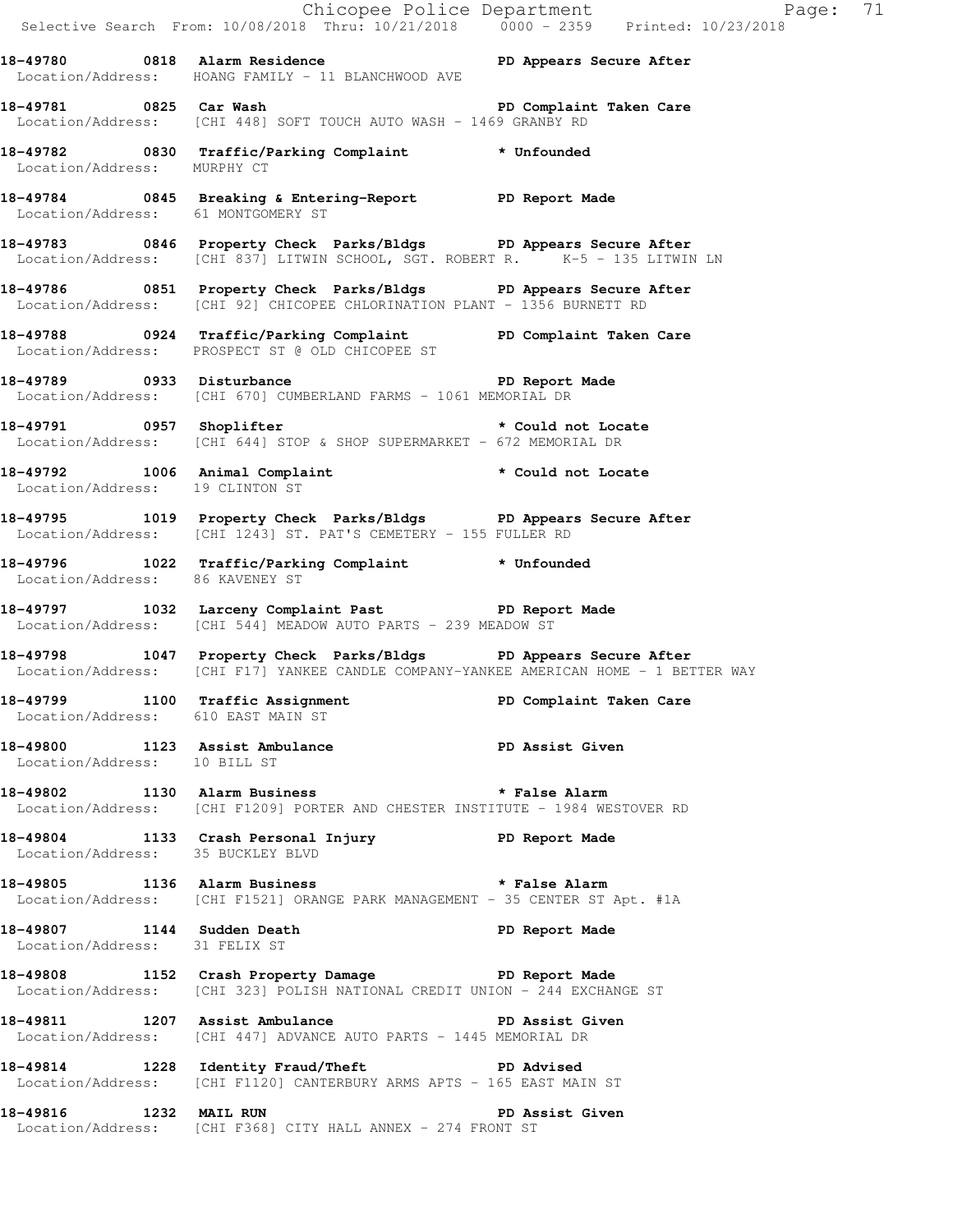Chicopee Police Department Page: 72 Selective Search From: 10/08/2018 Thru: 10/21/2018 0000 - 2359 Printed: 10/23/2018 **18-49817 1235 Abandoned 911 Call \* Unfounded**  Location/Address: [CHI 841] SZETELA EARLY CHILDHOOD SCHOOL - 66 MACEK DR **18-49819 1244 Warrant Service PD Assist Given**  Location/Address: [CHI 1196] SHELL - 95 WEST ST **18-49818 1245 Breaking & Entering in progres PD Report Made**  Location/Address: 43 PENDEXTER AVE **18-49822 1320 Crash Property Damage PD Report Made**  Location/Address: PARKWOOD DR **18-49823 1330 Breaking & Entering-Report PD Advised**  Location/Address: 35 NASSAU ST **18-49824 1332 Motor Vehicle Stop PD M/V Citation Issued**  Location/Address: BROADWAY @ THEODORE ST 18-49825 1338 Motor Vehicle Stop **PD Criminal Complaint Re**  Location/Address: 488 SHERIDAN ST **18-49826 1352 Shoplifter PD Arrest Made**  Location/Address: [CHI 1252] MARSHALL'S - 591P MEMORIAL DR **18-49827 1400 Motor Vehicle Stop PD M/V Citation Issued**  Location/Address: 81 SOUTH ST @ 51 NONOTUCK AVE **18-49828 1445 Alarm Residence PD Appears Secure After**  Location/Address: [CHI 1783] BAKER RESIDENCE - 112 ACADEMY ST **18-49829 1451 Crash Personal Injury PD Report Made**  Location/Address: 225 DALE ST @ 119 ROLF AVE **18-49831 1500 Property Check Parks/Bldgs PD Complaint Taken Care**  Location/Address: [CHI 1160] CHICOPEE LIBRARY-EMILY PARTYKA CENTER BRANCH - 449 FRONT ST **18-49834 1557 CHECK THE WELL BEING \* Could not Locate**  Location/Address: 322 FRONT ST @ 5 SPRING ST **18-49836 1615 Alarm Business \* False Alarm**  Location/Address: [CHI 643] REGISTRY OF MOTOR VEHICLES - 1011 CHICOPEE ST **18-49837 1615 Loud Music \* Unfounded**  Location/Address: 14 SIMARD DR Apt. #12 **18-49838 1628 Car Wash \* Could not Locate**  Location/Address: [CHI 448] SOFT TOUCH AUTO WASH - 1469 GRANBY RD **18-49839 1632 Disturbance \* Could not Locate**  Location/Address: [CHI 565] MCDONALDS - 777 MEADOW ST **18-49840 1633 Crash Property Damage PD Advised**  Location/Address: [CHI 638] BJS WHOLESALE FOOD WAREHOUSE - 650 MEMORIAL DR **18-49841 1644 Custody/Probate PD Advised**  Location/Address: 6 CHESTNUT ST **18-49842 1702 Crash Property Damage PD Report Made**  Location/Address: BY THE SINGING BRIDGE - 31 GRATTAN ST @ 3 MONTGOMERY ST 18-49843 1702 Crash Property Damage **PD Assist Given** Location/Address: [CHI 802] HAIR FORCE - 358 BRITTON ST **18-49844 1710 Unwanted Party/Undesirable PD Advised**  Location/Address: [CHI F1342] CVS PHARMACY - 235 CENTER ST **18-49845 1722 CHECK THE WELL BEING \* Could not Locate**  Location/Address: 324 CAREW ST **18-49846 1737 THREATS MADE PD Advised**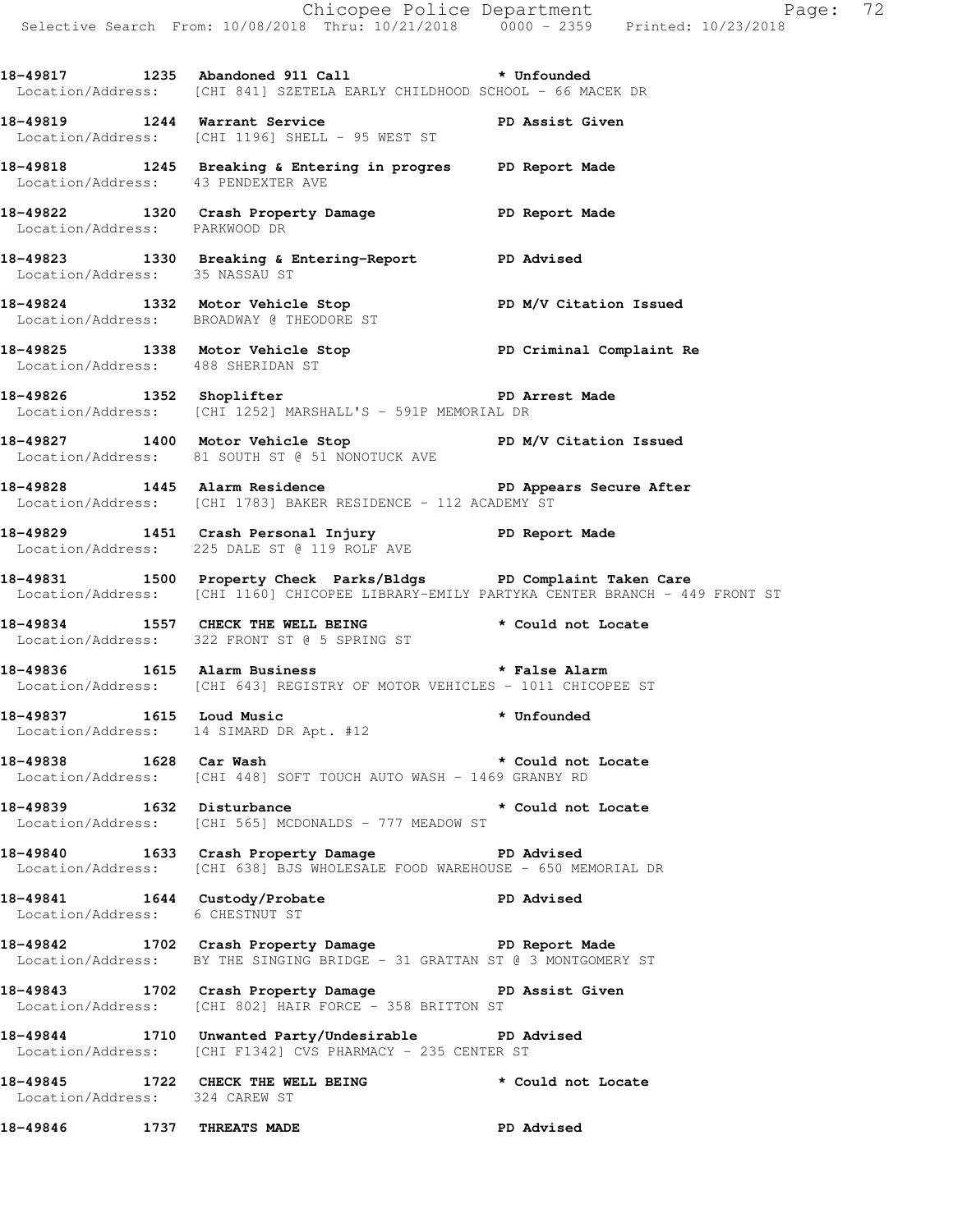|                                     |                                                                                                                                                             | Chicopee Police Department<br>Selective Search From: 10/08/2018 Thru: 10/21/2018 0000 - 2359 Printed: 10/23/2018 |  |
|-------------------------------------|-------------------------------------------------------------------------------------------------------------------------------------------------------------|------------------------------------------------------------------------------------------------------------------|--|
| Location/Address: 28 SUNNYMEADE AVE |                                                                                                                                                             |                                                                                                                  |  |
| Location/Address: 225 GROVE ST      | 18-49847 1739 CHECK THE WELL BEING PD Assist Given                                                                                                          |                                                                                                                  |  |
|                                     | 18-49850 1751 Assist Fire Department PD Assist Given<br>Location/Address: [CHI F740] BRADS SERVICE CENTER - 760 FRONT ST                                    |                                                                                                                  |  |
|                                     | 18-49851 1756 Assault & Battery Complaint PD Report Made<br>Location/Address: [CHI 1564] HAMPDEN CHARTER SCHOOL OF SCIENCE - 20 JOHNSON RD                  |                                                                                                                  |  |
|                                     | 18-49853 1817 Motor Vehicle Stop 50 PD Arrest Made<br>Location/Address: [CHI 670] CUMBERLAND FARMS - 1061 MEMORIAL DR                                       |                                                                                                                  |  |
|                                     | 18-49854 1833 Shoplifter 1893 PD Arrest Made<br>Location/Address: [CHI 1191] WALMART - 591 MEMORIAL DR                                                      |                                                                                                                  |  |
|                                     | 18-49856 1901 Investigation/DB PD Transport Complete<br>Location/Address: 65 DWIGHT ST                                                                      |                                                                                                                  |  |
| Location/Address: 20 STATE ST       | 18-49857 1904 Motor Vehicle Stop North PD Citation/Warning Issu                                                                                             |                                                                                                                  |  |
| Location/Address: 193 WILDERMERE ST | 18-49861 1941 Breaking & Entering in progres PD Report Made                                                                                                 |                                                                                                                  |  |
|                                     | 18-49864 2006 Alarm Business 2006 2006 2011 18-49864<br>Location/Address: [CHI 482] OLDE TIME SERVICE STATION - 35 GLADDU AVE                               |                                                                                                                  |  |
|                                     | 18-49866 2011 Crash Property Damage PD Report Made<br>Location/Address: [CHI 1191] WALMART - 591 MEMORIAL DR                                                |                                                                                                                  |  |
|                                     | 18-49868 2046 Transport Service New PD Transport Complete<br>Location/Address: [CHI F499] WESTOVER JOB CORPS - 103 JOHNSON RD                               |                                                                                                                  |  |
| Location/Address: 52 ARLINGTON ST   | 18-49870 2101 Alarm Residence                                                                                                                               | * False Alarm                                                                                                    |  |
| Location/Address: 43 GENDREAU ST    | 18-49872 2114 Abandoned 911 Call 200 PD Advised                                                                                                             |                                                                                                                  |  |
|                                     | 18-49873 2124 Disturbance<br>Location/Address: [CHI F968] PINES MOTEL, CREATIVE - 1508 MEMORIAL DR Apt. #105                                                | PD Report Made                                                                                                   |  |
|                                     | 18-49874 2132 Property Check Parks/Bldgs PD Appears Secure After<br>Location/Address: [CHI 837] LITWIN SCHOOL, SGT. ROBERT R. K-5 - 135 LITWIN LN           |                                                                                                                  |  |
|                                     | 18-49875 2138 Property Check Parks/Bldgs PD Appears Secure After<br>Location/Address: [CHI F937] SUNSHINE VILLAGE FOR COMMUNITY SERVICES INC - 75 LITWIN LN |                                                                                                                  |  |
|                                     | 18-49876 2150 Property Check Parks/Bldgs PD Appears Secure After<br>Location/Address: [CHI 92] CHICOPEE CHLORINATION PLANT - 1356 BURNETT RD                |                                                                                                                  |  |
|                                     | 18-49878 2202 Assist Ambulance<br>Location/Address: 59 COLONIAL CIR Apt. #A                                                                                 | PD Assist Given                                                                                                  |  |
| Location/Address: 31 MEADOWLARK LN  | 18-49883 2215 Assist Fire Department PD Report Made                                                                                                         |                                                                                                                  |  |
|                                     | 18-49884 2217 Larceny- In Progress 20 PD Report Made<br>Location/Address: [CHI 276] SUNOCO A PLUS MINI MART - 1031 CHICOPEE ST                              |                                                                                                                  |  |
| Location/Address: OLEA ST           | 18-49885 2223 Disturbance                                                                                                                                   | * Unfounded                                                                                                      |  |
|                                     | 18-49886 2234 Assist Ambulance No PD Assist Given<br>Location/Address: [CHI XF1660] 36 ARTISAN ST - 36 ARTISAN ST Apt. #2R                                  |                                                                                                                  |  |
| Location/Address: LAUZIER TER       | 18-49888 2247 Motor Vehicle Stop                                                                                                                            | PD Advised                                                                                                       |  |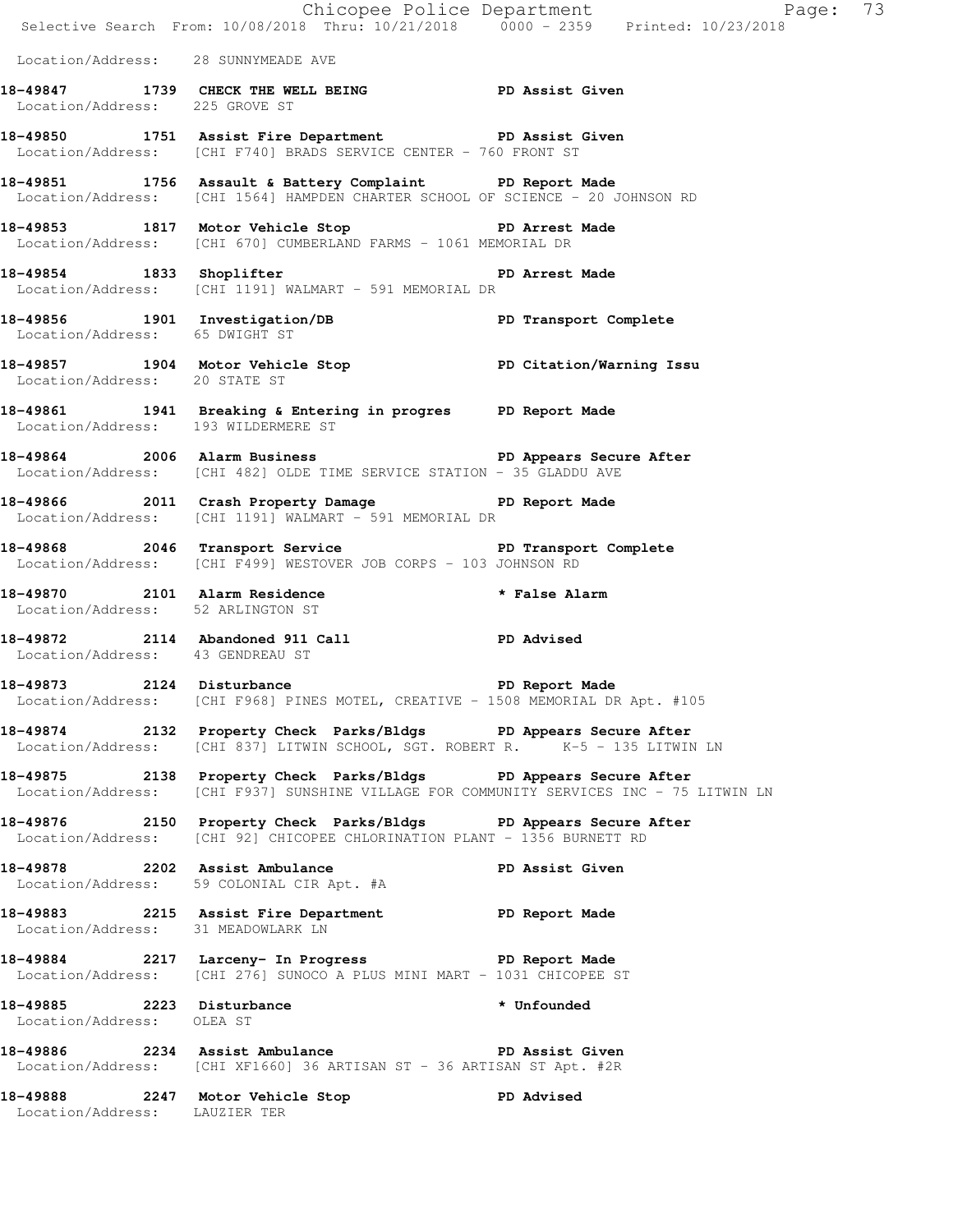|                                   |                                                                                                                                                 | Exage: 74<br>Selective Search From: 10/08/2018 Thru: 10/21/2018 0000 - 2359 Printed: 10/23/2018 |
|-----------------------------------|-------------------------------------------------------------------------------------------------------------------------------------------------|-------------------------------------------------------------------------------------------------|
|                                   | 18-49889 2254 Motor Vehicle Stop 30 PD Advised<br>Location/Address: [CHI 670] CUMBERLAND FARMS - 1061 MEMORIAL DR                               |                                                                                                 |
|                                   | 18-49890 2330 Motor Vehicle Stop North PD Citation/Warning Issu<br>Location/Address: [CHI 174] COMMUNITY SUBSTANCE ABUSE CENTER - 628 CENTER ST |                                                                                                 |
|                                   | 18-49891 2340 Motor Vehicle Stop PD Arrest Made<br>Location/Address: 160 GRATTAN ST Apt. #Q                                                     |                                                                                                 |
| For Date: $10/20/2018$ - Saturday |                                                                                                                                                 |                                                                                                 |
| Location/Address: MARY ST         | 18-49892 0012 Disturbance the set of the set of the set of the set of the set of the set of the set of the set o                                |                                                                                                 |
| Location/Address: PERRAULT ST     | 18-49893 0017 Crash Property Damage PD Report Made                                                                                              |                                                                                                 |
|                                   | 18-49894 0018 THREATS MADE 20 PD Advised<br>Location/Address: [CHI F1526] 18 BEMIS ST - 18 BEMIS ST Apt. #3R                                    |                                                                                                 |
|                                   | 18-49896 0027 Disturbance 18-49896 PD Report Made<br>Location/Address: 80 DEBRA DR Apt. #3B                                                     |                                                                                                 |
|                                   | 18-49895 0028 Property Check Parks/Bldgs PD Appears Secure After<br>Location/Address: [CHI 1065] CHICOPEE HIGH SCHOOL - 820 FRONT ST            |                                                                                                 |
|                                   | 18-49897 0041 Crash Property Damage PD Report Made<br>Location/Address: [CHI F1286] I-90 - MEMORIAL DR Apt. #4                                  |                                                                                                 |
|                                   | 18-49898 0043 Property Check Parks/Bldgs PD Appears Secure After<br>Location/Address: [CHI 857] SZOT PARK - 97 SGT TRACY DR                     |                                                                                                 |
|                                   | 18-49899 0057 Property Check Parks/Bldgs PD Appears Secure After<br>Location/Address: [CHI F1021] KIWK FOOD MART SHELL GAS - 447 SPRINGFIELD ST |                                                                                                 |
|                                   | 18-49901 0058 Crash Property Damage 50 PD Report Made<br>Location/Address: [CHI 1242] BERTHIAUME RESIDENCE - 83 MAPLE ST                        |                                                                                                 |
|                                   | 18-49903 0102 Abandoned 911 Call 50 PD Assist Given<br>Location/Address: [CHI F163] RUMBLE SEAT LOUNGE - 482 SPRINGFIELD ST                     |                                                                                                 |
|                                   | 18-49905 0130 Property Check Parks/Bldgs PD Appears Secure After<br>Location/Address: [CHI F1587] ENTERPRISE RENT-A-CAR & TRUCK - 70 FULLER RD  |                                                                                                 |
|                                   | 18-49906 0133 Motor Vehicle Stop N/V Citation Issued<br>Location/Address: [CHI F659] UNIQUE MOTORS - 1021 MEMORIAL DR                           |                                                                                                 |
|                                   | 18-49907 0136 Property Check Parks/Bldgs PD Appears Secure After<br>Location/Address: [CHI 276] SUNOCO A PLUS MINI MART - 1031 CHICOPEE ST      |                                                                                                 |
| 18-49908 0140 Disturbance         | PD Advised<br>Location/Address: [CHI 574] PRIDE - 27 MONTGOMERY ST                                                                              |                                                                                                 |
|                                   | 18-49909 0145 Property Check Parks/Bldgs PD Appears Secure After<br>Location/Address: [CHI 1] MCCELLENDS GARDENS - 123 ACADEMY ST               |                                                                                                 |
| Location/Address: ALDEN ST        | 18-49910 0148 Property Check Parks/Bldgs PD Advised                                                                                             |                                                                                                 |
|                                   | 18-49912 0155 Motor Vehicle Stop N/V Citation Issued<br>  Location/Address: [CHI 958] PION PONTIAC (BOB) - 333 MEMORIAL DR                      |                                                                                                 |
|                                   | 18-49913 0201 Disturbance New PD Complaint Taken Care<br>Location/Address: [CHI F1278] HARMONY HOMES - 735 MEMORIAL DR Apt. #7                  |                                                                                                 |
|                                   | 18-49914 0204 Abandoned 911 Call<br>Location/Address: 291 ENTRANCE - JOHNNY CAKE HOLLOW RD                                                      | * No Action Required                                                                            |
|                                   | 18-49915 0219 Property Check Parks/Bldgs PD Appears Secure After<br>Location/Address: [CHI F343] CABOTVILLE INDUSTRIAL PARK - 165 FRONT ST      |                                                                                                 |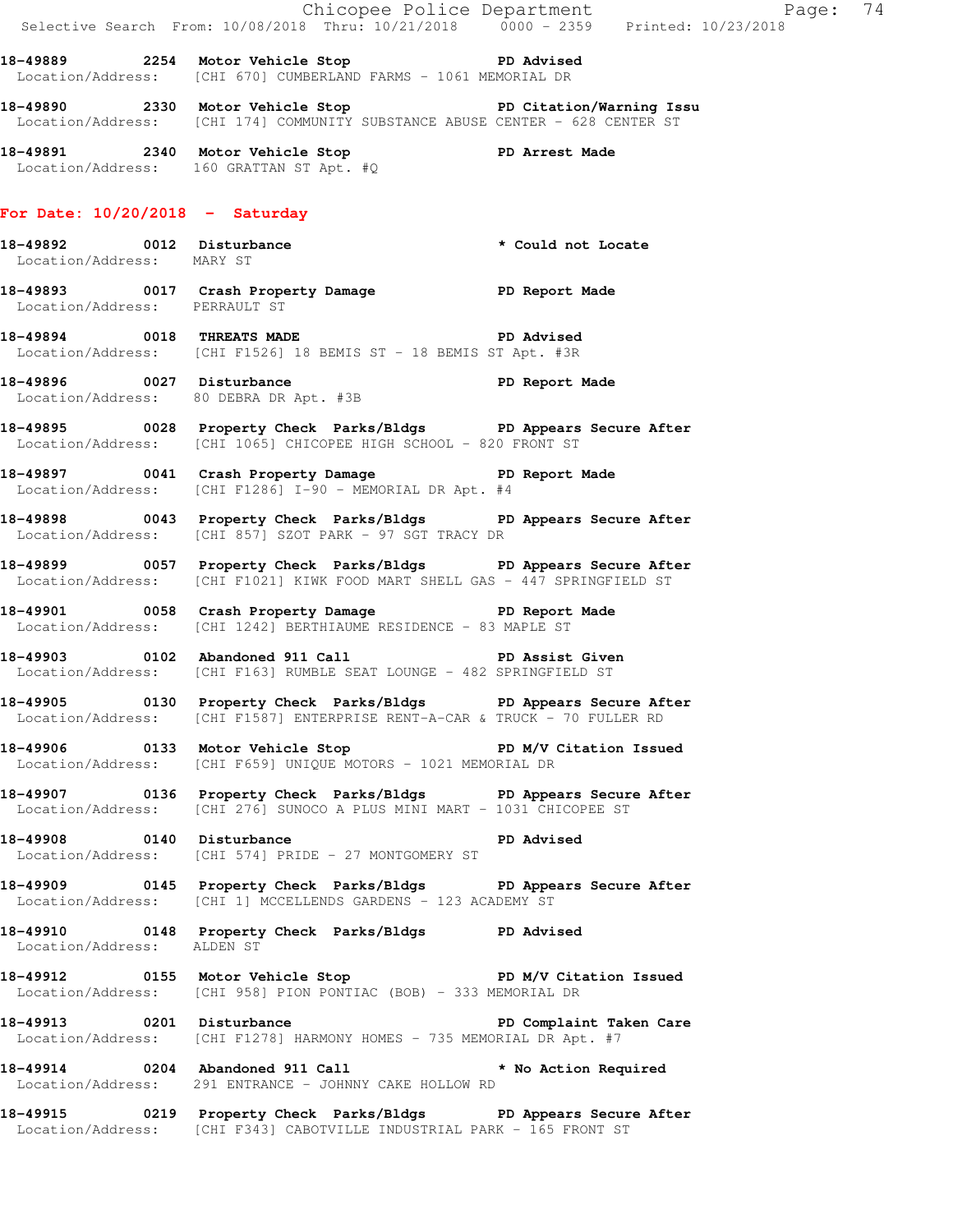**18-49916 0219 Property Check Parks/Bldgs PD Appears Secure After**  Location/Address: [CHI 105] LIQUORSHED - 1345 BURNETT RD

**18-49917 0221 Traffic/Parking Complaint \* Unfounded**  Location/Address: PLEASANT ST

**18-49918 0242 Property Check Parks/Bldgs PD Appears Secure After**  Location/Address: [CHI F734] AMVETS CLUB POST 12 - 754 MONTGOMERY ST

**18-49919 0242 Property Check Parks/Bldgs PD Appears Secure After**  Location/Address: [CHI 1498] HONEYLAND FARMS - 206 NEWBURY ST

**18-49920 0254 Property Check Parks/Bldgs PD Appears Secure After**  Location/Address: [CHI 830] BARRY SCHOOL, ANNA E. K-5 - 44 CONNELL ST

**18-49921 0259 Suspicious Person/Activity PD Advised**  Location/Address: [CHI F181] US POST OFFICE - 100 CENTER ST

**18-49922 0305 Property Check Parks/Bldgs PD Appears Secure After**  Location/Address: [CHI 938] HOME DEPOT - 655 MEMORIAL DR

**18-49923 0317 Property Check Parks/Bldgs PD Appears Secure After**  Location/Address: [CHI F1048] HAMPTON INN CHICOPEE - 600 MEMORIAL DR

**18-49924 0322 Property Check Parks/Bldgs PD Appears Secure After**  Location/Address: [CHI 188] PRIDE SERVICE STATION - 167 CHICOPEE ST

**18-49925 0327 Motor Vehicle Stop PD M/V Citation Issued**  Location/Address: [CHI 728] MCDONALDS - 1460 MEMORIAL DR

**18-49926 0331 Property Check Parks/Bldgs PD Appears Secure After**  Location/Address: [CHI 563] RITE AID PHARMACY - 577 MEADOW ST

**18-49927 0334 Property Check Parks/Bldgs PD Appears Secure After**  Location/Address: [CHI 188] PRIDE SERVICE STATION - 167 CHICOPEE ST

**18-49928 0401 Property Check Parks/Bldgs PD Appears Secure After**  Location/Address: [CHI 292] AMERICAN LEGION POST 452 - 43 EXCHANGE ST

**18-49929 0402 Property Check Parks/Bldgs PD Appears Secure After**  Location/Address: 36 CARTER DR

**18-49930 0403 Property Check Parks/Bldgs PD Appears Secure After**  Location/Address: [CHI 999] MIKES VARIETY - 355 DALE ST

**18-49931 0405 Property Check Parks/Bldgs PD Appears Secure After**  Location/Address: [CHI 510] ALDEN CREDIT UNION

**18-49933 0418 Property Check Parks/Bldgs PD Appears Secure After**  Location/Address: JOHN ST

**18-49934 0456 Property Check Parks/Bldgs PD Appears Secure After**  Location/Address: EXCHANGE ST

**18-49935 0520 CHECK THE WELL BEING \* Could not Locate**  Location/Address: 291 TRAFFIC LIGHT - BURNETT RD

**18-49936 0525 Property Check Parks/Bldgs PD Appears Secure After**  Location/Address: [CHI XP2039] DUNKIN DONUTS - 521 MEADOW ST

18-49937 **0528** Warrant Service **PD** Not Served Location/Address: 97 GRAPE ST Apt. #G

**18-49938 0536 Property Check Parks/Bldgs PD Appears Secure After**  Location/Address: [CHI 854] SARAH JANE PARK - 21 VIVIAN ST

**18-49939 0541 Alarm Business \* False Alarm**  Location/Address: [CHI 647] BURGER KING - 1284 MEMORIAL DR

**18-49940 0558 Warrant Service PD Not Served**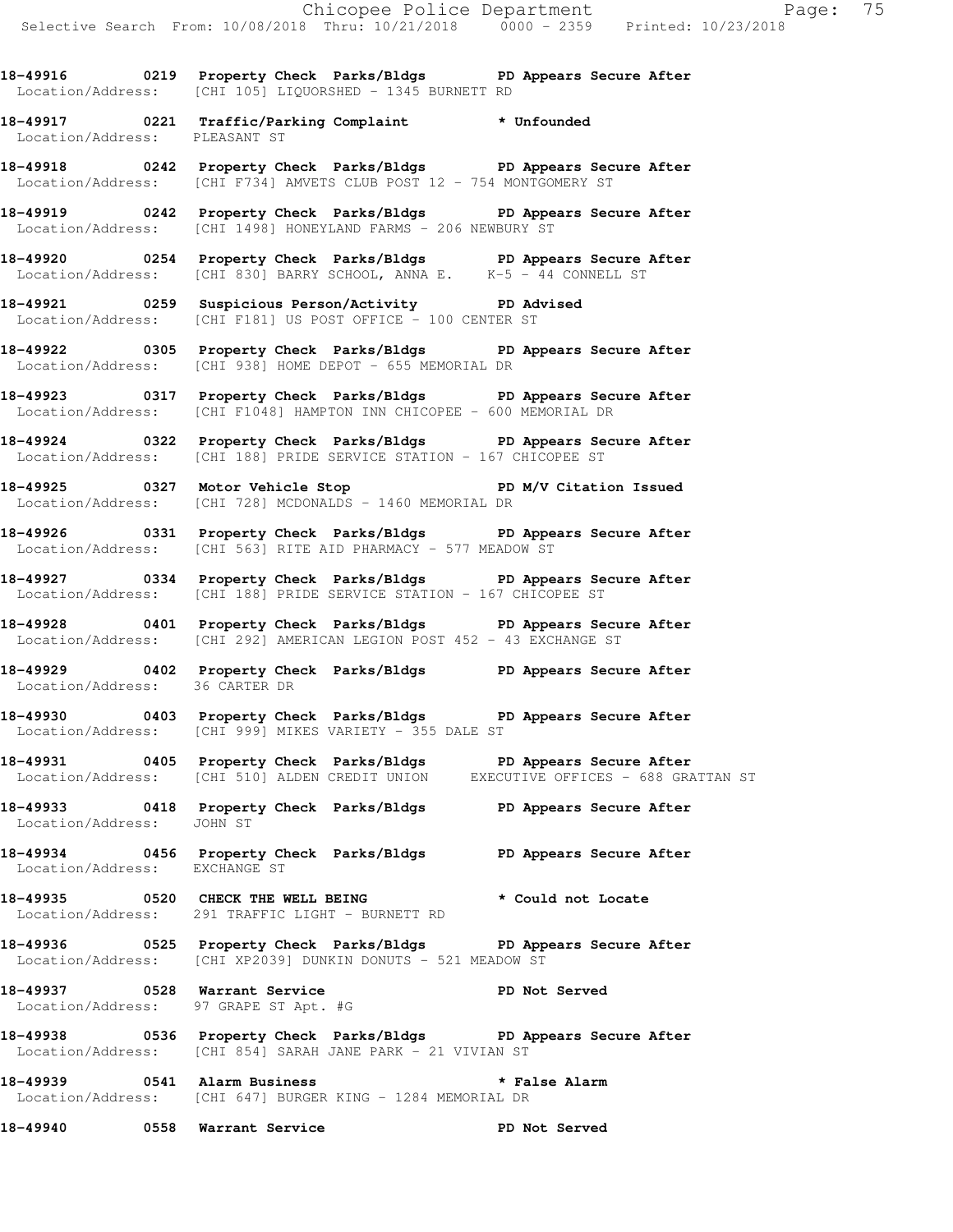|                                     | E<br>Chicopee Police Department<br>Selective Search From: 10/08/2018 Thru: 10/21/2018 0000 - 2359 Printed: 10/23/2018                                               | Page: 76          |
|-------------------------------------|---------------------------------------------------------------------------------------------------------------------------------------------------------------------|-------------------|
| Location/Address: 19 DWIGHT ST      |                                                                                                                                                                     |                   |
|                                     | 18-49942 18-49942 0613 Alarm Business 1988 1999 1999 PD Appears Secure After<br>Location/Address: [CHI 842] DUPONT MEM MID SCHOOL, 1ST SGT. KEVIN A. - 650 FRONT ST |                   |
| Location/Address: SHERIDAN DR       | 18-49943 0619 Traffic Assignment National PD Complaint Taken Care                                                                                                   |                   |
|                                     | 18-49944 0645 Property Check Parks/Bldgs PD Appears Secure After<br>Location/Address: [CHI 167] NEW CORNER VARIETY - 1175 GRATTAN ST                                |                   |
| Location/Address: EAST MAIN ST      | 18-49945 0709 Traffic Assignment PD No Report Necessary                                                                                                             |                   |
| Location/Address: 147 CHAPEL ST     | 18-49946 0710 Assist Ambulance New PD Assist Given                                                                                                                  |                   |
|                                     | 18-49948 0724 Motor Vehicle Stop PD Citation/Warning Issu<br>Location/Address: SHERIDAN DR @ FULLER RD                                                              |                   |
|                                     | 18-49952 0743 Motor Vehicle Stop<br>Location/Address: [CHI F805] HUKE LAU - 705 MEMORIAL DR                                                                         | <b>PD Advised</b> |
| Location/Address: 709 MCKINSTRY AVE | 18-49953 0748 Motor Vehicle Stop PD M/V Citation Issued                                                                                                             |                   |
| Location/Address: 85 BOULAY CIR     | 18-49954 0759 Assist Ambulance New PD Assist Given                                                                                                                  |                   |
|                                     | 18-49955 0812 Neighbor/Landlord Dispute PD Advised<br>Location/Address: [CHI F1088] MEMORIAL APTS [ INC DEBRA DR.] - 1302 MEMORIAL DR Apt. #6C                      |                   |
|                                     | 18-49958 0847 Traffic/Parking Complaint PD Complaint Taken Care<br>Location/Address: [CHI F1161] CHICOPEE MARKETPLACE - 591 MEMORIAL DR                             |                   |
|                                     | 18-49959 0853 Property Check Parks/Bldgs PD Appears Secure After<br>Location/Address: [CHI 834] BOWE SCHOOL, PATRICK E. K-5 - 115 HAMPDEN ST                        |                   |
| Location/Address: 33 CYRAN ST       | 18-49960 0904 Assist Other Police Department PD Assist Given                                                                                                        |                   |
|                                     | 18-49961 0921 Property Check Parks/Bldgs PD Appears Secure After<br>Location/Address: [CHI 839] STEFANIK SCHOOL, GENERAL. JOHN J. K-5 - 720 MEADOW ST               |                   |
|                                     | 18-49963 0922 Property Check Parks/Bldgs PD Appears Secure After<br>Location/Address: [CHI 325] BOAT RAMP, MEDINA STREET - 100 MEDINA ST                            |                   |
|                                     | 18-49962 0924 Property Check Parks/Bldgs PD Appears Secure After<br>Location/Address: [CHI 1530] VALLEY WEST SCHOOL - 269 MOORE ST                                  |                   |
|                                     | 18-49966 1016 Crash Property Damage PD Report Made<br>Location/Address: 231 CLARENDON AVE @ 599 MEADOW ST                                                           |                   |
|                                     | 18-49969 1052 Property Check Parks/Bldgs PD Appears Secure After<br>Location/Address: [CHI 853] WISNIOWSKI PARK - 14 SPRUCE ST                                      |                   |
|                                     | 18-49970 1054 CHECK THE WELL BEING * Could not Locate<br>Location/Address: [CHI F1120] CANTERBURY ARMS APTS - 165 EAST MAIN ST                                      |                   |
|                                     | 18-49971 1055 Alarm Business 1988 PD Appears Secure After<br>Location/Address: RUBICON VENTURES - 165 FRONT ST                                                      |                   |
|                                     | 18-49972 1103 Motor Vehicle Stop N/V Citation Issued<br>Location/Address: 755 CHICOPEE ST @ 12 PERRAULT ST                                                          |                   |
|                                     | 18-49973 1123 Suspicious M/V * No Action Required<br>Location/Address: 354 EAST MAIN ST @ 141 HILTON ST                                                             |                   |
|                                     | 18-49975 1151 Property Check Parks/Bldgs PD Appears Secure After<br>Location/Address: [CHI 1893] WILLIAMS PARK - 880 BURNETT RD                                     |                   |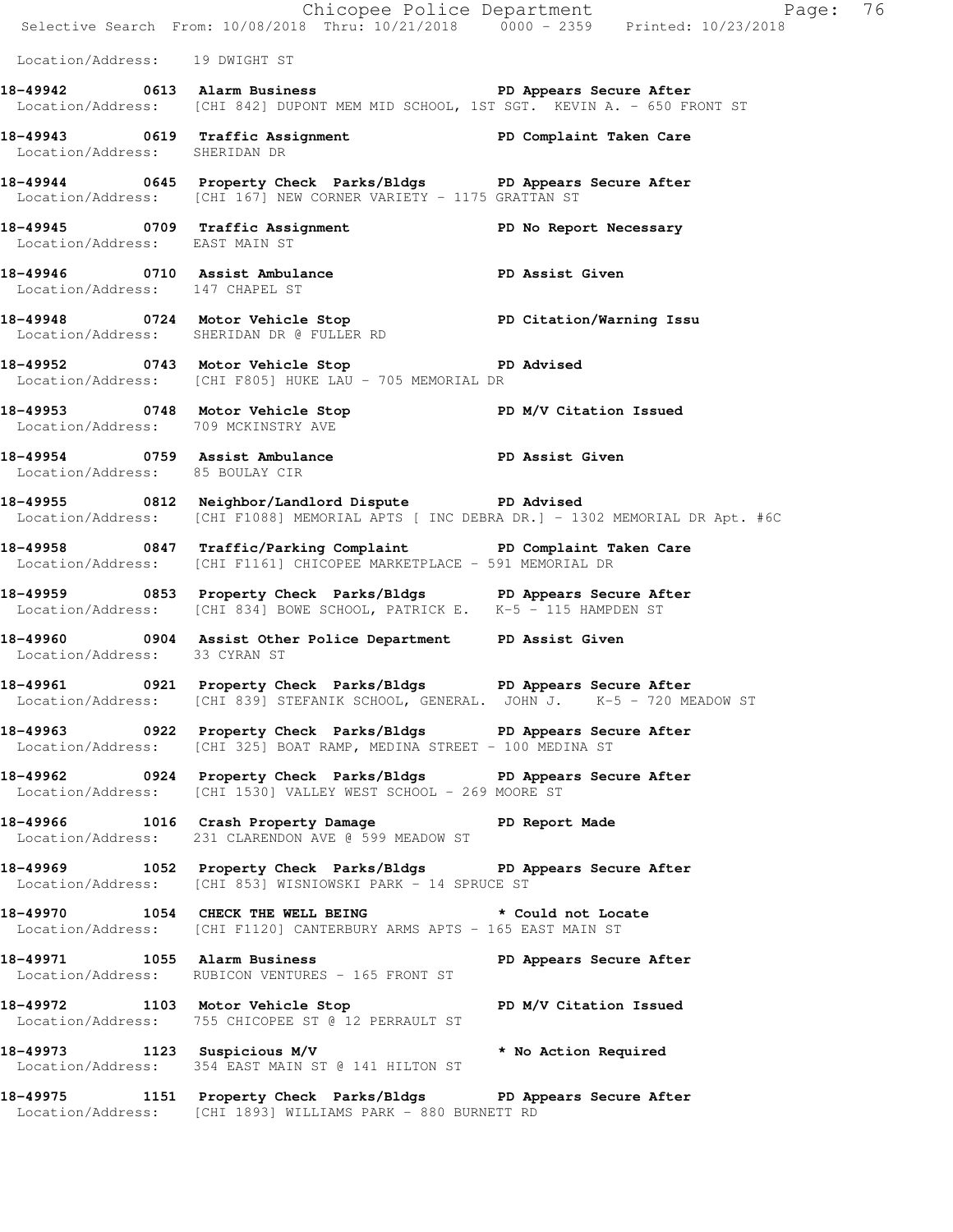|                                                               |                                                                                                                                                 | Chicopee Police Department<br>Selective Search From: 10/08/2018 Thru: 10/21/2018 0000 - 2359 Printed: 10/23/2018 |
|---------------------------------------------------------------|-------------------------------------------------------------------------------------------------------------------------------------------------|------------------------------------------------------------------------------------------------------------------|
|                                                               | 18-49976 1152 Property Check Parks/Bldgs PD Appears Secure After<br>Location/Address: [CHI 142] FAIRVIEW CEMETERY - 26 ARMORY DR                |                                                                                                                  |
| Location/Address: 70 NORMAN ST                                | 18-49977 1152 Crash Property Damage PD Report Made                                                                                              |                                                                                                                  |
|                                                               | 18-49978 1205 Motor Vehicle Stop PD Citation/Warning Issu<br>Location/Address: 236 MONTCALM ST @ 15 LANGEVIN ST                                 |                                                                                                                  |
|                                                               | 18-49979 1222 CHECK THE WELL BEING FOR PD Complaint Taken Care<br>Location/Address: 16 CHAPMAN ST Apt. #1FL                                     |                                                                                                                  |
| Location/Address: 295 BRITTON ST                              | 18-49980 1231 Assault & Battery Complaint * Unfounded                                                                                           |                                                                                                                  |
|                                                               | 18-49981 1232 CHECK THE WELL BEING * No Action Required<br>Location/Address: [CHI F684] CASTLE OF KNIGHTS - 1599 MEMORIAL DR                    |                                                                                                                  |
|                                                               | 18-49983 1240 Suspicious M/V PD Report Made<br>Location/Address: 0 SCHOOL ST @ 0 DWIGHT ST                                                      |                                                                                                                  |
|                                                               | 18-49986 1300 Shoplifter 1890 18-49986 18-49986 1300 Shoplifter<br>Location/Address: [CHI 1191] WALMART - 591 MEMORIAL DR                       |                                                                                                                  |
|                                                               | 18-49988 1327 CHECK THE WELL BEING * No Action Required<br>Location/Address: [CHI 1] MCCELLENDS GARDENS - 123 ACADEMY ST                        |                                                                                                                  |
|                                                               | 18-49989 1329 Motor Vehicle Stop North PD Citation/Warning Issu<br>Location/Address: 420 EAST ST @ 319 BEAUCHAMP TER                            |                                                                                                                  |
|                                                               | 18-49990 1407 Missing Person<br>Location/Address: 106.5 MEETINGHOUSE RD                                                                         | PD Complaint Taken Care                                                                                          |
| Location/Address: 40 EMMET ST                                 | 18-49996 1451 Assault & Battery Complaint PD Report Made                                                                                        |                                                                                                                  |
| Location/Address: 3 LEARY AVE                                 | 18-49999 1522 Assist Other Police Department PD Assist Given                                                                                    |                                                                                                                  |
|                                                               | 18-50000 1549 Suspicious M/V PD Appears Secure After Location/Address: BONNER ST                                                                |                                                                                                                  |
|                                                               | 18-50001 1552 Juvenile Complaint * Could not Locate<br>Location/Address: [CHI 849] RIVERS PARK - 19 ALDEN ST                                    |                                                                                                                  |
|                                                               | 18-50002 1556 Alarm Business Nervice Communication of the Secure After<br>Location/Address: [CHI 482] OLDE TIME SERVICE STATION - 35 GLADDU AVE |                                                                                                                  |
|                                                               | 18-50003 1601 Investigation/DB PD Advised<br>Location/Address: [CHI F307] CHICOPEE CONVENIENCE MART - 201 EXCHANGE ST                           |                                                                                                                  |
|                                                               | 18-50005 1644 Motor Vehicle Stop North PD Citation/Warning Issu<br>Location/Address: [CHI 222] DINOS EUROPEAN HAIR STYLING - 106 CABOT ST       |                                                                                                                  |
| 18-50008 1654 Warrant Service                                 | Location/Address: 31 EAST ST Apt. #2L                                                                                                           | PD Arrest Made                                                                                                   |
| Location/Address: 19 ST ONGE ST                               | 18-50009 1708 Service of a Summons PD Served in Hand                                                                                            |                                                                                                                  |
| Location/Address: 52 GRATTAN ST                               | 18-50010 1712 Animal Complaint 18-50010 PD Complaint Taken Care                                                                                 |                                                                                                                  |
|                                                               | 18-50011 1714 Alarm Business Netter PD Appears Secure After<br>Location/Address: [CHI F218] MAGRIS FRUIT CO. - 2009 MEMORIAL DR                 |                                                                                                                  |
| 18-50014 1752 Disturbance<br>Location/Address: 1204 GRANBY RD |                                                                                                                                                 | PD Complaint Taken Care                                                                                          |
|                                                               | 18-50018 1818 Juvenile Complaint PD Advised<br>Location/Address: 55 PROVIDENCE ST                                                               |                                                                                                                  |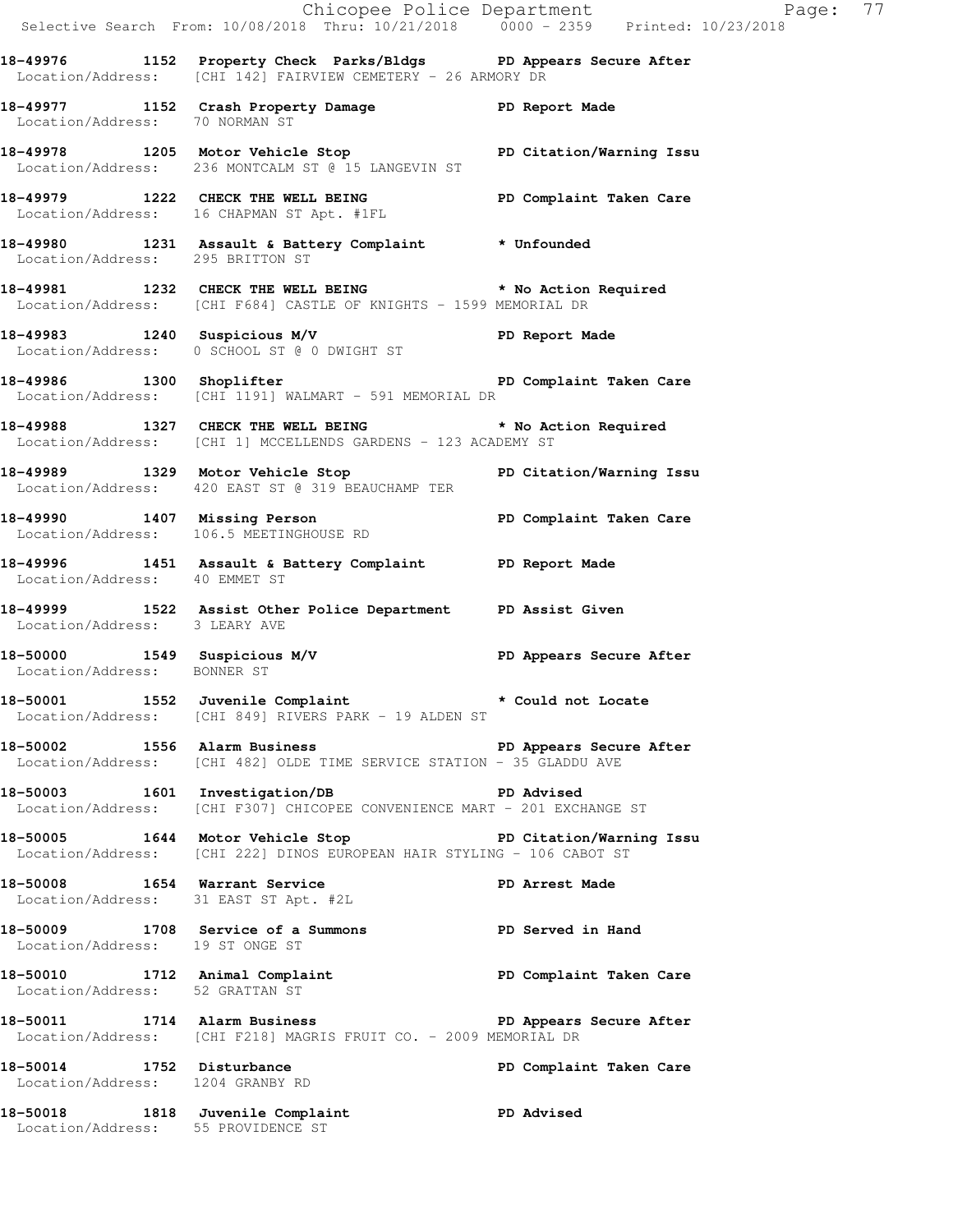**18-50020 1844 Service of a Summons PD Not Served**  Location/Address: 53 EMPIRE ST Apt. #D **18-50022 1855 Shoplifter PD Assist Given**  Location/Address: [CHI 1191] WALMART - 591 MEMORIAL DR **18-50023 1855 Service of a Summons PD Served in Hand**  Location/Address: 5 SOUTHERN DR

**18-50025 1905 Motor Vehicle Stop PD Citation/Warning Issu**  Location/Address: 260 FAIRVIEW AVE

**18-50027 1912 Larceny- In Progress PD Complaint Taken Care**  Location/Address: [CHI 1191] WALMART - 591 MEMORIAL DR

**18-50028 1915 Crash Property Damage PD Report Made**  Location/Address: [CHI 1394] WALGREENS DRUGS STORE - 1195 GRANBY RD

**18-50029 1934 Juvenile Complaint PD Advised**  Location/Address: [CHI F1213] GRACE SLAVIC PENTECOSTAL CHURCH - 5 MEADOW ST

**18-50033 2003 Disturbance PD Arrest Made**  Location/Address: [CHI F499] WESTOVER JOB CORPS - 103 JOHNSON RD

**18-50038 2115 Alarm Business PD Appears Secure After**  Location/Address: 591 MEMORIAL DR Apt. #J

**18-50039 2118 Motor Vehicle Stop PD Advised**  Location/Address: [CHI 371] KULIG'S CLOTHES - 328 FRONT ST

**18-50040 2147 Suspicious Person/Activity PD Assist Given**  Location/Address: 65 BROADWAY Apt. #37

**18-50041 2154 Motor Vehicle Stop PD Citation/Warning Issu**  Location/Address: 424 MEADOW ST @ 149 LAWNDALE ST

**18-50043 2158 Motor Vehicle Stop PD Advised**  Location/Address: 732 MEMORIAL DR @ 196 BEAUREGARD TER

**18-50044 2211 CHECK THE WELL BEING PD Assist Given**  Location/Address: [CHI 188] PRIDE SERVICE STATION - 167 CHICOPEE ST

**18-50046 2251 Crash Property Damage PD No Report Necessary**  Location/Address: 627 GRATTAN ST @ 13 EDWARD ST

18-50047 **2256** Disturbance **PD Complaint Taken Care** Location/Address: 2 DWIGHT CT Apt. #4

**18-50048 2258 Assist Ambulance PD Assist Given**  Location/Address: [CHI 444] WESTOVER TRAILER PARK - 1246 GRANBY RD Apt. #7

**18-50050 2316 Loud Music PD Complaint Taken Care**  Location/Address: 142 SKEELE ST @ 48 BEMIS ST

18-50051 2353 Disturbance **PD** Report Made Location/Address: [CHI 632] DAYS INN/ TRUMPETS - 450 MEMORIAL DR

## **For Date: 10/21/2018 - Sunday**

**18-50052 0004 Traffic/Parking Complaint \* Unfounded**  Location/Address: 118 MEADOW ST

**18-50053 0005 THREATS MADE \* Could not Locate**  Location/Address: [CHI F1120] CANTERBURY ARMS APTS - 165 EAST MAIN ST

**18-50054 0013 Property Check Parks/Bldgs PD Appears Secure After**  Location/Address: [CHI 271] C&T PIZZA INC - 982 CHICOPEE ST

**18-50055 0026 Property Check Parks/Bldgs PD Appears Secure After**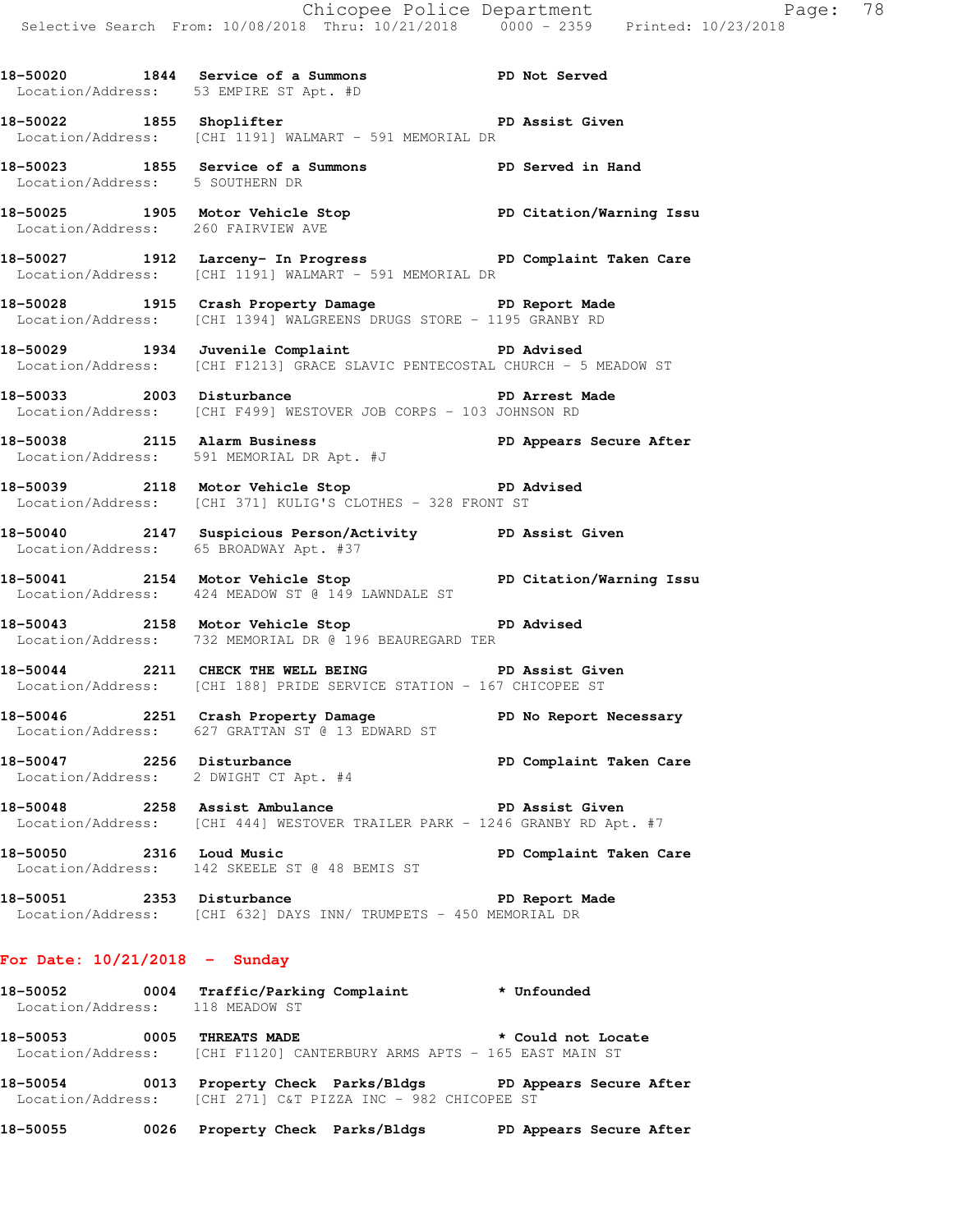|                                                               | E Chicopee Police Department<br>Selective Search From: 10/08/2018 Thru: 10/21/2018 0000 - 2359 Printed: 10/23/2018                          |                         | Page: 79 |
|---------------------------------------------------------------|---------------------------------------------------------------------------------------------------------------------------------------------|-------------------------|----------|
|                                                               | Location/Address: [CHI 653] DOLLAR GENERAL - 1968 MEMORIAL DR                                                                               |                         |          |
|                                                               | 18-50056 0028 Property Check Parks/Bldgs PD Appears Secure After<br>Location/Address: [CHI 310] SUBWAY - 105 CENTER ST                      |                         |          |
|                                                               | 18-50057 0030 Property Check Parks/Bldgs PD Appears Secure After<br>Location/Address: [CHI 718] CVS 693 - 1616 MEMORIAL DR                  |                         |          |
| Location/Address: 96 NONOTUCK AVE                             | 18-50061 0042 Assist Ambulance New PD Assist Given                                                                                          |                         |          |
|                                                               | 18-50059 0044 Property Check Parks/Bldgs PD Appears Secure After<br>Location/Address: [CHI XP1989] KWIK MART - 447 SPRINGFIELD ST           |                         |          |
|                                                               | 18-50060 0044 Property Check Parks/Bldgs PD Appears Secure After<br>Location/Address: [CHI F2500] RIVERMILLS CENTER - 5 WEST MAIN ST        |                         |          |
| Location/Address: 57 MARTHA ST                                | 18-50062 0047 Disturbance                                                                                                                   | PD Complaint Taken Care |          |
| 18-50063 0053 Disturbance<br>Location/Address: 87 MEDFORD ST  | <b>PD</b> Advised                                                                                                                           |                         |          |
| 18-50064 0054 Disturbance<br>Location/Address: 69 SHEPHERD ST |                                                                                                                                             | PD Advised              |          |
| Location/Address: 58 COCHRAN ST                               | 18-50065 0101 Disturbance <b>18-50061 PD</b> Complaint Taken Care                                                                           |                         |          |
| Location/Address: 101 GILBERT AVE                             | 18-50067 0115 Assist Ambulance No PD Assist Given                                                                                           |                         |          |
|                                                               | 18-50069 0128 Property Check Parks/Bldgs PD Appears Secure After<br>Location/Address: [CHI 306] RITE AID PHARMACY - 1-5 ST JAMES AVE        |                         |          |
|                                                               | 18-50070 0129 Property Check Parks/Bldgs PD Appears Secure After<br>Location/Address: [CHI 188] PRIDE SERVICE STATION - 167 CHICOPEE ST     |                         |          |
|                                                               | 18-50071 0133 Property Check Parks/Bldgs PD Appears Secure After<br>Location/Address: [CHI F1342] CVS PHARMACY - 235 CENTER ST              |                         |          |
|                                                               | 18-50072 0134 Property Check Parks/Bldgs PD Appears Secure After<br>Location/Address: [CHI 721] Stanley Berchulski boat ramp - 140 SYREK ST |                         |          |
|                                                               | 18-50074 0146 Property Check Parks/Bldgs PD Appears Secure After<br>Location/Address: [CHI 857] SZOT PARK - 97 SGT TRACY DR                 |                         |          |
|                                                               | 18-50075 0146 Motor Vehicle Stop PD Citation/Warning Issu<br>Location/Address: [CHI 651] ST STANISLAUS CEMETERY - 800 MONTGOMERY ST         |                         |          |
|                                                               | 18-50076 0150 Property Check Parks/Bldgs PD Appears Secure After<br>Location/Address: [CHI F343] CABOTVILLE INDUSTRIAL PARK - 165 FRONT ST  |                         |          |
|                                                               | 18-50077 0153 Property Check Parks/Bldgs PD Appears Secure After<br>Location/Address: [CHI 429] KNIGHTS OF COLUMBUS - 460 GRANBY RD         |                         |          |
|                                                               | 18-50079 0153 Assist Ambulance New PD Assist Given<br>Location/Address: [CHI F554] CALLAWAY GOLF BALL OPERATIONS INC. - 425 MEADOW ST       |                         |          |
|                                                               | 18-50080 0156 Suspicious M/V PD Advised<br>Location/Address: [CHI XP2058] PO'S CHINESE RESTAURANT - 480 BURNETT RD                          |                         |          |
|                                                               | 18-50081 0201 Property Check Parks/Bldgs PD Appears Secure After<br>Location/Address: [CHI 848] DANA PARK - 263 NEWBURY ST                  |                         |          |
|                                                               | 18-50082 0205 Property Check Parks/Bldgs PD Appears Secure After<br>Location/Address: [CHI 1] MCCELLENDS GARDENS - 123 ACADEMY ST           |                         |          |
|                                                               | 18-50083 0224 Property Check Parks/Bldgs PD Appears Secure After<br>Location/Address: [CHI 792] CENTER AUTO PARTS - 651 CENTER ST           |                         |          |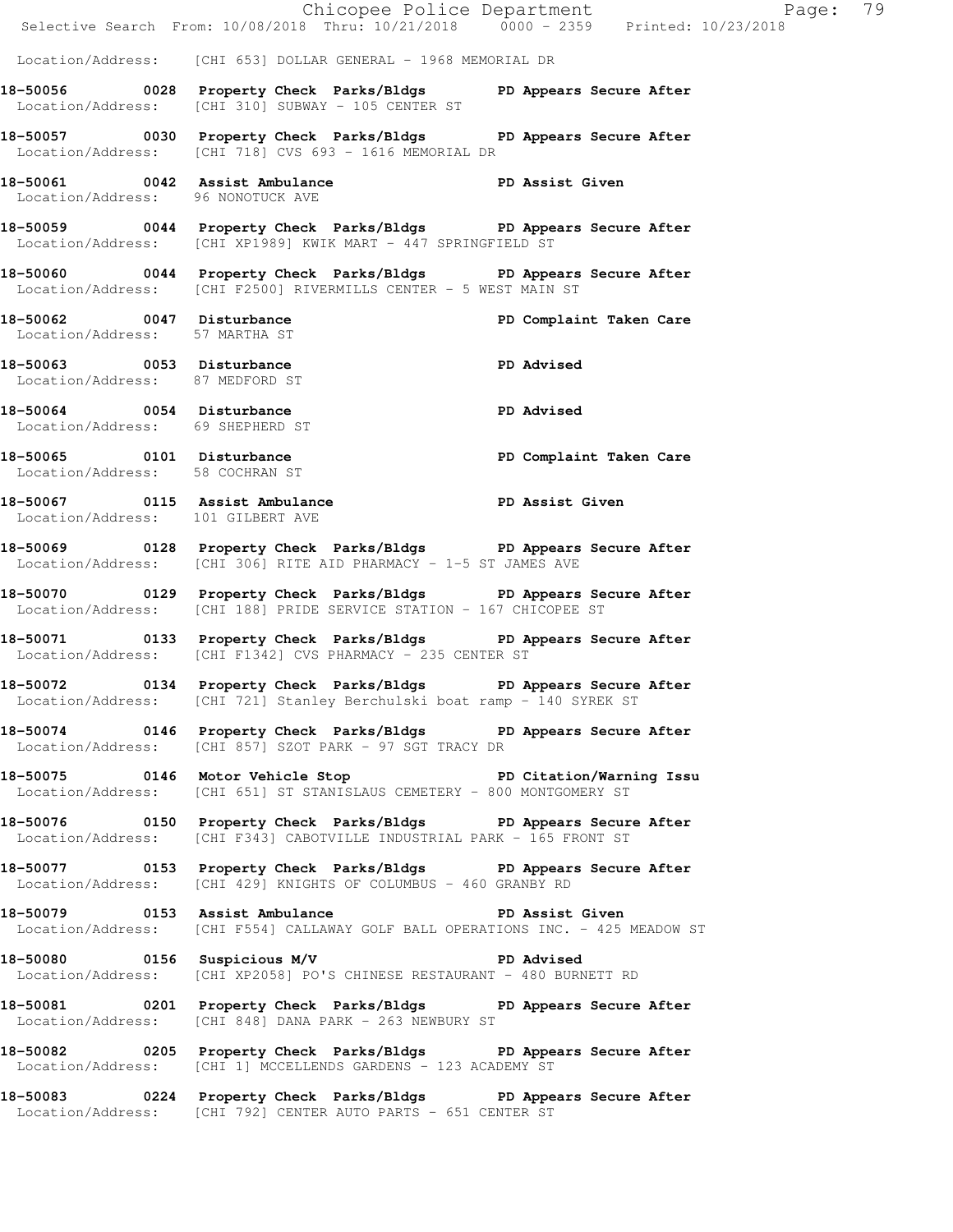Chicopee Police Department Fage: 80 Selective Search From: 10/08/2018 Thru: 10/21/2018 0000 - 2359 Printed: 10/23/2018 **18-50084 0229 Property Check Parks/Bldgs PD Appears Secure After**  Location/Address: [CHI F1276] MASSES SEAFOOD - 1329 MEMORIAL DR **18-50085 0235 Property Check Parks/Bldgs PD Appears Secure After**  Location/Address: [CHI 310] SUBWAY - 105 CENTER ST **18-50086 0235 Property Check Parks/Bldgs PD Appears Secure After**  Location/Address: [CHI 525] GRISE FUNERAL HOME - 280 SPRINGFIELD ST **18-50087 0241 Property Check Parks/Bldgs PD Appears Secure After**  Location/Address: [CHI F1328] GALLAGHER OLDE FASHIONED SERVICE - 560 EAST ST **18-50088 0244 Property Check Parks/Bldgs PD Appears Secure After**  Location/Address: [CHI F1225] ATLAS PUB - 300 CAREW ST **18-50089 0246 Property Check Parks/Bldgs PD Appears Secure After**  Location/Address: [CHI F1312] JOCKOS CAFE - 535 EAST ST **18-50091 0252 Property Check Parks/Bldgs PD Appears Secure After**  Location/Address: ROBBINS RD **18-50092 0257 Property Check Parks/Bldgs PD Appears Secure After**  Location/Address: [CHI 1121] BERKSHIRE BANK - 1339 MEMORIAL DR **18-50093 0309 Property Check Parks/Bldgs PD Appears Secure After**  Location/Address: [CHI F621] FAMILY DOLLAR - 209 EXCHANGE ST **18-50094 0327 Property Check Parks/Bldgs PD Appears Secure After**  Location/Address: [CHI 385] CORNER STORE OF CHICOPEE - 444 FRONT ST **18-50095 0328 Property Check Parks/Bldgs PD Appears Secure After**  Location/Address: [CHI 1196] SHELL - 95 WEST ST **18-50096 0329 Property Check Parks/Bldgs PD Appears Secure After**  Location/Address: [CHI 279] LUDWIN OIL & TIRE - 1084 CHICOPEE ST **18-50097 0341 Property Check Parks/Bldgs PD Appears Secure After**  Location/Address: [CHI 188] PRIDE SERVICE STATION - 167 CHICOPEE ST **18-50098 0355 Property Check Parks/Bldgs PD Appears Secure After**  Location/Address: [CHI 844] FAIRVIEW MEMORIAL ELEMENTARY SCHOOL K-5 - 26 MEMORIAL AVE **18-50099 0359 Property Check Parks/Bldgs PD Appears Secure After**  Location/Address: [CHI 865] UNIQUE AUTO INC - 40 PROSPECT ST **18-50100 0415 Property Check Parks/Bldgs PD Appears Secure After**  Location/Address: [CHI 566] SAM'S FOOD STORES (SUNOCO) - 810 MEADOW ST **18-50101 0438 Property Check Parks/Bldgs PD Appears Secure After**  Location/Address: JAMES ST **18-50102 0440 Property Check Parks/Bldgs PD Appears Secure After**  Location/Address: [CHI F1212] CHICOPEE HEALTH CENTER - 505 FRONT ST **18-50103 0501 Firearms/Shots Fired \* Unfounded**  Location/Address: [CHI 561] POLEP, J. DISTR SERVICES - 705 MEADOW ST 18-50105 **0528** Assist Ambulance **PD Assist Given**  Location/Address: 6 HOLIDAY CIR 18-50107 **0533** Transport Service **PED PERS** Transport Complete Location/Address: [CHI 1245] CHICOPEE STATE POOL - 750 MEADOW ST 18-50108 **0536** Transport Service **PD** Transport Complete Location/Address: [CHI F182] HAMPDEN COUNTY WOMANS HOUSE OF CORRECTION - 701 CENTER ST **18-50109 0542 Property Check Parks/Bldgs PD Appears Secure After**  Location/Address: [CHI F122] SALTER COLLEGE - 645 SHAWINIGAN DR **18-50110 0551 Property Check Parks/Bldgs PD Appears Secure After** 

Location/Address: [CHI 837] LITWIN SCHOOL, SGT. ROBERT R. K-5 - 135 LITWIN LN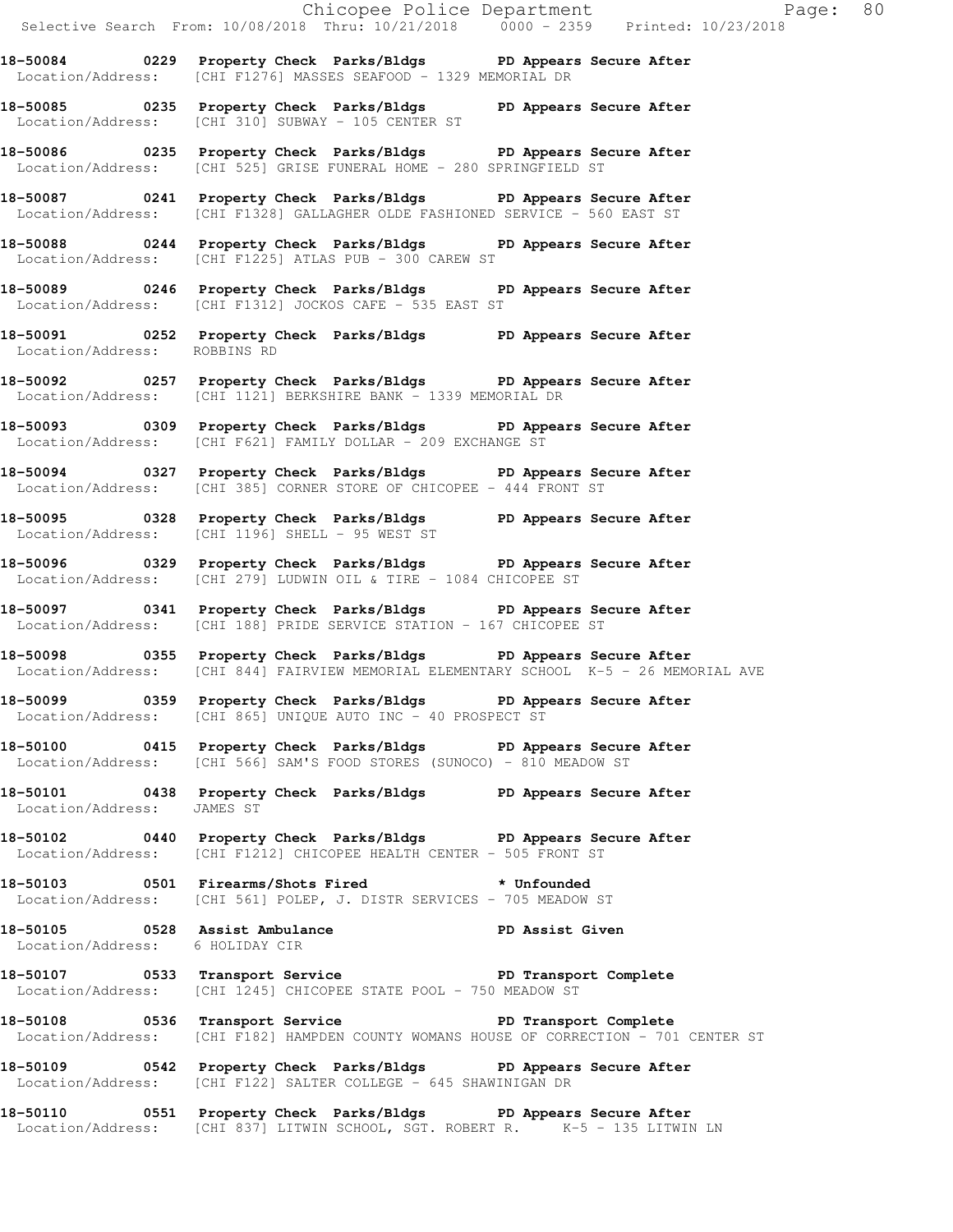**18-50111 0555 Property Check Parks/Bldgs PD Appears Secure After**  Location/Address: [CHI F937] SUNSHINE VILLAGE FOR COMMUNITY SERVICES INC - 75 LITWIN LN

**18-50112 0609 Traffic/Parking Complaint PD Complaint Taken Care**  Location/Address: 78 DEBRA DR

**18-50113 0635 Disabled Motor Vehicle PD Assist Given**  Location/Address: [CHI 1036] DUNKIN DONUTS - 953 FRONT ST

**18-50114 0840 Service of a Summons \* Could not Locate**  Location/Address: [CHI F1221] 71 MONTGOMERY ST - 71 MONTGOMERY ST Apt. #2L

**18-50115 0850 Service of a Summons \* Could not Locate**  Location/Address: 62 GRATTAN ST

**18-50116 0856 Service of a Summons \* Could not Locate**  Location/Address: 64 GRATTAN ST

**18-50117 0858 Alarm Residence PD Appears Secure After**  Location/Address: 106 RUSKIN ST

**18-50118 0859 Service of a Summons \* Could not Locate**  Location/Address: 186 ARCADE ST

**18-50119 0910 Traffic/Parking Complaint \* Unfounded**  Location/Address: 701 GRATTAN ST @ 11 PROVIDENCE ST

**18-50125 0913 Property Check Parks/Bldgs PD Appears Secure After**  Location/Address: [CHI 847] RAY ASH PARK - 52 ARCADE ST

**18-50120 0924 Service of a Summons PD Served in Hand**  Location/Address: 197 BRIDLE PATH RD

**18-50121 0932 Motor Vehicle Stop PD Citation/Warning Issu**  Location/Address: 0 PROSPECT ST @ 0 ALLEN ST

**18-50122 0940 Motor Vehicle Stop PD Advised**  Location/Address: 3 MONTGOMERY ST @ 120 MEMORIAL DR

**18-50124 0949 Property Check Parks/Bldgs PD Appears Secure After**  Location/Address: [CHI 853] WISNIOWSKI PARK - 14 SPRUCE ST

**18-50126 1000 Property Check Parks/Bldgs PD Appears Secure After**  Location/Address: [CHI 848] DANA PARK - 263 NEWBURY ST

**18-50127 1002 Property Check Parks/Bldgs PD Appears Secure After**  Location/Address: [CHI 325] BOAT RAMP, MEDINA STREET - 100 MEDINA ST

**18-50128 1022 CHECK THE WELL BEING PD Complaint Taken Care**  Location/Address: [CHI 146] MCKINLEY HOUSE APARTMENTS - 38 ASINOF AVE Apt. #132

18-50129 1026 Motor Vehicle Stop **PD** Advised Location/Address: 0 BUCKLEY BLVD @ 0 BUSH AVE

**18-50131 1050 Property Check Parks/Bldgs PD Appears Secure After**  Location/Address: [CHI 847] RAY ASH PARK - 52 ARCADE ST

**18-50132 1051 Motor Vehicle Stop PD Advised**  Location/Address: [CHI F860] MASON MANOR LLC - 265 NEW LUDLOW RD

**18-50134 1131 Neighbor/Landlord Dispute PD Advised**  Location/Address: 29 MARION ST

**18-50136 1159 Malicious Damage-Past PD Report Made**  Location/Address: 94 PROSPECT ST Apt. #3R

**18-50135 1203 Property Check Parks/Bldgs PD Appears Secure After**  Location/Address: [CHI 857] SZOT PARK - 97 SGT TRACY DR

**18-50141 1315 Traffic/Parking Complaint PD Complaint Taken Care**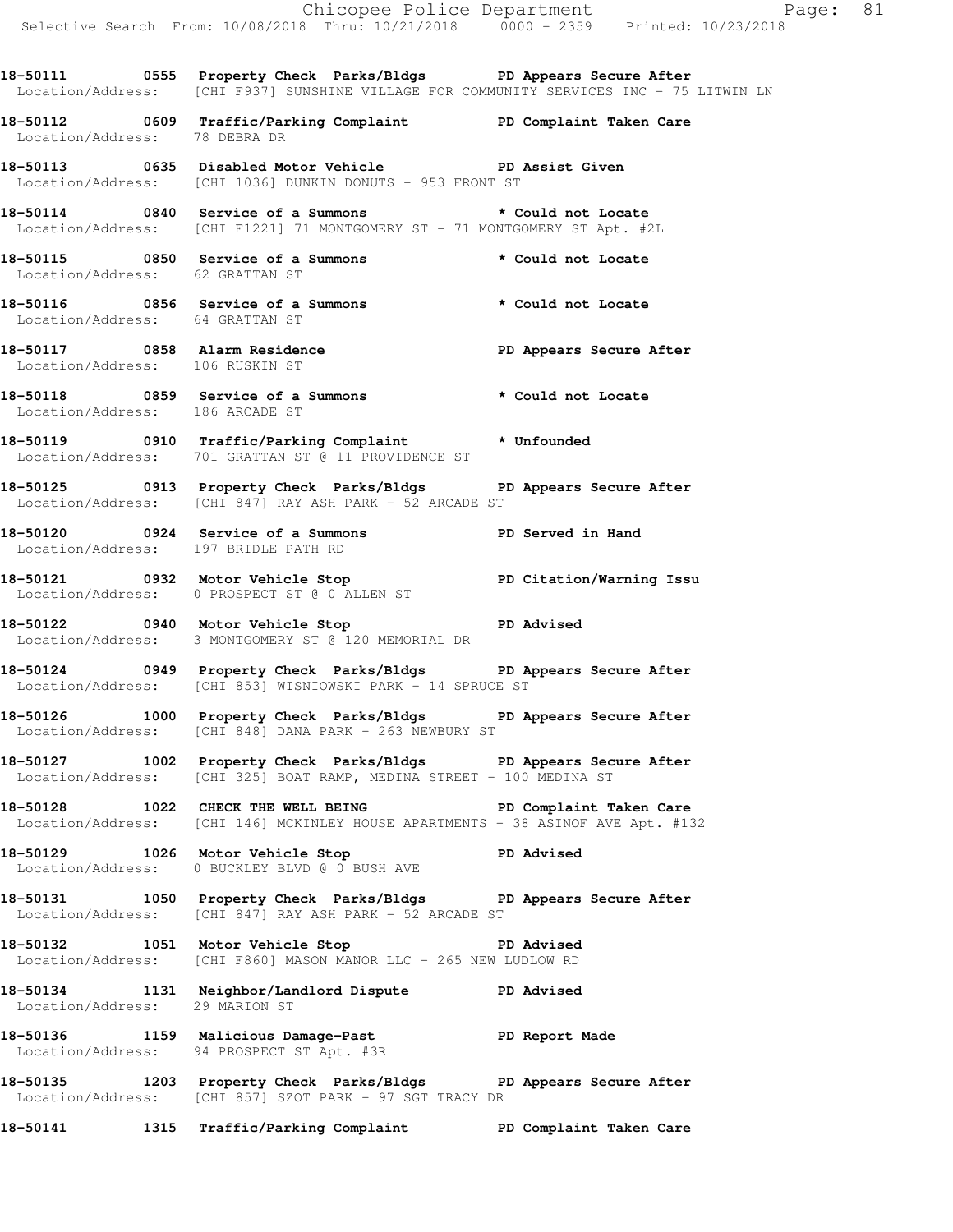|                                   | E<br>Chicopee Police Department<br>Selective Search From: 10/08/2018 Thru: 10/21/2018 0000 - 2359 Printed: 10/23/2018                         | Page: 82                 |
|-----------------------------------|-----------------------------------------------------------------------------------------------------------------------------------------------|--------------------------|
|                                   | Location/Address: 135 MEADOW ST @ 1177 GRATTAN ST                                                                                             |                          |
|                                   | 18-50142 1335 Disturbance 2011 PD Advised<br>Location/Address: [CHI F1526] 18 BEMIS ST - 18 BEMIS ST Apt. #3RD                                |                          |
|                                   | 18-50143 1340 Property Check Parks/Bldgs PD Appears Secure After<br>Location/Address: [CHI F1161] CHICOPEE MARKETPLACE - 591 MEMORIAL DR      |                          |
| 18-50145 1350 Shoplifter          | Location/Address: [CHI 1191] WALMART - 591 MEMORIAL DR                                                                                        | PD Complaint Taken Care  |
|                                   | 18-50146 1400 CHECK THE WELL BEING * No Action Required<br>Location/Address: [CHI F208] CAVALIER RESTAURANT, ALCOA CATERING - 366 CHICOPEE ST |                          |
|                                   | 18-50147 1403 Abandoned 911 Call <b>*</b> False Alarm<br>Location/Address: [CHI F499] WESTOVER JOB CORPS - 103 JOHNSON RD                     |                          |
|                                   | 18-50148   1413   Larceny Complaint Past   PD Report Made Location/Address: 215   BRITTON ST                                                  |                          |
|                                   | 18-50150 1451 Alarm Business <b>18-50150 18-50150</b><br>Location/Address: [CHI 103] SOUTHERN SUN-SATIONS - 711 JAMES ST                      |                          |
|                                   | 18-50151 1503 Motor Vehicle Stop 1912 PD Advised<br>Location/Address: 580 PENDLETON AVE @ 16 ACREBROOK DR                                     |                          |
|                                   | 18-50154 1521 Alarm Business 18 PD Appears Secure After<br>Location/Address: [CHI 601] WILLIMANSETT WASTE CO INC - 239 NARRAGANSETT BLVD      |                          |
|                                   | 18-50156 1537 Alarm Business 18 PD Appears Secure After<br>Location/Address: [CHI 605] CHICOPEE HOUSING AUTHORITY - 128 MEETINGHOUSE RD       |                          |
|                                   | 18-50157 1540 Shoplifter 18-50157 1540 and the Shoplifter 18-50157<br>Location/Address: [CHI 1191] WALMART - 591 MEMORIAL DR                  |                          |
| Location/Address: 535 PROSPECT ST | 18-50158 1553 Crash Personal Injury 18-50158 PD Report Made                                                                                   |                          |
|                                   | 18-50162 1703 Service of a Summons PD Not Served<br>Location/Address: 380 GROVE ST Apt. #6                                                    |                          |
|                                   | 18-50163 1708 Alarm Business 20 PD Appears Secure After<br>Location/Address: [CHI 152] CHICOPEE SAVINGS MORTGAGE/LOANS - 229 EXCHANGE ST      |                          |
|                                   | 18-50164 1710 Motor Vehicle Stop<br>Location/Address: 806 FRONT ST @ 19 WHEATLAND AVE                                                         | PD Advised               |
|                                   | 18-50165 1729 Motor Vehicle Stop PD Criminal Complaint Re<br>Location/Address: VETERANS BRIDGE - EAST MAIN ST                                 |                          |
|                                   | 18-50167 1747 CHECK THE WELL BEING * Could not Locate<br>Location/Address: [CHI F1342] CVS PHARMACY - 235 CENTER ST                           |                          |
|                                   | 18-50168 1759 Assist Other Police Department PD Assist Given<br>Location/Address: [CHI 1196] SHELL - 95 WEST ST                               |                          |
|                                   | 18-50171 1836 Assault & Battery Complaint PD Criminal Complaint Re<br>Location/Address: 325 JAMES ST @ 97 MONTCALM ST                         |                          |
| Location/Address: SPRINGFIELD ST  | 18-50172 1856 Juvenile Complaint * Could not Locate                                                                                           |                          |
|                                   | 18-50174 1902 Motor Vehicle Stop<br>Location/Address: 305 FRONT ST @ 8 CANAL ST                                                               | <b>PD Advised</b>        |
| Location/Address: 116 RIVERS AVE  | 18-50175 1907 Traffic/Parking Complaint PD Complaint Taken Care                                                                               |                          |
|                                   | 18-50176 1916 Motor Vehicle Stop<br>Location/Address: 0 ACADEMY ST @ 0 ARMORY DR                                                              | PD Citation/Warning Issu |
|                                   |                                                                                                                                               |                          |